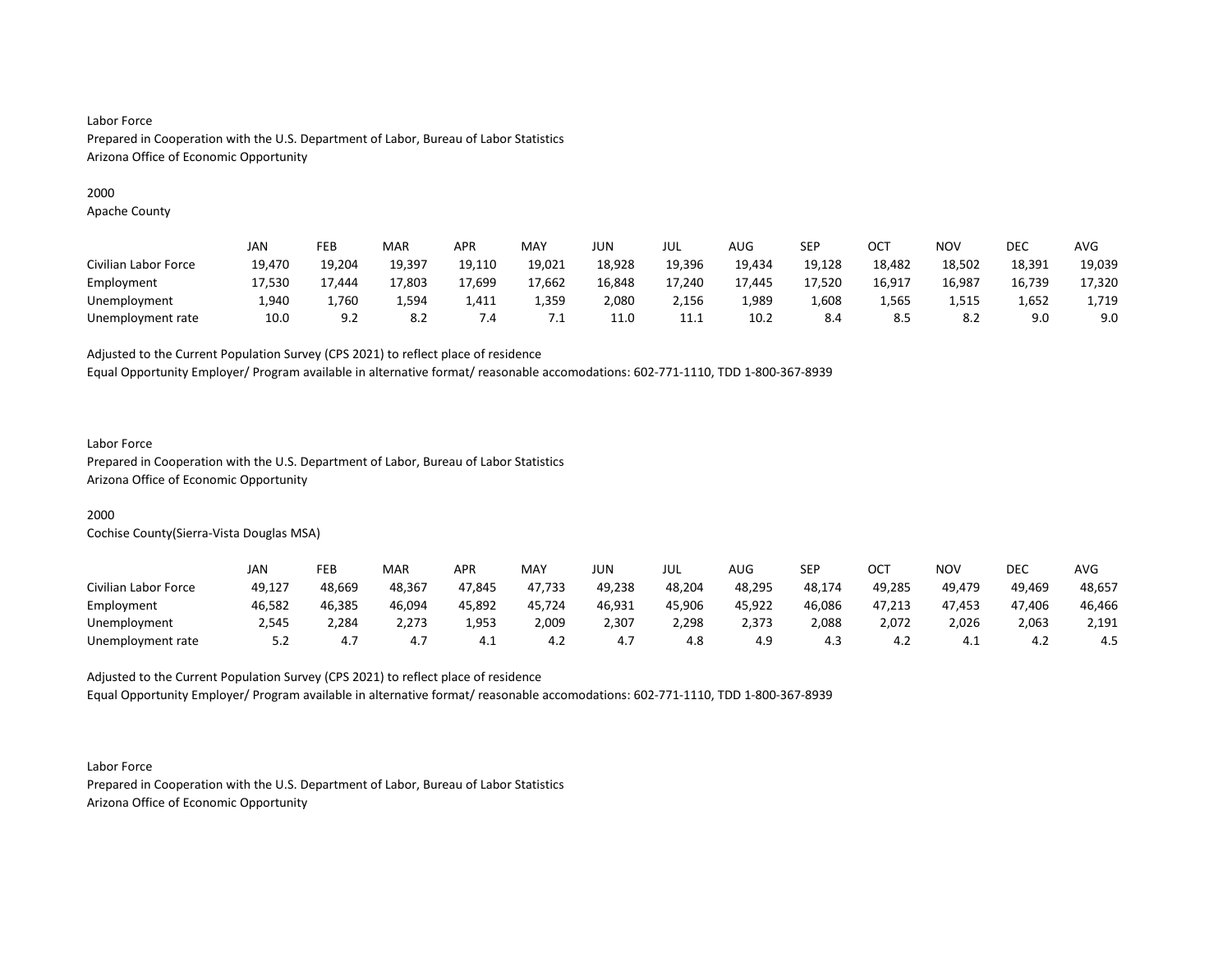# 2000

# Coconino County(Flagstaff MSA)

|                      | JAN    | FEB    | MAR    | APR    | MAY    | JUN    | JUL    | AUG    | <b>SEP</b> | ост    | NOV    | DEC    | AVG    |
|----------------------|--------|--------|--------|--------|--------|--------|--------|--------|------------|--------|--------|--------|--------|
| Civilian Labor Force | 60,165 | 60,155 | 61,553 | 62,999 | 62,524 | 64,691 | 65,086 | 63,010 | 63,759     | 63,450 | 62,352 | 61,862 | 62,634 |
| Employment           | 56,647 | 57,156 | 58,835 | 60,730 | 60,336 | 61,539 | 61,866 | 60,065 | 61,417     | 61,102 | 59,787 | 59,191 | 59,889 |
| Unemployment         | 3,518  | 2,999  | 2,718  | 2,269  | 2,188  | 3,152  | 3,220  | 2,945  | 2.342      | 2.348  | 2,565  | 2,671  | 2,745  |
| Unemployment rate    | 5.8    | 5.0    | 4.4    | 3.6    | 3.5    | 4.9    | 4.9    | 4.7    |            |        | 4.⊥    | 4.3    | 4.4    |

Adjusted to the Current Population Survey (CPS 2021) to reflect place of residence

Equal Opportunity Employer/ Program available in alternative format/ reasonable accomodations: 602-771-1110, TDD 1-800-367-8939

#### Labor Force

Prepared in Cooperation with the U.S. Department of Labor, Bureau of Labor Statistics Arizona Office of Economic Opportunity

## 2000

Gila County

|                      | JAN    | FEB    | MAR    | APR    | MAY    | JUN    | JUL    | AUG    | <b>SEP</b> | ост    | NOV    | DEC    | AVG    |
|----------------------|--------|--------|--------|--------|--------|--------|--------|--------|------------|--------|--------|--------|--------|
| Civilian Labor Force | 20,672 | 20,461 | 20,615 | 20,412 | 20,618 | 20,219 | 20,287 | 20,262 | 19,954     | 20,198 | 20,247 | 20,152 | 20,341 |
| Employment           | 19,465 | 19,322 | 19.476 | 19,436 | 19,639 | 19,116 | 19,172 | 19,139 | 18,933     | 19,181 | 19,243 | 19,106 | 19,269 |
| Unemployment         | 707.⊾  | 1,139  | 1,139  | 976    | 979    | 1,103  | 1,115  | 1,123  | 1,021      | 1,017  | 4004,∡ | 1,046  | 1,072  |
| Unemployment rate    | 5.8    | 5.6    | 5.5    | 4.8    | 4.7    |        | 5.5    |        | <u>.</u>   | 5.0    | 5.0    |        | 5.3    |

# Adjusted to the Current Population Survey (CPS 2021) to reflect place of residence

Equal Opportunity Employer/ Program available in alternative format/ reasonable accomodations: 602-771-1110, TDD 1-800-367-8939

# Labor Force

Prepared in Cooperation with the U.S. Department of Labor, Bureau of Labor Statistics Arizona Office of Economic Opportunity

#### 2000

Graham County

|  | JAN | <b>FEB</b> | <b>MAR</b> | <b>APR</b> | <b>MAY</b> | JUN | JUL | AUG | SEP | OCT | NOV | <b>DEC</b> | AVG |
|--|-----|------------|------------|------------|------------|-----|-----|-----|-----|-----|-----|------------|-----|
|--|-----|------------|------------|------------|------------|-----|-----|-----|-----|-----|-----|------------|-----|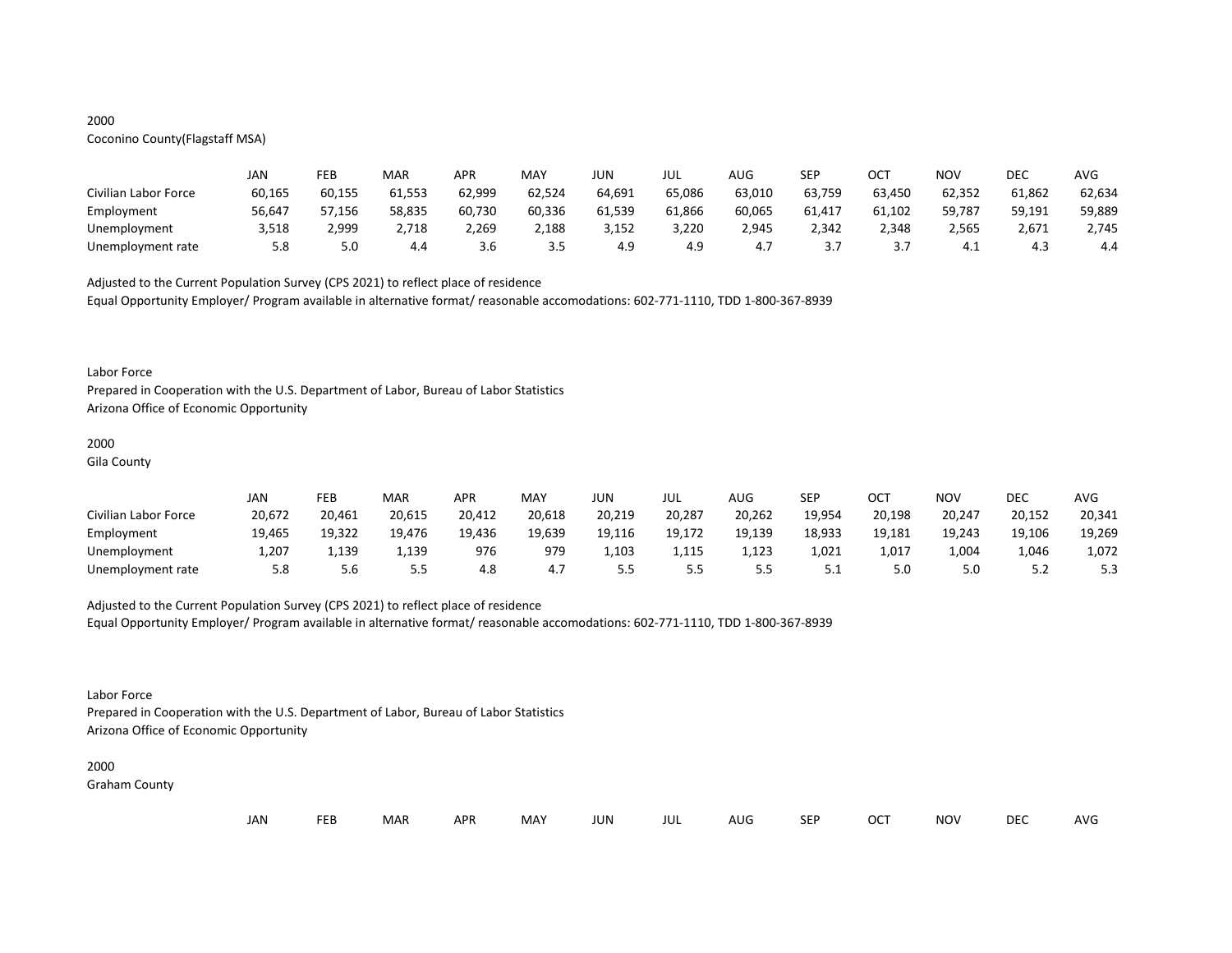| Civilian Labor Force | 12,413 | 12,244 | 12,229 | 12,183 | 12,107 | 11,900 | 12,024 | 12,399 | 12,191 | 12,484 | 12,610 | 12,501 | 12,274 |
|----------------------|--------|--------|--------|--------|--------|--------|--------|--------|--------|--------|--------|--------|--------|
| Employment           | 11.640 | 11.523 | 11.535 | 11,565 | 11,511 | 11,181 | 11,313 | 11.680 | 11,530 | 11,848 | 12,029 | 11,907 | 11,605 |
| Unemployment         | 773    | 721    | 694    | 618    | 596    | 719    | 711    |        | 661    | 636    | 581    | 594    | 669    |
| Unemployment rate    | 6.2    |        |        | ـ . ـ  | 4.9    | 6.0    | 5.9    | 5.8    | 5.4    | ـ . ـ  | 4.6    |        | 5.5    |

Equal Opportunity Employer/ Program available in alternative format/ reasonable accomodations: 602-771-1110, TDD 1-800-367-8939

Labor Force Prepared in Cooperation with the U.S. Department of Labor, Bureau of Labor Statistics Arizona Office of Economic Opportunity

#### 2000

Greenlee County

|                      | JAN   | FEB   | <b>MAR</b> | APR   | MAY   | JUN   | JUL   | AUG   | <b>SEP</b> | ост        | NOV   | DEC        | AVG   |
|----------------------|-------|-------|------------|-------|-------|-------|-------|-------|------------|------------|-------|------------|-------|
| Civilian Labor Force | 4,004 | 3,923 | 3,902      | 3,897 | 3,880 | 3,805 | 3,834 | 3,946 | 3,872      | 3,983      | 4,027 | 3,985      | 3,922 |
| Employment           | 3,768 | 3,729 | 3,733      | 3,743 | 3,725 | 3,618 | 3,661 | 3,780 | 3,732      | 3,835      | 3,893 | 3,854      | 3,756 |
| Unemployment         | 236   | 194   | 169        | 154   | 155   | 187   | 173   | 166   | 140        | 148        | 134   | 131<br>ᆂᆚᆂ | 166   |
| Unemployment rate    | 5.9   | 4.9   | 4.3        | 4.0   | 4.0   | 4.9   | 4.5   | 4.Z   | 3.b        | <u>. .</u> | 3.3   |            | 4.2   |

Adjusted to the Current Population Survey (CPS 2021) to reflect place of residence

Equal Opportunity Employer/ Program available in alternative format/ reasonable accomodations: 602-771-1110, TDD 1-800-367-8939

Labor Force Prepared in Cooperation with the U.S. Department of Labor, Bureau of Labor Statistics Arizona Office of Economic Opportunity

# 2000

La Paz County

|                      | JAN   | FEB   | MAR   | APR   | <b>MAY</b> | JUN   | JUL   | $\sim$ $\sim$<br>AUG | <b>SEP</b> | ⌒⌒⊤<br>UC. | <b>NOV</b> | DEC   | <b>AVG</b> |
|----------------------|-------|-------|-------|-------|------------|-------|-------|----------------------|------------|------------|------------|-------|------------|
| Civilian Labor Force | 8,169 | 7,948 | 7,873 | 7,394 | 7,566      | 7,609 | 493,  | 7,399                | 141,'      | 7,513      | 7,704      | 7,700 | 7,626      |
| Employment           | 7,618 | 412,' | ,361  | 6,928 | 7,097      | 7,093 | 6,973 | 6,881                | 6,693      | 7,089      | 7,292      | 7,252 | 7,141      |
| Unemployment         | 551   | 536   | 512   | 466   | 469        | 516   | 520   | 518                  | 448        | 424        | 412        | 448   | 485        |
| Unemployment rate    | 6.7   | 6.7   | ხ.5   | 6.3   | 6.2        | ხ.8   | 6.9   | 7.0                  | 6.3        | 5.6        | ر.ر        | 5.8   | 6.4        |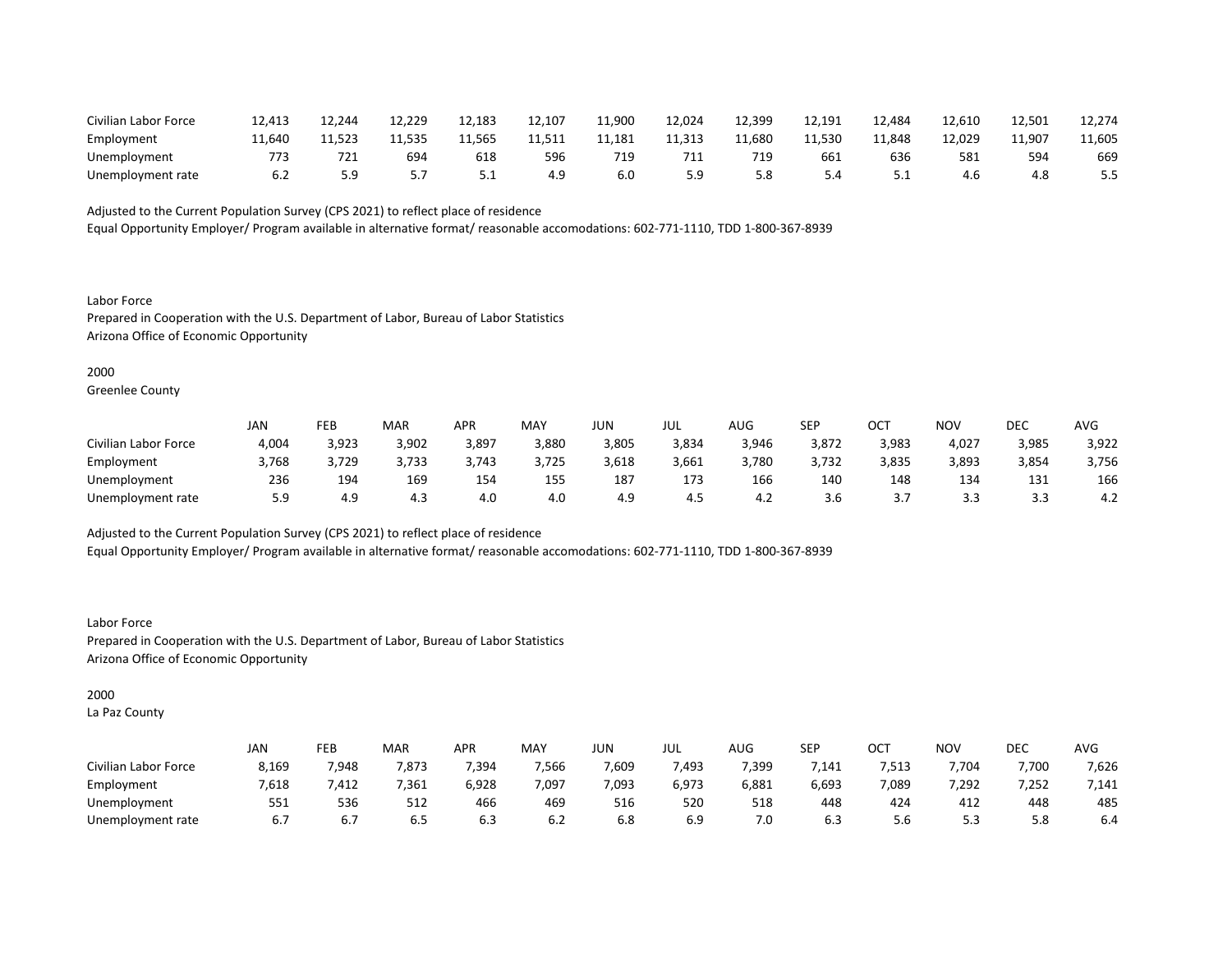Equal Opportunity Employer/ Program available in alternative format/ reasonable accomodations: 602-771-1110, TDD 1-800-367-8939

#### Labor Force

Prepared in Cooperation with the U.S. Department of Labor, Bureau of Labor Statistics Arizona Office of Economic Opportunity

## 2000

Maricopa County

|                      | JAN       | FEB       | MAR       | <b>APR</b> | <b>MAY</b> | JUN       | JUL       | AUG       | SEP       |           | ΝΟν       | DEC       | <b>AVC</b> |
|----------------------|-----------|-----------|-----------|------------|------------|-----------|-----------|-----------|-----------|-----------|-----------|-----------|------------|
| Civilian Labor Force | 1.583.435 | 1,583,312 | 1.585.821 | 1,582,939  | 1,582,502  | 1,598,482 | 1,596,186 | 1,601,422 | 1,612,018 | 1,611,845 | 1,617,694 | 1,626,617 | 1.598.523  |
| Employment           | L.526.423 | 1.531.143 | 1.533.552 | 1.537.716  | 1,534,426  | 1,543,342 | 1,540,467 | 1,542,664 | 1.560.139 | 1.561.126 | 1.569.463 | 1.578.433 | 1.546.575  |
| Unemployment         | 57.012    | 52.169    | 52.269    | 45.223     | 48.076     | 55.140    | 55.719    | 58.758    | 51.879    | 50.719    | 48.231    | 48.184    | 51.948     |
| Unemployment rate    | 3.6       |           | 3.3       |            | 3.0        |           | 3.5       |           | 3.Z       |           | 3.0       |           |            |

Adjusted to the Current Population Survey (CPS 2021) to reflect place of residence

Equal Opportunity Employer/ Program available in alternative format/ reasonable accomodations: 602-771-1110, TDD 1-800-367-8939

# Labor Force

Prepared in Cooperation with the U.S. Department of Labor, Bureau of Labor Statistics Arizona Office of Economic Opportunity

#### 2000

Mohave County(Lake Havasu City-Kingman MSA)

|                      | JAN      | FEB    | MAR    | APR    | MAY    | JUN    | JUL    | AUG    | <b>SEP</b> | ост    | NOV    | DEC    | AVG    |
|----------------------|----------|--------|--------|--------|--------|--------|--------|--------|------------|--------|--------|--------|--------|
| Civilian Labor Force | 67,908   | 67,284 | 67,835 | 68,354 | 68,733 | 69,990 | 69,398 | 69,313 | 69.506     | 68,998 | 69,254 | 69,242 | 68,818 |
| Employment           | 64,456   | 64,122 | 64,675 | 65,575 | 65,816 | 66,740 | 66,163 | 65,977 | 66,606     | 66,098 | 66,461 | 66,332 | 65,752 |
| Unemployment         | 3,452    | 3,162  | 3,160  | ,779   | 2,917  | 3,250  | 3,235  | 3,336  | 2,900      | 2,900  | 2,793  | 2,910  | 3,066  |
| Unemployment rate    | <u>.</u> | 4.7    | 4.7    | - 4.⊥  | 4.∠    | 4.6    | 4.,    | 4.8    | 4.∠        | — 4.∠  | 4.0    | —4.∠   | 4.5    |

Adjusted to the Current Population Survey (CPS 2021) to reflect place of residence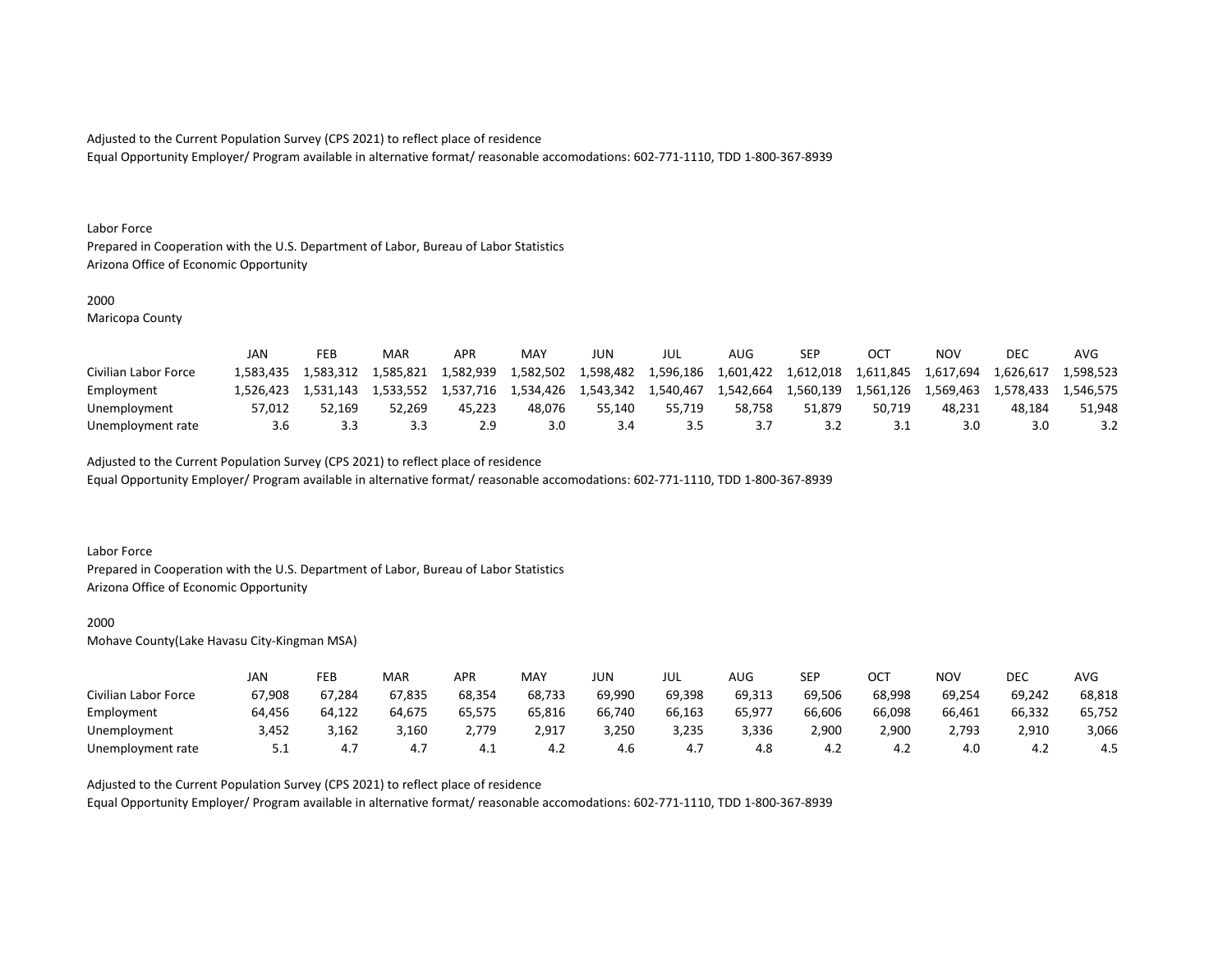# Labor Force

Prepared in Cooperation with the U.S. Department of Labor, Bureau of Labor Statistics Arizona Office of Economic Opportunity

#### 2000

Navajo County

|                      | JAN    | FEB    | MAR    | APR    | MAY    | JUN    | JUL    | AUG    | <b>SEP</b> | OCT    | NOV    | DEC    | AVG    |
|----------------------|--------|--------|--------|--------|--------|--------|--------|--------|------------|--------|--------|--------|--------|
| Civilian Labor Force | 34,588 | 34,344 | 34,698 | 34,037 | 34,269 | 34,086 | 34,077 | 34,729 | 34,228     | 34,086 | 33,959 | 34,273 | 34,281 |
| Employment           | 31,584 | 31,556 | 32,063 | 31,729 | 32,159 | 31,211 | 31,203 | 32,098 | 32,143     | 31,962 | 31,798 | 32,021 | 31,794 |
| Unemployment         | 3,004  | 2,788  | 2,635  | 2,308  | 2,110  | 2,875  | 2,874  | 2,631  | 2,085      | 2,124  | 2,161  | 2,252  | 2,487  |
| Unemployment rate    | 8.7    | 8.1    | 7.6    | 6.8    | 6.2    | 8.4    | 8.4    | '.ხ    | -6.1       | 6.Z    | 6.4    | b.b    | 7.3    |

Adjusted to the Current Population Survey (CPS 2021) to reflect place of residence

Equal Opportunity Employer/ Program available in alternative format/ reasonable accomodations: 602-771-1110, TDD 1-800-367-8939

Labor Force Prepared in Cooperation with the U.S. Department of Labor, Bureau of Labor Statistics Arizona Office of Economic Opportunity

#### 2000

Pima County(Tucson MSA)

|                      | JAN     | FEB     | MAR     | <b>APR</b> | MAY     | JUN     | JUL     | AUG     | <b>SEP</b> | ост     | <b>NOV</b> | DEC     | AVG     |
|----------------------|---------|---------|---------|------------|---------|---------|---------|---------|------------|---------|------------|---------|---------|
| Civilian Labor Force | 412.143 | 413.423 | 414,890 | 411,139    | 406,393 | 410,007 | 405,174 | 404.502 | 407,193    | 409,274 | 411.967    | 412.500 | 409,884 |
| Employment           | 394.494 | 397,529 | 399,663 | 397,770    | 392,341 | 393,799 | 389,033 | 387,787 | 392,384    | 394,702 | 398,049    | 398,490 | 394,670 |
| Unemployment         | 17,649  | 15,894  | 15,227  | 13,369     | 14,052  | 16,208  | 16.141  | 16,715  | 14.809     | 14.572  | 13,918     | 14,010  | 15,214  |
| Unemployment rate    | 4.3     | 3.8     | ,       | 3.3        | 3.5     | 4.0     | 4.0     | — 4.⊥   | 3.6        | 3.6     | 3.4        |         |         |

Adjusted to the Current Population Survey (CPS 2021) to reflect place of residence

Equal Opportunity Employer/ Program available in alternative format/ reasonable accomodations: 602-771-1110, TDD 1-800-367-8939

Labor Force Prepared in Cooperation with the U.S. Department of Labor, Bureau of Labor Statistics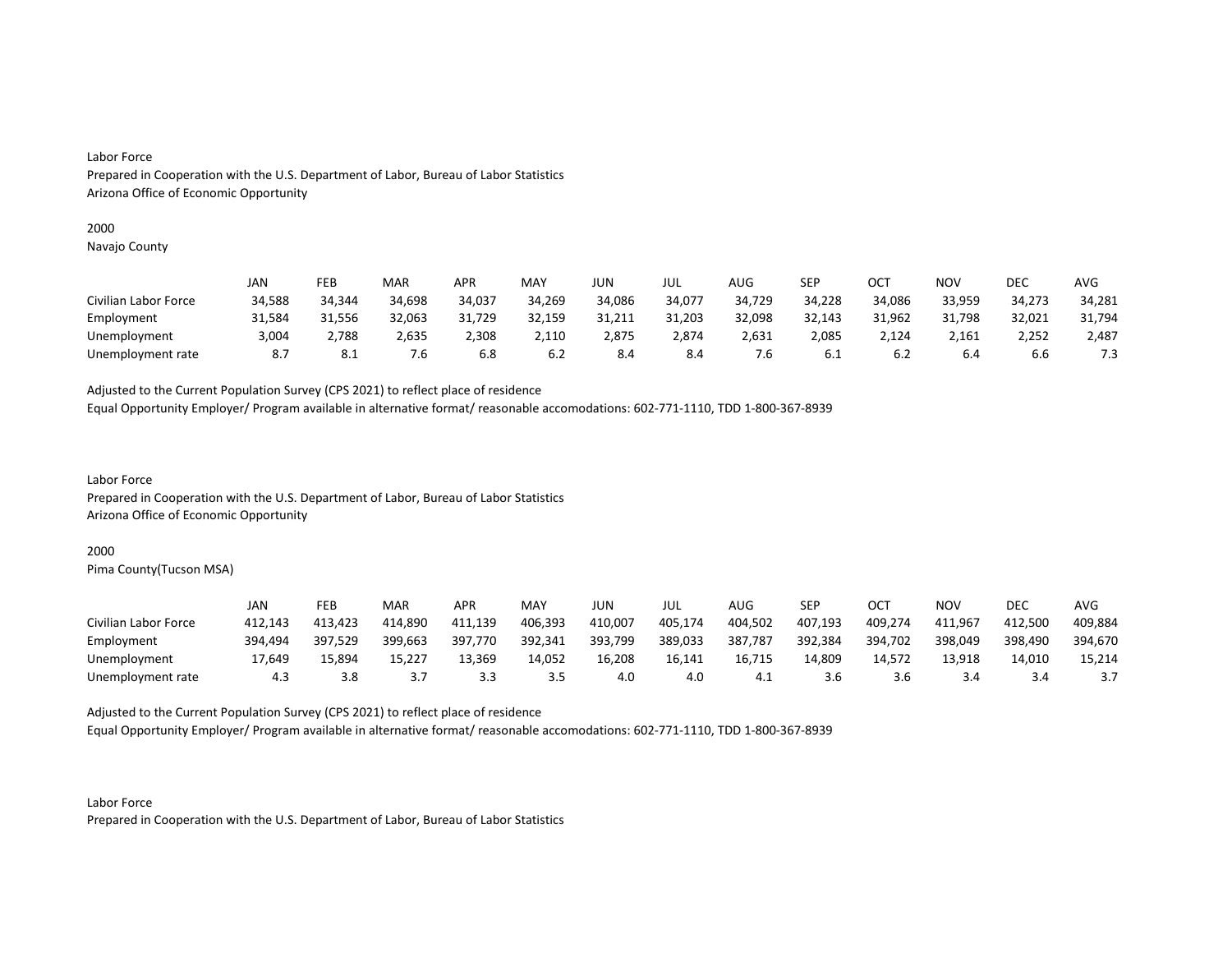# Arizona Office of Economic Opportunity

# 2000

Pinal County

|                      | JAN    | FEB    | MAR    | <b>APR</b> | <b>MAY</b> | JUN    | JUL    | AUG    | <b>SEP</b> | ост    | <b>NOV</b> | DEC    | AVG    |
|----------------------|--------|--------|--------|------------|------------|--------|--------|--------|------------|--------|------------|--------|--------|
| Civilian Labor Force | 69,524 | 69,193 | 69,091 | 68,886     | 68,899     | 69,758 | 69,599 | 69,791 | 70,014     | 69,988 | 70,247     | 70,689 | 69,640 |
| Employment           | 65,592 | 65.795 | 65,898 | 66,076     | 65.935     | 66,319 | 66,195 | 66,289 | 67,040     | 67,083 | 67,441     | 67,827 | 66,458 |
| Unemployment         | 3,932  | 3,398  | 3,193  | 2,810      | 2,964      | 3,439  | 3,404  | 3,502  | 2,974      | 2,905  | 2,806      | 2,862  | 3,182  |
| Unemployment rate    | 5.7    | 4.9    | 4.6    | - 4.⊥      | 4.3        | 4.9    | 4.9    | 5.0    | 4.2        |        | 4.0        | 4.0    | 4.6    |

Adjusted to the Current Population Survey (CPS 2021) to reflect place of residence Equal Opportunity Employer/ Program available in alternative format/ reasonable accomodations: 602-771-1110, TDD 1-800-367-8939

#### Labor Force

Prepared in Cooperation with the U.S. Department of Labor, Bureau of Labor Statistics Arizona Office of Economic Opportunity

#### 2000

Santa Cruz County

|                      | JAN    | FEB    | <b>MAR</b> | APR     | <b>MAY</b> | JUN    | JUL    | AUG    | SEP    | ост    | <b>NOV</b> | <b>DEC</b> | <b>AVG</b> |
|----------------------|--------|--------|------------|---------|------------|--------|--------|--------|--------|--------|------------|------------|------------|
| Civilian Labor Force | 15,270 | 15,078 | 14,947     | 14,542  | 14,483     | 14,808 | 14,401 | 14,498 | 14,467 | 14,852 | 14,746     | 14,971     | 14,755     |
| Employment           | 14,181 | 14,163 | 14,022     | 13.747  | 13,678     | 13,615 | 12,795 | 12,835 | 12,637 | 13,149 | 13,674     | 13,971     | 13,539     |
| Unemployment         | 089,   | 915    | 925        | 795     | 805        | 1,193  | 1,606  | 1.663  | 1,830  | 1.703  | 1,072      | 1,000      | 1,216      |
| Unemployment rate    | 7.1    | 0. L   | 6.2        | <u></u> | 5.6        | 8.1    | 11.2   | 11.5   | 12.6   | 11.5   | ′.3        |            | 8.2        |

Adjusted to the Current Population Survey (CPS 2021) to reflect place of residence Equal Opportunity Employer/ Program available in alternative format/ reasonable accomodations: 602-771-1110, TDD 1-800-367-8939

#### Labor Force

Prepared in Cooperation with the U.S. Department of Labor, Bureau of Labor Statistics Arizona Office of Economic Opportunity

2000 Yavapai County(Prescott MSA)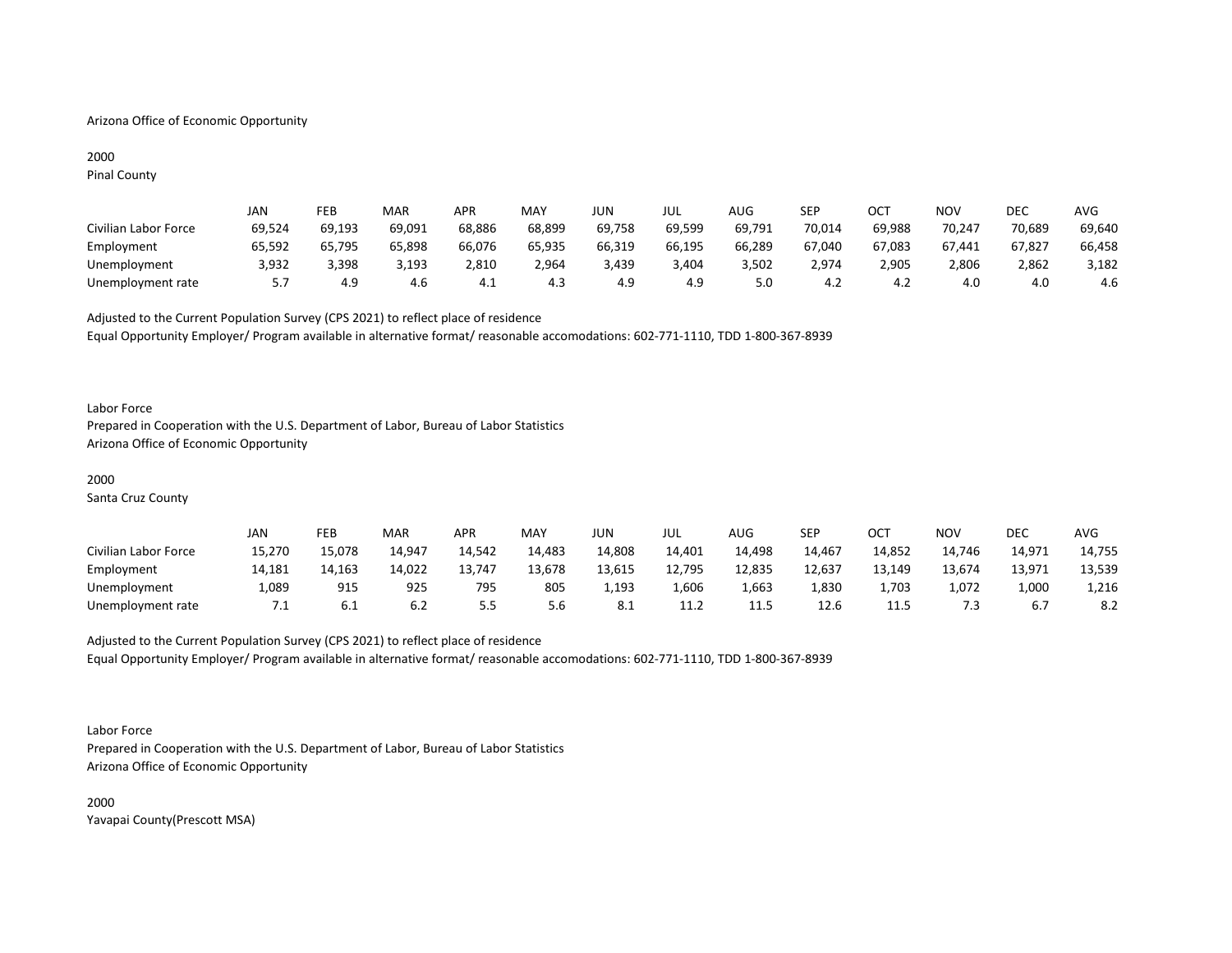|                      | JAN    | FEB    | MAR    | APR    | MAY    | <b>JUN</b> | JUL    | AUG    | <b>SEP</b> | OCT    | <b>NOV</b> | DEC    | <b>AVG</b> |
|----------------------|--------|--------|--------|--------|--------|------------|--------|--------|------------|--------|------------|--------|------------|
| Civilian Labor Force | 75,015 | 75,635 | 76,573 | 76,001 | 75,764 | 76,507     | 75,100 | 74,942 | 75,458     | 76,629 | 76,337     | 75,940 | 75,826     |
| Employment           | 71,680 | 72,549 | 73,444 | 73,283 | 72,875 | 73,245     | 71,803 | 71,575 | 72,500     | 73,717 | 73,540     | 73,059 | 72,773     |
| Unemployment         | 3,335  | 3,086  | 3,129  | 2,718  | 2,889  | 3,262      | 3,297  | 3,367  | 2,958      | 2,912  | 2,797      | 2,881  | 3,053      |
| Unemployment rate    | 4.4    | 4.1    | 4.⊥    | 3.b    | 3.8    | 4.3        | 4.4    | 4.5    | 3.9        | 3.8    | ، ب        | 3.8    | 4.0        |

Equal Opportunity Employer/ Program available in alternative format/ reasonable accomodations: 602-771-1110, TDD 1-800-367-8939

Labor Force

Prepared in Cooperation with the U.S. Department of Labor, Bureau of Labor Statistics Arizona Office of Economic Opportunity

#### 2000

Yuma County(Yuma MSA)

|                      | Jan    | FEB    | <b>MAR</b> | APR    | <b>MAY</b> | JUN    | JUL    | AUG    | SEP    | ОСТ    | NOV    | DEC    | <b>AVG</b> |
|----------------------|--------|--------|------------|--------|------------|--------|--------|--------|--------|--------|--------|--------|------------|
| Civilian Labor Force | 64,777 | 62,886 | 61,773     | 62,466 | 65,124     | 65,096 | 64.611 | 65,862 | 63,036 | 65,075 | 65.816 | 66,198 | 64,393     |
| Employment           | 57,732 | 56.770 | 55.155     | 51.985 | 52,116     | 51.674 | 49,437 | 51,141 | 49.839 | 53,938 | 57.299 | 58,746 | 53,819     |
| Unemployment         | 7,045  | 6,116  | 6,618      | 10,481 | 13,008     | 13,422 | 15,174 | 14,721 | 13,197 | 11,137 | 8,517  | 7,452  | 10,574     |
| Unemployment rate    | 10.9   |        | 10.7       | 16.8   | 20.0       | 20.6   | 23.5   | 22.4   | 20.9   |        | 12.9   | 11.3   | 16.4       |

Adjusted to the Current Population Survey (CPS 2021) to reflect place of residence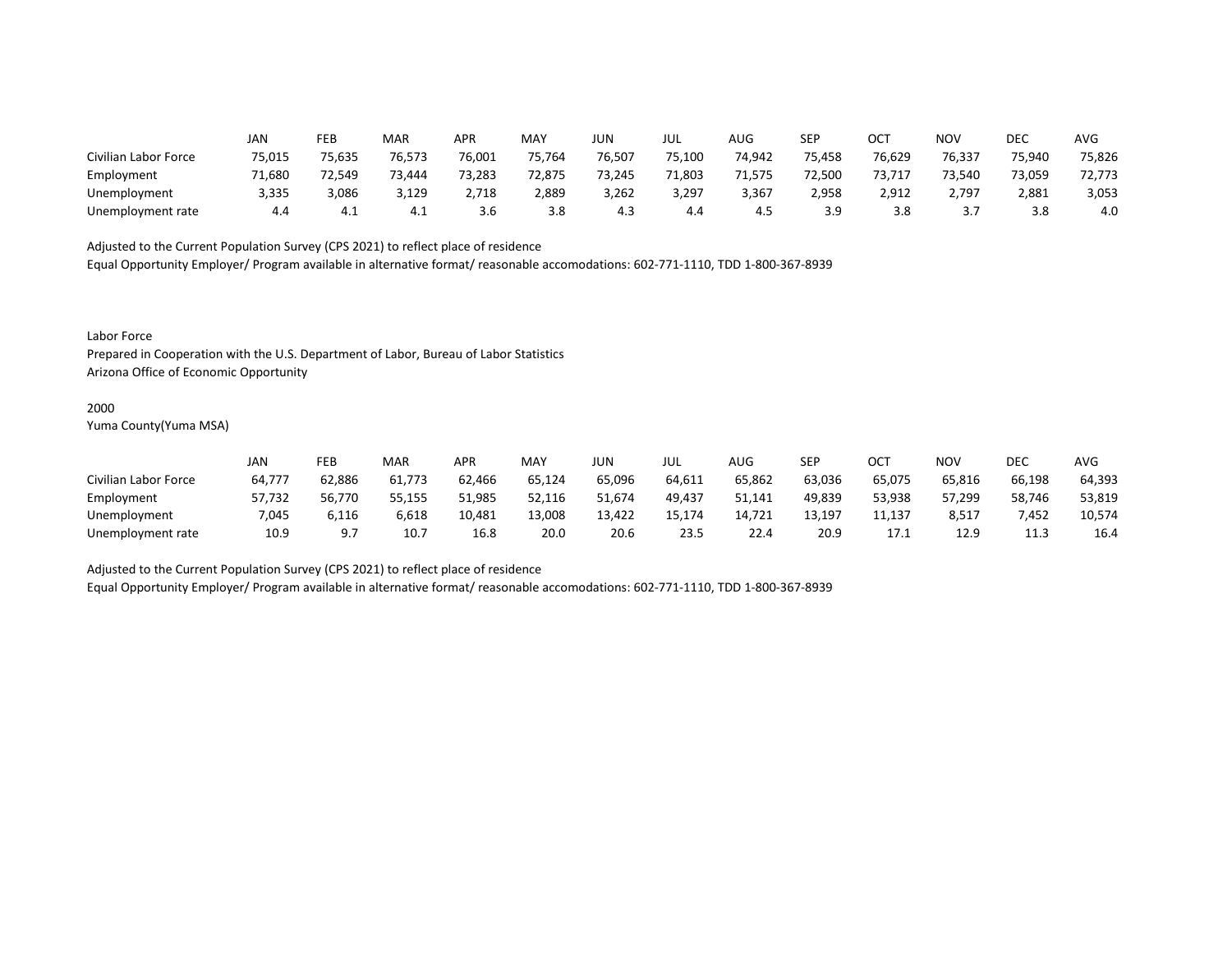# 2009

Apache County

|                      | JAN    | FEB    | <b>MAR</b> | APR    | MAY    | JUN    | JUL    | <b>AUG</b> | SEP    | ОСТ    | NOV    | DEC    | <b>AVG</b> |
|----------------------|--------|--------|------------|--------|--------|--------|--------|------------|--------|--------|--------|--------|------------|
| Civilian Labor Force | 22,025 | 22,011 | 21,942     | 22,317 | 22,495 | 23,412 | 24,233 | 24,329     | 23,398 | 23,017 | 22,805 | 22,871 | 22,905     |
| Employment           | 18,822 | 18,699 | 18,809     | 19,333 | 19,460 | 19,685 | 20,275 | 20,453     | 19,694 | 19,227 | 19,075 | 19,027 | 19,380     |
| Unemployment         | 3,203  | 3.312  | 3.133      | 2.984  | 3,035  | 3.727  | 3,958  | 3.876      | 3,704  | 3.790  | 3,730  | 3,844  | 3,525      |
| Unemployment rate    | 14.5   | 15.0   | 14.3       | 13.4   | 13.5   | 15.9   | 16.3   | 15.9       | 15.8   | 16.5   | 16.4   | 16.8   | 15.4       |

Adjusted to the Current Population Survey (CPS 2021) to reflect place of residence

Equal Opportunity Employer/ Program available in alternative format/ reasonable accomodations: 602-771-1110, TDD 1-800-367-8939

# Labor Force

Prepared in Cooperation with the U.S. Department of Labor, Bureau of Labor Statistics Arizona Office of Economic Opportunity

# 2009

Cochise County(Sierra-Vista Douglas MSA)

|                      | <b>JAN</b> | FEB    | <b>MAR</b> | APR    | MAY    | JUN    | JUL    | <b>AUG</b> | SEP    | ост    | <b>NOV</b> | <b>DEC</b> | <b>AVG</b> |
|----------------------|------------|--------|------------|--------|--------|--------|--------|------------|--------|--------|------------|------------|------------|
| Civilian Labor Force | 61,555     | 61,796 | 62,161     | 62,103 | 62,419 | 63,972 | 64,195 | 64,299     | 63,566 | 63,852 | 63,914     | 63,387     | 63,101     |
| Employment           | 57,133     | 57,165 | 57,533     | 57,709 | 57,919 | 58,810 | 58,978 | 59,128     | 58,303 | 58,703 | 58,830     | 58,239     | 58,204     |
| Unemployment         | 4,422      | 4,631  | 4,628      | 4,394  | 4,500  | 5,162  | 5,217  | 5,171      | 5,263  | 5,149  | 5,084      | 5,148      | 4,897      |
| Unemployment rate    |            | ל.     | ∕.4        | ٠.     | ــ .   | 8.1    | 8.1    | 8.0        | 8.3    | O.L    | 8.0        | -8.1       | 7.8        |

Adjusted to the Current Population Survey (CPS 2021) to reflect place of residence Equal Opportunity Employer/ Program available in alternative format/ reasonable accomodations: 602-771-1110, TDD 1-800-367-8939

Labor Force Prepared in Cooperation with the U.S. Department of Labor, Bureau of Labor Statistics Arizona Office of Economic Opportunity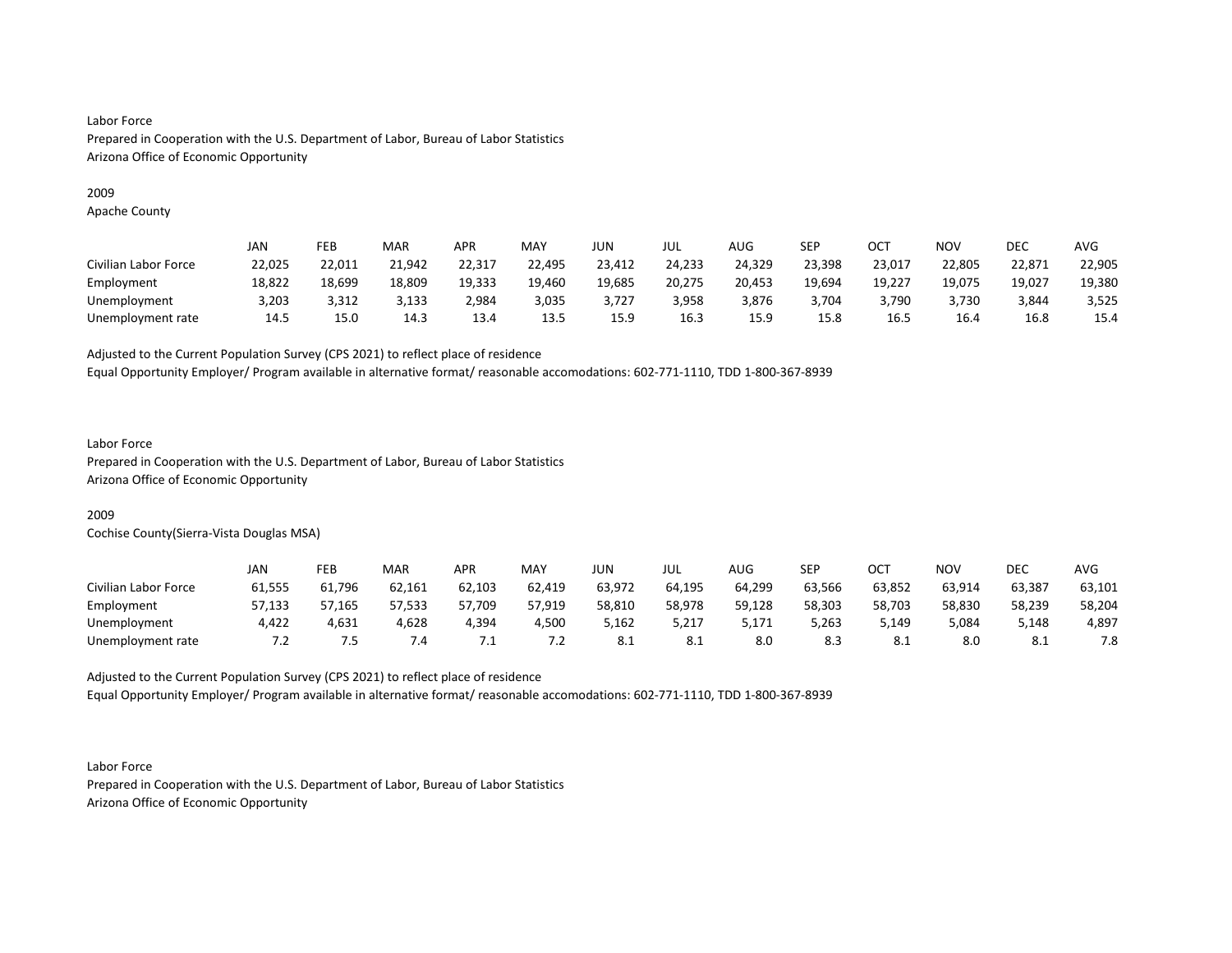# 2009

# Coconino County(Flagstaff MSA)

|                      | JAN    | FEB    | MAR    | APR    | MAY    | JUN    | JUL    | AUG    | <b>SEP</b> | ост    | NOV             | DEC        | AVG    |
|----------------------|--------|--------|--------|--------|--------|--------|--------|--------|------------|--------|-----------------|------------|--------|
| Civilian Labor Force | 73,073 | 73,062 | 72,890 | 73,976 | 74,239 | 76,602 | 77,591 | 77,340 | 76,505     | 74,910 | 74,492          | 73,540     | 74,852 |
| Employment           | 67,221 | 67,222 | 67,433 | 68,962 | 69,044 | 70,347 | 70,810 | 70,683 | 69,918     | 68,218 | 67,616          | 66,243     | 68,643 |
| Unemployment         | 5,852  | 5,840  | 5,457  | 014,د  | 5,195  | 6,255  | 6,781  | 6,657  | 6,587      | 6,692  | 6,876           | 7,297      | 6,209  |
| Unemployment rate    | 8.0    | 8.0    | כ.י    | 6.8    | 7.0    | 8.2    | 8.7    | 8.6    | 8.6        |        | - വാ<br><u></u> | a a<br>- - | 8.3    |

Adjusted to the Current Population Survey (CPS 2021) to reflect place of residence

Equal Opportunity Employer/ Program available in alternative format/ reasonable accomodations: 602-771-1110, TDD 1-800-367-8939

#### Labor Force

Prepared in Cooperation with the U.S. Department of Labor, Bureau of Labor Statistics Arizona Office of Economic Opportunity

#### 2009

Gila County

|                      | JAN    | FEB    | MAR    | <b>APR</b> | <b>MAY</b> | JUN    | JUL    | AUG    | SEP    | ост    | <b>NOV</b> | DEC    | <b>AVG</b> |
|----------------------|--------|--------|--------|------------|------------|--------|--------|--------|--------|--------|------------|--------|------------|
| Civilian Labor Force | 22,814 | 22,722 | 22,618 | 23,200     | 23,344     | 23,451 | 24,162 | 24,215 | 23,648 | 22,927 | 23,169     | 22,993 | 23,272     |
| Employment           | 20,619 | 20,423 | 20,158 | 20,796     | 20,856     | 20,753 | 21,387 | 21,497 | 20,898 | 20,205 | 20,494     | 20,239 | 20,694     |
| Unemployment         | 2,195  | 2,299  | 2,460  | 4,404      | 2,488      | 2,698  | 2,775  | 2,718  | 2,750  | 2,722  | 2,675      | 2,754  | 2,578      |
| Unemployment rate    | 9.6    | 10.1   | 10.9   | 10.4       | 10.7       | 11.5   | 11.5   | 11.2   | 11.6   | 11.9   | 11.5       | 12.0   | 11.1       |

# Adjusted to the Current Population Survey (CPS 2021) to reflect place of residence

Equal Opportunity Employer/ Program available in alternative format/ reasonable accomodations: 602-771-1110, TDD 1-800-367-8939

# Labor Force

Prepared in Cooperation with the U.S. Department of Labor, Bureau of Labor Statistics Arizona Office of Economic Opportunity

#### 2009

Graham County

| <b>DEC</b><br><b>FEB</b><br>JAN<br><b>MAR</b><br>MAY<br>APR<br>NOV<br>JUN<br>OC <sup>T</sup><br>SEP<br>AUG<br>JUL | AVG |
|-------------------------------------------------------------------------------------------------------------------|-----|
|-------------------------------------------------------------------------------------------------------------------|-----|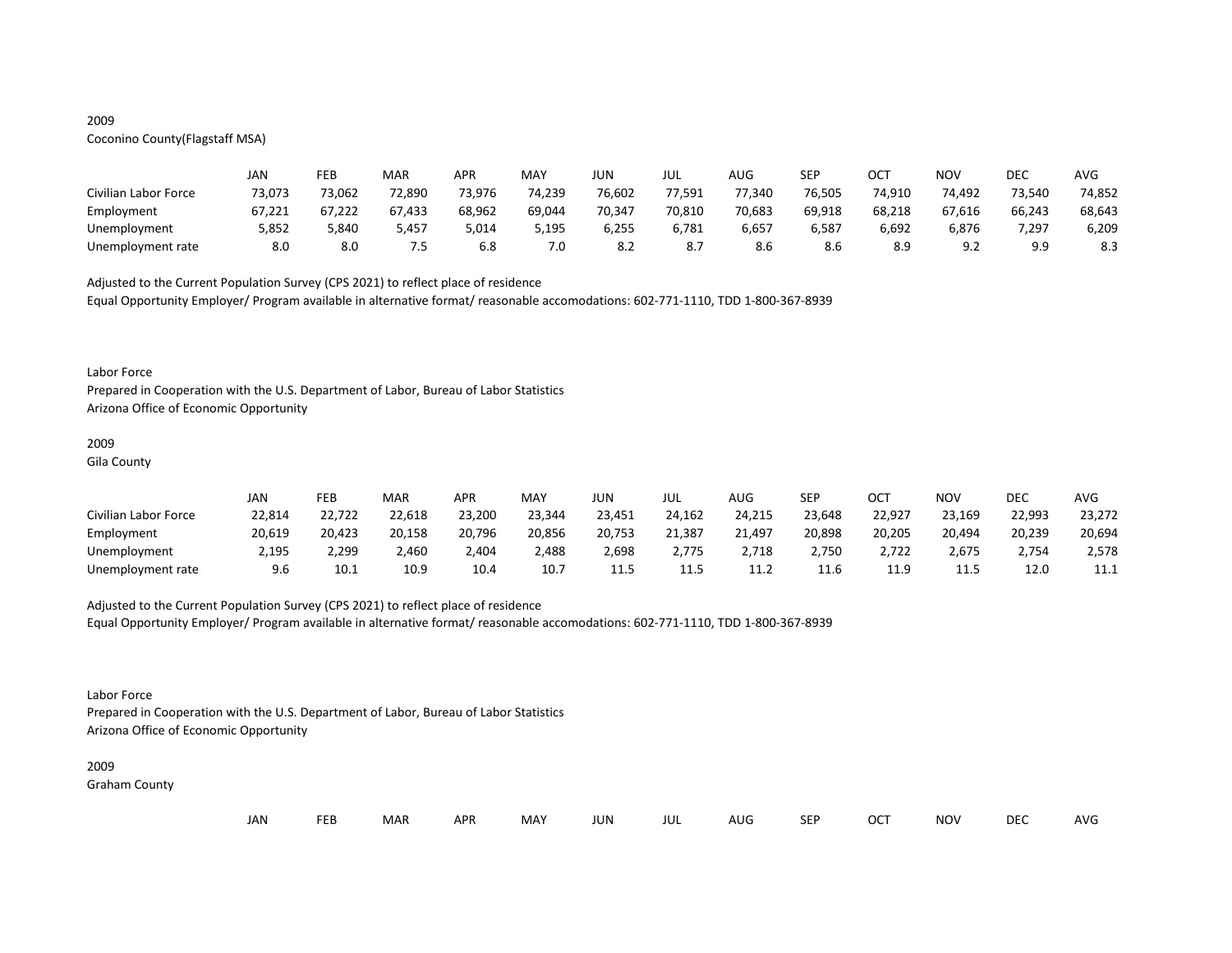| Civilian Labor Force | 16,134 | 15.719 | 15.674 | 15,033 | 14.748 | 15,186 | 14.948 | 15,270    | 14,991 | 14,982 | 15.046 | 15.012 | 15,229 |
|----------------------|--------|--------|--------|--------|--------|--------|--------|-----------|--------|--------|--------|--------|--------|
| Employment           | 14.218 | 13.675 | 13.564 | 12,867 | 12,410 | 12,769 | 12,524 | 12,871    | 12,704 | 12,755 | 12.822 | 12,736 | 12,993 |
| Unemployment         | 1,916  | 4,044  | 2,110  | 2,166  | 2,338  | 2,417  | 2,424  | 2,399     | 2,287  | 2,227  | 2,224  | 2,276  | 2,236  |
| Unemployment rate    | 11.9   | 13.0   | 13.5   | 14.4   | 15.9   | 15.9   | 16.2   | 15.<br>∸~ | 15.3   | 14.9   | 14.8   | 15.2   | 14.7   |

Equal Opportunity Employer/ Program available in alternative format/ reasonable accomodations: 602-771-1110, TDD 1-800-367-8939

Labor Force Prepared in Cooperation with the U.S. Department of Labor, Bureau of Labor Statistics Arizona Office of Economic Opportunity

#### 2009

Greenlee County

|                      | JAN   | FEB   | MAR   | APR   | <b>MAY</b> | JUN   | JUL   | AUG   | <b>SEP</b> | ∩∩⊤<br>UC. | NO <sub>V</sub> | DEC   | AVG   |
|----------------------|-------|-------|-------|-------|------------|-------|-------|-------|------------|------------|-----------------|-------|-------|
| Civilian Labor Force | 4,462 | 4,347 | 4,335 | 4,278 | 4,397      | 4,457 | 4,434 | 4,541 | 4,493      | 4,441      | 4,278           | 4,174 | 4,387 |
| Employment           | 3,913 | 3.764 | 3.734 | 3.541 | 3,415      | 3.515 | 3,447 | 3.542 | 3,495      | 3,510      | 3,529           | 3,504 | 3,576 |
| Unemployment         | 549   | 583   | 601   | 737   | 982        | 942   | 987   | 999   | 998        | 931        | 749             | 670   | 811   |
| Unemployment rate    | 12.3  | 13.4  | 13.9  | 17.2  | 22.3       | 21.1  | 22.3  | 22.0  | 22.2       | 21.0       | 17.5            | 16.1  | 18.5  |

Adjusted to the Current Population Survey (CPS 2021) to reflect place of residence

Equal Opportunity Employer/ Program available in alternative format/ reasonable accomodations: 602-771-1110, TDD 1-800-367-8939

Labor Force Prepared in Cooperation with the U.S. Department of Labor, Bureau of Labor Statistics Arizona Office of Economic Opportunity

# 2009

La Paz County

|                      | <b>JAN</b> | FEB   | MAR   | APR   | <b>MAY</b> | JUN   | jul   | $\sim$ $\sim$<br>AUG | <b>SEP</b> | ⌒⌒⊤<br>UC.     | <b>NOV</b> | DEC   | <b>AVG</b> |
|----------------------|------------|-------|-------|-------|------------|-------|-------|----------------------|------------|----------------|------------|-------|------------|
| Civilian Labor Force | 7,570      | 486,  | 7,502 | 7,553 | 7,613      | 7,790 | 7,858 | 8,036                | 7,972      | 7,567          | 7,659      | 7,849 | 7,705      |
| Employment           | 6,845      | 6,766 | 6,755 | 6,882 | 6,943      | ,028  | 7,069 | 7,274                | 7,205      | 6,811          | 6,910      | 7,067 | 6,963      |
| Unemployment         | 725        | 720   | 747   | 671   | 670        | 762   | 789   | 762                  | 767        | $- - -$<br>756 | 749        | 782   | 742        |
| Unemployment rate    | 9.6        | 9.6   | 10.0  | 8.9   | 8.8        | 9.8   | 10.0  |                      | 9.6        | 10.0           | 9.8        | 10.0  | 9.6        |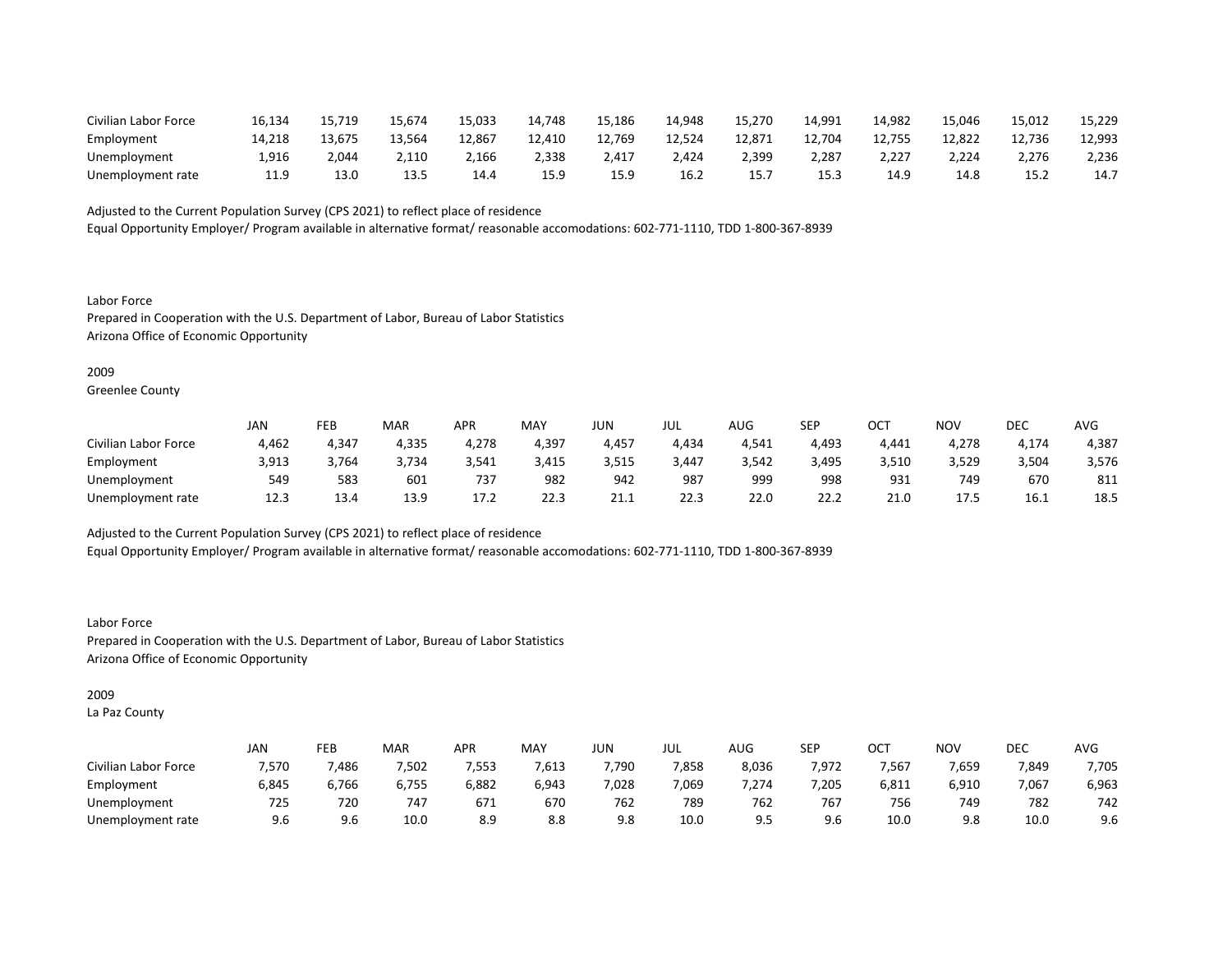Equal Opportunity Employer/ Program available in alternative format/ reasonable accomodations: 602-771-1110, TDD 1-800-367-8939

#### Labor Force

Prepared in Cooperation with the U.S. Department of Labor, Bureau of Labor Statistics Arizona Office of Economic Opportunity

## 2009

Maricopa County

|                      | JAN       | FEB       | MAR       | <b>APR</b> | <b>MAY</b> | JUN       | JUL       | AUG       | SEP       |           | ΝΟν       | DEC       | AVG       |
|----------------------|-----------|-----------|-----------|------------|------------|-----------|-----------|-----------|-----------|-----------|-----------|-----------|-----------|
| Civilian Labor Force | 1.976.701 | 1.974.398 | 1.972.594 | 1.971.140  | 1,965,770  | 1,973,834 | 1,970,904 | 1,965,591 | 1,964,002 | 1,960,338 | 1,966,001 | 1.949.487 | 1.967.563 |
| Employment           | 1.826.505 | 1.819.003 | 1.811.026 | 1.814.130  | 1.801.560  | 1.792.854 | 1,784,691 | 1,776,642 | 1.773.030 | 1.770.168 | 1.781.722 | 1.764.505 | 1.792.986 |
| Unemployment         | 150.196   | 155.395   | 161.568   | 157.010    | 164.210    | 180.980   | 186.213   | 188.949   | 190.972   | 190.170   | 184.279   | 184.982   | 174.577   |
| Unemployment rate    | '.b       |           |           | 8.0        | 8.4        |           | 9.4       |           |           |           | 9.4       |           | 8.9       |

Adjusted to the Current Population Survey (CPS 2021) to reflect place of residence

Equal Opportunity Employer/ Program available in alternative format/ reasonable accomodations: 602-771-1110, TDD 1-800-367-8939

# Labor Force

Prepared in Cooperation with the U.S. Department of Labor, Bureau of Labor Statistics Arizona Office of Economic Opportunity

#### 2009

Mohave County(Lake Havasu City-Kingman MSA)

|                      | JAN    | FEB    | MAR    | APR    | MAY    | JUN    | JUL    | AUG    | <b>SEP</b> | ост    | NOV    | DEC    | <b>AVG</b> |
|----------------------|--------|--------|--------|--------|--------|--------|--------|--------|------------|--------|--------|--------|------------|
| Civilian Labor Force | 91,387 | 91,033 | 91,225 | 91,511 | 91.659 | 92,001 | 93,233 | 92,876 | 92,066     | 91.144 | 90,740 | 89,637 | 91,543     |
| Employment           | 81,340 | 81,283 | 81,215 | 82,018 | 82,118 | 81,917 | 82,843 | 82,307 | 81,504     | 80,476 | 80,516 | 78,959 | 81,375     |
| Unemployment         | 10,047 | 9,750  | 10,010 | 9,493  | 9,541  | 10,084 | 10,390 | 10,569 | 10,562     | 10,668 | 10,224 | 10,678 | 10,168     |
| Unemployment rate    | 11.0   | 10.7   | 11.0   | 10.4   | 10.4   | 11.0   | 11.1   | 11.4   | 11.5       | 11.    | 11.3   | 11.9   | 11.1       |

Adjusted to the Current Population Survey (CPS 2021) to reflect place of residence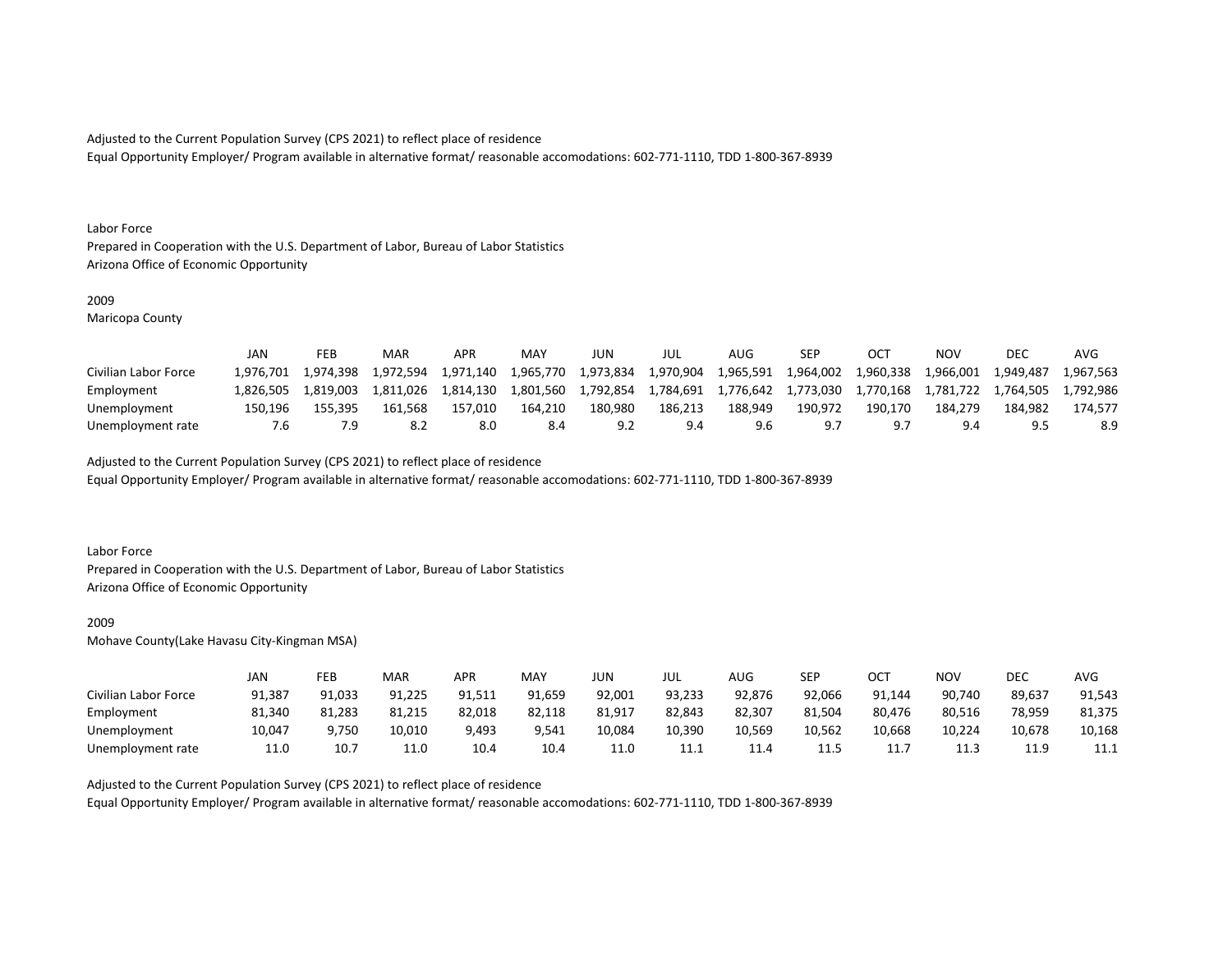# 2009

Navajo County

|                      | JAN    | FEB    | MAR    | APR    | MAY    | JUN    | JUL    | AUG    | SEP    | OCT    | ΝΟν    | DEC         | AVG    |
|----------------------|--------|--------|--------|--------|--------|--------|--------|--------|--------|--------|--------|-------------|--------|
| Civilian Labor Force | 40,118 | 39,929 | 39,815 | 40,352 | 40,763 | 41,968 | 42,694 | 42,997 | 41.914 | 41,280 | 41,070 | 40,841      | 41,145 |
| Employment           | 34,405 | 34,188 | 34,184 | 34,922 | 35,224 | 35,620 | 36,112 | 36,469 | 35,530 | 34,760 | 34,496 | 34,115      | 35,002 |
| Unemployment         | 5,713  | 5,741  | 5,631  | 5,430  | 5,539  | 6,348  | 6,582  | 6,528  | 6,384  | 6,520  | 6.574  | 6,726       | 6,143  |
| Unemployment rate    | 14.2   | 14.4   | 14.1   | 13.5   | 13.6   | 15.1   | 15.4   | 15.2   | 15.2   | 15.8   | 16.0   | <b>16.5</b> | 14.9   |

Adjusted to the Current Population Survey (CPS 2021) to reflect place of residence

Equal Opportunity Employer/ Program available in alternative format/ reasonable accomodations: 602-771-1110, TDD 1-800-367-8939

Labor Force Prepared in Cooperation with the U.S. Department of Labor, Bureau of Labor Statistics Arizona Office of Economic Opportunity

#### 2009

Pima County(Tucson MSA)

|                      | JAN     | FEB     | MAR     | APR     | MAY     | JUN     | JUL     | AUG     | SEP     | ост     | NOV            | DEC     | AVG     |
|----------------------|---------|---------|---------|---------|---------|---------|---------|---------|---------|---------|----------------|---------|---------|
| Civilian Labor Force | 484.960 | 485.560 | 484.192 | 483,969 | 484,010 | 485,674 | 489,097 | 489,343 | 488,338 | 486,653 | 487,436        | 483.927 | 486,097 |
| Employment           | 448.230 | 447.448 | 444.688 | 445.714 | 443,989 | 440,712 | 442.494 | 442.881 | 441.546 | 440.092 | 442.262        | 438.654 | 443.226 |
| Unemployment         | 36,730  | 38,112  | 39,504  | 38,255  | 40,021  | 44,962  | 46,603  | 46,462  | 46,792  | 46,561  | 45,174         | 45,273  | 42,871  |
| Unemployment rate    | /.ხ     | 7.8     | 8.2     | 7.9     | 8.3     | 9.3     | <b></b> |         | 9.6     | 9.6     | a s<br><b></b> | 9.4     | 8.8     |

Adjusted to the Current Population Survey (CPS 2021) to reflect place of residence

Equal Opportunity Employer/ Program available in alternative format/ reasonable accomodations: 602-771-1110, TDD 1-800-367-8939

Labor Force Prepared in Cooperation with the U.S. Department of Labor, Bureau of Labor Statistics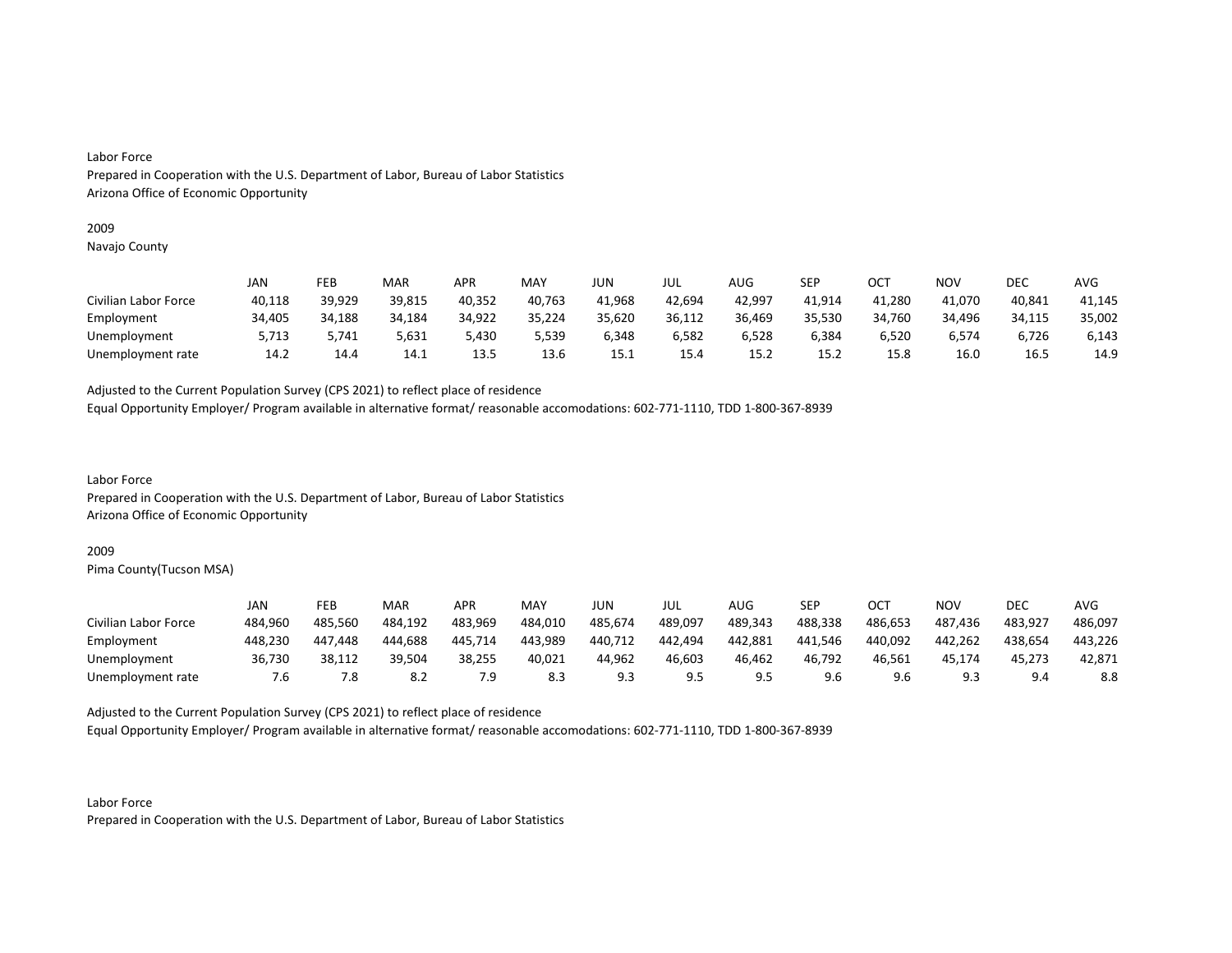# Arizona Office of Economic Opportunity

# 2009 Pinal County

|                      | JAN     | FEB     | MAR     | APR     | MAY     | JUN     | JUL     | AUG     | SEP     | ОСТ     | NOV     | <b>DEC</b> | AVG     |
|----------------------|---------|---------|---------|---------|---------|---------|---------|---------|---------|---------|---------|------------|---------|
| Civilian Labor Force | 126,606 | 126.610 | 126,924 | 126,706 | 126,615 | 127,506 | 127,574 | 126,959 | 126,381 | 126,598 | 126,711 | 125,506    | 126,725 |
| Employment           | 113.626 | 113.160 | 112.663 | 112,855 | 112,073 | 111,532 | 111,025 | 110,524 | 110,300 | 110,122 | 110,840 | 109,768    | 111,541 |
| Unemployment         | 12.980  | 13,450  | 14.261  | 13,851  | 14.542  | 15.974  | 16.549  | 16.435  | 16.081  | 16.476  | 15.871  | 15.738     | 15,184  |
| Unemployment rate    | 10.3    | 10.6    | 11.2    | 10.9    | 11.5    | 12.5    | 13.0    | 12.9    | 12.7    | 13.0    | 12.5    | 12.5       | 12.0    |

Adjusted to the Current Population Survey (CPS 2021) to reflect place of residence Equal Opportunity Employer/ Program available in alternative format/ reasonable accomodations: 602-771-1110, TDD 1-800-367-8939

#### Labor Force

Prepared in Cooperation with the U.S. Department of Labor, Bureau of Labor Statistics Arizona Office of Economic Opportunity

#### 2009

Santa Cruz County

|                      | JAN    | FEB    | MAR    | APR    | MAY    | JUN    | JUL    | AUG    | SEP    | ОСТ    | <b>NOV</b> | <b>DEC</b> | <b>AVG</b> |
|----------------------|--------|--------|--------|--------|--------|--------|--------|--------|--------|--------|------------|------------|------------|
| Civilian Labor Force | 18,378 | 18,451 | 18,302 | 18,319 | 18,346 | 18,303 | 18,469 | 19,089 | 18,659 | 18,789 | 18,863     | 18,796     | 18,564     |
| Employment           | 16,095 | 16.127 | 15.999 | 16,100 | 15,986 | 15.514 | 15.143 | 15.575 | 15.132 | 15,235 | 15,738     | 15,805     | 15,704     |
| Unemployment         | 2,283  | 2,324  | 2,303  | 2,219  | 2,360  | 2,789  | 3,326  | 3,514  | 3,527  | 3,554  | 3,125      | 2,991      | 2,860      |
| Unemployment rate    | 12.4   | 12.6   | 12.6   | 12.1   | 12.9   | 15.2   | 18.0   | 18.4   | 18.9   | 18.9   | 16.6       | 15.9       | 15.4       |

# Adjusted to the Current Population Survey (CPS 2021) to reflect place of residence Equal Opportunity Employer/ Program available in alternative format/ reasonable accomodations: 602-771-1110, TDD 1-800-367-8939

Labor Force

Prepared in Cooperation with the U.S. Department of Labor, Bureau of Labor Statistics Arizona Office of Economic Opportunity

2009 Yavapai County(Prescott MSA)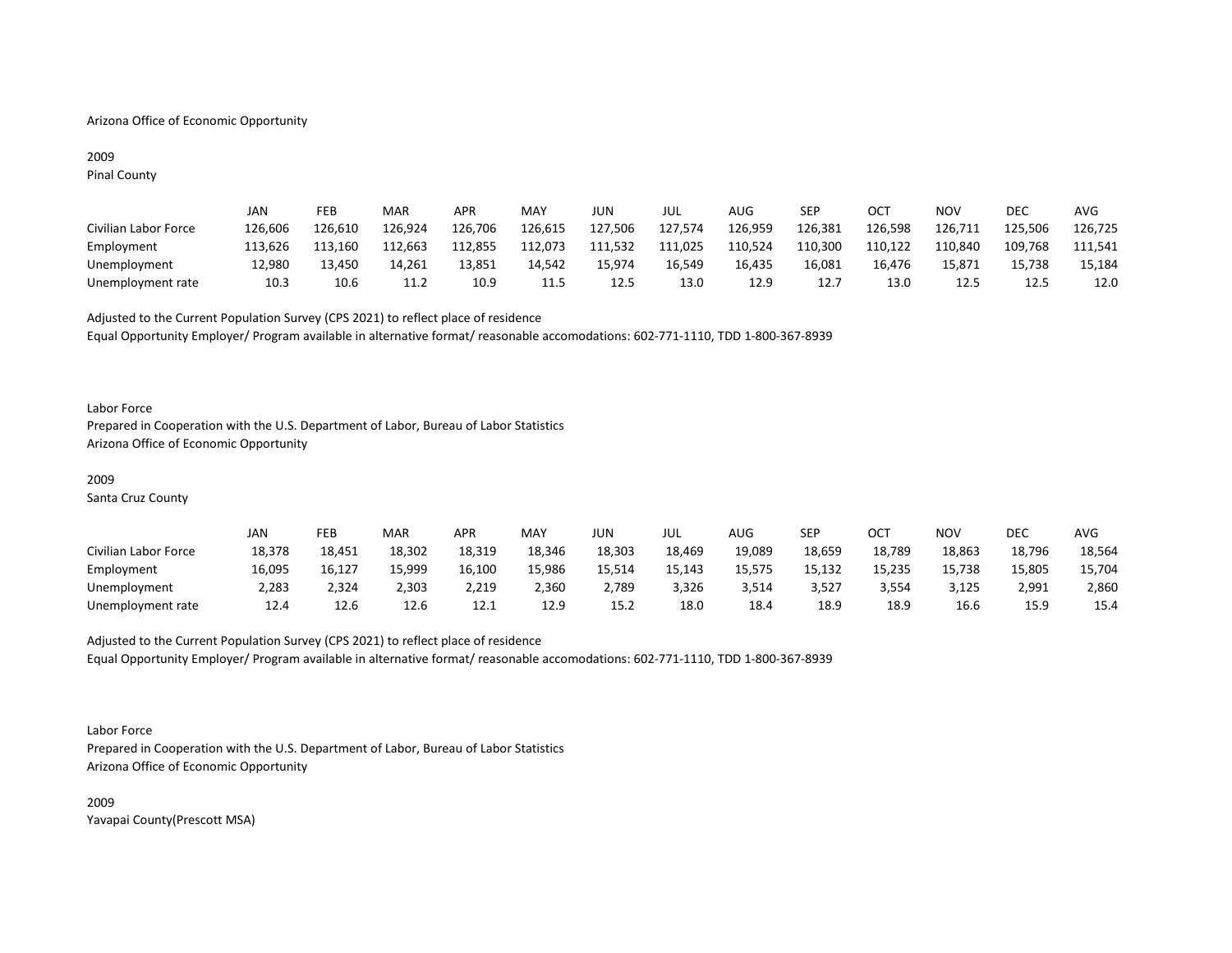|                      | JAN    | FEB    | MAR    | APR    | MAY    | JUN    | JUL    | AUG     | SEP    | ОСТ    | NOV    | DEC    | <b>AVG</b> |
|----------------------|--------|--------|--------|--------|--------|--------|--------|---------|--------|--------|--------|--------|------------|
| Civilian Labor Force | 97,242 | 97,388 | 98,352 | 98,246 | 98,654 | 99,605 | 99,744 | 100,182 | 99,120 | 97,919 | 97,396 | 96,006 | 98,321     |
| Employment           | 88,000 | 88,004 | 88,521 | 88,873 | 89,248 | 89,534 | 89,243 | 89,748  | 88,510 | 87,379 | 87,099 | 85,558 | 88,310     |
| Unemployment         | 9,242  | 9,384  | 9,831  | 9,373  | 9,406  | 10,071 | 10,501 | 10,434  | 10,610 | 10,540 | 10,297 | 10,448 | 10,011     |
| Unemployment rate    | 9.5    | 9.6    | 10.0   | 9.5    | 9.5    | 10.1   | 10.5   | 10.4    | 10.7   | 10.8   | 10.6   | 10.9   | 10.2       |

Equal Opportunity Employer/ Program available in alternative format/ reasonable accomodations: 602-771-1110, TDD 1-800-367-8939

Labor Force

Prepared in Cooperation with the U.S. Department of Labor, Bureau of Labor Statistics Arizona Office of Economic Opportunity

#### 2009

Yuma County(Yuma MSA)

|                      | JAN    | FEB    | <b>MAR</b> | APR    | MA۱    | JUN    | JUL    | AUG    | SEP    | ОСТ    | NOV    | DEC    | AVG    |
|----------------------|--------|--------|------------|--------|--------|--------|--------|--------|--------|--------|--------|--------|--------|
| Civilian Labor Force | 83,325 | 82,637 | 82,438     | 87,591 | 89,305 | 88,524 | 89,658 | 92,104 | 90,496 | 88,289 | 88,270 | 87,182 | 87,485 |
| Employment           | 69,620 | 69,731 | 69,169     | 68,395 | 67,039 | 66,995 | 65,269 | 66,805 | 67,036 | 66,654 | 68,204 | 69,044 | 67,830 |
| Unemployment         | 13,705 | 2,906  | 13,269     | 19,196 | 22,266 | 21,529 | 24,389 | 25,299 | 23,460 | 21,635 | 20,066 | 18,138 | 19,655 |
| Unemployment rate    | 16.4   | 15.6   | 16.1       | 21.9   | 24.9   | 24.3   | 27.2   | 27.5   | 25.9   | 24.5   | 22.7   | 20.8   | 22.5   |

Adjusted to the Current Population Survey (CPS 2021) to reflect place of residence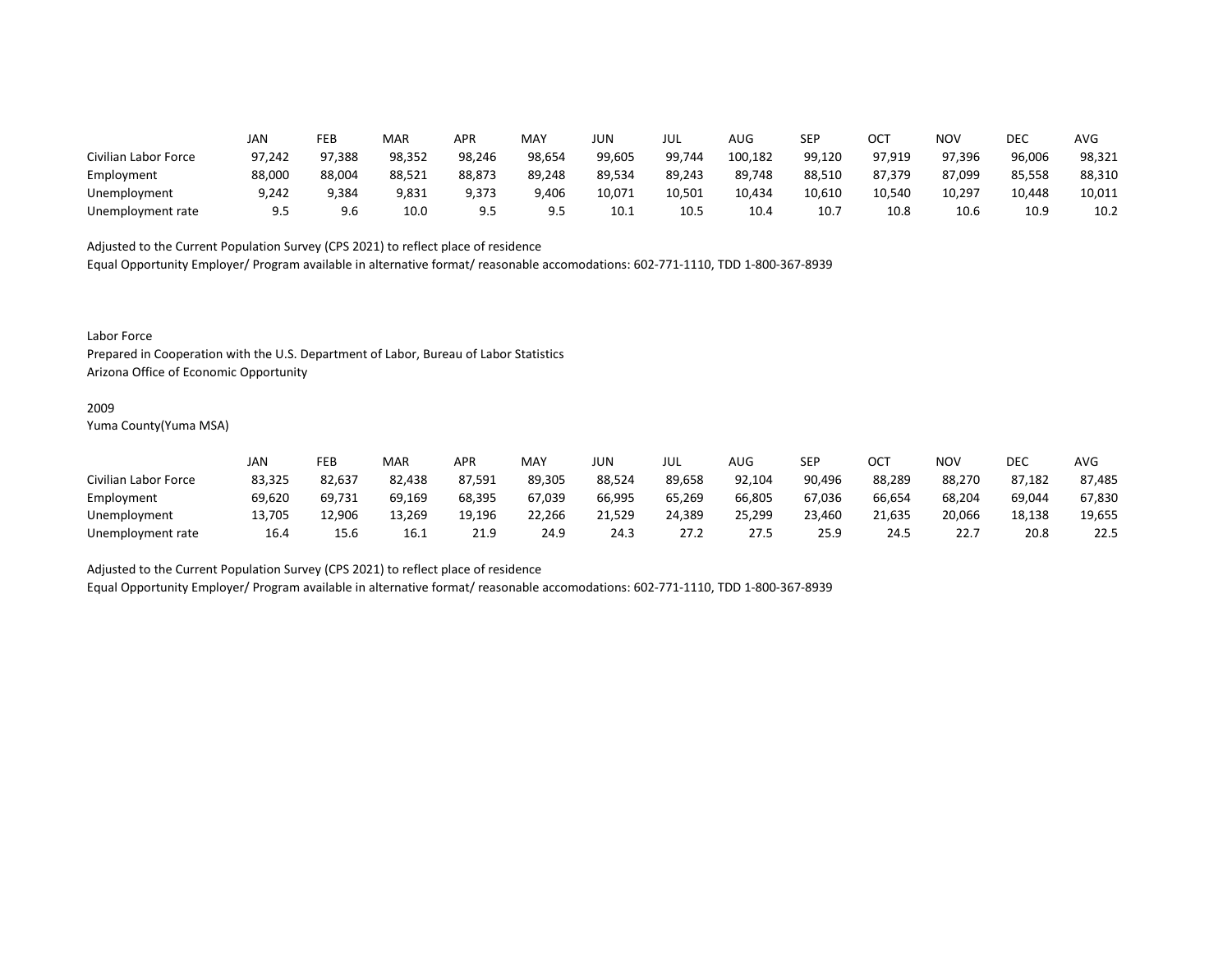# 2008

Apache County

|                      | JAN    | FEB    | <b>MAR</b> | APR    | <b>MAY</b> | JUN    | JUL    | <b>AUG</b> | SEP    | ОСТ    | <b>NOV</b> | DEC    | <b>AVG</b> |
|----------------------|--------|--------|------------|--------|------------|--------|--------|------------|--------|--------|------------|--------|------------|
| Civilian Labor Force | 20,216 | 20,219 | 20,603     | 20,086 | 20,534     | 21,646 | 22,300 | 22,042     | 21,334 | 21,490 | 21,350     | 21,754 | 21,131     |
| Employment           | 18,320 | 18,390 | 18,799     | 18,448 | 18,719     | 19,153 | 19,639 | 19,300     | 18,785 | 18,780 | 18,601     | 18,791 | 18,810     |
| Unemployment         | 1,896  | 829,ء  | 804,∡      | 836,⊾  | 1,815      | 2,493  | 2,661  | 2.742      | 2.549  | 2,710  | 2.749      | 2,963  | 2,321      |
| Unemployment rate    | 9.4    | 9.0    | 8.8        | 8.2    | 8.8        | 11.5   | 11.9   | 12.4       | 11.9   | 12.6   | 12.9       | 13.6   | 11.0       |

Adjusted to the Current Population Survey (CPS 2021) to reflect place of residence

Equal Opportunity Employer/ Program available in alternative format/ reasonable accomodations: 602-771-1110, TDD 1-800-367-8939

# Labor Force

Prepared in Cooperation with the U.S. Department of Labor, Bureau of Labor Statistics Arizona Office of Economic Opportunity

# 2008

Cochise County(Sierra-Vista Douglas MSA)

|                      | JAN    | FEB    | <b>MAR</b> | APR    | MAY    | JUN    | JUL    | AUG    | SEP    | ост    | NOV    | DEC    | AVG    |
|----------------------|--------|--------|------------|--------|--------|--------|--------|--------|--------|--------|--------|--------|--------|
| Civilian Labor Force | 58,209 | 58,079 | 58,455     | 58,546 | 58,984 | 61,850 | 60,849 | 60,696 | 61,103 | 61,550 | 61,451 | 61,630 | 60,117 |
| Employment           | 55,388 | 55,387 | 55,753     | 56,006 | 56,148 | 58,461 | 57,229 | 57,020 | 57,388 | 57,823 | 57,618 | 57,391 | 56,801 |
| Unemployment         | 2,821  | 2,692  | 2,702      | 2,540  | 2,836  | 3,389  | 3,620  | 3,676  | 3,715  | 3,727  | 3,833  | 4,239  | 3,316  |
| Unemployment rate    | 4.8    | 4.6    | 4.6        | 4.3    | 4.8    |        | 5.9    | ∪.⊥    | b.1    | 0.T    | 6.2    | 6.9    | 5.5    |

Adjusted to the Current Population Survey (CPS 2021) to reflect place of residence Equal Opportunity Employer/ Program available in alternative format/ reasonable accomodations: 602-771-1110, TDD 1-800-367-8939

Labor Force Prepared in Cooperation with the U.S. Department of Labor, Bureau of Labor Statistics Arizona Office of Economic Opportunity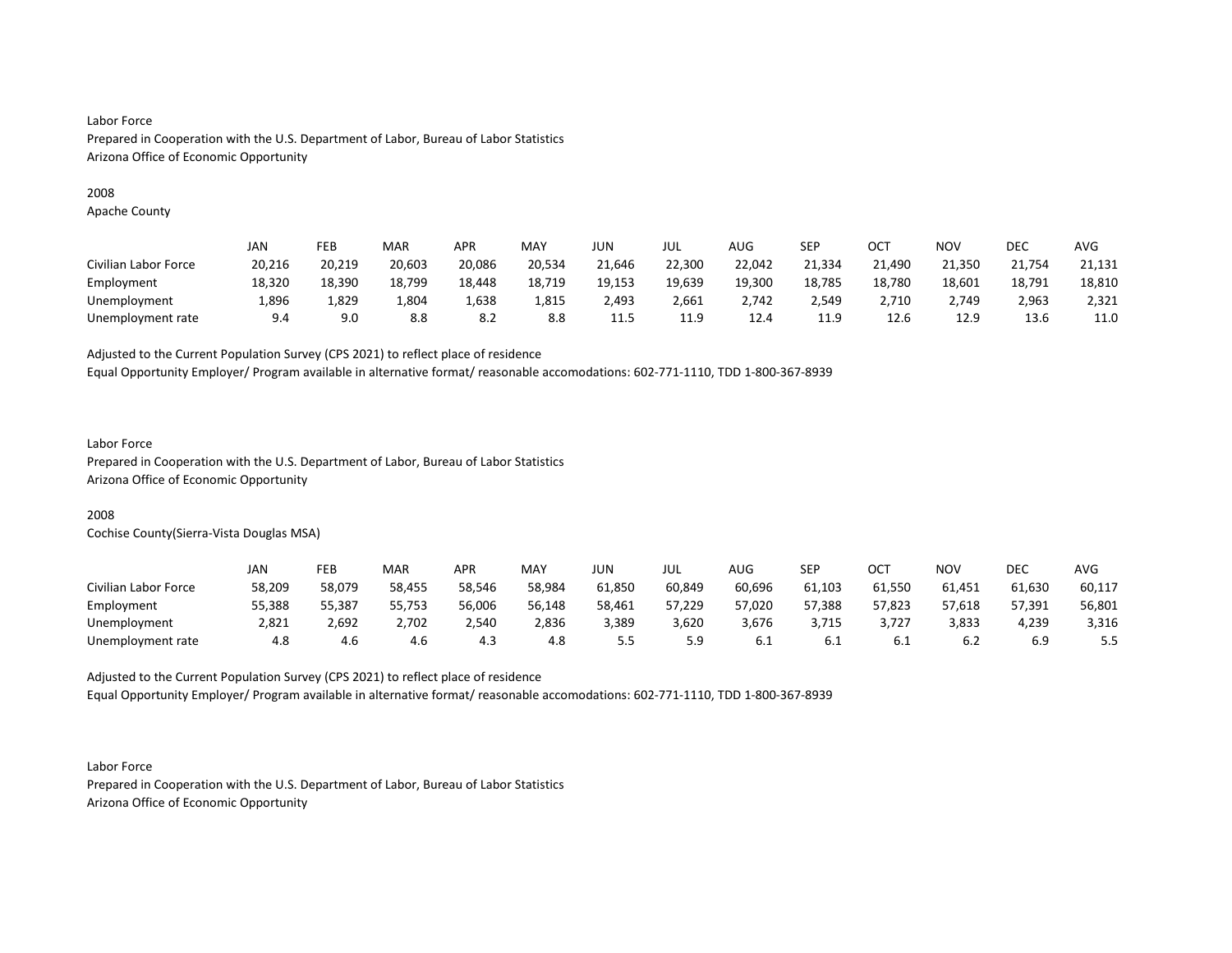# 2008

# Coconino County(Flagstaff MSA)

|                      | JAN    | FEB    | MAR    | <b>APR</b> | MAY    | JUN    | JUL    | AUG    | <b>SEP</b> | ОСТ    | NOV    | DEC    | AVG    |
|----------------------|--------|--------|--------|------------|--------|--------|--------|--------|------------|--------|--------|--------|--------|
| Civilian Labor Force | 69,630 | 69,824 | 71,004 | 71,761     | 72,249 | 74,228 | 75.738 | 74,142 | 74,933     | 74,817 | 74.240 | 73,746 | 73,026 |
| Employment           | 66,263 | 66,667 | 67,887 | 68,982     | 69,203 | 70,302 | 71,480 | 69,828 | 70,770     | 70,592 | 69,634 | 68,504 | 69,176 |
| Unemployment         | 3,367  | 3,157  | 3,117  | 2.779      | 3,046  | 3,926  | 4,258  | 4,314  | 4,163      | 4,225  | 4,606  | 5,242  | 3,850  |
| Unemployment rate    | 4.8    | 4.5    | 4.4    | 3.9        | 4.Z    | ر.ر    | 5.6    | 5.8    | 5.6        | 5.6    | b.∠    | .      | 5.3    |

Adjusted to the Current Population Survey (CPS 2021) to reflect place of residence

Equal Opportunity Employer/ Program available in alternative format/ reasonable accomodations: 602-771-1110, TDD 1-800-367-8939

#### Labor Force

Prepared in Cooperation with the U.S. Department of Labor, Bureau of Labor Statistics Arizona Office of Economic Opportunity

#### 2008

Gila County

|                      | JAN    | FEB    | MAR    | APR    | MAY    | JUN    | JUL    | AUG    | <b>SEP</b> | ОСТ    | NOV    | DEC    | AVG    |
|----------------------|--------|--------|--------|--------|--------|--------|--------|--------|------------|--------|--------|--------|--------|
| Civilian Labor Force | 21,303 | 20,998 | 21,285 | 21,668 | 22,252 | 22,886 | 22,912 | 22,929 | 22,800     | 22,831 | 22,557 | 22,680 | 22,258 |
| Employment           | 20,242 | 19,997 | 20,256 | 20,708 | 21,206 | 21.550 | 21,463 | 21,342 | 21,216     | 21,196 | 20,882 | 20,771 | 20,902 |
| Unemployment         | 1,061  | 1,001  | 1,029  | 960    | 1.046  | 1.336  | 1,449  | 1,587  | 584ء ت     | 1.635  | 1.675  | 1,909  | 1,356  |
| Unemployment rate    | 5.0    | 4.8    | 4.8    | 4.4    | 4.7    | 5.8    | 6.3    |        | 6.9        |        | ۰. ۱   | 8.4    | -6.1   |

# Adjusted to the Current Population Survey (CPS 2021) to reflect place of residence

Equal Opportunity Employer/ Program available in alternative format/ reasonable accomodations: 602-771-1110, TDD 1-800-367-8939

# Labor Force

Prepared in Cooperation with the U.S. Department of Labor, Bureau of Labor Statistics Arizona Office of Economic Opportunity

#### 2008

Graham County

| JAN<br><b>FEB</b><br><b>OCT</b><br>MAR<br>MAY<br><b>APR</b><br><b>NOV</b><br>JUN<br><b>SEP</b><br>AUG<br>jul |  |  |  |  |  |  |  |  |  |  |  | DEC | <b>AVG</b> |
|--------------------------------------------------------------------------------------------------------------|--|--|--|--|--|--|--|--|--|--|--|-----|------------|
|--------------------------------------------------------------------------------------------------------------|--|--|--|--|--|--|--|--|--|--|--|-----|------------|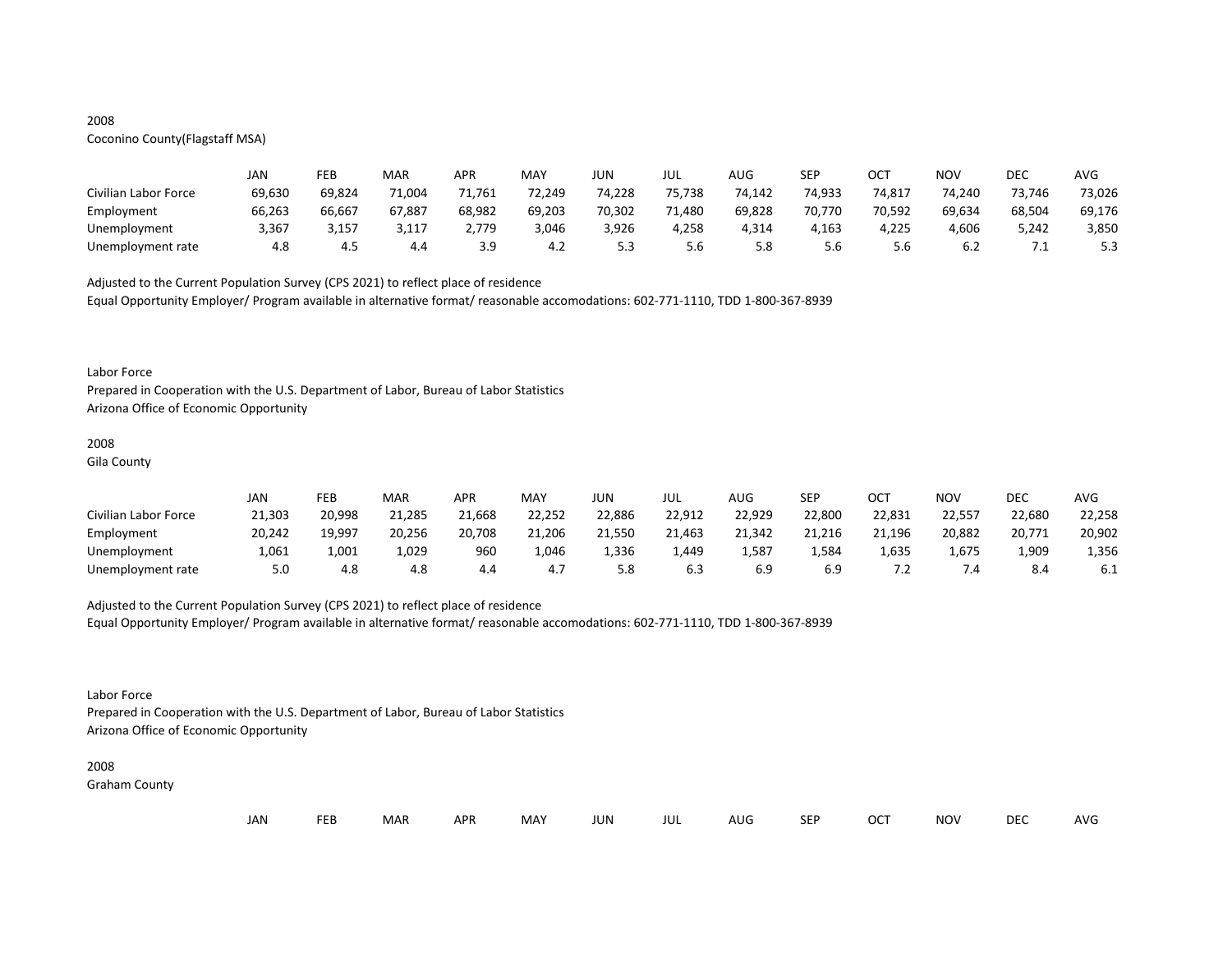| Civilian Labor Force | 15,533 | 15,600           | 15.776 | 15,700   | 15,861 | 16,126 | 16,326 | 16,452     | 16.75  | 16,411 | 16,185 | 16,280 | 16,083 |
|----------------------|--------|------------------|--------|----------|--------|--------|--------|------------|--------|--------|--------|--------|--------|
| Employment           | 14,663 | 14 791<br>14.791 | 14,935 | 14,906   | 14.949 | 15,029 | 15,166 | 15,293     | 15,600 | 15,282 | 14.869 | 14,650 | 15,011 |
| Unemployment         | 870    | 809              | 841    | 794      | 912    | 1,097  | 1,160  | . 159<br>. | 1.151  | 1.129  | 1,316  | 1,630  | 1,072  |
| Unemployment rate    |        | <u>.</u>         |        | <u>.</u> |        | 6.8    |        | 7.0        |        |        |        | 10.0   | 6.7    |

Equal Opportunity Employer/ Program available in alternative format/ reasonable accomodations: 602-771-1110, TDD 1-800-367-8939

Labor Force Prepared in Cooperation with the U.S. Department of Labor, Bureau of Labor Statistics Arizona Office of Economic Opportunity

#### 2008

Greenlee County

|                      | JAN   | FEB   | <b>MAR</b> | APR        | MAY   | JUN   | JUL   | AUG   | <b>SEP</b> | ост   | NOV   | DEC   | AVG   |
|----------------------|-------|-------|------------|------------|-------|-------|-------|-------|------------|-------|-------|-------|-------|
| Civilian Labor Force | 4,246 | 4,268 | 4,320      | 4,315      | 4,335 | 4,386 | 4,445 | 4,474 | 4,566      | 1,460 | 4,454 | 4,510 | 4,398 |
| Employment           | 4,082 | 4,116 | 4,158      | 4,148      | 4,160 | 4,183 | 4,221 | 4,256 | 4,342      | 4,254 | 4,138 | 4,078 | 4,178 |
| Unemployment         | 164   | 152   | 162        | 167        | 175   | 203   | 224   | 218   | 224        | 206   | 316   | 432   | 220   |
| Unemployment rate    | 3.9   | 3.O   | 3.8        | 3 Q<br>J.J | 4.0   | 4.6   | 5.0   | 4.9   | 4.9        | 4.b   | ــــ  | 9.6   | 5.0   |

Adjusted to the Current Population Survey (CPS 2021) to reflect place of residence

Equal Opportunity Employer/ Program available in alternative format/ reasonable accomodations: 602-771-1110, TDD 1-800-367-8939

Labor Force Prepared in Cooperation with the U.S. Department of Labor, Bureau of Labor Statistics Arizona Office of Economic Opportunity

# 2008

La Paz County

|                      | JAN   | FEB      | MAR  | <b>APR</b> | <b>MAY</b> | JUN   | jul   | $\sqrt{1+\sqrt{2}}$<br>AUG | <b>SEP</b> | ⌒⌒⊤<br>UC. | <b>NOV</b> | DEC   | <b>AVG</b> |
|----------------------|-------|----------|------|------------|------------|-------|-------|----------------------------|------------|------------|------------|-------|------------|
| Civilian Labor Force | 7,787 | 7,534    | ,514 | 7,367      | ,417       | ,517  | 7,734 | 7,617                      | 7,642      | 7,322      | 7,353      | 7,464 | 7,523      |
| Employment           | 7,323 | .147     | ,120 | 6,998      | 6,979      | 6,953 | 7,092 | 6,941                      | 6,951      | 6,672      | 6,722      | 6,796 | 6,975      |
| Unemployment         | 464   | 387      | 394  | 369        | 438        | 564   | 642   | 676                        | 691        | 650        | 631        | 668   | 548        |
| Unemployment rate    | 6.0   | <u>.</u> | ے. ب | 5.0        | 5.9        | ر ,   | 8.3   | 8.9                        | 9.0        | 8.9        | 8.6        | 8.9   | 7.3        |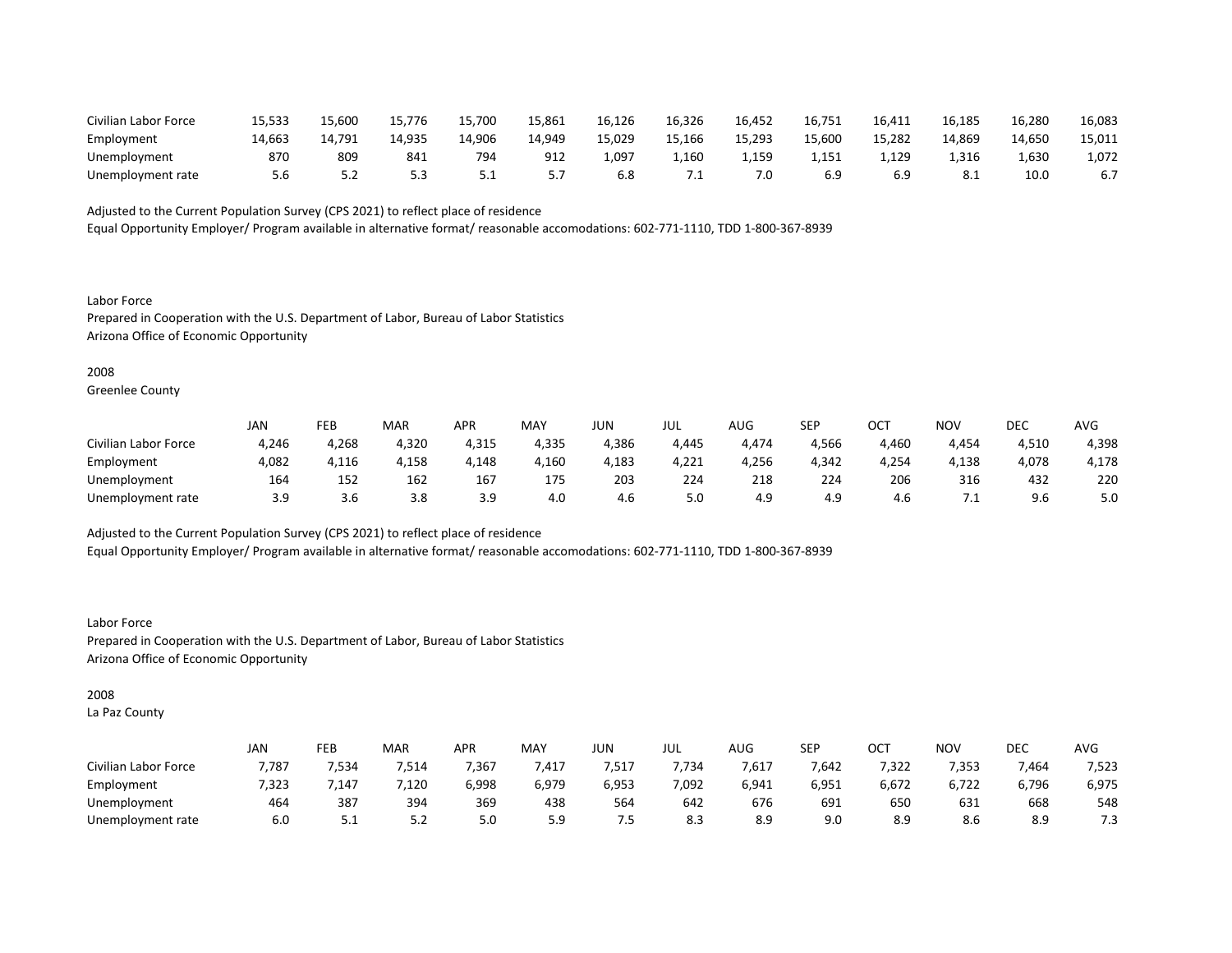Equal Opportunity Employer/ Program available in alternative format/ reasonable accomodations: 602-771-1110, TDD 1-800-367-8939

#### Labor Force

Prepared in Cooperation with the U.S. Department of Labor, Bureau of Labor Statistics Arizona Office of Economic Opportunity

## 2008

Maricopa County

|                      | JAN       | FEB       | MAR       | <b>APR</b> | <b>MAY</b> | JUN       | JUL       | AUG.      | <b>SEP</b> |           | NOV       | DEC       | AVG       |
|----------------------|-----------|-----------|-----------|------------|------------|-----------|-----------|-----------|------------|-----------|-----------|-----------|-----------|
| Civilian Labor Force | 1.951.762 | 1.943.527 | 1.949.975 | 1,943,538  | 1,949,326  | 1,962,254 | 1,962,709 | 1,973,590 | 1,986,036  | 1,990,011 | 1,991,073 | ⊥,988,821 | 1,966,052 |
| Employment           | 1.875.352 | 1.872.126 | 1.875.133 | 1.871.685  | 1.867.561  | 1,863,560 | 1,856,298 | 1.858.666 | 1.867.988  | 1.869.574 | 1.866.659 | 1.852.105 | .866.392  |
| Unemployment         | 76.410    | 71.401    | 74.842    | 71.853     | 81.765     | 98.694    | 106.411   | 114.924   | 118.048    | 120.437   | 124.414   | 136.716   | 99.660    |
| Unemployment rate    | 3.9       |           | 3.8       |            |            | 5.0       |           |           | 5.9        |           | 6.2       |           |           |

Adjusted to the Current Population Survey (CPS 2021) to reflect place of residence

Equal Opportunity Employer/ Program available in alternative format/ reasonable accomodations: 602-771-1110, TDD 1-800-367-8939

#### Labor Force

Prepared in Cooperation with the U.S. Department of Labor, Bureau of Labor Statistics Arizona Office of Economic Opportunity

## 2008

Mohave County(Lake Havasu City-Kingman MSA)

|                      | JAN    | FEB    | MAR    | APR    | <b>MAY</b> | JUN    | JUL    | AUG    | <b>SEP</b> | ост    | NOV    | DEC    | AVG        |
|----------------------|--------|--------|--------|--------|------------|--------|--------|--------|------------|--------|--------|--------|------------|
| Civilian Labor Force | 90,407 | 90,484 | 91,617 | 91,861 | 92,687     | 94,654 | 94,387 | 93,093 | 92,005     | 92,084 | 92,068 | 91.475 | 92,235     |
| Employment           | 84,981 | 85,262 | 86,233 | 86,783 | 86,951     | 88,335 | 87,550 | 85,593 | 84,499     | 84,234 | 83,743 | 82,615 | 85,565     |
| Unemployment         | 5,426  | 5,222  | 384,د  | 5,078  | 5,736      | 6,319  | 6,837  | 7,500  | 7,506      | 7,850  | 8,325  | 8,860  | 6,670      |
| Unemployment rate    | 6.0    | 5.8    | 5.9    |        | 6.2        | b.,    | ے ،    | 8.1    | 8.2        |        | 9.0    | Q      | ¬ ¬<br>ے ، |

Adjusted to the Current Population Survey (CPS 2021) to reflect place of residence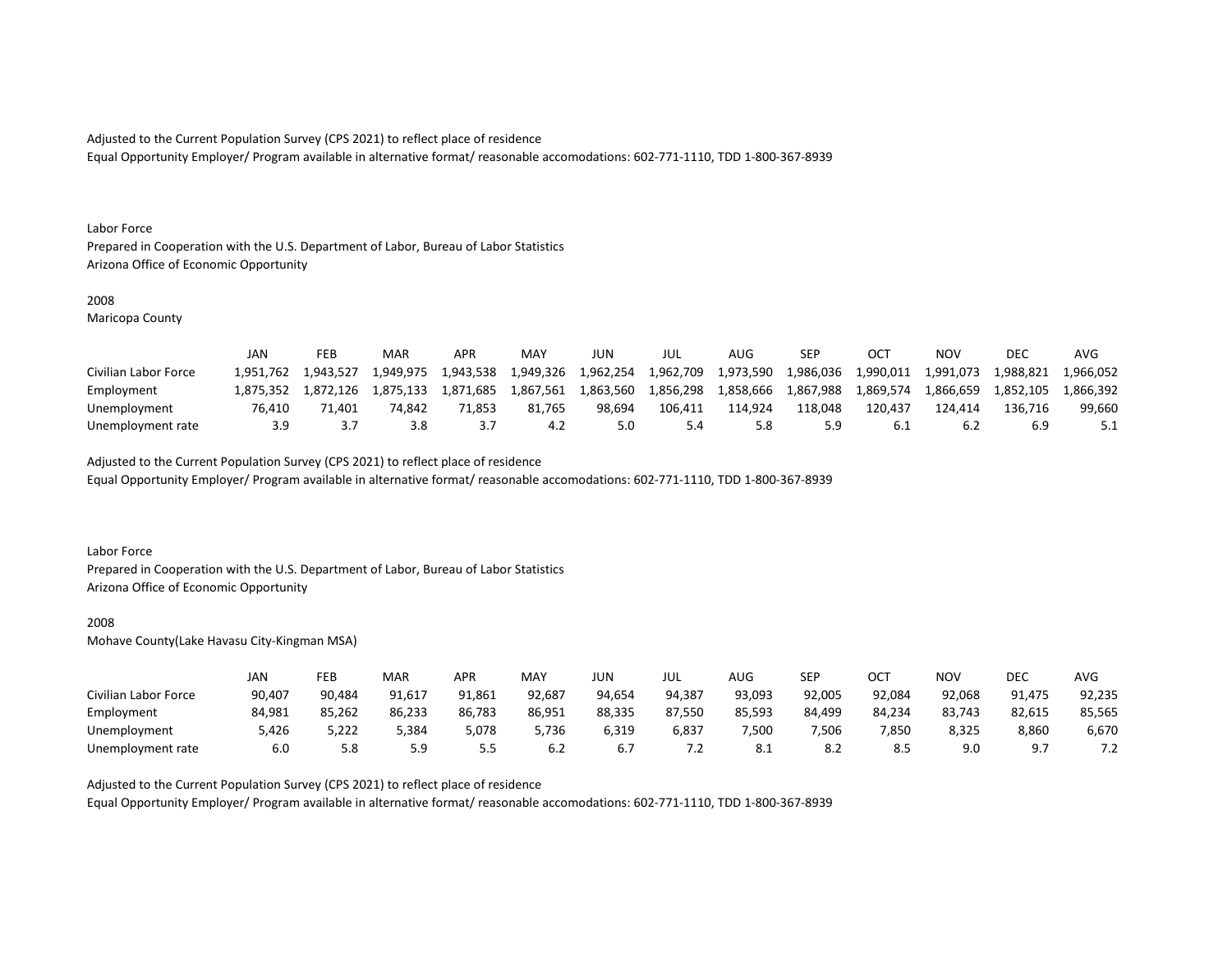# 2008

Navajo County

|                      | JAN    | FEB    | MAR    | <b>APR</b> | MAY    | JUN    | JUL    | AUG    | SEP    | ОСТ    | NOV    | <b>DEC</b> | AVG    |
|----------------------|--------|--------|--------|------------|--------|--------|--------|--------|--------|--------|--------|------------|--------|
| Civilian Labor Force | 37,713 | 37,609 | 38,128 | 38,199     | 38,865 | 40,071 | 40,504 | 40,158 | 39,713 | 39,632 | 39,097 | 39,432     | 39,094 |
| Employment           | 34,727 | 34,649 | 35,194 | 35,503     | 35,863 | 36,220 | 36,417 | 35,851 | 35,595 | 35,280 | 34,592 | 34,452     | 35,362 |
| Unemployment         | 2,986  | 2,960  | 2,934  | 2,696      | 3,002  | 3,851  | 4,087  | 4,307  | 4.118  | 4.352  | 4.505  | 4.980      | 3,732  |
| Unemployment rate    | 7.9    | 7.9    | .,     | ــــ       | , , ,  | 9.6    | 10.1   | 10.7   | 10.4   | 11.0   | 11.5   | 12.6       | 9.5    |

Adjusted to the Current Population Survey (CPS 2021) to reflect place of residence

Equal Opportunity Employer/ Program available in alternative format/ reasonable accomodations: 602-771-1110, TDD 1-800-367-8939

Labor Force Prepared in Cooperation with the U.S. Department of Labor, Bureau of Labor Statistics Arizona Office of Economic Opportunity

#### 2008

Pima County(Tucson MSA)

|                      | JAN     | FEB     | MAR     | <b>APR</b> | MAY     | JUN     | JUL     | AUG     | SEP     | ост     | <b>NOV</b> | DEC     | AVG     |
|----------------------|---------|---------|---------|------------|---------|---------|---------|---------|---------|---------|------------|---------|---------|
| Civilian Labor Force | 457,807 | 459.573 | 463,256 | 465,740    | 467,301 | 470,962 | 478,003 | 477,313 | 483,571 | 485.180 | 483,629    | 486.177 | 473,209 |
| Employment           | 437,277 | 440.400 | 443.435 | 446.458    | 445.606 | 444.604 | 449,778 | 447.619 | 453.121 | 454.319 | 452,376    | 451.805 | 447.233 |
| Unemployment         | 20,530  | 19.173  | 19,821  | 19,282     | 21,695  | 26,358  | 28,225  | 29,694  | 30,450  | 30,861  | 31,253     | 34,372  | 25,976  |
| Unemployment rate    | 4.5     | 4.∠     | 4.3     | ⊥. 4       | 4.6     | 5.6     | 5.9     | b.∠     | 6.3     | 6.4     | ხ.5        |         | 5.5     |

Adjusted to the Current Population Survey (CPS 2021) to reflect place of residence

Equal Opportunity Employer/ Program available in alternative format/ reasonable accomodations: 602-771-1110, TDD 1-800-367-8939

Labor Force Prepared in Cooperation with the U.S. Department of Labor, Bureau of Labor Statistics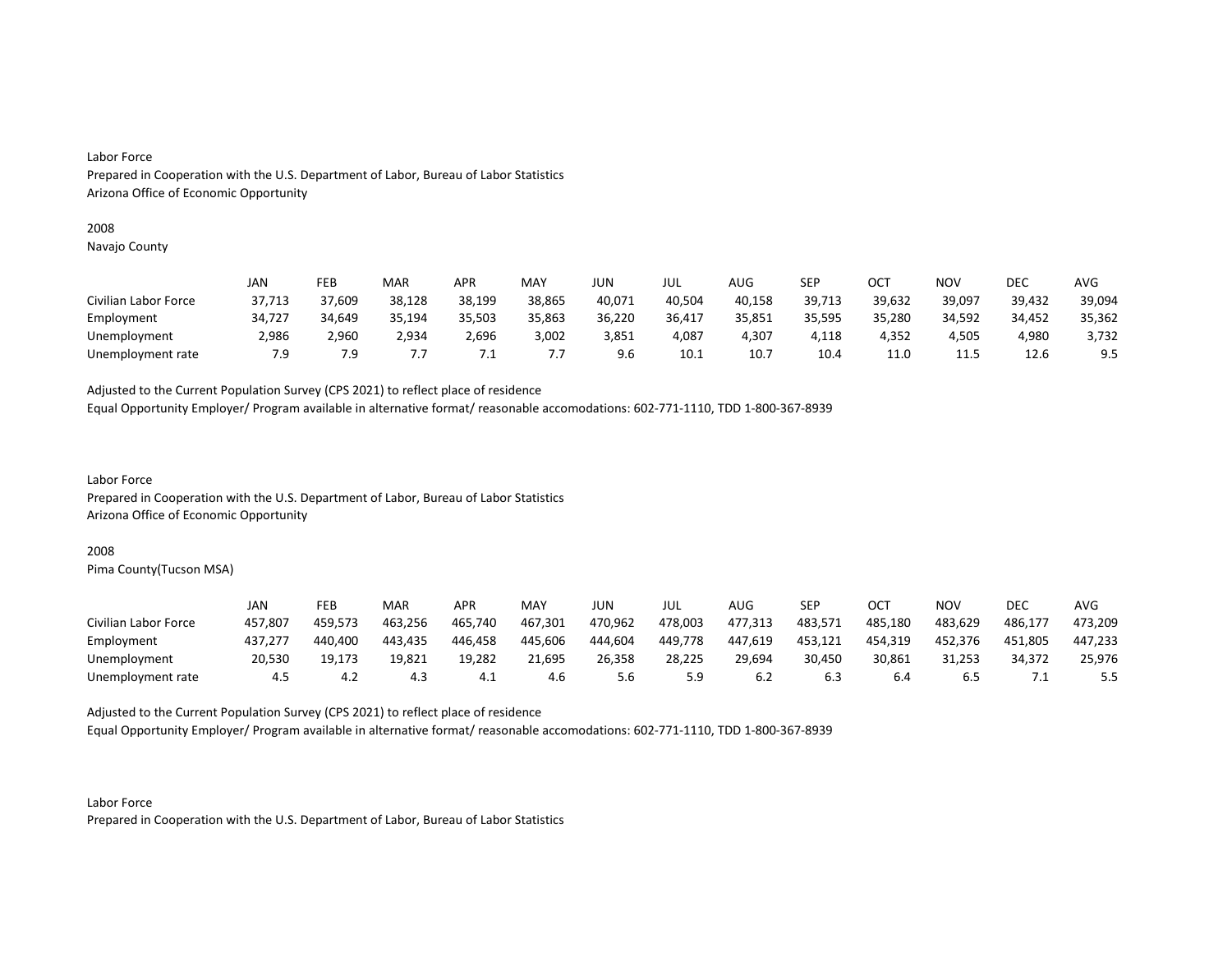# Arizona Office of Economic Opportunity

# 2008

Pinal County

|                      | <b>JAN</b> | FEB     | MAR     | APR     | MAY     | JUN     | jul     | AUG     | SEP     | ОСТ     | NOV     | DEC     | <b>AVG</b> |
|----------------------|------------|---------|---------|---------|---------|---------|---------|---------|---------|---------|---------|---------|------------|
| Civilian Labor Force | 120,613    | 119.825 | 120,376 | 119,946 | 120,513 | 121,841 | 122,005 | 122,617 | 123,380 | 123,572 | 123,698 | 124,057 | 121,870    |
| Employment           | 113,930    | 113,735 | 113,917 | 113,707 | 113,457 | 113,215 | 112,773 | 112,917 | 113,484 | 113,580 | 113,402 | 112,519 | 113,386    |
| Unemployment         | 6,683      | 6,090   | 6.459   | 6,239   | 7,056   | 8,626   | 9,232   | 9,700   | 9,896   | 9,992   | 10,296  | 11,538  | 8,484      |
| Unemployment rate    | 5.5        | ـ . ـ   | 5.4     | 5.2     | 5.9     | ٠.      | /.ხ     | 7.9     | 8.0     | 8.1     | 8.3     | Q 3<br> | 7.0        |

Adjusted to the Current Population Survey (CPS 2021) to reflect place of residence Equal Opportunity Employer/ Program available in alternative format/ reasonable accomodations: 602-771-1110, TDD 1-800-367-8939

#### Labor Force

Prepared in Cooperation with the U.S. Department of Labor, Bureau of Labor Statistics Arizona Office of Economic Opportunity

#### 2008

Santa Cruz County

|                      | JAN    | FEB    | MAR    | APR    | <b>MAY</b> | JUN -         | JUL    | AUG    | SEP    | ОСТ    | NOV    | <b>DEC</b> | AVG    |
|----------------------|--------|--------|--------|--------|------------|---------------|--------|--------|--------|--------|--------|------------|--------|
| Civilian Labor Force | 17,611 | 17,299 | 17,385 | 17,302 | 17,523     | 18,043        | 17,551 | 18,101 | 17,855 | 18,200 | 18,247 | 18,282     | 17,783 |
| Employment           | 16,356 | 16,142 | 16,234 | 16,229 | 16,281     | 16,404        | 15,447 | 15,430 | 15,235 | 15,515 | 15,915 | 15,974     | 15,930 |
| Unemployment         | 1,255  | 1,157  | 1,151  | 1,073  | 1,242      | 1,639         | 2,104  | 2,671  | 2,620  | 2,685  | 2,332  | 2,308      | 1,853  |
| Unemployment rate    | 7.1    | 6.7    | b.b    |        | .          | Q<br><u>.</u> | 12.0   | 14.8   | 14.7   | 14.8   | 12.8   | 12.6       | 10.4   |

# Adjusted to the Current Population Survey (CPS 2021) to reflect place of residence Equal Opportunity Employer/ Program available in alternative format/ reasonable accomodations: 602-771-1110, TDD 1-800-367-8939

Labor Force

Prepared in Cooperation with the U.S. Department of Labor, Bureau of Labor Statistics Arizona Office of Economic Opportunity

2008 Yavapai County(Prescott MSA)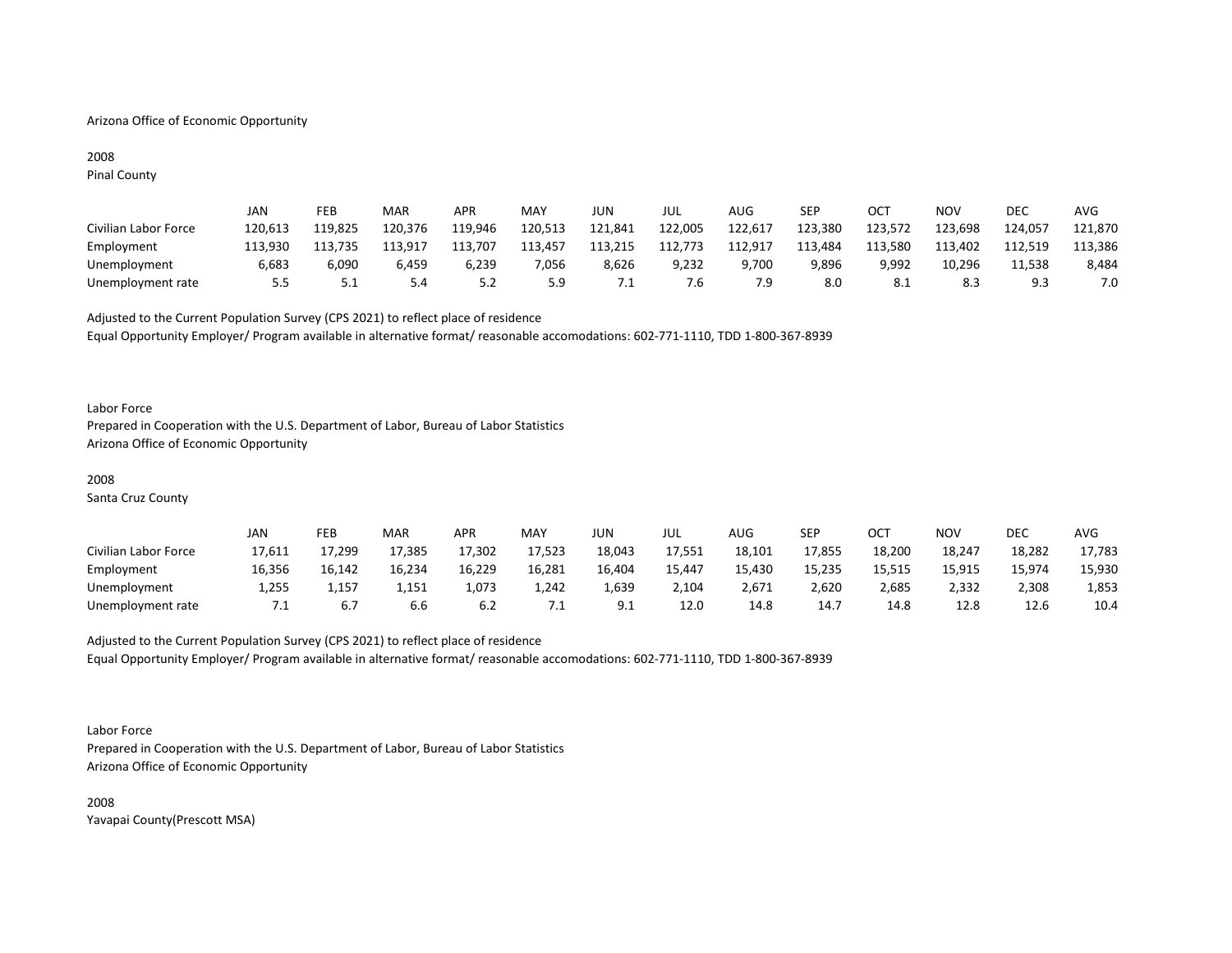|                      | JAN    | FEB    | MAR    | APR    | MAY    | JUN    | JUL    | AUG    | <b>SEP</b> | ОСТ    | NOV    | DEC    | AVG    |
|----------------------|--------|--------|--------|--------|--------|--------|--------|--------|------------|--------|--------|--------|--------|
| Civilian Labor Force | 95,441 | 94,918 | 96,071 | 96,350 | 97,016 | 99,046 | 99,785 | 99,849 | 100,293    | 99,148 | 98,015 | 97,619 | 97,796 |
| Employment           | 91,016 | 90,798 | 91,767 | 92,248 | 92,394 | 93,581 | 93,783 | 93,325 | 93,575     | 92,234 | 90,846 | 89,631 | 92,100 |
| Unemployment         | 4.425  | 4.120  | 4,304  | 1,102  | 4,622  | 5,465  | 6,002  | 6,524  | 6,718      | 6,914  | 7,169  | 7,988  | 5,696  |
| Unemployment rate    | 4.6    | 4.3    | 4.5    | 4.3    | 4.8    |        | 6.0    | 6.5    | 6.7        | 7.0    | 7.3    | 8.2    | 5.8    |

Equal Opportunity Employer/ Program available in alternative format/ reasonable accomodations: 602-771-1110, TDD 1-800-367-8939

Labor Force

Prepared in Cooperation with the U.S. Department of Labor, Bureau of Labor Statistics Arizona Office of Economic Opportunity

#### 2008

Yuma County(Yuma MSA)

|                      | Jan    | FEB    | <b>MAR</b> | APR    | <b>MAY</b> | JUN    | JUL    | AUG    | SEP    | ОСТ    | NOV    | DEC    | <b>AVG</b> |
|----------------------|--------|--------|------------|--------|------------|--------|--------|--------|--------|--------|--------|--------|------------|
| Civilian Labor Force | 80,582 | 78,893 | 78,658     | 78,656 | 85,103     | 85.109 | 86,318 | 88,462 | 85,771 | 84.266 | 85.094 | 84,082 | 83,416     |
| Employment           | 72.183 | 71.337 | 70,872     | 68,237 | 67.716     | 68,342 | 67.436 | 66,535 | 67.193 | 66,999 | 69,150 | 70,513 | 68,876     |
| Unemployment         | 8,399  | 7.556  | 7,786      | 10.419 | 17,387     | 16,767 | 18,882 | 21,927 | 18.578 | 17,267 | 15.944 | 13.569 | 14,540     |
| Unemployment rate    | 10.4   | 9.6    | 9.9        | 13.2   | 20.4       | 19.    | 21.9   | 24.8   | 21.7   | 20.5   | 18.7   | 16.1   | 17.4       |

Adjusted to the Current Population Survey (CPS 2021) to reflect place of residence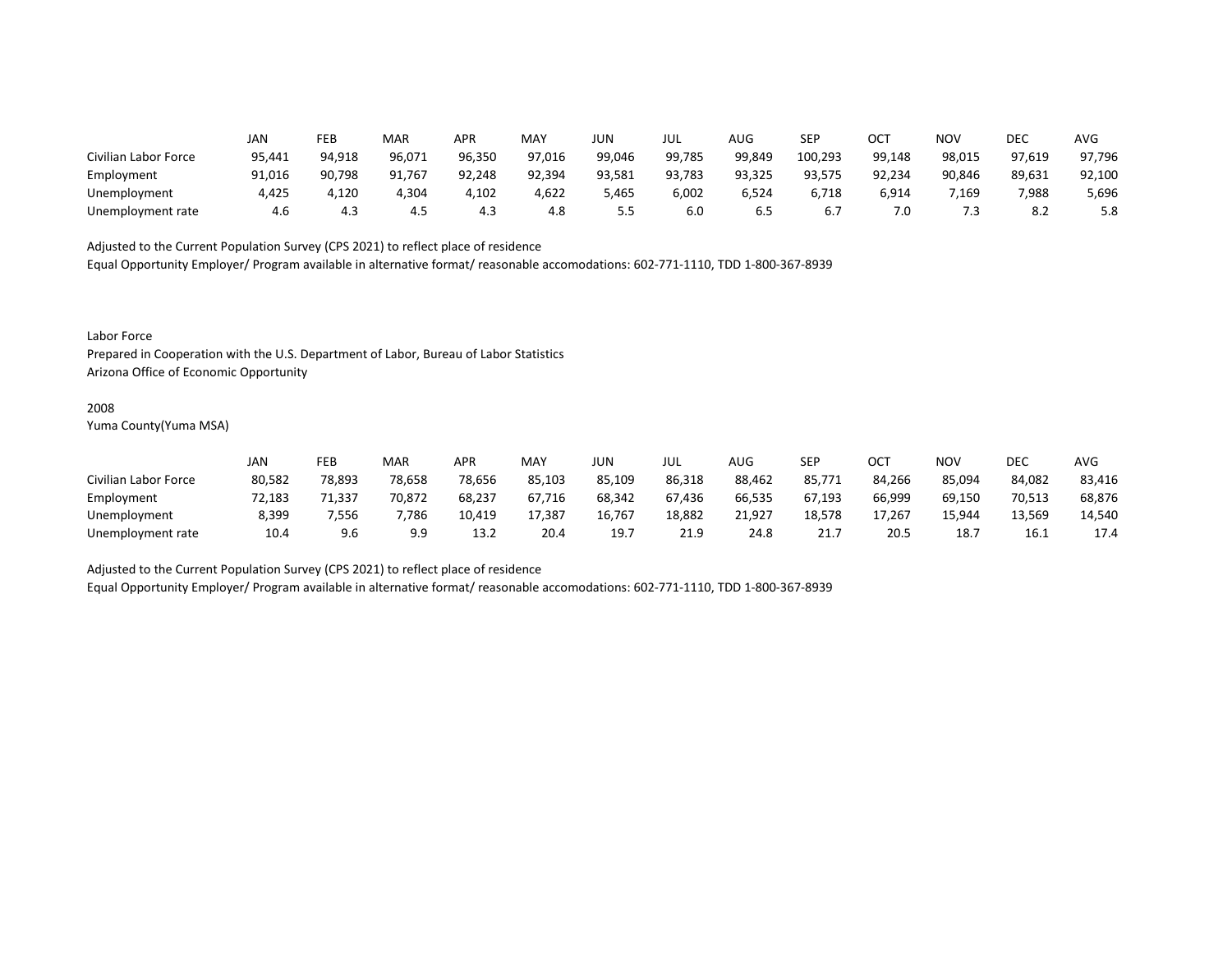# 2007

Apache County

|                      | JAN    | FEB            | <b>MAR</b>      | <b>APR</b> | <b>MAY</b> | JUN    | JUL    | AUG    | SEP    | ОСТ    | <b>NOV</b> | DEC    | <b>AVG</b> |
|----------------------|--------|----------------|-----------------|------------|------------|--------|--------|--------|--------|--------|------------|--------|------------|
| Civilian Labor Force | 19,833 | 19,691         | 19.805          | 19,621     | 19,585     | 20,190 | 20,561 | 20,719 | 20,545 | 19,966 | 20,058     | 20,350 | 20,077     |
| Employment           | 17,823 | 17,789         | 17,986          | 18.049     | 18,106     | 18,389 | 18,515 | 18.942 | 19.037 | 18,482 | 18.555     | 18,541 | 18,351     |
| Unemployment         | 2,010  | 1,902          | 1,819           | 1,572      | 1,479      | 1,801  | 2,046  | 1,777  | 1,508  | 484.ء  | 1,503      | 1,809  | 1,726      |
| Unemployment rate    | 10.1   | Q <sub>7</sub> | د ۹<br><u>.</u> | 8.0        | 7.6        |        | 10.0   | 8.6    | 7.3    |        | כ.י        | 8.9    | 8.6        |

Adjusted to the Current Population Survey (CPS 2021) to reflect place of residence

Equal Opportunity Employer/ Program available in alternative format/ reasonable accomodations: 602-771-1110, TDD 1-800-367-8939

# Labor Force

Prepared in Cooperation with the U.S. Department of Labor, Bureau of Labor Statistics Arizona Office of Economic Opportunity

# 2007

Cochise County(Sierra-Vista Douglas MSA)

|                      | JAN    | FEB    | <b>MAR</b> | APR    | <b>MAY</b> | JUN            | JUL    | AUG    | SEP    | ост            | NOV    | DEC    | AVG    |
|----------------------|--------|--------|------------|--------|------------|----------------|--------|--------|--------|----------------|--------|--------|--------|
| Civilian Labor Force | 57,032 | 56,659 | 56,721     | 56,308 | 56,093     | 57,539         | 56,951 | 56,894 | 57,428 | 57,308         | 57,485 | 57,373 | 56,983 |
| Employment           | 54,405 | 54,273 | 54,464     | 54,222 | 54,231     | 55,298         | 54.649 | 54,709 | 55,289 | 55,091         | 55,146 | 54,728 | 54,709 |
| Unemployment         | 2,627  | 2,386  | 2,257      | 2,086  | 1,862      | 2,241          | 2,302  | 2,185  | 2,139  | 2,217          | 2,339  | 2,645  | 2,274  |
| Unemployment rate    | 4.6    | 4.2    | 4.0        |        |            | 3 Q<br><u></u> | 4.0    | 3.8    | J.,    | зq<br><u>.</u> | 4.1    | 4.6    | 4.0    |

Adjusted to the Current Population Survey (CPS 2021) to reflect place of residence Equal Opportunity Employer/ Program available in alternative format/ reasonable accomodations: 602-771-1110, TDD 1-800-367-8939

Labor Force Prepared in Cooperation with the U.S. Department of Labor, Bureau of Labor Statistics Arizona Office of Economic Opportunity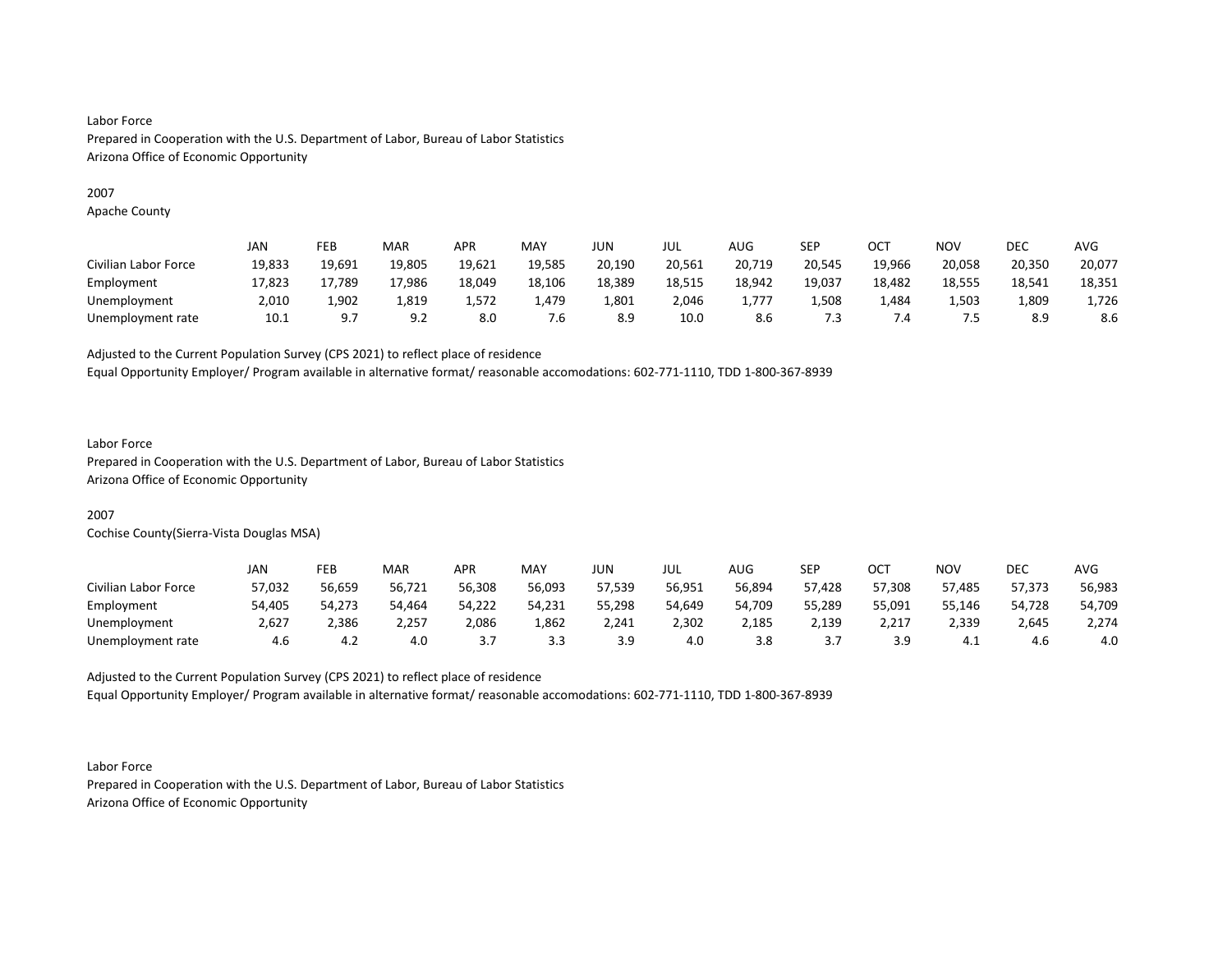# 2007

# Coconino County(Flagstaff MSA)

|                      | JAN    | FEB    | MAR    | APR    | MAY    | JUN    | JUL    | AUG     | <b>SEP</b> | ост    | NOV     | DEC    | AVG    |
|----------------------|--------|--------|--------|--------|--------|--------|--------|---------|------------|--------|---------|--------|--------|
| Civilian Labor Force | 68,432 | 68,409 | 68,943 | 69,535 | 69,886 | 71,655 | 72,828 | 70,814  | 71,831     | 71,615 | 70,836  | 69,876 | 70,388 |
| Employment           | 65,262 | 65,580 | 66,329 | 67,282 | 67,914 | 69,077 | 70,014 | 68,358  | 69,516     | 69,287 | 68,333  | 66,816 | 67,814 |
| Unemployment         | 3,170  | 2,829  | 2,614  | 2.253  | 1,972  | 2.578  | 2,814  | 2,456   | 2,315      | 2.328  | 2,503   | 3,060  | 2,574  |
| Unemployment rate    | 4.6    | - 4.⊥  | 3.8    | ے . ۔  | 2.8    | 3.b    | 3.9    | <u></u> | ے. ب       |        | っ に<br> | 4.4    | J.,    |

Adjusted to the Current Population Survey (CPS 2021) to reflect place of residence

Equal Opportunity Employer/ Program available in alternative format/ reasonable accomodations: 602-771-1110, TDD 1-800-367-8939

#### Labor Force

Prepared in Cooperation with the U.S. Department of Labor, Bureau of Labor Statistics Arizona Office of Economic Opportunity

# 2007

Gila County

|                      | JAN    | FEB    | MAR    | APR    | MAY    | JUN    | JUL    | AUG    | <b>SFD</b><br>ᅴ | OCT    | <b>NOV</b> | DEC    | <b>AVG</b> |
|----------------------|--------|--------|--------|--------|--------|--------|--------|--------|-----------------|--------|------------|--------|------------|
| Civilian Labor Force | 21,025 | 20,748 | 20,698 | 20,914 | 21,054 | 21,260 | 21,293 | 21,154 | 21,141          | 21,203 | 21,173     | 21,049 | 21,059     |
| Employment           | 19,981 | 19,826 | 19,805 | 20,093 | 20,326 | 20,379 | 20,393 | 20,311 | 20,309          | 20,323 | 20,258     | 20,074 | 20,173     |
| Unemployment         | 1,044  | 922    | 893    | 821    | 728    | 881    | 900    | 843    | 832             | 880    | 915        | 975    | 886        |
| Unemployment rate    | 5.0    | 4.4    | 4.3    | эq     | 3.5    | - 4.⊥  | 4.2    | 4.0    | 3.9             |        | 4.3        | 4.6    | 4.2        |

# Adjusted to the Current Population Survey (CPS 2021) to reflect place of residence

Equal Opportunity Employer/ Program available in alternative format/ reasonable accomodations: 602-771-1110, TDD 1-800-367-8939

# Labor Force

Prepared in Cooperation with the U.S. Department of Labor, Bureau of Labor Statistics Arizona Office of Economic Opportunity

# 2007

Graham County

| <b>FEB</b><br>JAN | <b>MAR</b> | <b>APR</b> | MAY | JUN | JUL | AUG | SEP | OCT | NOV | DEC | AVG |
|-------------------|------------|------------|-----|-----|-----|-----|-----|-----|-----|-----|-----|
|-------------------|------------|------------|-----|-----|-----|-----|-----|-----|-----|-----|-----|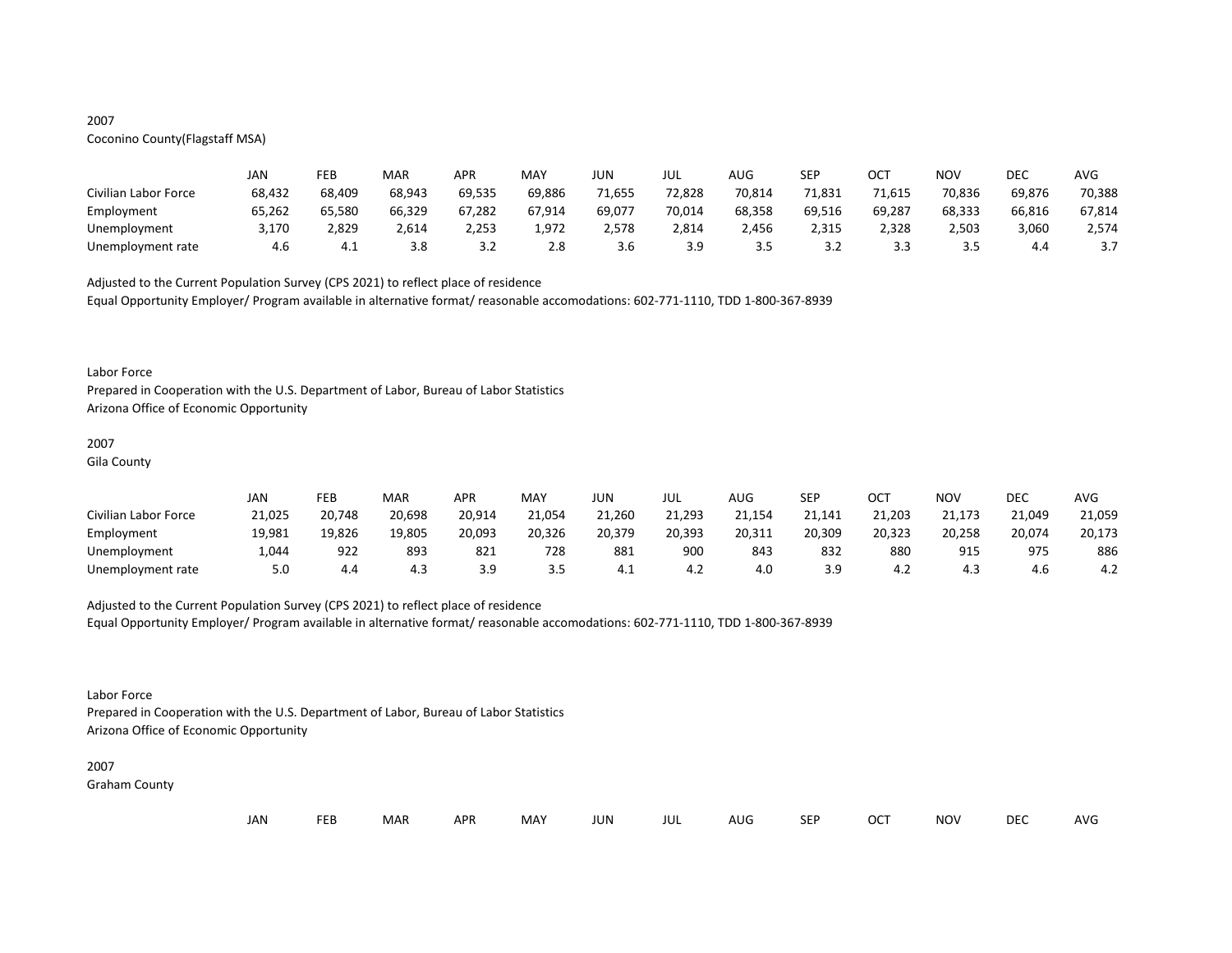| Civilian Labor Force | 13,523 |     | 13,709 | 13,772 | 13,786 | 14,013 | 14,126 | 14,536 | 14,707 | 14.716 | 15,006 | 15,052 | 14,221 |
|----------------------|--------|-----|--------|--------|--------|--------|--------|--------|--------|--------|--------|--------|--------|
| Employment           | 12.882 |     | 13.152 | 13,238 | 13,305 | 13,397 | 13,493 | 13,960 | 14,143 | 14,139 | 14,370 | 14.297 | 13,624 |
| Unemployment         | 641    | 599 | 557    | 534    | 481    | 616    | 633    | 576    | 564    |        | 636    | 755    | 597    |
| Unemployment rate    |        | 4.4 | - 4.⊥  |        |        | 4.4    | -4.5   | 4.0    | 3.8    | ιq<br> | 4.∠    |        | 4.∠    |

Equal Opportunity Employer/ Program available in alternative format/ reasonable accomodations: 602-771-1110, TDD 1-800-367-8939

Labor Force Prepared in Cooperation with the U.S. Department of Labor, Bureau of Labor Statistics Arizona Office of Economic Opportunity

2007

Greenlee County

|                      | JAN   | FEB   | <b>MAR</b> | APR   | <b>MAY</b> | JUN   | JUL   | AUG   | SEP   | ∩∩⊤<br>UC. | NO <sub>V</sub> | DEC   | <b>AVG</b>           |
|----------------------|-------|-------|------------|-------|------------|-------|-------|-------|-------|------------|-----------------|-------|----------------------|
| Civilian Labor Force | 3,794 | 3,839 | 3,848      | 3,857 | 3,871      | 3,922 | 3,953 | 4,064 | 4,116 | 4,107      | 4,186           | 4,191 | 3,979                |
| Employment           | 3,642 | 3,708 | 3,719      | 3.744 | 3,762      | 3,788 | 3,816 | 3,948 | 3,999 | 3,998      | 4,063           | 4,042 | 3,852                |
| Unemployment         | 152   | 131   | 129        | 113   | 109        | 134   | 137   | 116   | 117   | 109        | 123             | 149   | 127                  |
| Unemployment rate    | 4.0   | 3.4   | 3.4        | 2.9   | 2.8        | 3.4   | 3.5   | 2.9   | 2.8   | <u>.</u>   | 2.9             | 3.6   | $\sim$ $\sim$<br>3.Z |

Adjusted to the Current Population Survey (CPS 2021) to reflect place of residence

Equal Opportunity Employer/ Program available in alternative format/ reasonable accomodations: 602-771-1110, TDD 1-800-367-8939

Labor Force Prepared in Cooperation with the U.S. Department of Labor, Bureau of Labor Statistics Arizona Office of Economic Opportunity

2007

La Paz County

|                      | <b>JAN</b> | FEB   | MAR   | APR   | <b>MAY</b>    | JUN   | JUL   | AUG   | SEP   | ОСТ   | <b>NOV</b> | DEC   | <b>AVG</b> |
|----------------------|------------|-------|-------|-------|---------------|-------|-------|-------|-------|-------|------------|-------|------------|
| Civilian Labor Force | 7,909      | 7,792 | 7,843 | 7,564 | 452,          | 7,480 | 7,640 | 7,536 | 7,631 | 7,511 | 7,630      | 7,383 | 7,614      |
| Employment           | 451.'      | ,391  | ,461  | ,215  | ,139          | ,110  | 7,262 | ,181  | 7,268 | 7,132 | 7,237      | 6,939 | 7,232      |
| Unemployment         | 458        | 401   | 382   | 349   | 313           | 370   | 378   | 355   | 363   | 379   | 393        | 444   | 382        |
| Unemployment rate    | 5.8        | ـ . ـ | 4.9   | 4.6   | $\sim$<br>4.Z | 4.9   | 4.9   | 4.,   | 4.8   | 5.0   | ے . ۔      | 6.0   | 5.0        |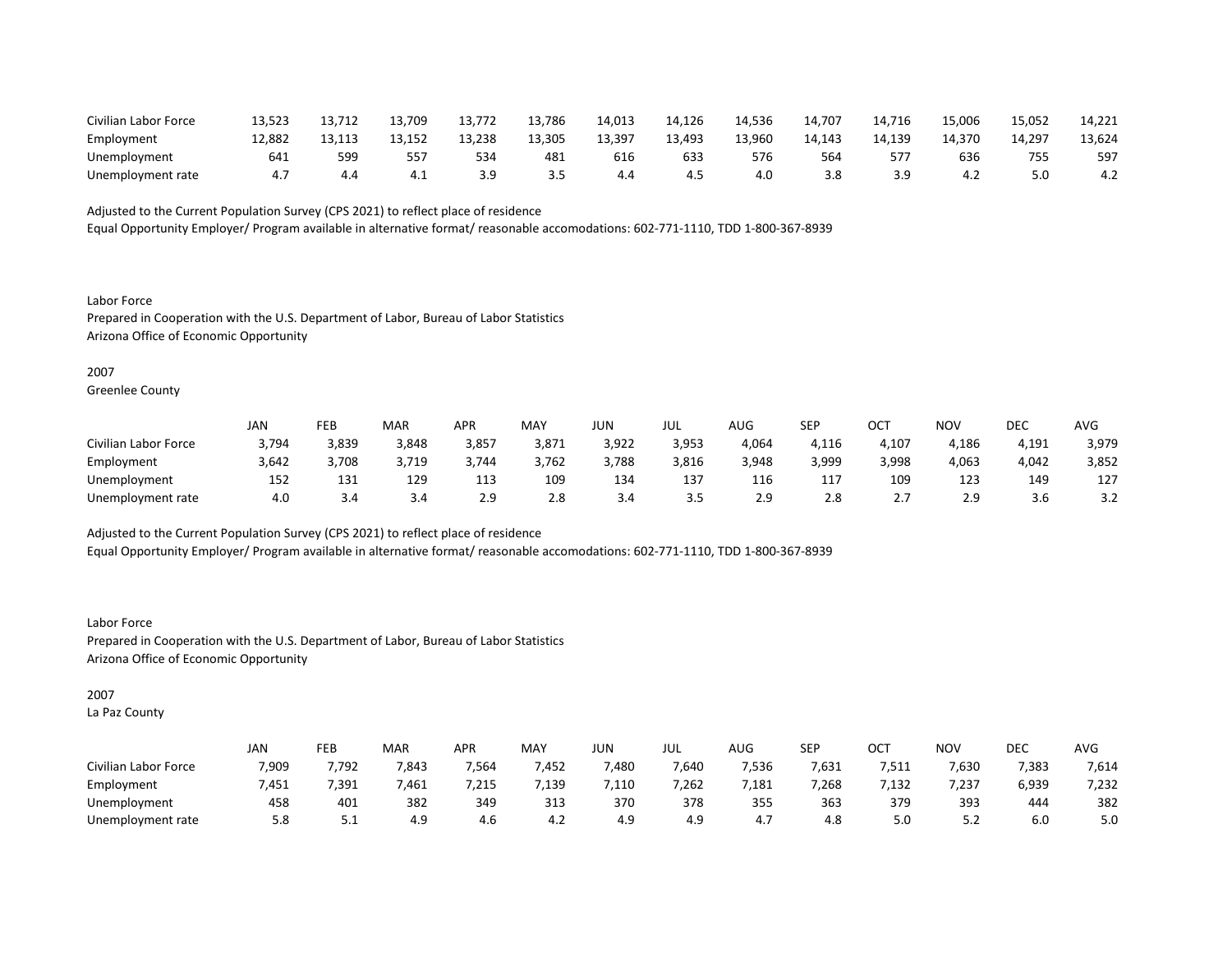Equal Opportunity Employer/ Program available in alternative format/ reasonable accomodations: 602-771-1110, TDD 1-800-367-8939

#### Labor Force

Prepared in Cooperation with the U.S. Department of Labor, Bureau of Labor Statistics Arizona Office of Economic Opportunity

## 2007

Maricopa County

|                      | JAN       | FEB       | MAR       | APR       | MAY       | JUN       | JUL       | AUG       | SEP       |           | ΝΟν       | DEC       | <b>AVC</b> |
|----------------------|-----------|-----------|-----------|-----------|-----------|-----------|-----------|-----------|-----------|-----------|-----------|-----------|------------|
| Civilian Labor Force | 1.931.074 | 1.925.827 | L.930.747 | 1,921,368 | 1,921,585 | 1,935,012 | 1,936,290 | 1,931,526 | 1,942,583 | 1,943,943 | 1,956,233 | 1,953,888 | 1.935.839  |
| Employment           | 1.860.293 | 1.863.364 | 1.870.838 | 1.864.918 | 1.871.137 | 1,874,785 | 1.874.849 | 1,871,805 | 1,882,438 | 1,881,586 | 1.890.936 | 1,883,239 | 1.874.182  |
| Unemployment         | 70.781    | 62.463    | 59.909    | 56.450    | 50.448    | 60.227    | 61.441    | 59.721    | 60.145    | 62.357    | 65.297    | 70.649    | 61.657     |
| Unemployment rate    |           | ے.د       | ⊥. ب      | 2.9       | 2.6       |           | 3.2       |           | <u>.</u>  |           |           |           |            |

Adjusted to the Current Population Survey (CPS 2021) to reflect place of residence

Equal Opportunity Employer/ Program available in alternative format/ reasonable accomodations: 602-771-1110, TDD 1-800-367-8939

#### Labor Force

Prepared in Cooperation with the U.S. Department of Labor, Bureau of Labor Statistics Arizona Office of Economic Opportunity

#### 2007

Mohave County(Lake Havasu City-Kingman MSA)

|                      | JAN    | FEB    | MAR    | <b>APR</b> | MAY    | JUN    | JUL    | AUG    | <b>SEP</b> | OCT    | NOV    | DEC      | <b>AVG</b> |
|----------------------|--------|--------|--------|------------|--------|--------|--------|--------|------------|--------|--------|----------|------------|
| Civilian Labor Force | 92,690 | 91,732 | 92,443 | 91,312     | 91,443 | 92,095 | 91,737 | 90,419 | 90,186     | 89,232 | 89,245 | 89,036   | 90,964     |
| Employment           | 88,133 | 87,687 | 88,432 | 87,607     | 87,981 | 88,120 | 87,571 | 86,215 | 86,019     | 84,955 | 84,867 | 84,209   | 86,816     |
| Unemployment         | 4,557  | 4,045  | 4,011  | 3,705      | 3,462  | 3,975  | 4,166  | 4,204  | 4,167      | 4,277  | 4.378  | 4,827    | 4,148      |
| Unemployment rate    | 4.9    | 4.4    | 4.3    | - 4.⊥      | 3.8    | 4.3    | 4.5    | 4.6    | 4.b        | 4.8    | 4.9    | 54<br>-⊶ | 4.6        |

Adjusted to the Current Population Survey (CPS 2021) to reflect place of residence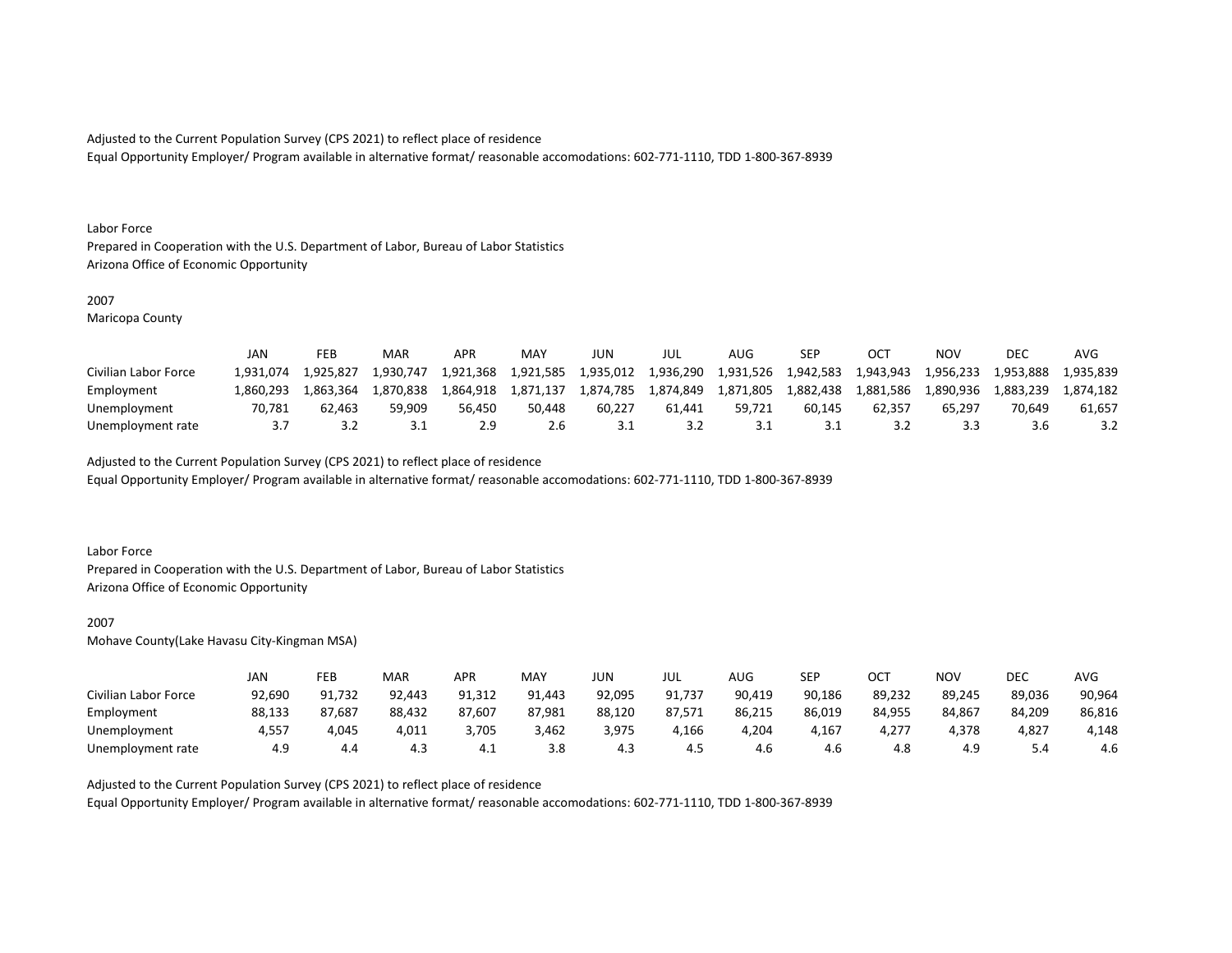#### 2007

Navajo County

|                      | JAN    | FEB    | MAR    | <b>APR</b> | MAY    | JUN    | JUL    | AUG    | SEP      | ОСТ    | NOV    | <b>DEC</b> | AVG    |
|----------------------|--------|--------|--------|------------|--------|--------|--------|--------|----------|--------|--------|------------|--------|
| Civilian Labor Force | 37,744 | 37,735 | 37,926 | 37,510     | 37,773 | 38,277 | 38,393 | 38,627 | 38,386   | 38,252 | 38,053 | 37,698     | 38,032 |
| Employment           | 34,980 | 35,207 | 35,462 | 35,320     | 35,766 | 35,873 | 35,718 | 36,324 | 36,213   | 36,008 | 35,751 | 35,005     | 35,636 |
| Unemployment         | 2,764  | 2,528  | 2,464  | 2,190      | 2,007  | 4,404  | 2,675  | 2,303  | 2,173    | 2.244  | 2,302  | 2,693      | 2,396  |
| Unemployment rate    | 7.3    | 6.7    | ხ.5    | 5.8        | 5.3    | 6.3    | 7.0    | 6.0    | <u>.</u> | 5.9    | 6.0    | . .        | 6.3    |

Adjusted to the Current Population Survey (CPS 2021) to reflect place of residence

Equal Opportunity Employer/ Program available in alternative format/ reasonable accomodations: 602-771-1110, TDD 1-800-367-8939

Labor Force Prepared in Cooperation with the U.S. Department of Labor, Bureau of Labor Statistics Arizona Office of Economic Opportunity

#### 2007

Pima County(Tucson MSA)

|                      | JAN     | FEB     | MAR     | APR     | MAY     | JUN     | JUL     | AUG     | SEP     | ост     | <b>NOV</b> | DEC     | AVG     |
|----------------------|---------|---------|---------|---------|---------|---------|---------|---------|---------|---------|------------|---------|---------|
| Civilian Labor Force | 457,322 | 458,345 | 457,009 | 454,783 | 453,434 | 452,636 | 453,971 | 448,124 | 457,153 | 459,589 | 461,668    | 460,486 | 456,210 |
| Employment           | 438.735 | 441.801 | 441.215 | 439,795 | 440,232 | 436,504 | 437,119 | 432,069 | 440,915 | 442.645 | 444.139    | 441,714 | 439,740 |
| Unemployment         | 18,587  | 16.544  | 15,794  | 14,988  | 13,202  | 16,132  | 16,852  | 16,055  | 16,238  | 16,944  | 17,529     | 18,772  | 16,470  |
| Unemployment rate    | 4.1     | 3.6     | 3.5     | 3.3     | 2.9     | 3.6     |         | 3.6     | 3.6     |         | 3.8        | —4.⊥    | 3.6     |

Adjusted to the Current Population Survey (CPS 2021) to reflect place of residence

Equal Opportunity Employer/ Program available in alternative format/ reasonable accomodations: 602-771-1110, TDD 1-800-367-8939

Labor Force Prepared in Cooperation with the U.S. Department of Labor, Bureau of Labor Statistics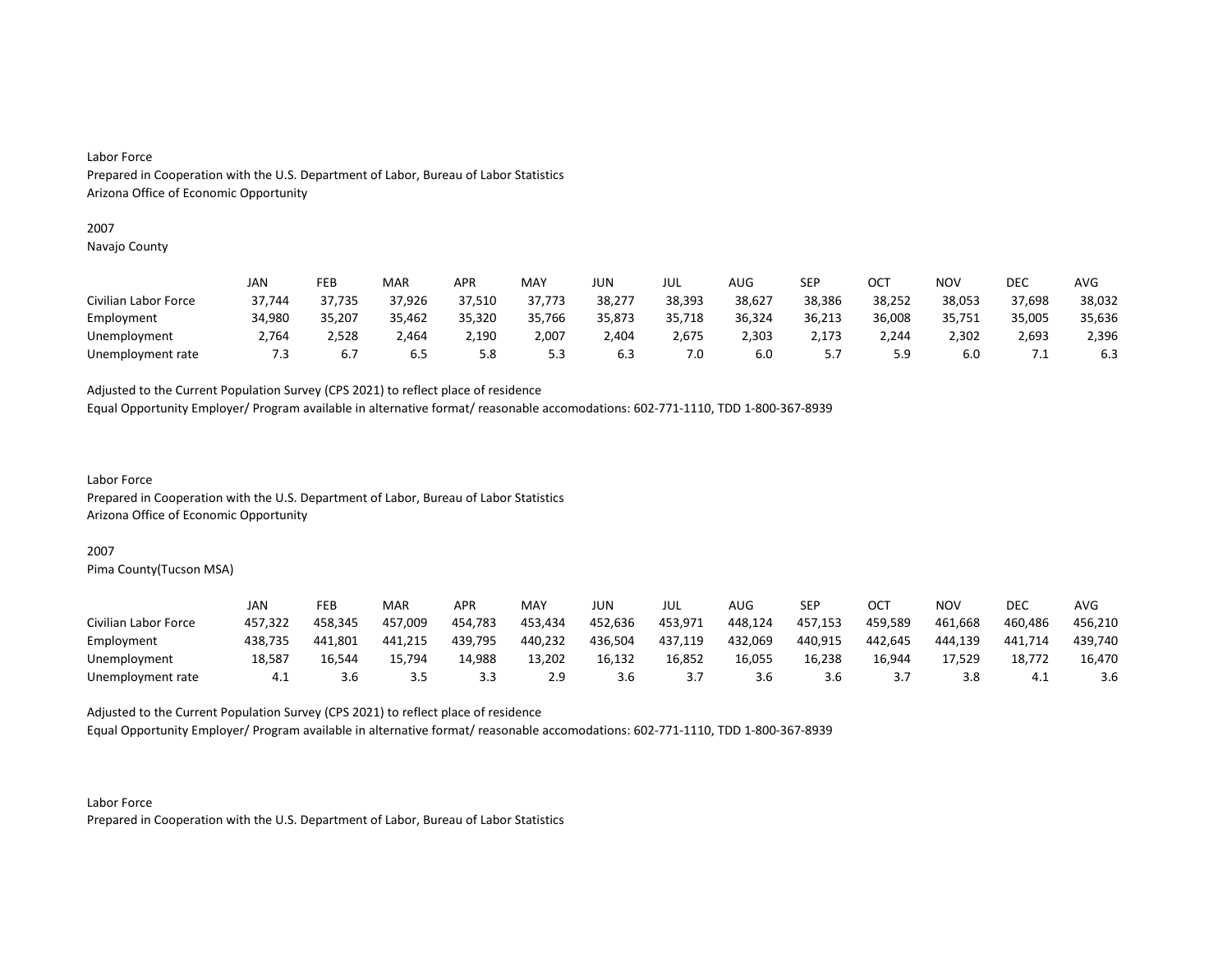# Arizona Office of Economic Opportunity

# 2007 Pinal County

|                      | JAN     | FEB     | MAR     | APR     | <b>MAY</b> | JUN     | JUL     | AUG     | <b>SEP</b> | ост     | NOV     | DEC     | AVG     |
|----------------------|---------|---------|---------|---------|------------|---------|---------|---------|------------|---------|---------|---------|---------|
| Civilian Labor Force | 110,929 | 110,508 | 110.627 | 109,989 | 109,912    | 111,009 | 111,151 | 110,844 | 111,484    | 111.538 | 112,301 | 112,303 | 111,050 |
| Employment           | 105,311 | 105.485 | 105,908 | 105,573 | 105,925    | 106,131 | 106,135 | 105,962 | 106,564    | 106.515 | 107,044 | 106,610 | 106,097 |
| Unemployment         | 5,618   | 5,023   | 4.719   | 4,416   | 3,987      | 4.878   | 5,016   | 4,882   | 4.920      | 5.023   | 5.257   | 5,693   | 4,953   |
| Unemployment rate    | 5.1     | 4.5     | 4.3     | 4.0     | 3.6        | 4.4     | 4.5     | 4.4     | 4.4        | 4.3     | 4.,     |         | 4.5     |

Adjusted to the Current Population Survey (CPS 2021) to reflect place of residence Equal Opportunity Employer/ Program available in alternative format/ reasonable accomodations: 602-771-1110, TDD 1-800-367-8939

#### Labor Force

Prepared in Cooperation with the U.S. Department of Labor, Bureau of Labor Statistics Arizona Office of Economic Opportunity

# 2007

Santa Cruz County

|                      | JAN    | FEB    | MAR    | APR      | <b>MAY</b> | JUN    | JUL    | AUG    | SEP            | ОСТ           | <b>NOV</b> | DEC    | <b>AVG</b>                        |
|----------------------|--------|--------|--------|----------|------------|--------|--------|--------|----------------|---------------|------------|--------|-----------------------------------|
| Civilian Labor Force | 17,478 | 17,302 | 17,130 | 16,912   | 16,920     | 16,993 | 16,778 | 16,893 | 16,853         | 17,017        | 17,298     | 17,120 | 17,058                            |
| Employment           | 16,327 | 16,256 | 16,152 | 16,050   | 16,076     | 15,913 | 15.307 | 15,253 | 15,226         | 15,475        | 16,064     | 15,834 | 15,828                            |
| Unemployment         | 1,151  | 1,046  | 978    | 862      | 844        | 1,080  | 1,471  | 1.640  | 1,627          | 1,542         | 4,234      | 1,286  | 1,230                             |
| Unemployment rate    | 6.6    | 6.0    |        | <u>.</u> | 5.0        | 6.4    | 8.8    | - Q 7  | Q <sub>7</sub> | Q<br><u>.</u> |            |        | $\overline{\phantom{a}}$<br>. . 2 |

# Adjusted to the Current Population Survey (CPS 2021) to reflect place of residence Equal Opportunity Employer/ Program available in alternative format/ reasonable accomodations: 602-771-1110, TDD 1-800-367-8939

#### Labor Force

Prepared in Cooperation with the U.S. Department of Labor, Bureau of Labor Statistics Arizona Office of Economic Opportunity

2007 Yavapai County(Prescott MSA)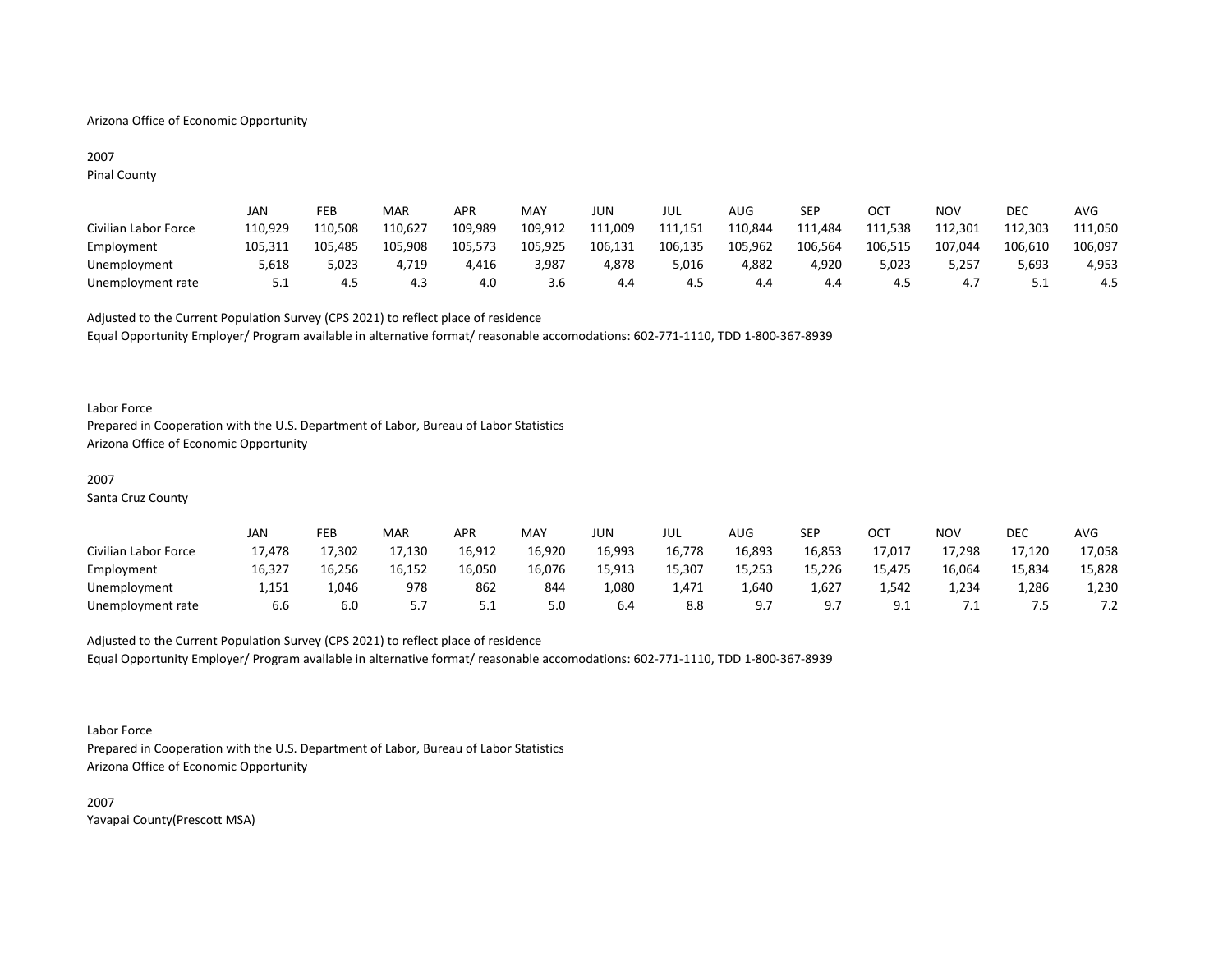|                      | JAN    | FEB    | MAR    | APR    | MAY    | JUN    | JUL    | AUG    | SEP    | ОСТ    | ΝΟν    | DEC    | AVG    |
|----------------------|--------|--------|--------|--------|--------|--------|--------|--------|--------|--------|--------|--------|--------|
| Civilian Labor Force | 96,501 | 96,436 | 96,894 | 96,966 | 96,641 | 98,420 | 97,578 | 96,680 | 97,643 | 98,103 | 97,524 | 96,078 | 97,122 |
| Employment           | 92,405 | 92,900 | 93,469 | 93,730 | 93,786 | 94,974 | 94,030 | 93,270 | 94,238 | 94,563 | 93,845 | 92,107 | 93,610 |
| Unemployment         | 4,096  | 3,536  | 3,425  | 3,236  | 2,855  | 3,446  | 3,548  | 3,410  | 3,405  | 3,540  | 3,679  | 3,971  | 3,512  |
| Unemployment rate    | 4.2    | .      | 3.5    | 3.3    | 3.0    | 3.5    | 3.6    | 3.5    | 3.5    | 3.6    | 3.8    | -4.1   | 3.6    |

Equal Opportunity Employer/ Program available in alternative format/ reasonable accomodations: 602-771-1110, TDD 1-800-367-8939

Labor Force

Prepared in Cooperation with the U.S. Department of Labor, Bureau of Labor Statistics Arizona Office of Economic Opportunity

#### 2007

Yuma County(Yuma MSA)

|                      | Jan    | FEB    | <b>MAR</b> | APR    | MAY    | JUN    | JUL    | AUG    | SEP    | OCT    | <b>NOV</b> | DEC     | AVG    |
|----------------------|--------|--------|------------|--------|--------|--------|--------|--------|--------|--------|------------|---------|--------|
| Civilian Labor Force | 76,794 | 75,735 | 76,278     | 75,211 | 77,632 | 77,785 | 79,814 | 80,882 | 80,395 | 78,434 | 79,819     | 79,708  | 78,208 |
| Employment           | 69,053 | 69,030 | 69,373     | 66,425 | 64.446 | 65,107 | 64,736 | 65,197 | 67,420 | 67,577 | 70,506     | 70,862  | 67,478 |
| Unemployment         | 7.741  | 6.705  | 6,905      | 8,786  | 13,186 | 12,678 | 15,078 | 15,685 | 12,975 | 10,857 | 9,313      | 8,846   | 10,730 |
| Unemployment rate    | 10.1   | 8.9    | 9.1        | 11.    | 17.0   | 16.3   | 18.9   | 19.4   | 16.1   | 13.8   | 11.7       | <b></b> | 13.7   |

Adjusted to the Current Population Survey (CPS 2021) to reflect place of residence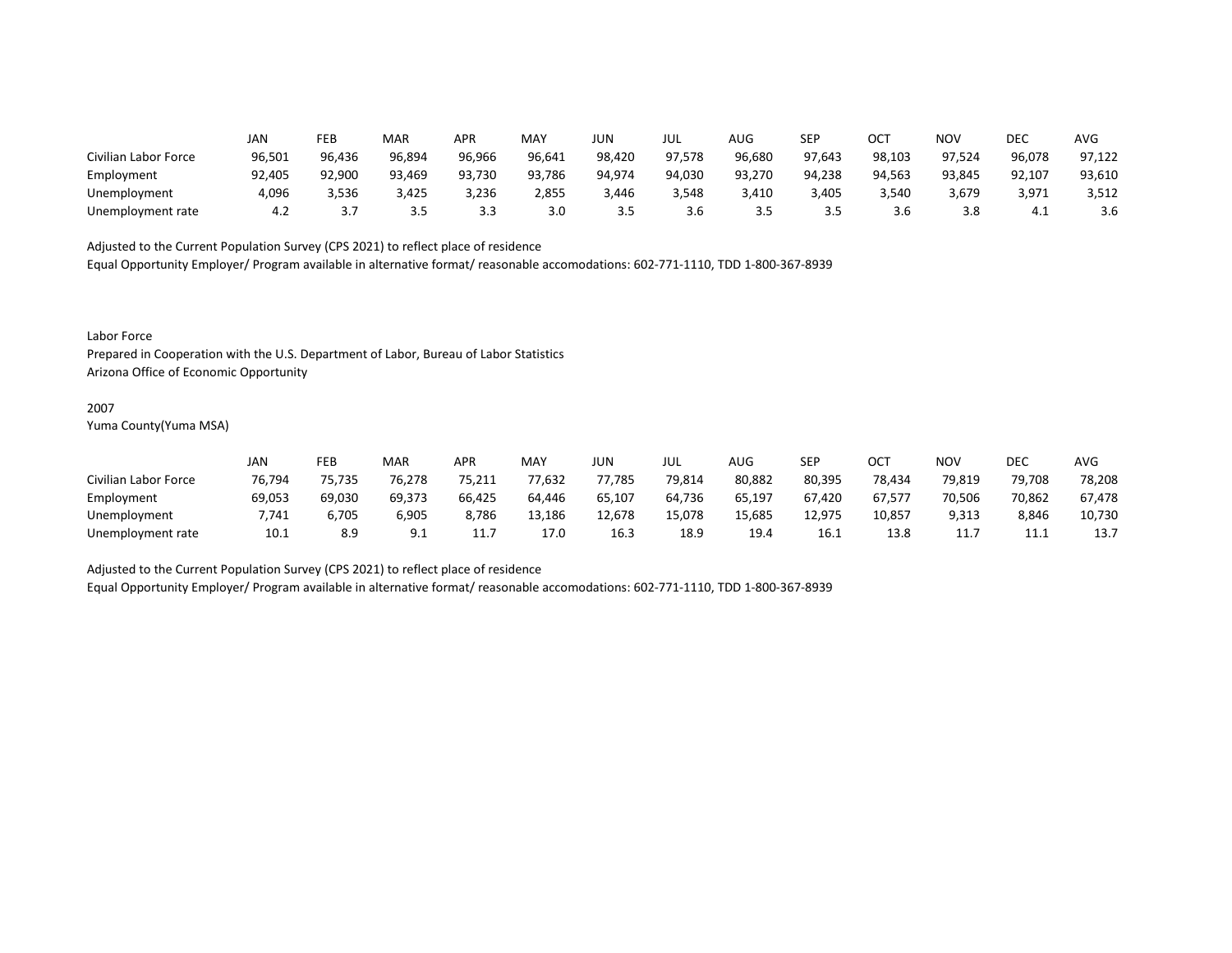# 2006

Apache County

|                      | JAN    | FEB    | <b>MAR</b> | APR    | <b>MAY</b> | JUN    | JUL    | <b>AUG</b> | SEP    | ОСТ    | NOV    | DEC    | <b>AVG</b> |
|----------------------|--------|--------|------------|--------|------------|--------|--------|------------|--------|--------|--------|--------|------------|
| Civilian Labor Force | 19,817 | 19,722 | 19,728     | 19,722 | 20,069     | 20,502 | 20,691 | 20,865     | 20,654 | 20,846 | 20,378 | 20,080 | 20,256     |
| Employment           | 17,895 | 17,780 | 17,840     | 17,934 | 18,086     | 18,068 | 17,944 | 18,480     | 18,576 | 18,963 | 18,492 | 18,143 | 18,183     |
| Unemployment         | 1.922  | 1.942  | 388,ء      | 1.788  | 1,983      | 2,434  | 2,747  | 2.385      | 2.078  | 1,883  | 1,886  | 1,937  | 2,073      |
| Unemployment rate    | - Q 7  | 9.8    | 9.6        | 9.1    | 9.9        | 11.9   | 13.3   | 11.4       | 10.1   | 9.0    | 9.3    | 9.6    | 10.2       |

Adjusted to the Current Population Survey (CPS 2021) to reflect place of residence

Equal Opportunity Employer/ Program available in alternative format/ reasonable accomodations: 602-771-1110, TDD 1-800-367-8939

# Labor Force

Prepared in Cooperation with the U.S. Department of Labor, Bureau of Labor Statistics Arizona Office of Economic Opportunity

# 2006

Cochise County(Sierra-Vista Douglas MSA)

|                      | JAN    | FEB    | <b>MAR</b> | APR    | MAY    | JUN    | JUL    | AUG    | SEP    | ост    | NOV    | DEC    | AVG    |
|----------------------|--------|--------|------------|--------|--------|--------|--------|--------|--------|--------|--------|--------|--------|
| Civilian Labor Force | 55,585 | 55,837 | 55,630     | 56,124 | 56,076 | 57,514 | 57,007 | 56,910 | 57,397 | 58,557 | 58,079 | 57,295 | 56,835 |
| Employment           | 52,847 | 53,150 | 53,061     | 53,541 | 53,637 | 54,638 | 54,082 | 54,200 | 54,785 | 56,097 | 55,661 | 54,912 | 54,218 |
| Unemployment         | 2,738  | 2,687  | 2,569      | 2,583  | 2,439  | 2,876  | 2,925  | 2,710  | 2,612  | 2,460  | 2,418  | 2,383  | 2,617  |
| Unemployment rate    | 4.9    | 4.8    | 4.6        | 4.6    | 4.3    | 5.0    | ــ.    | 4.8    | 4.6    | 4.4    | 4.Z    | 4.Z    | 4.6    |

Adjusted to the Current Population Survey (CPS 2021) to reflect place of residence Equal Opportunity Employer/ Program available in alternative format/ reasonable accomodations: 602-771-1110, TDD 1-800-367-8939

Labor Force Prepared in Cooperation with the U.S. Department of Labor, Bureau of Labor Statistics Arizona Office of Economic Opportunity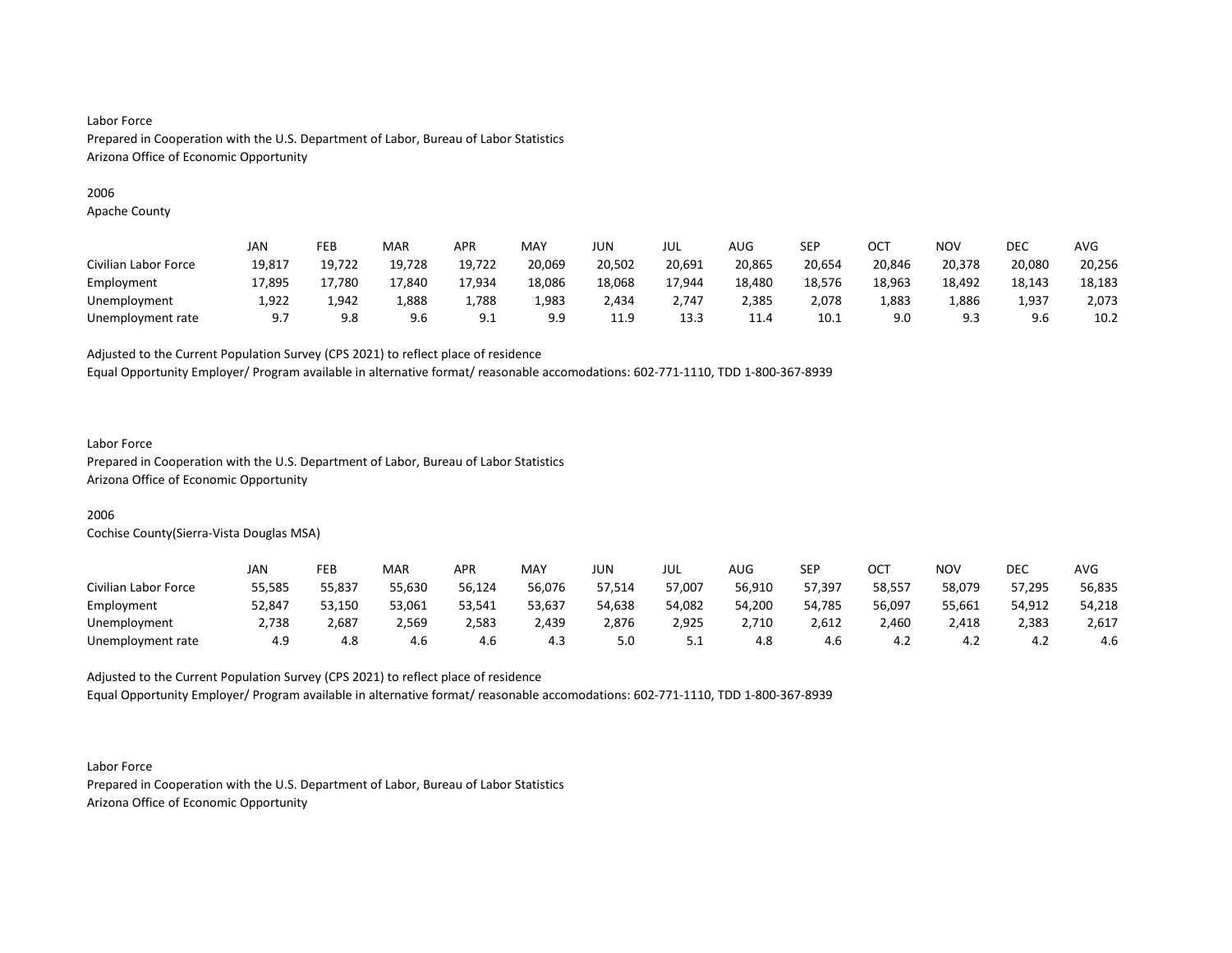# 2006

# Coconino County(Flagstaff MSA)

|                      | JAN    | FEB    | MAR    | <b>APR</b> | MAY    | JUN    | JUL    | AUG    | <b>SEP</b> | ОСТ    | NOV    | DEC    | AVG    |
|----------------------|--------|--------|--------|------------|--------|--------|--------|--------|------------|--------|--------|--------|--------|
| Civilian Labor Force | 65,727 | 66,521 | 67,340 | 67,861     | 68,341 | 70,808 | 71.155 | 70,269 | 70,885     | 70,672 | 70,096 | 68,971 | 69,054 |
| Employment           | 62,289 | 63,252 | 64,326 | 65,065     | 65,593 | 67,373 | 67,491 | 66,896 | 67,992     | 67,992 | 67,381 | 66,045 | 65,975 |
| Unemployment         | 3,438  | 3,269  | 3,014  | 2,796      | 2,748  | 3,435  | 3,664  | 3,373  | 2,893      | 2,680  | 2,715  | 2,926  | 3,079  |
| Unemployment rate    | 5.2    | 4.9    | 4.5    | — יו       | 4.0    | 4.9    | ــ.    | 4.8    | 4.⊥        | 3.8    | 3.9    | 4.∠    | 4.5    |

Adjusted to the Current Population Survey (CPS 2021) to reflect place of residence

Equal Opportunity Employer/ Program available in alternative format/ reasonable accomodations: 602-771-1110, TDD 1-800-367-8939

#### Labor Force

Prepared in Cooperation with the U.S. Department of Labor, Bureau of Labor Statistics Arizona Office of Economic Opportunity

## 2006

Gila County

|                      | JAN    | FEB    | MAR    | APR    | MAY    | JUN    | JUL    | AUG    | <b>SEP</b> | ОСТ    | <b>NOV</b> | DEC    | <b>AVG</b> |
|----------------------|--------|--------|--------|--------|--------|--------|--------|--------|------------|--------|------------|--------|------------|
| Civilian Labor Force | 20,366 | 20,408 | 20,087 | 20,613 | 20,840 | 20,992 | 20,905 | 21,440 | 21,287     | 21,039 | 20,992     | 21,066 | 20,836     |
| Employment           | 19,141 | 19,246 | 18,961 | 19,545 | 19,809 | 19,784 | 19,688 | 20,290 | 20,177     | 20,017 | 19,987     | 20,114 | 19,730     |
| Unemployment         | L,225  | 1,162  | 1,126  | 1,068  | 1,031  | 1,208  | 1,217  | 1,150  | 1,110      | 1,022  | 1,005      | 952    | 1,106      |
| Unemployment rate    | 6.0    |        | 5.6    | 5.2    | 4.9    | 5.8    | 5.8    | 4.ر    | ے . ۔      | 4.9    | 4.8        | 4.5    | 5.3        |

# Adjusted to the Current Population Survey (CPS 2021) to reflect place of residence

Equal Opportunity Employer/ Program available in alternative format/ reasonable accomodations: 602-771-1110, TDD 1-800-367-8939

# Labor Force

Prepared in Cooperation with the U.S. Department of Labor, Bureau of Labor Statistics Arizona Office of Economic Opportunity

#### 2006

Graham County

| JAN<br><b>FEB</b><br><b>OCT</b><br>MAR<br>MAY<br><b>APR</b><br><b>NOV</b><br>JUN<br><b>SEP</b><br>AUG<br>jul |  |  |  |  |  |  |  |  |  |  |  | DEC | <b>AVG</b> |
|--------------------------------------------------------------------------------------------------------------|--|--|--|--|--|--|--|--|--|--|--|-----|------------|
|--------------------------------------------------------------------------------------------------------------|--|--|--|--|--|--|--|--|--|--|--|-----|------------|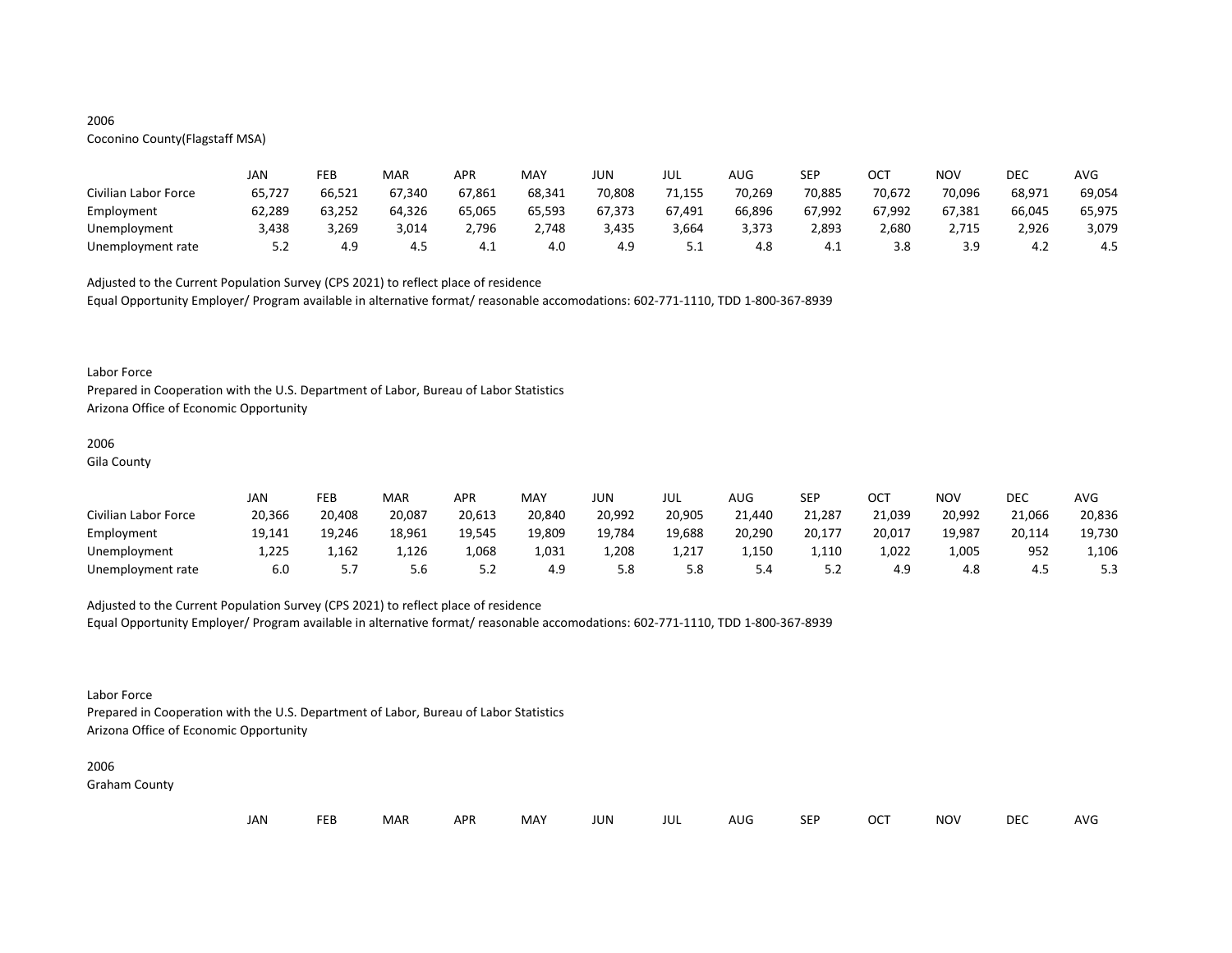| Civilian Labor Force | 12.252 |        | 12,859 | 12,869 | 12,858 | 13,082 | 12,971 | 13,187 | 13,425 | 13,502 | 13,480 | 13,418 | 13,040 |
|----------------------|--------|--------|--------|--------|--------|--------|--------|--------|--------|--------|--------|--------|--------|
| Employment           | 11.549 | 11.892 | 12.193 | 12.216 | 12,245 | 12,317 | 12,200 | 12,481 | 12.742 | 12.880 | 12.847 | 12,798 | 12,363 |
| Unemployment         | 703    | 685    | 666    | ხჂჺ    | 613    | 765    |        | 706    | 683    | 62.    | 633    | 620    | 677    |
| Unemployment rate    |        |        | 5.2    | ـ . ـ  | 4.8    | 5.8    | 5.9    | 4.د    | ـ . ـ  | 4.b    |        | 4.0    | 5.2    |

Equal Opportunity Employer/ Program available in alternative format/ reasonable accomodations: 602-771-1110, TDD 1-800-367-8939

Labor Force Prepared in Cooperation with the U.S. Department of Labor, Bureau of Labor Statistics Arizona Office of Economic Opportunity

#### 2006

Greenlee County

|                      | JAN   | FEB   | <b>MAR</b> | APR   | MAY   | JUN   | JUL   | AUG   | <b>SEP</b> | ост        | NOV   | DEC   | AVG   |
|----------------------|-------|-------|------------|-------|-------|-------|-------|-------|------------|------------|-------|-------|-------|
| Civilian Labor Force | 3,526 | 3,619 | 3,684      | 3,702 | 3,702 | 3,746 | 3,719 | 3,794 | 3,859      | 3,900      | 3,883 | 3,858 | 3,749 |
| Employment           | 3,367 | 3,467 | 3,555      | 3,562 | 3,569 | 3,591 | 3,556 | 3,639 | 3,715      | 3,756      | 3,744 | 3,731 | 3,604 |
| Unemployment         | 159   | 152   | 129        | 140   | 133   | 155   | 163   | 155   | 144        | 144        | 139   | 127   | 145   |
| Unemployment rate    | 4.5   | ່າ    | ---        | 3.8   | 3.b   | - 4.⊾ | 4.4   | 4.⊾   | .          | <u>. .</u> | 3.O   |       | 3.9   |

Adjusted to the Current Population Survey (CPS 2021) to reflect place of residence

Equal Opportunity Employer/ Program available in alternative format/ reasonable accomodations: 602-771-1110, TDD 1-800-367-8939

Labor Force Prepared in Cooperation with the U.S. Department of Labor, Bureau of Labor Statistics Arizona Office of Economic Opportunity

# 2006

La Paz County

|                      | JAN   | FEB  | MAR   | APR  | MAY   | JUN   | JUL  | <b>AUG</b> | SEP   | ∩∩⊤<br>◡◡  | <b>NOV</b> | DEC      | AVG   |
|----------------------|-------|------|-------|------|-------|-------|------|------------|-------|------------|------------|----------|-------|
| Civilian Labor Force | 7,700 | ,670 | ,739  | ,778 | ,716  | ,763  | ,799 | 757        | 7,644 | 7,566      | 7,625      | 7,754    | 7,709 |
| Employment           | 7,196 | ,203 | 7,293 | ,330 | 7,295 | 7,266 | ,297 | 7,269      | ,187  | ,155       | 7,232      | 7,352    | 7,256 |
| Unemployment         | 504   | 467  | 446   | 448  | 421   | 497   | 502  | 488        | 457   | 111<br>41. | 393        | 402      | 453   |
| Unemployment rate    | 6.5   | 0.T  | 5.8   | 5.8  | 5.5   | b.4   | b.4  | 6.3        | 6.0   | 5.4        | ے . ۔      | <u>.</u> | 5.9   |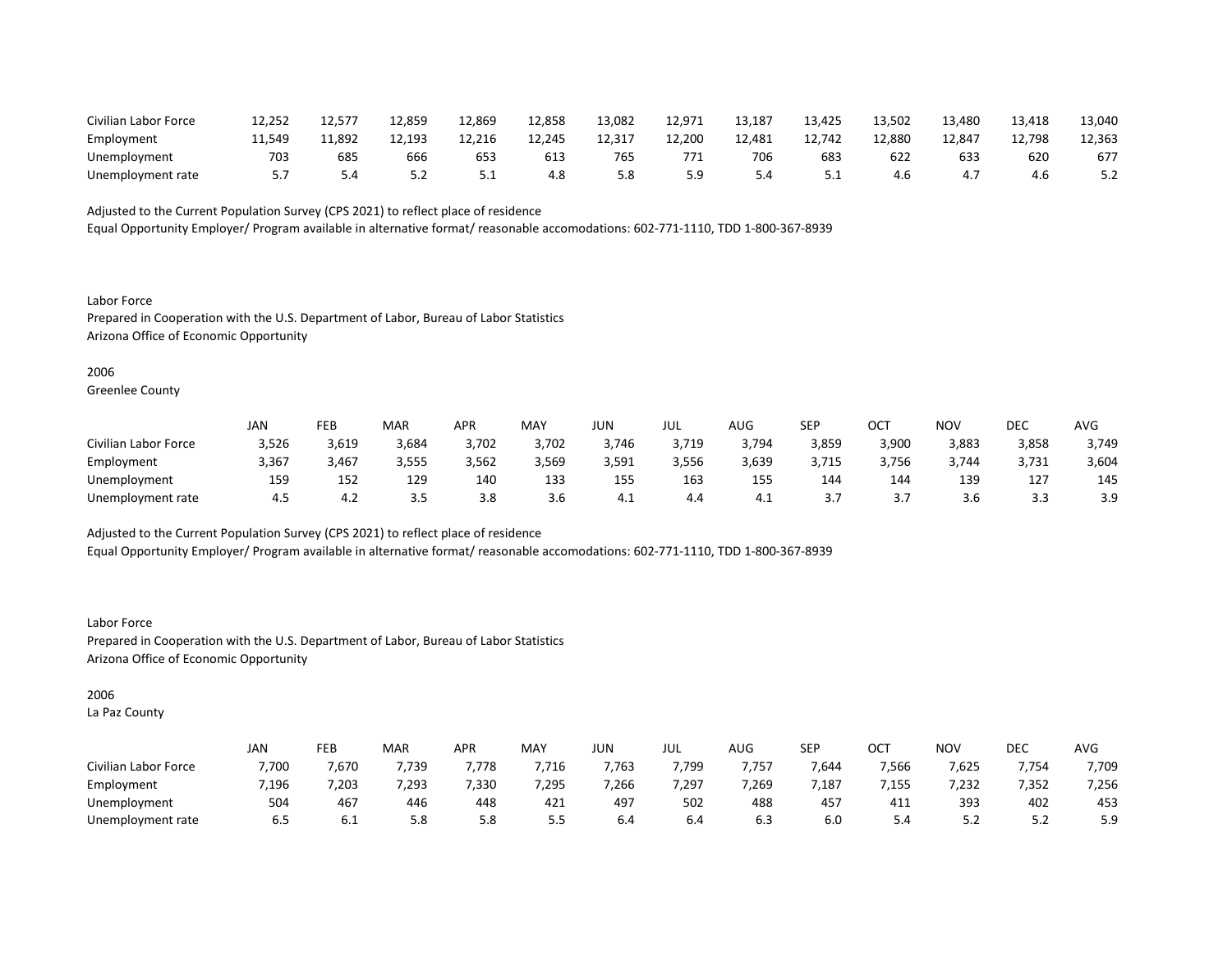Equal Opportunity Employer/ Program available in alternative format/ reasonable accomodations: 602-771-1110, TDD 1-800-367-8939

#### Labor Force

Prepared in Cooperation with the U.S. Department of Labor, Bureau of Labor Statistics Arizona Office of Economic Opportunity

#### 2006

Maricopa County

|                      | JAN       | FEB       | MAR       | <b>APR</b> | <b>MAY</b> | JUN       | JUL       | AUG.      | SEP       |           | NOV       | DEC       | AVG       |
|----------------------|-----------|-----------|-----------|------------|------------|-----------|-----------|-----------|-----------|-----------|-----------|-----------|-----------|
| Civilian Labor Force | 1.865.715 | 1.876.804 | 1,882,115 | 1,887,252  | 1,890,404  | 1,909,075 | 1,916,325 | 1,922,351 | 1.927.373 | 1,930,552 | 1,941,139 | 1.942.270 | 1,907,614 |
| Employment           | L.789.541 | 1.804.906 | 1.813.886 | 1.819.224  | 1.827.484  | 1,834,102 | 1,840,598 | 1,849,572 | 1.856.012 | 1.864.226 | 1.876.465 | 1.879.147 | L.837.930 |
| Unemployment         | 76.174    | 71.898    | 68.229    | 68.028     | 62.920     | 74.973    | 75.727    | 72.779    | 71.361    | 66.326    | 64.674    | 63.123    | 69.684    |
| Unemployment rate    | 4.1       | 3.8       | 3.6       | 3.b        | 3.3        |           | 4.0       | 3.8       |           |           | 3.3       |           |           |

Adjusted to the Current Population Survey (CPS 2021) to reflect place of residence

Equal Opportunity Employer/ Program available in alternative format/ reasonable accomodations: 602-771-1110, TDD 1-800-367-8939

#### Labor Force

Prepared in Cooperation with the U.S. Department of Labor, Bureau of Labor Statistics Arizona Office of Economic Opportunity

#### 2006

Mohave County(Lake Havasu City-Kingman MSA)

|                      | JAN    | FEB    | MAR    | APR    | <b>MAY</b> | JUN    | JUL    | AUG    | <b>SFP</b><br>ᅴ | ост    | NOV    | DEC    | AVG    |
|----------------------|--------|--------|--------|--------|------------|--------|--------|--------|-----------------|--------|--------|--------|--------|
| Civilian Labor Force | 91,158 | 90,708 | 91,827 | 92,019 | 92,325     | 93,879 | 93,793 | 93,246 | 92,776          | 91,796 | 92,011 | 91,805 | 92,279 |
| Employment           | 86,770 | 86,566 | 88,087 | 88,340 | 88,935     | 89,524 | 89,298 | 88,821 | 88,464          | 87,752 | 87,957 | 87,777 | 88,191 |
| Unemployment         | 4,388  | 4.142  | 3,740  | 3,679  | 3,390      | 4,355  | 4,495  | 4,425  | 4,312           | 4,044  | 4,054  | 4,028  | 4,088  |
| Unemployment rate    | 4.8    | 4.6    | 4.1    | 4.0    | <u>.,</u>  | 4.6    | 4.8    | 4.,    | 4.6             | 4.4    | 4.4    | 4.4    | 4.4    |

Adjusted to the Current Population Survey (CPS 2021) to reflect place of residence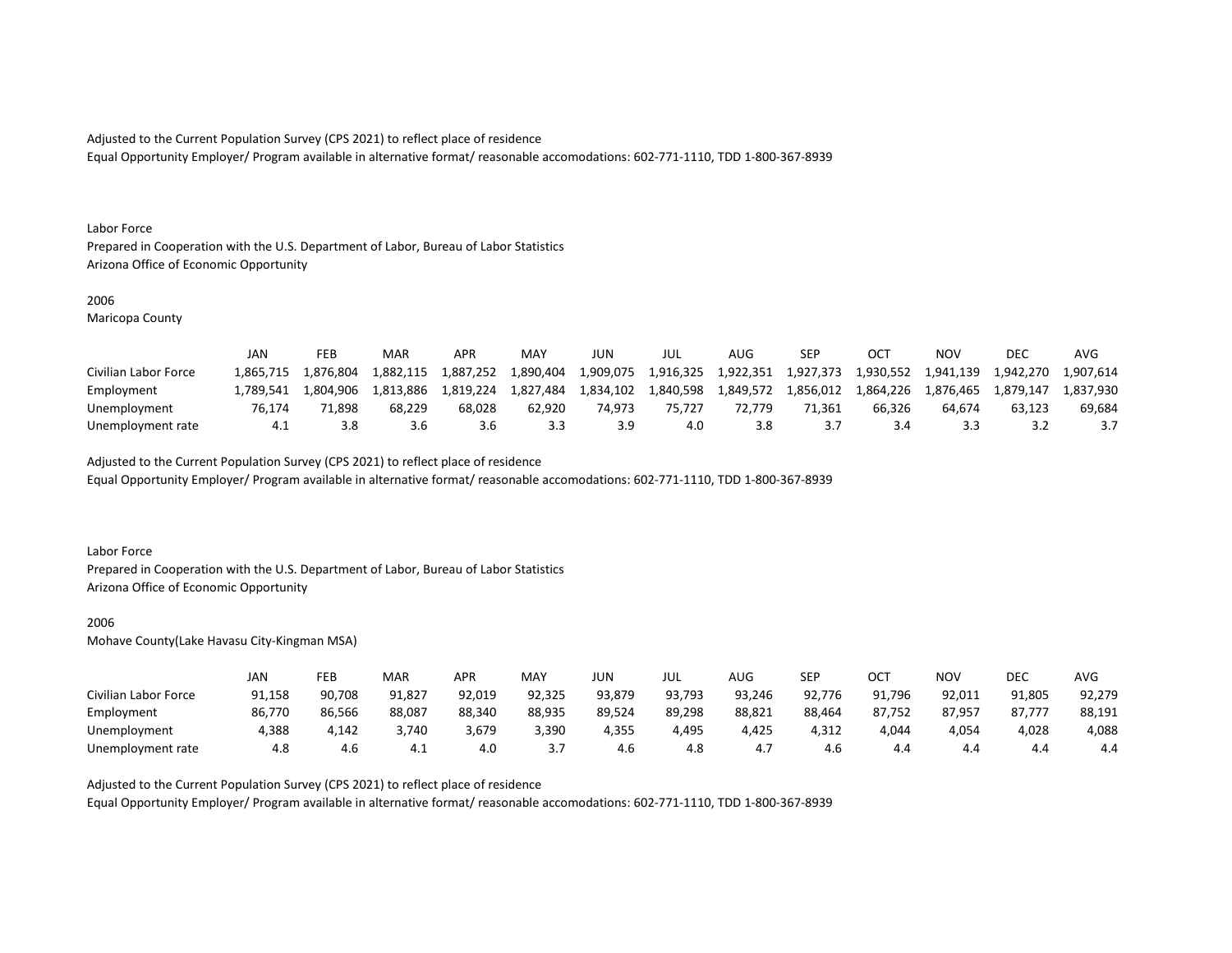# 2006

Navajo County

|                      | JAN    | FEB    | MAR    | <b>APR</b> | MAY    | JUN    | JUL    | AUG    | <b>SEP</b> | ост    | NOV    | DEC    | AVG    |
|----------------------|--------|--------|--------|------------|--------|--------|--------|--------|------------|--------|--------|--------|--------|
| Civilian Labor Force | 37,098 | 37,128 | 37,158 | 36,899     | 37,586 | 38,346 | 38,092 | 38,936 | 39,035     | 38,658 | 38,472 | 38,542 | 37,996 |
| Employment           | 34,146 | 34,182 | 34,345 | 34,285     | 35,004 | 35,079 | 34,610 | 35,853 | 36,264     | 36,055 | 35,890 | 35,879 | 35,133 |
| Unemployment         | 2,952  | 2.946  | 2,813  | 2,614      | 2,582  | 3,267  | 3.482  | 3,083  | 2,771      | 2,603  | 2.582  | 2,663  | 2,863  |
| Unemployment rate    | 8.0    | 7.9    | 7.6    | .          | 6.9    | ୪.১    | ، ۵    | 7.9    | . L        |        | 6.7    |        | 7.5    |

Adjusted to the Current Population Survey (CPS 2021) to reflect place of residence

Equal Opportunity Employer/ Program available in alternative format/ reasonable accomodations: 602-771-1110, TDD 1-800-367-8939

Labor Force Prepared in Cooperation with the U.S. Department of Labor, Bureau of Labor Statistics Arizona Office of Economic Opportunity

#### 2006

Pima County(Tucson MSA)

|                      | JAN     | FEB     | MAR     | APR     | MAY     | JUN     | JUL     | AUG     | SEP     | ост     | <b>NOV</b> | DEC     | AVG     |
|----------------------|---------|---------|---------|---------|---------|---------|---------|---------|---------|---------|------------|---------|---------|
| Civilian Labor Force | 442,042 | 446.467 | 444,589 | 444,856 | 441,910 | 443,519 | 443,092 | 447,960 | 452,671 | 457,329 | 460,173    | 461.660 | 448,856 |
| Employment           | 422,086 | 427.545 | 426,601 | 426,994 | 425,333 | 423,384 | 422,609 | 428,471 | 433,503 | 439.434 | 442,721    | 444.842 | 430,294 |
| Unemployment         | 19.956  | 18,922  | 17,988  | 17,862  | 16,577  | 20,135  | 20,483  | 19,489  | 19,168  | 17,895  | 17.452     | 16,818  | 18,562  |
| Unemployment rate    | 4.5     | ے.4     | 4.0     | 4.0     | 3.8     | 4.5     | 4.6     | 4.4     | 4.2     |         |            | 3.6     | 4.1     |

Adjusted to the Current Population Survey (CPS 2021) to reflect place of residence

Equal Opportunity Employer/ Program available in alternative format/ reasonable accomodations: 602-771-1110, TDD 1-800-367-8939

Labor Force Prepared in Cooperation with the U.S. Department of Labor, Bureau of Labor Statistics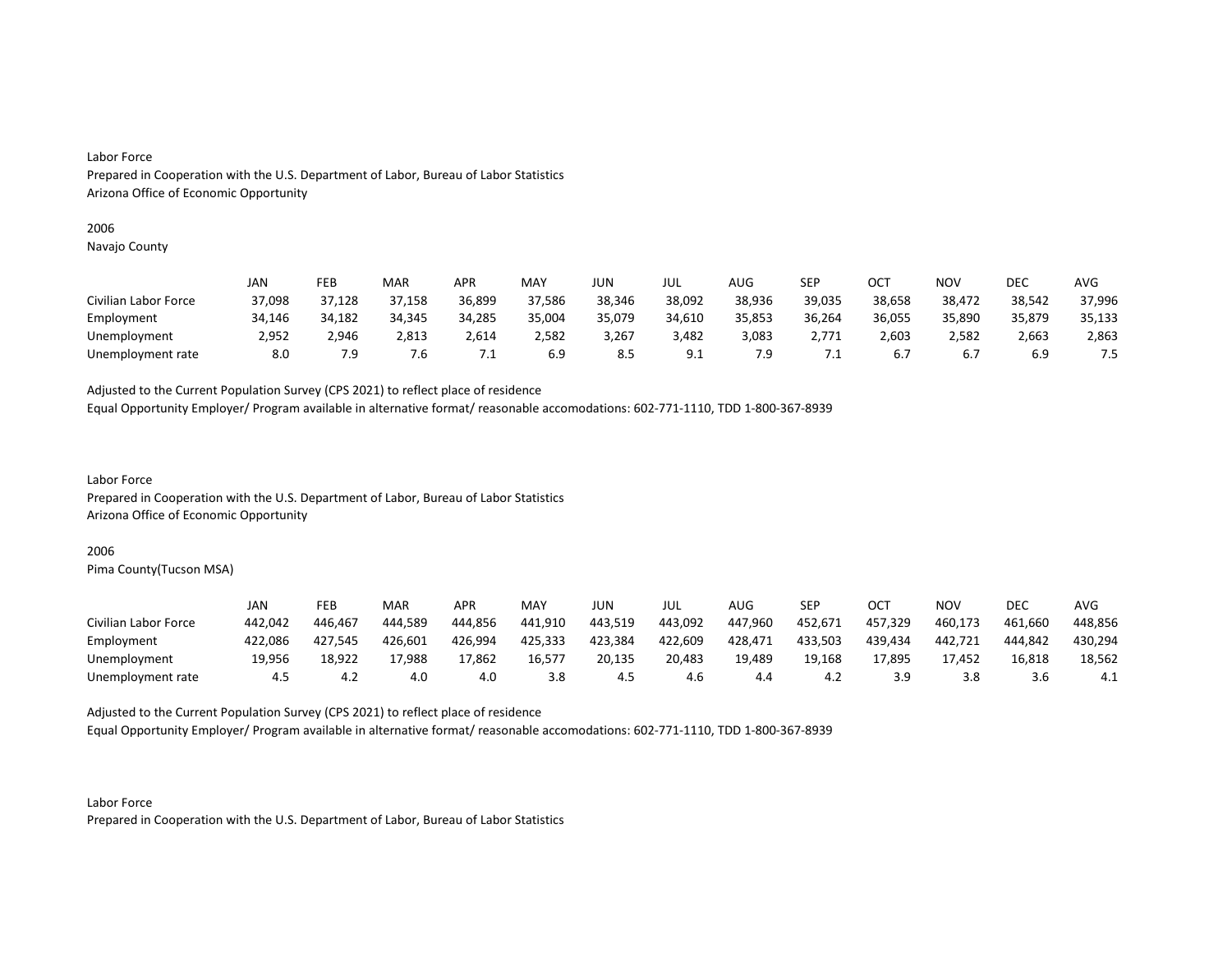# Arizona Office of Economic Opportunity

# 2006

Pinal County

|                      | JAN     | FEB     | MAR     | APR     | MAY     | JUN     | jul     | AUG     | SEP     | ОСТ     | NOV     | DEC     | <b>AVG</b> |
|----------------------|---------|---------|---------|---------|---------|---------|---------|---------|---------|---------|---------|---------|------------|
| Civilian Labor Force | 100,074 | 100,557 | 100,830 | 101.058 | 101,167 | 102,530 | 102,976 | 103,124 | 103,311 | 103,622 | 104,115 | 103,903 | 102,273    |
| Employment           | 94,491  | 95,303  | 95,777  | 96,058  | 96,494  | 96,845  | 97,188  | 97,662  | 98,001  | 98,435  | 99,081  | 99,223  | 97,047     |
| Unemployment         | 5,583   | 254,د   | 5,053   | 5,000   | 4.673   | 5,685   | 5,788   | 5.462   | 5.310   | 5,187   | 5.034   | 4,680   | 5,226      |
| Unemployment rate    | 5.6     | 5.2     | 5.0     | -4.9    | 4.6     | ں ۔     | 5.6     |         | ـ . ـ   | 5.0     | 4.8     | 4.5     | 5.1        |

Adjusted to the Current Population Survey (CPS 2021) to reflect place of residence Equal Opportunity Employer/ Program available in alternative format/ reasonable accomodations: 602-771-1110, TDD 1-800-367-8939

#### Labor Force

Prepared in Cooperation with the U.S. Department of Labor, Bureau of Labor Statistics Arizona Office of Economic Opportunity

#### 2006

Santa Cruz County

|                      | JAN    | FEB    | MAR    | APR    | <b>MAY</b> | JUN    | JUL    | AUG    | SEP    | ОСТ        | <b>NOV</b> | DEC    | <b>AVG</b> |
|----------------------|--------|--------|--------|--------|------------|--------|--------|--------|--------|------------|------------|--------|------------|
| Civilian Labor Force | 16,140 | 16,275 | 16,182 | 16,229 | 16,195     | 16,466 | 16,443 | 17,031 | 16,907 | 17,026     | 17,351     | 17,555 | 16,650     |
| Employment           | 15,052 | 15,224 | 15.206 | 15,302 | 15.273     | 15,219 | 14,810 | 15,248 | 15,157 | 15,419     | 15,974     | 16,348 | 15,353     |
| Unemployment         | 1,088  | 1,051  | 976    | 927    | 922        | 1,247  | 1,633  | 1,783  | 1,750  | 760,⊥      | 1,377      | 1,207  | 1,297      |
| Unemployment rate    | 6.7    | b.5    | 6.0    |        |            | ⁄.Ե⊺   | 9.9    | 10.5   | 10.4   | $Q \Delta$ | 7.9        | 6.9    | 7.8        |

Adjusted to the Current Population Survey (CPS 2021) to reflect place of residence Equal Opportunity Employer/ Program available in alternative format/ reasonable accomodations: 602-771-1110, TDD 1-800-367-8939

#### Labor Force

Prepared in Cooperation with the U.S. Department of Labor, Bureau of Labor Statistics Arizona Office of Economic Opportunity

2006 Yavapai County(Prescott MSA)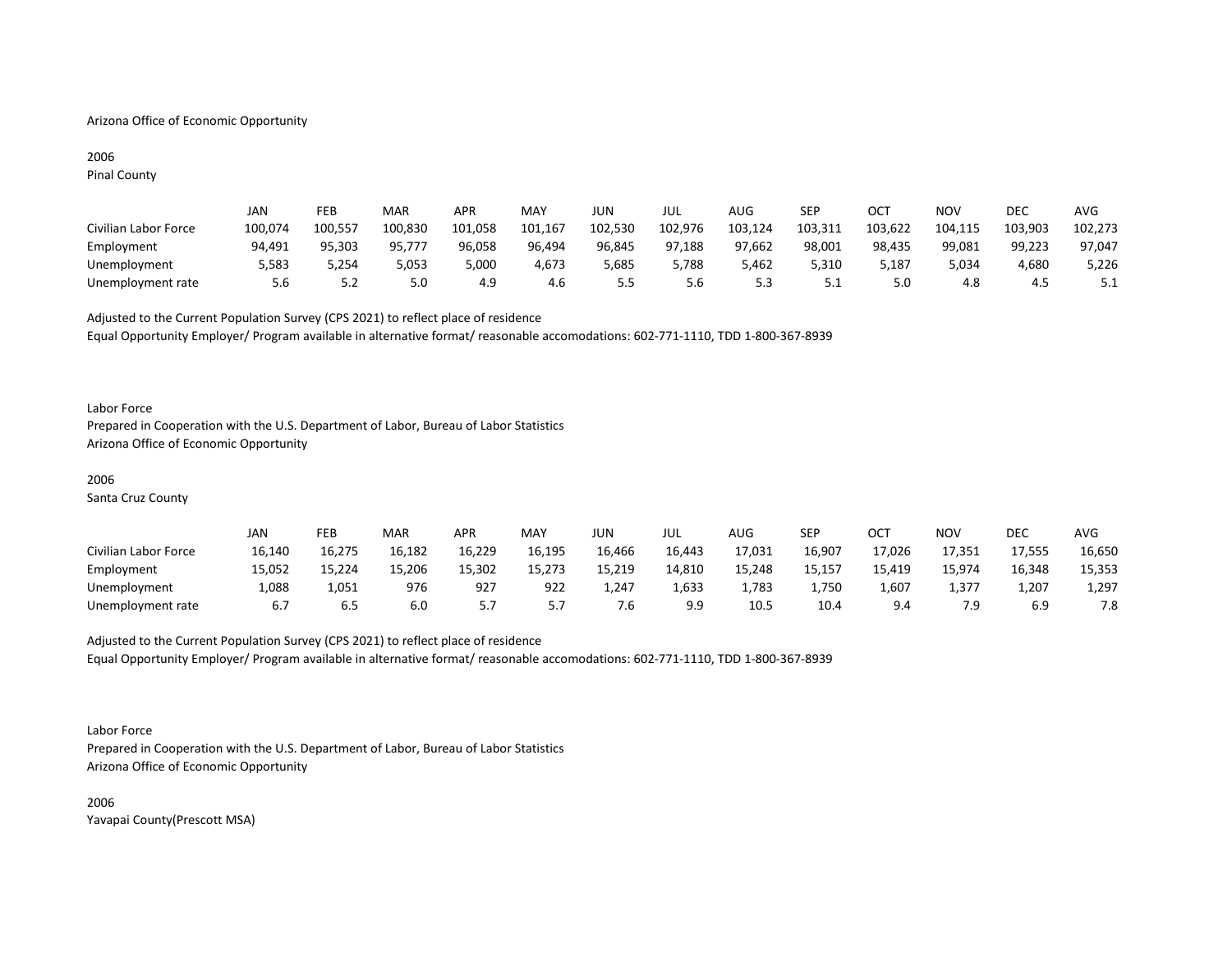|                      | JAN    | FEB    | MAR    | <b>APR</b> | MAY    | <b>JUN</b> | JUL    | AUG    | <b>SEP</b> | ∩∩⊤<br>UC. | NOV    | DEC    | <b>AVG</b> |
|----------------------|--------|--------|--------|------------|--------|------------|--------|--------|------------|------------|--------|--------|------------|
| Civilian Labor Force | 92,200 | 93,400 | 94.172 | 95,416     | 94,962 | 96,850     | 95,880 | 98,061 | 98,454     | 98,144     | 98,283 | 97,229 | 96,088     |
| Employment           | 87,920 | 89,386 | 90,332 | 91,554     | 91,455 | 92,634     | 91,626 | 93,859 | 94,379     | 94,336     | 94,566 | 93,655 | 92,142     |
| Unemployment         | 4,280  | 4,014  | 3,840  | 3,862      | 3,507  | 4,216      | 4,254  | 4,202  | 4,075      | 3,808      | 3,717  | 3,574  | 3,946      |
| Unemployment rate    | 4.6    | 4.3    | 4.1    | 4.0        | ,      | 4.4        | 4.4    | 4.3    | 4.1        | 3.9        | 3.8    |        | 4.1        |

Equal Opportunity Employer/ Program available in alternative format/ reasonable accomodations: 602-771-1110, TDD 1-800-367-8939

Labor Force

Prepared in Cooperation with the U.S. Department of Labor, Bureau of Labor Statistics Arizona Office of Economic Opportunity

#### 2006

Yuma County(Yuma MSA)

|                      | JAN    | FEB    | MAR    | APR    | <b>MAY</b> | JUN    | JUL    | AUG        | SEP    | ОСТ    | <b>NOV</b> | DEC    | <b>AVG</b> |
|----------------------|--------|--------|--------|--------|------------|--------|--------|------------|--------|--------|------------|--------|------------|
| Civilian Labor Force | 75,016 | 74,343 | 75,056 | 75,007 | 78,804     | 80,028 | 81,101 | 81,362     | 77,264 | 76,101 | 77,397     | 77,872 | 77,446     |
| Employment           | 66,953 | 66,837 | 67,118 | 64,817 | 63,462     | 65,890 | 63,697 | 63,844     | 63,762 | 65,009 | 66,952     | 69,289 | 65,636     |
| Unemployment         | 8,063  | ,506   | 7,938  | 10,190 | 15,342     | 14.138 | 17.404 | 17,518     | 13.502 | 11,092 | 10.445     | 8,583  | 11,810     |
| Unemployment rate    | 10.7   | 10.1   | 10.6   | 13.6   | 19.5       | 17.7   | 21.5   | าง<br>21.3 | 17.5   | 14.6   | 13.5       | 11.0   | 15.2       |

Adjusted to the Current Population Survey (CPS 2021) to reflect place of residence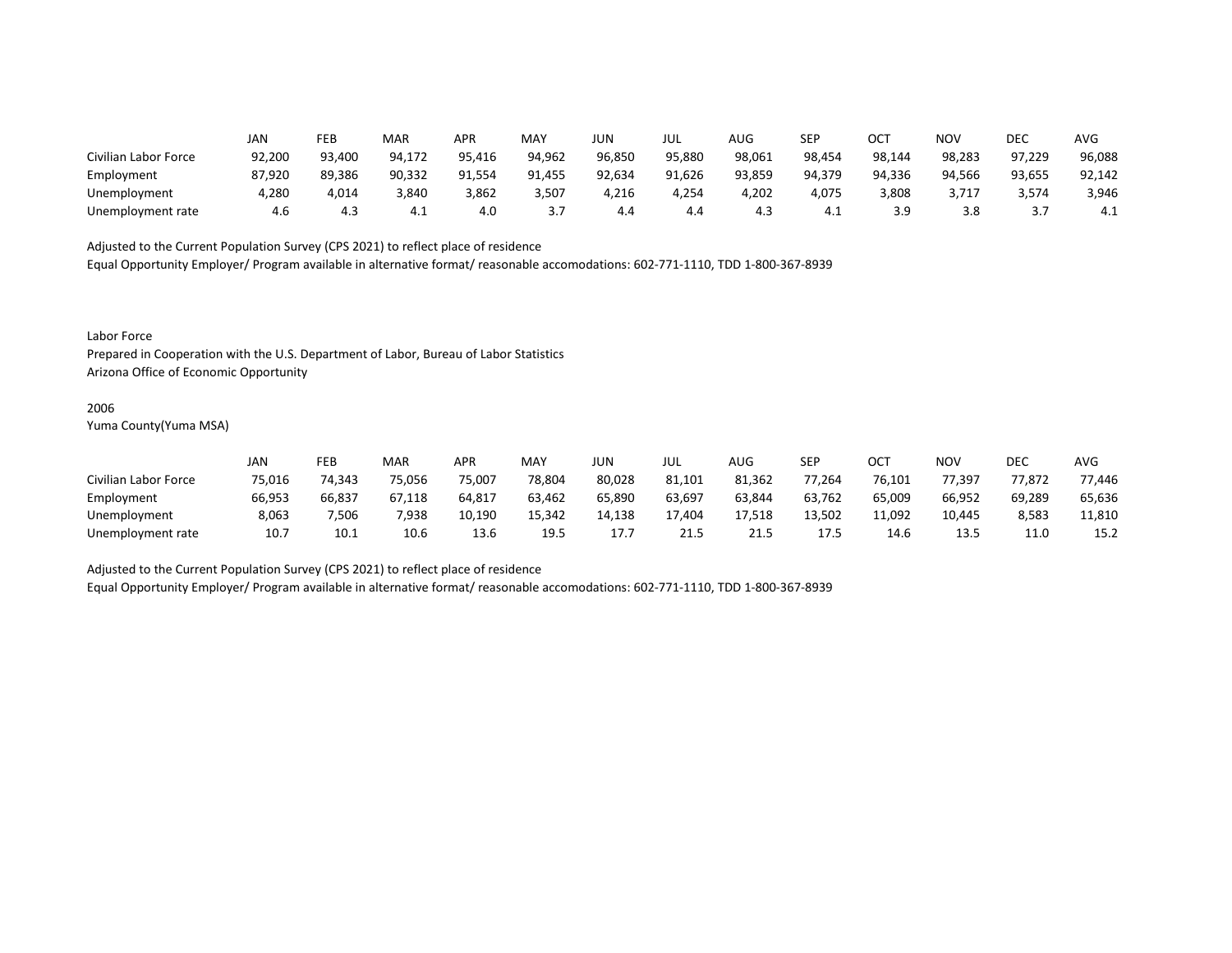# 2005

Apache County

|                      | JAN    | <b>FEB</b> | MAR    | APR    | <b>MAY</b> | JUN    | JUL    | AUG    | SEP    | ОСТ    | NOV    | DEC    | AVG    |
|----------------------|--------|------------|--------|--------|------------|--------|--------|--------|--------|--------|--------|--------|--------|
| Civilian Labor Force | 19,859 | 20,367     | 19,913 | 19,902 | 19,952     | 20,563 | 20,391 | 20,354 | 19,680 | 19,694 | 19,011 | 19,189 | 19,906 |
| Employment           | 17,807 | 18,355     | 17,929 | 18,008 | 18,124     | 17,972 | 17,661 | 18,207 | 17,696 | 17,833 | 17,053 | 17,267 | 17,826 |
| Unemployment         | 2,052  | 2,012      | 4,984  | 4,894  | 1,828      | 2.591  | 2,730  | 2.147  | 984,ء  | 1,861  | 1,958  | 1,922  | 2,080  |
| Unemployment rate    | 10.3   | 9.9        | 10.0   | q =    | <u>.</u>   | 12.6   | 13.4   | 10.5   | 10.1   | 9 A    | 10.3   | 10.0   | 10.4   |

Adjusted to the Current Population Survey (CPS 2021) to reflect place of residence

Equal Opportunity Employer/ Program available in alternative format/ reasonable accomodations: 602-771-1110, TDD 1-800-367-8939

## Labor Force

Prepared in Cooperation with the U.S. Department of Labor, Bureau of Labor Statistics Arizona Office of Economic Opportunity

# 2005

Cochise County(Sierra-Vista Douglas MSA)

|                      | JAN    | FEB    | <b>MAR</b> | APR    | MAY    | JUN    | JUL      | AUG    | SEP      | ОСТ    | NOV    | DEC    | AVG    |
|----------------------|--------|--------|------------|--------|--------|--------|----------|--------|----------|--------|--------|--------|--------|
| Civilian Labor Force | 54,686 | 54,986 | 54,886     | 54,888 | 55,271 | 56,487 | 55,476   | 55,921 | 55,862   | 55,707 | 55,338 | 54,969 | 55,374 |
| Employment           | 52,137 | 52,358 | 52,274     | 52,342 | 52,890 | 53,736 | 52,663   | 53,177 | 53,011   | 53,019 | 52,675 | 52,400 | 52,724 |
| Unemployment         | 2,549  | 2,628  | 2,612      | 2,546  | 2,381  | 2,751  | 2,813    | 2,744  | 2,851    | 2,688  | 2,663  | 2,569  | 2,650  |
| Unemployment rate    | 4.,    | 4.8    | 4.8        | 4.6    | 4.3    | 4.9    | <u>.</u> | 4.9    | <u>.</u> | 4.8    | 4.8    | 4.7    | 4.8    |

Adjusted to the Current Population Survey (CPS 2021) to reflect place of residence Equal Opportunity Employer/ Program available in alternative format/ reasonable accomodations: 602-771-1110, TDD 1-800-367-8939

Labor Force Prepared in Cooperation with the U.S. Department of Labor, Bureau of Labor Statistics Arizona Office of Economic Opportunity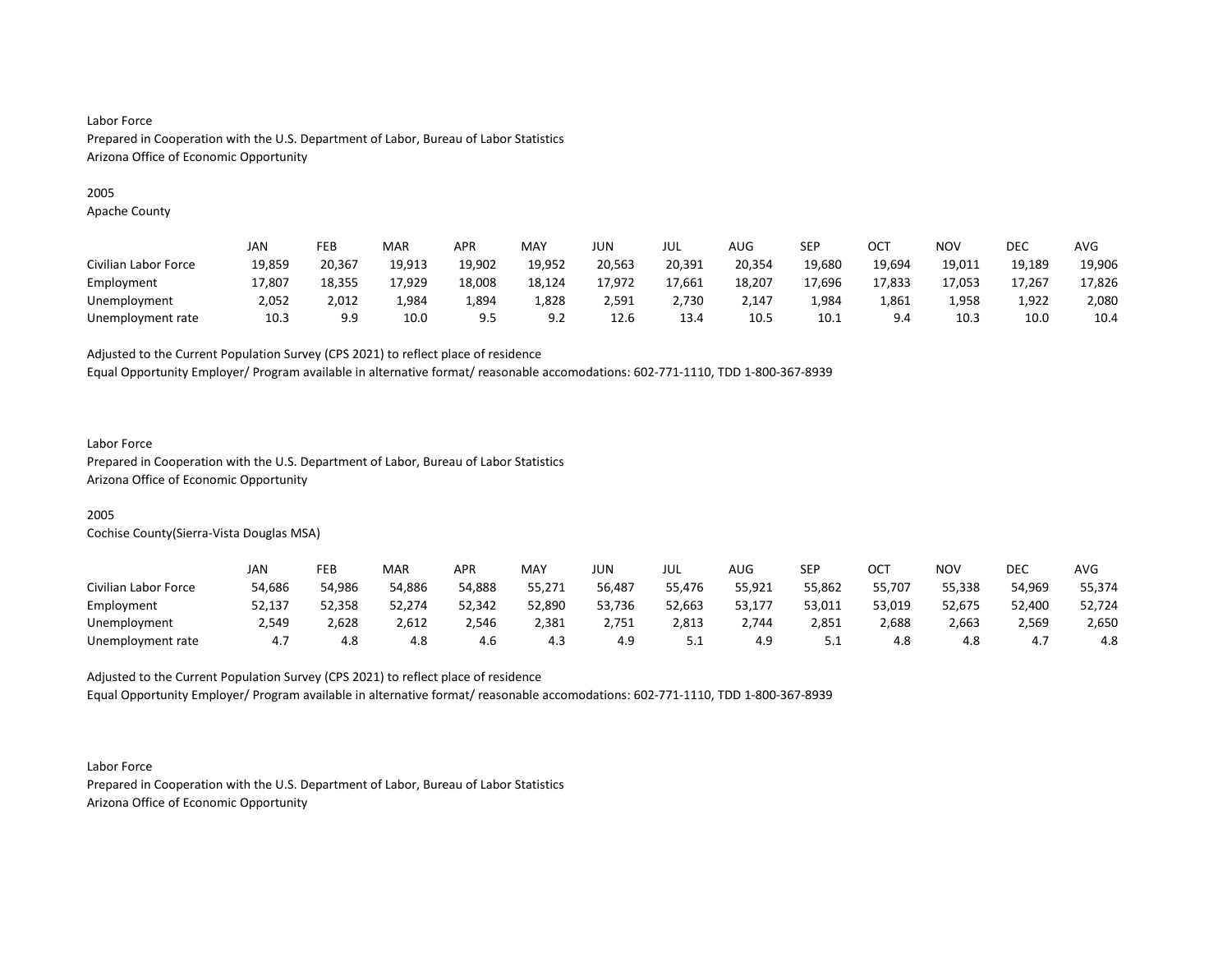# 2005

# Coconino County(Flagstaff MSA)

|                      | JAN    | FEB    | MAR    | APR    | MAY    | JUN    | JUL    | AUG    | <b>SEP</b> | ост    | NOV    | DEC    | AVG    |
|----------------------|--------|--------|--------|--------|--------|--------|--------|--------|------------|--------|--------|--------|--------|
| Civilian Labor Force | 64,968 | 65,307 | 65,873 | 66,383 | 66,563 | 69,258 | 69,295 | 68,583 | 69,052     | 68,759 | 67,779 | 66,852 | 67,390 |
| Employment           | 61,316 | 61,871 | 62,559 | 63,354 | 63,692 | 65,672 | 65,575 | 65,242 | 65,911     | 65,753 | 64,600 | 63,577 | 64,094 |
| Unemployment         | 3,652  | 3,436  | 3,314  | 3,029  | 2.871  | 3,586  | 3,720  | 3,341  | 3.141      | 3,006  | 3,179  | 3,275  | 3,296  |
| Unemployment rate    | 5.6    | 5.3    | 5.0    | 4.6    | 4.3    | ے . د  | 5.4    | 4.9    | 4.J        | 4.4    | 4.,    | 4.9    | 4.9    |

Adjusted to the Current Population Survey (CPS 2021) to reflect place of residence

Equal Opportunity Employer/ Program available in alternative format/ reasonable accomodations: 602-771-1110, TDD 1-800-367-8939

#### Labor Force

Prepared in Cooperation with the U.S. Department of Labor, Bureau of Labor Statistics Arizona Office of Economic Opportunity

## 2005

Gila County

|                      | JAN    | FEB    | MAR    | APR    | MAY    | JUN    | JUL    | AUG    | <b>SEP</b> | OCT    | <b>NOV</b> | DEC    | <b>AVG</b> |
|----------------------|--------|--------|--------|--------|--------|--------|--------|--------|------------|--------|------------|--------|------------|
| Civilian Labor Force | 20,183 | 19,980 | 20,279 | 20,365 | 20,652 | 20,895 | 20,645 | 21,055 | 20,614     | 20,670 | 20,422     | 20,449 | 20,517     |
| Employment           | 18,950 | 18,762 | 19,070 | 19,210 | 19,543 | 19,657 | 19,386 | 19,813 | 19,355     | 19,451 | 19,211     | 19,304 | 19,309     |
| Unemployment         | L,233  | 1,218  | 1,209  | 1,155  | 1,109  | 1,238  | 1,259  | 1,242  | 1,259      | 1,219  | 1,211      | 1,145  | 1,208      |
| Unemployment rate    | 6.1    | 6.1    | 6.0    |        | 5.4    | 5.9    | 6.1    | . Q    | 6.1        |        | 5.9        |        | 5.9        |

# Adjusted to the Current Population Survey (CPS 2021) to reflect place of residence

Equal Opportunity Employer/ Program available in alternative format/ reasonable accomodations: 602-771-1110, TDD 1-800-367-8939

# Labor Force

Prepared in Cooperation with the U.S. Department of Labor, Bureau of Labor Statistics Arizona Office of Economic Opportunity

#### 2005

Graham County

| JAN<br><b>FEB</b><br><b>OCT</b><br>MAR<br>MAY<br><b>APR</b><br><b>NOV</b><br>JUN<br><b>SEP</b><br>AUG<br>jul |  |  |  |  |  |  |  |  |  |  |  | DEC | <b>AVG</b> |
|--------------------------------------------------------------------------------------------------------------|--|--|--|--|--|--|--|--|--|--|--|-----|------------|
|--------------------------------------------------------------------------------------------------------------|--|--|--|--|--|--|--|--|--|--|--|-----|------------|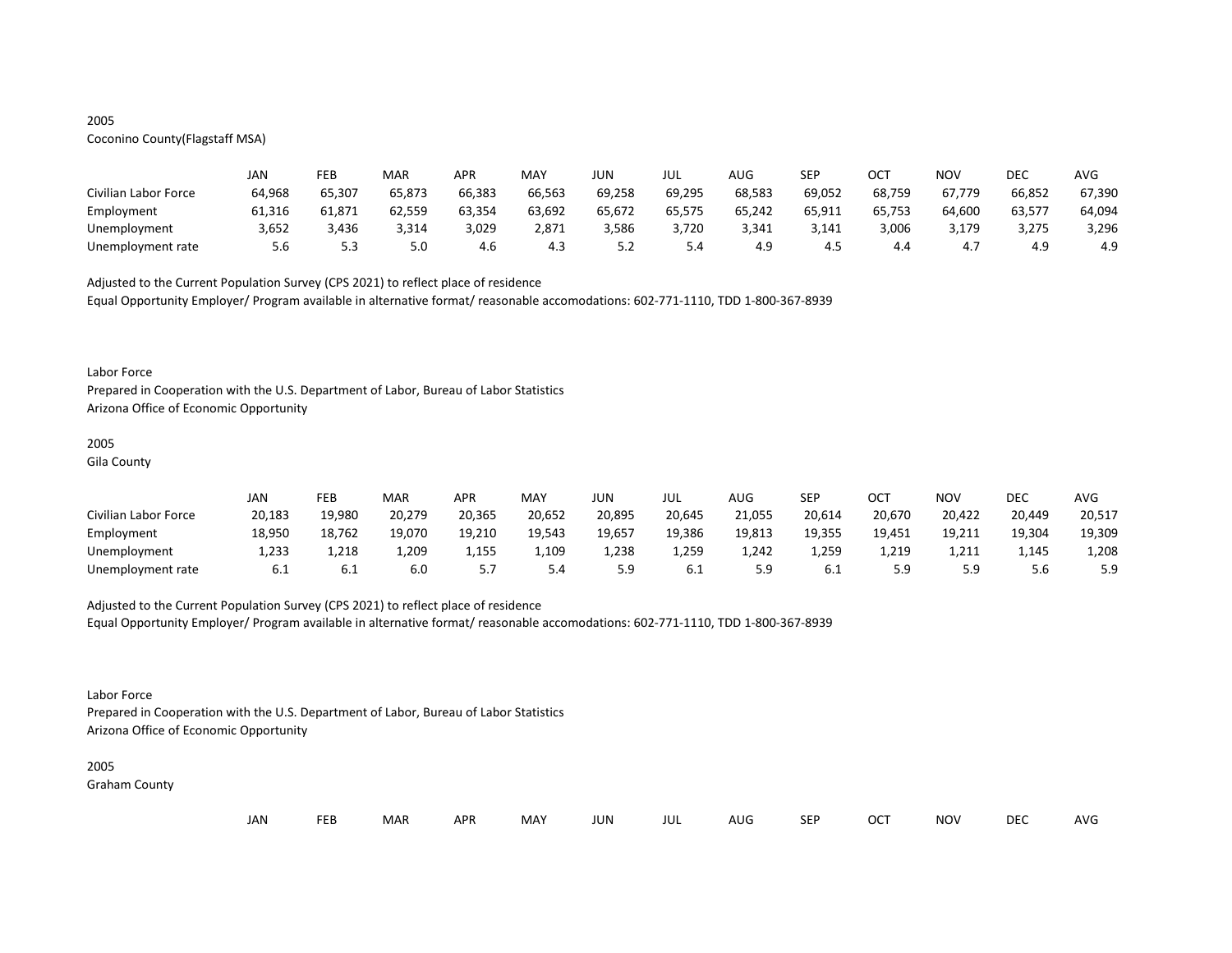| Civilian Labor Force | 11,933 | 12.056 | 12,112 | 12,224 | 12,222 | 12,200 | 12,085 | 12,221 | 12,176 | 12,324 | 12,235 | 12,279 | 12,172 |
|----------------------|--------|--------|--------|--------|--------|--------|--------|--------|--------|--------|--------|--------|--------|
| Employment           | 11.200 | 11.337 | 11.385 | 11,510 | 11.540 | 11,429 | 11,292 | 11,461 | 11,426 | 11,615 | 11,530 | 11,601 | 11,444 |
| Unemployment         | 733    | 719    | 727    | 714    | 682    | 771    | 793    | 760    | 750    | 70S    | 705    | 678    | 728    |
| Unemployment rate    | ∪.⊥    | 6.0    | 6.0    | 5.8    | 5.6    | 6.3    | 6.6    |        |        |        | 5.8    | --     | 6.0    |

Equal Opportunity Employer/ Program available in alternative format/ reasonable accomodations: 602-771-1110, TDD 1-800-367-8939

Labor Force Prepared in Cooperation with the U.S. Department of Labor, Bureau of Labor Statistics Arizona Office of Economic Opportunity

2005

Greenlee County

|                      | JAN   | FEB   | <b>MAR</b> | APR   | MAY   | JUN   | JUL   | AUG   | <b>SEP</b> | ост   | NOV   | DEC   | AVG   |
|----------------------|-------|-------|------------|-------|-------|-------|-------|-------|------------|-------|-------|-------|-------|
| Civilian Labor Force | 3,398 | 3,453 | 3,458      | 3,487 | 3,478 | 3,468 | 3,436 | 3,462 | 3,467      | 3,514 | 3,491 | 3,499 | 3,467 |
| Employment           | 3,230 | 3,269 | 3,283      | 3,319 | 3,328 | 3,296 | 3,256 | 3,305 | 3,296      | 3,350 | 3,325 | 3,346 | 3,300 |
| Unemployment         | 168   | 184   | 175        | 168   | 150   | 172   | 180   | 157   | 171        | 164   | 166   | 153   | 167   |
| Unemployment rate    | 4.9   |       | ـ . ـ      | 4.8   | 4.3   | 5.0   | 5.2   | 4.5   | 4.9        | 4.,   | 4.8   | 4.4   | 4.8   |

Adjusted to the Current Population Survey (CPS 2021) to reflect place of residence

Equal Opportunity Employer/ Program available in alternative format/ reasonable accomodations: 602-771-1110, TDD 1-800-367-8939

Labor Force Prepared in Cooperation with the U.S. Department of Labor, Bureau of Labor Statistics Arizona Office of Economic Opportunity

# 2005

La Paz County

|                      | <b>JAN</b> | FEB  | MAR   | <b>APR</b> | <b>MAY</b> | JUN  | JUL   | $\sim$ $\sim$<br>AUG | SEP   | ⌒⌒⊤<br>vc. | <b>NOV</b> | DEC   | <b>AVC</b> |
|----------------------|------------|------|-------|------------|------------|------|-------|----------------------|-------|------------|------------|-------|------------|
| Civilian Labor Force | 7,678      | 579, | 7,755 | 7,598      | 7,770      | ,714 | 7,752 | 7,877                | 7,551 | 7,395      | 7,549      | 7,540 | 7,646      |
| Employment           | 7,157      | ,079 | 7,256 | 111<br>.   | 7,305      | ,147 | ,188  | 7,331                | 6,996 | 6,881      | 7,055      | 7,057 | 7,130      |
| Unemployment         | 521        | 500  | 499   | 487        | 465        | 567  | 564   | 546                  | 555   | 514        | 494        | 483   | 516        |
| Unemployment rate    | 6.8        | b.b  | 6.4   | b.4        | 6.0        | 7.4  | 5. /  | 6.9                  | 7.4   | 7.0        | 6.5        | b.4   | 6.7        |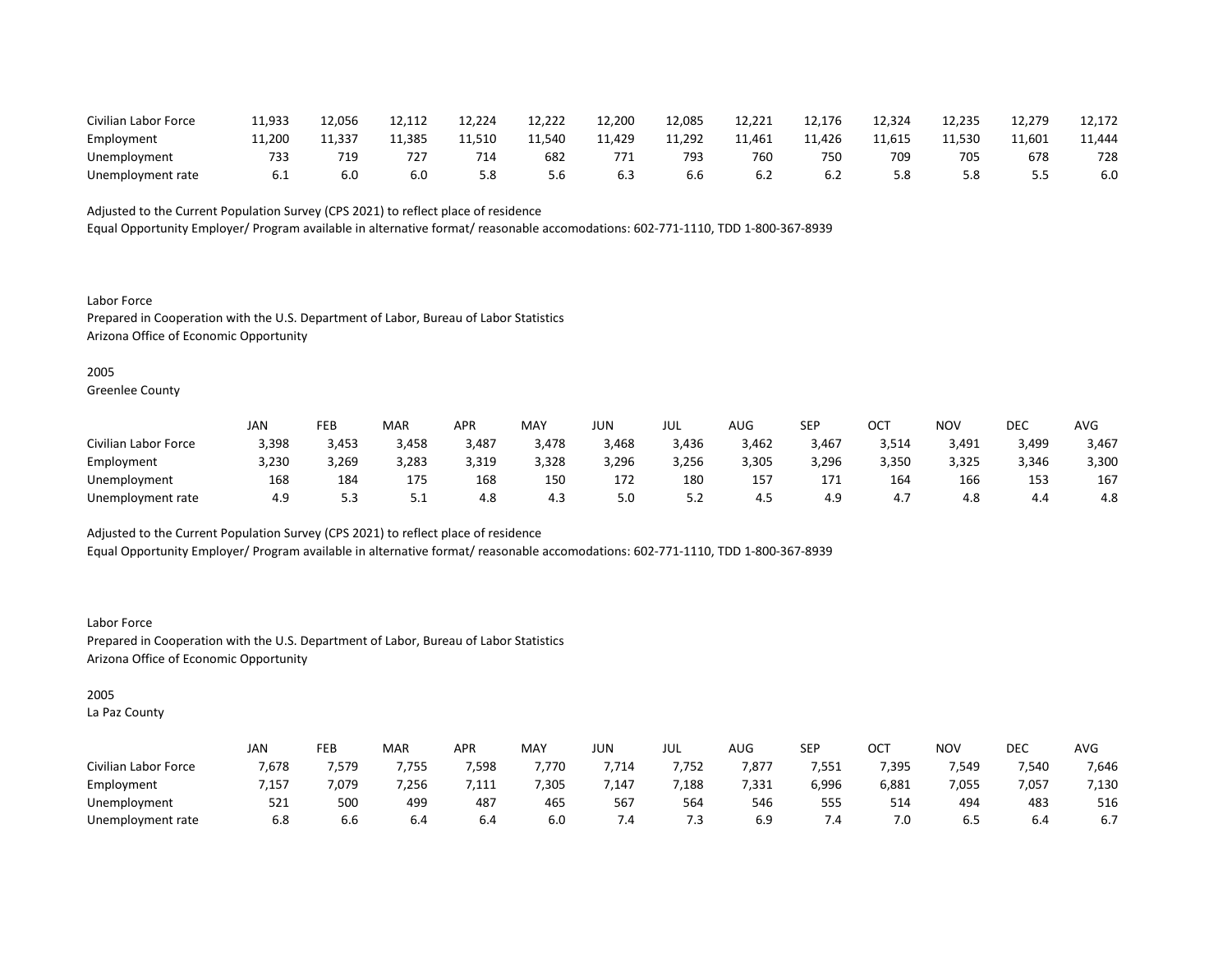Equal Opportunity Employer/ Program available in alternative format/ reasonable accomodations: 602-771-1110, TDD 1-800-367-8939

#### Labor Force

Prepared in Cooperation with the U.S. Department of Labor, Bureau of Labor Statistics Arizona Office of Economic Opportunity

#### 2005

Maricopa County

|                      | JAN       | FEB       | MAR       | <b>APR</b> | <b>MAY</b> | JUN       | JUL       | AUG.      | SEP       |           | NOV       | DEC       | AVG       |
|----------------------|-----------|-----------|-----------|------------|------------|-----------|-----------|-----------|-----------|-----------|-----------|-----------|-----------|
| Civilian Labor Force | L.803.969 | .806.502  | 1.812.877 | 1,825,920  | 1,821,233  | 1,841,503 | 1,848,612 | 1,856,303 | 1,864,396 | 1,874,133 | 1,879,604 | 1,877,790 | 1,842,737 |
| Employment           | L.728.618 | 1.732.750 | 1.738.614 | 1.753.749  | 1,752,295  | 1.765.645 | 1,771,618 | 1.779.768 | 1.784.718 | 1.798.494 | 1.806.234 | ⊥,808,368 | 768.406   |
| Unemployment         | 75.351    | 73.752    | 74.263    | 72.171     | 68.938     | 75.858    | 76.994    | 76.535    | 79.678    | 75.639    | 73.370    | 69.422    | 74.331    |
| Unemployment rate    | 4.2       | 4.1       |           | 4.0        | 3.8        | - 4. 1    | 4.Z       | -4.1      | 4.3       |           | 3.9       |           | 4.0       |

Adjusted to the Current Population Survey (CPS 2021) to reflect place of residence

Equal Opportunity Employer/ Program available in alternative format/ reasonable accomodations: 602-771-1110, TDD 1-800-367-8939

#### Labor Force

Prepared in Cooperation with the U.S. Department of Labor, Bureau of Labor Statistics Arizona Office of Economic Opportunity

#### 2005

Mohave County(Lake Havasu City-Kingman MSA)

|                      | JAN    | FEB    | MAR    | APR    | <b>MAY</b> | JUN    | JUL    | AUG    | SEP    | ост    | NOV    | DEC    | AVG    |
|----------------------|--------|--------|--------|--------|------------|--------|--------|--------|--------|--------|--------|--------|--------|
| Civilian Labor Force | 85,727 | 86,408 | 86,744 | 87,437 | 87,325     | 88,702 | 89,471 | 90,258 | 89,715 | 89,658 | 90,112 | 89,718 | 88,439 |
| Employment           | 81,977 | 82,699 | 83,013 | 83,859 | 83,935     | 84,924 | 85,635 | 86,367 | 85,624 | 85,724 | 86,256 | 86,030 | 84,670 |
| Unemployment         | 3,750  | 3,709  | 3,731  | 3,578  | 3,390      | 3,778  | 3,836  | 3,891  | 4,091  | 3,934  | 3,856  | 3,688  | 3,769  |
| Unemployment rate    | 4.4    | 4.3    | 4.3    | 4.1    | 3.9        | 4.3    | 4.3    | 4.3    | 4.6    | 4.4    | 4.3    | 4.⊥    | 4.3    |

Adjusted to the Current Population Survey (CPS 2021) to reflect place of residence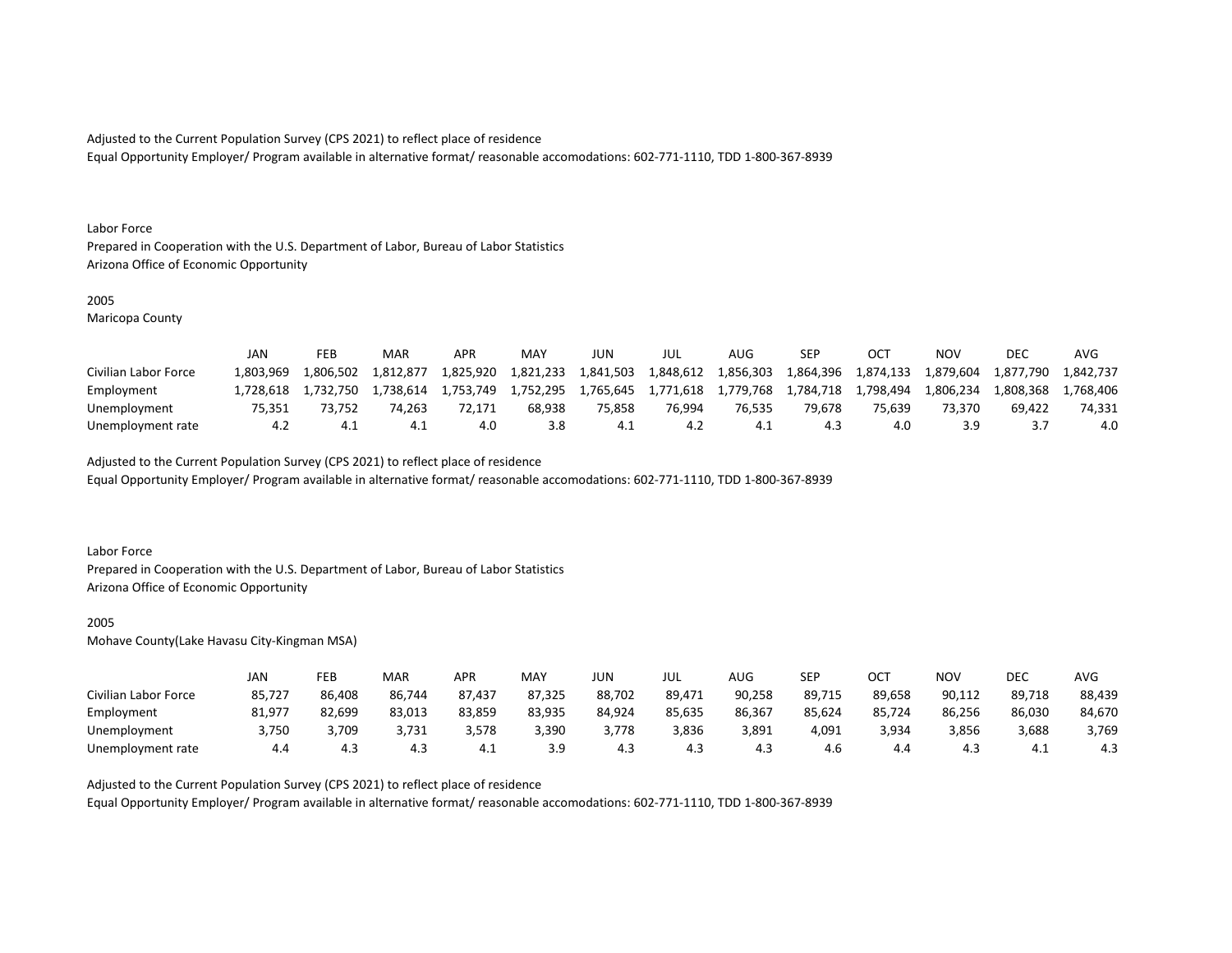# 2005

Navajo County

|                      | JAN    | FEB    | MAR    | <b>APR</b> | MAY    | JUN    | JUL    | AUG    | SEP    | ОСТ    | NOV    | <b>DEC</b> | AVG    |
|----------------------|--------|--------|--------|------------|--------|--------|--------|--------|--------|--------|--------|------------|--------|
| Civilian Labor Force | 36,850 | 36,773 | 36,514 | 36,826     | 37,506 | 37,901 | 37,624 | 38,408 | 37,767 | 37,856 | 37,388 | 37,404     | 37,402 |
| Employment           | 33,712 | 33,663 | 33,462 | 34,014     | 34,823 | 34,561 | 34,075 | 35,342 | 34,926 | 35,177 | 34,508 | 34,555     | 34,402 |
| Unemployment         | 3,138  | 3,110  | 3,052  | 2,812      | 2,683  | 3,340  | 3.549  | 3.066  | 2.841  | 2,679  | 2,880  | 2,849      | 3,000  |
| Unemployment rate    | 8.5    | 8.5    | 8.4    | /.ხ        | ∡. ا   | 8.8    | 9.4    | 8.0    | .5     | . .    |        | .b         | 8.0    |

Adjusted to the Current Population Survey (CPS 2021) to reflect place of residence

Equal Opportunity Employer/ Program available in alternative format/ reasonable accomodations: 602-771-1110, TDD 1-800-367-8939

Labor Force Prepared in Cooperation with the U.S. Department of Labor, Bureau of Labor Statistics Arizona Office of Economic Opportunity

# 2005

Pima County(Tucson MSA)

|                      | JAN     | FEB     | MAR     | APR     | MAY     | JUN     | JUL     | AUG     | <b>SEP</b> | ост     | NOV     | DEC     | AVG     |
|----------------------|---------|---------|---------|---------|---------|---------|---------|---------|------------|---------|---------|---------|---------|
| Civilian Labor Force | 435,286 | 436.149 | 436,376 | 437,425 | 434,736 | 435,570 | 435,605 | 438,307 | 442,923    | 442,723 | 442,008 | 443,888 | 438,417 |
| Employment           | 416,067 | 417,011 | 417,283 | 418,768 | 416,875 | 415,231 | 414,787 | 417,898 | 421,837    | 422,666 | 422,389 | 425.395 | 418,851 |
| Unemployment         | 19,219  | 19.138  | 19,093  | 18,657  | 17,861  | 20,339  | 20,818  | 20,409  | 21.086     | 20,057  | 19.619  | 18,493  | 19,566  |
| Unemployment rate    | 4.4     | 4.4     | 4.4     | 4.3     | -4.1    |         | 4.8     | 4.,     | 4.8        |         | 4.4     | ے.4     | 4.5     |

Adjusted to the Current Population Survey (CPS 2021) to reflect place of residence

Equal Opportunity Employer/ Program available in alternative format/ reasonable accomodations: 602-771-1110, TDD 1-800-367-8939

Labor Force Prepared in Cooperation with the U.S. Department of Labor, Bureau of Labor Statistics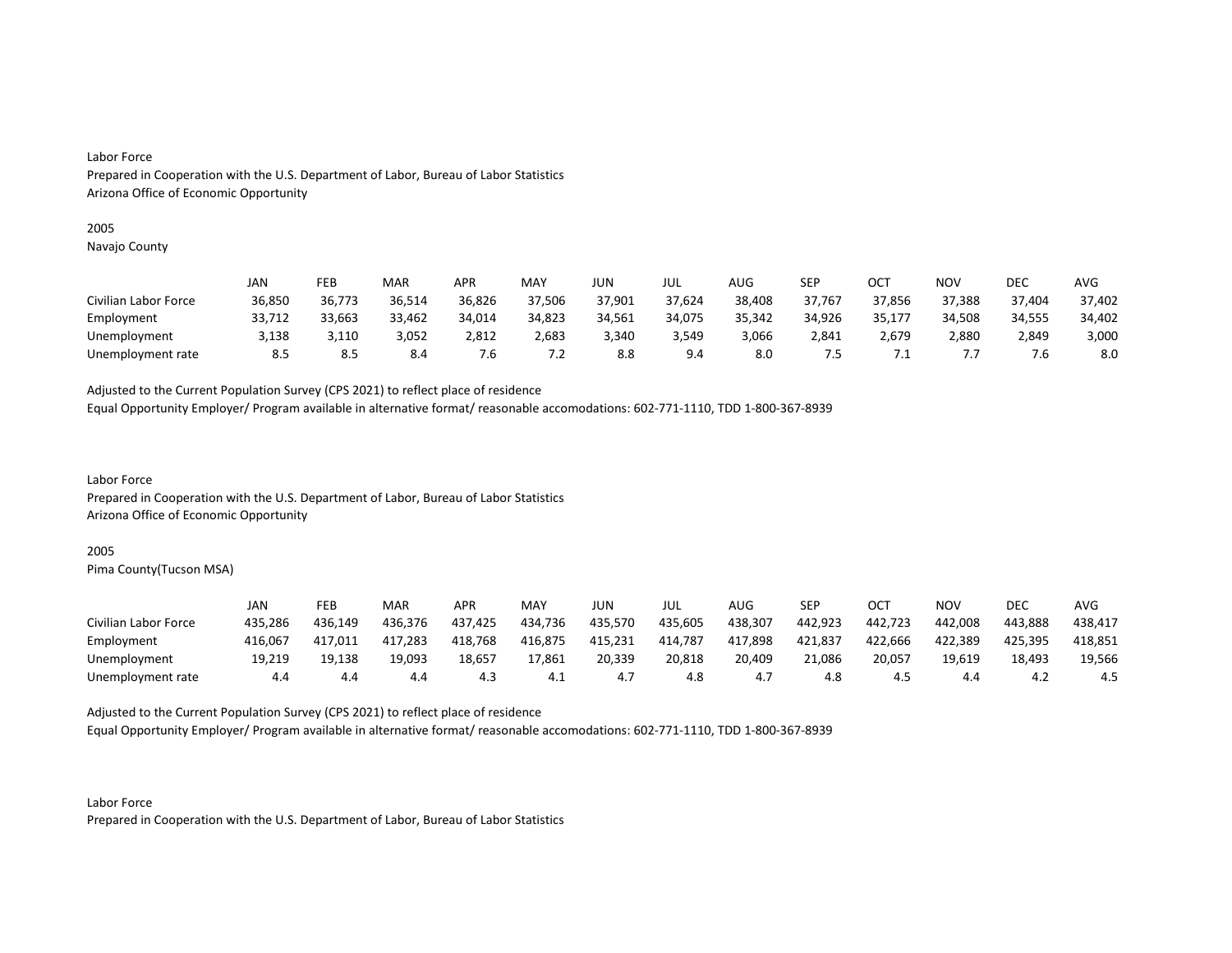# Arizona Office of Economic Opportunity

# 2005 Pinal County

|                      | Jan    | FEB    | MAR        | <b>APR</b> | MAY        | JUN    | JUL    | AUG    | <b>SEP</b> | ост    | NOV    | DEC    | AVG    |
|----------------------|--------|--------|------------|------------|------------|--------|--------|--------|------------|--------|--------|--------|--------|
| Civilian Labor Force | 84,811 | 84.966 | 85,268     | 85.842     | 85,737     | 86,996 | 87,317 | 87,498 | 87,835     | 88,283 | 88,586 | 88,359 | 86,792 |
| Employment           | 80,115 | 80,307 | 80,579     | 81,280     | 81,213     | 81,831 | 82,109 | 82,487 | 82,716     | 83,354 | 83,712 | 83,812 | 81,960 |
| Unemployment         | 4.696  | 4.659  | 4.689      | 4,562      | 4.524      | 5.165  | 5,208  | 5,011  | 5.119      | 4,929  | 4.874  | 4,547  | 4,832  |
| Unemployment rate    | 55     | ں ۔    | ר ה<br>ر.ر |            | ≻ ה<br>ر.ر | 5.9    | 6.0    |        | 5.8        |        |        | ـ . ـ  | 5.6    |

Adjusted to the Current Population Survey (CPS 2021) to reflect place of residence Equal Opportunity Employer/ Program available in alternative format/ reasonable accomodations: 602-771-1110, TDD 1-800-367-8939

#### Labor Force

Prepared in Cooperation with the U.S. Department of Labor, Bureau of Labor Statistics Arizona Office of Economic Opportunity

#### 2005

Santa Cruz County

|                      | JAN    | FEB    | MAR    | APR    | <b>MAY</b> | JUN    | JUL    | AUG    | SEP    | ОСТ    | <b>NOV</b> | <b>DEC</b> | <b>AVG</b> |
|----------------------|--------|--------|--------|--------|------------|--------|--------|--------|--------|--------|------------|------------|------------|
| Civilian Labor Force | 15,781 | 15,667 | 15,706 | 15,649 | 15,665     | 16,057 | 16,671 | 16,132 | 15,898 | 15,874 | 15,954     | 16,116     | 15,930     |
| Employment           | 14,630 | 14.549 | 14.604 | 14,618 | 14,620     | 14.679 | 14,925 | 14,386 | 14.059 | 14.180 | 14.547     | 14,928     | 14,560     |
| Unemployment         | 1,151  | 1,118  | 1,102  | 1,031  | 1.045      | 1,378  | ⊥,746  | 1.746  | 1,839  | 4,694  | 407.ء      | 1,188      | 1,370      |
| Unemployment rate    | 7.3    |        | 7.0    | b.b    |            | 8.6    | 10.5   | 10.8   | 11.6   | 10.7   | 8.8        |            | 8.6        |

# Adjusted to the Current Population Survey (CPS 2021) to reflect place of residence Equal Opportunity Employer/ Program available in alternative format/ reasonable accomodations: 602-771-1110, TDD 1-800-367-8939

#### Labor Force

Prepared in Cooperation with the U.S. Department of Labor, Bureau of Labor Statistics Arizona Office of Economic Opportunity

2005 Yavapai County(Prescott MSA)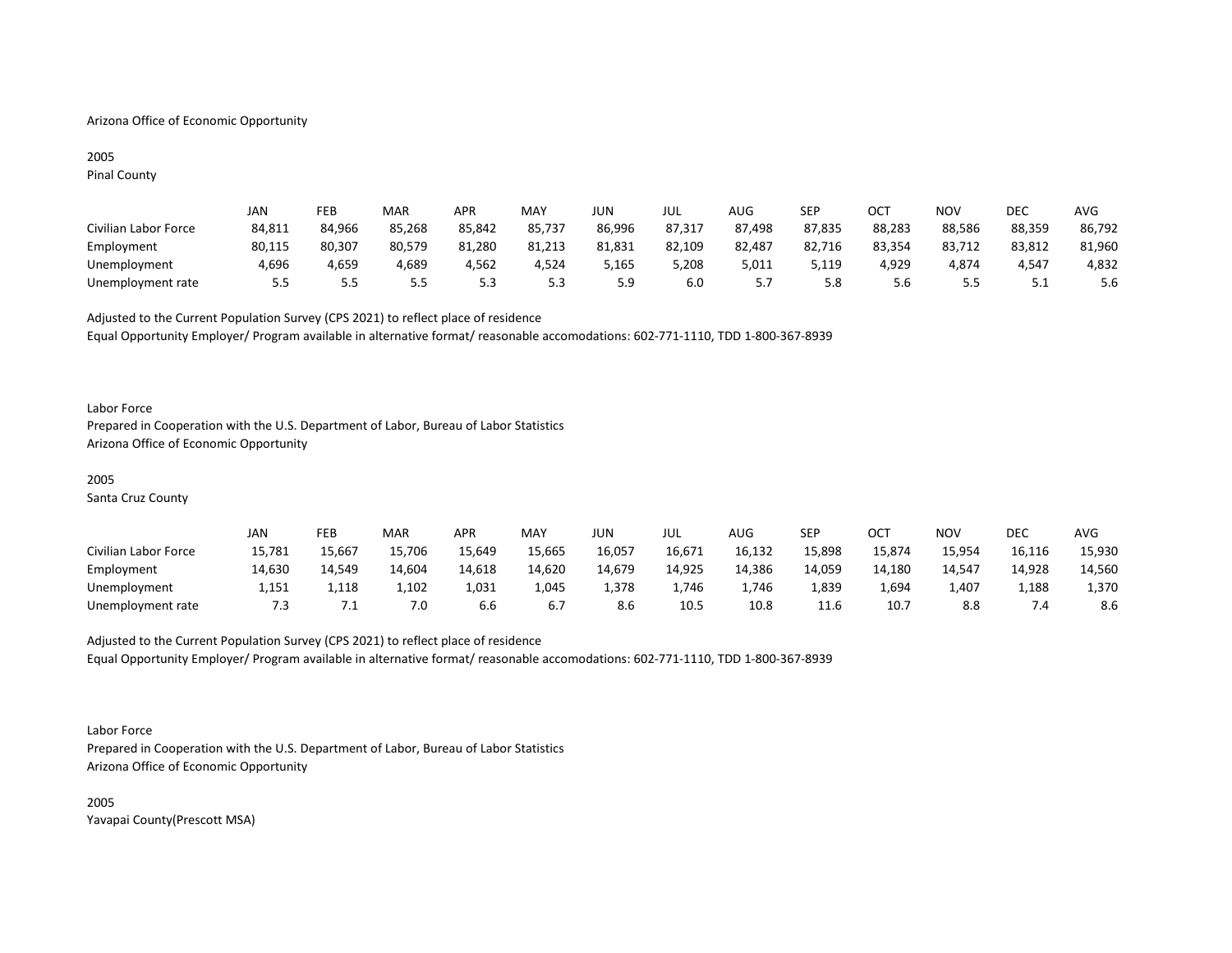|                      | JAN    | FEB    | MAR    | APR    | <b>MAY</b> | JUN    | JUL    | AUG    | <b>SEP</b> | OCT    | <b>NOV</b> | DEC    | <b>AVG</b> |
|----------------------|--------|--------|--------|--------|------------|--------|--------|--------|------------|--------|------------|--------|------------|
| Civilian Labor Force | 87,300 | 87,937 | 88,352 | 90,031 | 90,070     | 92,236 | 91,014 | 92,444 | 92,047     | 93,270 | 92,497     | 92,191 | 90,782     |
| Employment           | 83,244 | 83,928 | 84,369 | 86,143 | 86,505     | 88,146 | 86,914 | 88,242 | 87,712     | 89,159 | 88,568     | 88,507 | 86,786     |
| Unemployment         | 4,056  | 4,009  | 3,983  | 3,888  | 3,565      | 4,090  | 4,100  | 4,202  | 4,335      | 4,111  | 3,929      | 3,684  | 3,996      |
| Unemployment rate    | 4.6    | 4.6    | 4.5    | 4.3    | 4.0        | 4.4    | 4.5    | 4.5    | 4.7        | 4.4    | 4.2        | 4.0    | 4.4        |

Equal Opportunity Employer/ Program available in alternative format/ reasonable accomodations: 602-771-1110, TDD 1-800-367-8939

Labor Force

Prepared in Cooperation with the U.S. Department of Labor, Bureau of Labor Statistics Arizona Office of Economic Opportunity

#### 2005

Yuma County(Yuma MSA)

|                      | JAN    | FEB    | <b>MAR</b> | <b>APR</b> | <b>MAY</b> | JUN    | JUL    | AUG    | SEP    | ОСТ    | <b>NOV</b> | DEC    | <b>AVG</b> |
|----------------------|--------|--------|------------|------------|------------|--------|--------|--------|--------|--------|------------|--------|------------|
| Civilian Labor Force | 72,554 | 72,362 | 73,310     | 74.218     | 77,908     | 79,777 | 78,128 | 77,401 | 74,511 | 74,161 | 75,840     | 76,368 | 75,545     |
| Employment           | 64,783 | 64,926 | 65,406     | 63,038     | 63,230     | 64.194 | 60,801 | 61,541 | 60,877 | 62,453 | 64,535     | 66,887 | 63,556     |
| Unemployment         | 7.771  | ,436   | 7,904      | 11,180     | 14,678     | 15,583 | 17,327 | 15,860 | 13,634 | 11,708 | 11,305     | 9,481  | 11,989     |
| Unemployment rate    | 10.7   | 10.3   | 10.8       | 15.1       | 18.8       | 19.5   | 22.2   | 20.5   | 18.3   | 15.8   | 14.9       | 12.4   | 15.9       |

Adjusted to the Current Population Survey (CPS 2021) to reflect place of residence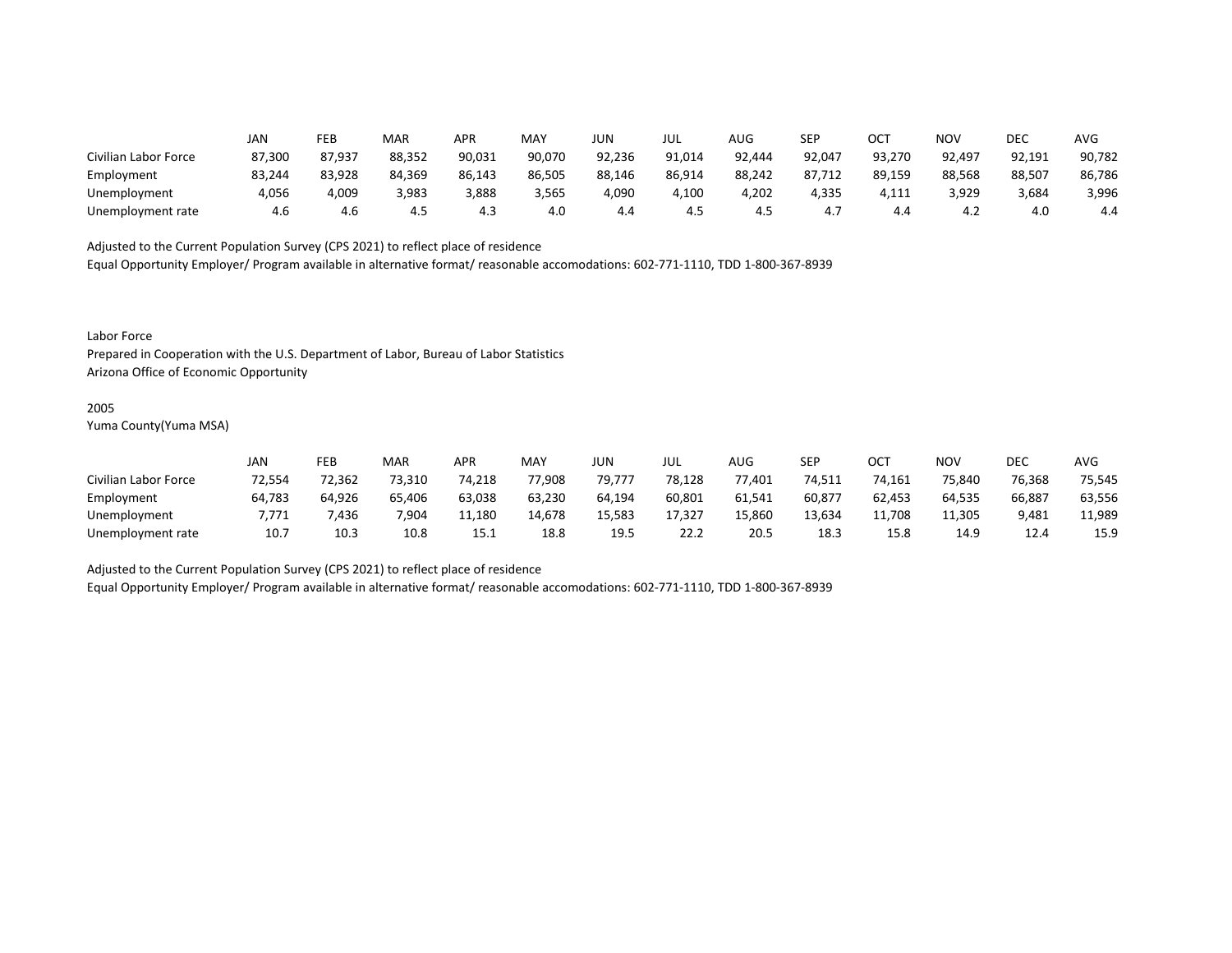# 2004

Apache County

|                      | JAN    | FEB    | <b>MAR</b> | APR    | MAY    | JUN    | JUL    | AUG    | SEP    | ост    | <b>NOV</b> | DEC      | AVG    |
|----------------------|--------|--------|------------|--------|--------|--------|--------|--------|--------|--------|------------|----------|--------|
| Civilian Labor Force | 20,435 | 20,345 | 20,486     | 20,369 | 20,236 | 20,531 | 20,689 | 21,067 | 20,615 | 20,515 | 19,260     | 19.454   | 20,334 |
| Employment           | 17,871 | 17,981 | 18,057     | 18,135 | 18,102 | 17,714 | 17,745 | 18,588 | 18,554 | 18,544 | 17,336     | 17,559   | 18,016 |
| Unemployment         | 2,564  | 2,364  | 2,429      | 2,234  | 2,134  | 2,817  | 2,944  | 2,479  | 2,061  | 1,971  | 924ء       | 1,895    | 2,318  |
| Unemployment rate    | 12.5   | 11.6   | 11.9       | 11.0   | 10.5   | 13.7   | 14.2   | 11.8   | 10.0   | 9.6    | 10.0       | Q<br>J.I | 11.4   |

Adjusted to the Current Population Survey (CPS 2021) to reflect place of residence

Equal Opportunity Employer/ Program available in alternative format/ reasonable accomodations: 602-771-1110, TDD 1-800-367-8939

# Labor Force

Prepared in Cooperation with the U.S. Department of Labor, Bureau of Labor Statistics Arizona Office of Economic Opportunity

# 2004

Cochise County(Sierra-Vista Douglas MSA)

|                      | JAN    | FEB    | <b>MAR</b> | APR    | MAY    | JUN      | JUL    | AUG    | SEP    | ОСТ    | NOV    | DEC    | AVG    |
|----------------------|--------|--------|------------|--------|--------|----------|--------|--------|--------|--------|--------|--------|--------|
| Civilian Labor Force | 54,603 | 54,568 | 54.434     | 53,864 | 53,845 | 54.444   | 54,017 | 54,846 | 55,050 | 55,058 | 55,152 | 54,302 | 54,516 |
| Employment           | 51,495 | 51,723 | 51,547     | 51,094 | 51,289 | 51,659   | 51,218 | 52,136 | 52,414 | 52,556 | 52,770 | 52,01  | 51,827 |
| Unemployment         | 3,108  | 2,845  | 2,887      | 2,770  | 2,556  | 2,785    | 2,799  | 2,710  | 2,636  | 2,502  | 2,382  | 2,285  | 2,689  |
| Unemployment rate    | 5.7    | ے . د  | 5.3        | ـ . ـ  | 4.1    | <u>.</u> | J.L    | 4.9    | 4.8    | 4.5    | 4.5    | 4.2    | 4.9    |

Adjusted to the Current Population Survey (CPS 2021) to reflect place of residence Equal Opportunity Employer/ Program available in alternative format/ reasonable accomodations: 602-771-1110, TDD 1-800-367-8939

Labor Force Prepared in Cooperation with the U.S. Department of Labor, Bureau of Labor Statistics Arizona Office of Economic Opportunity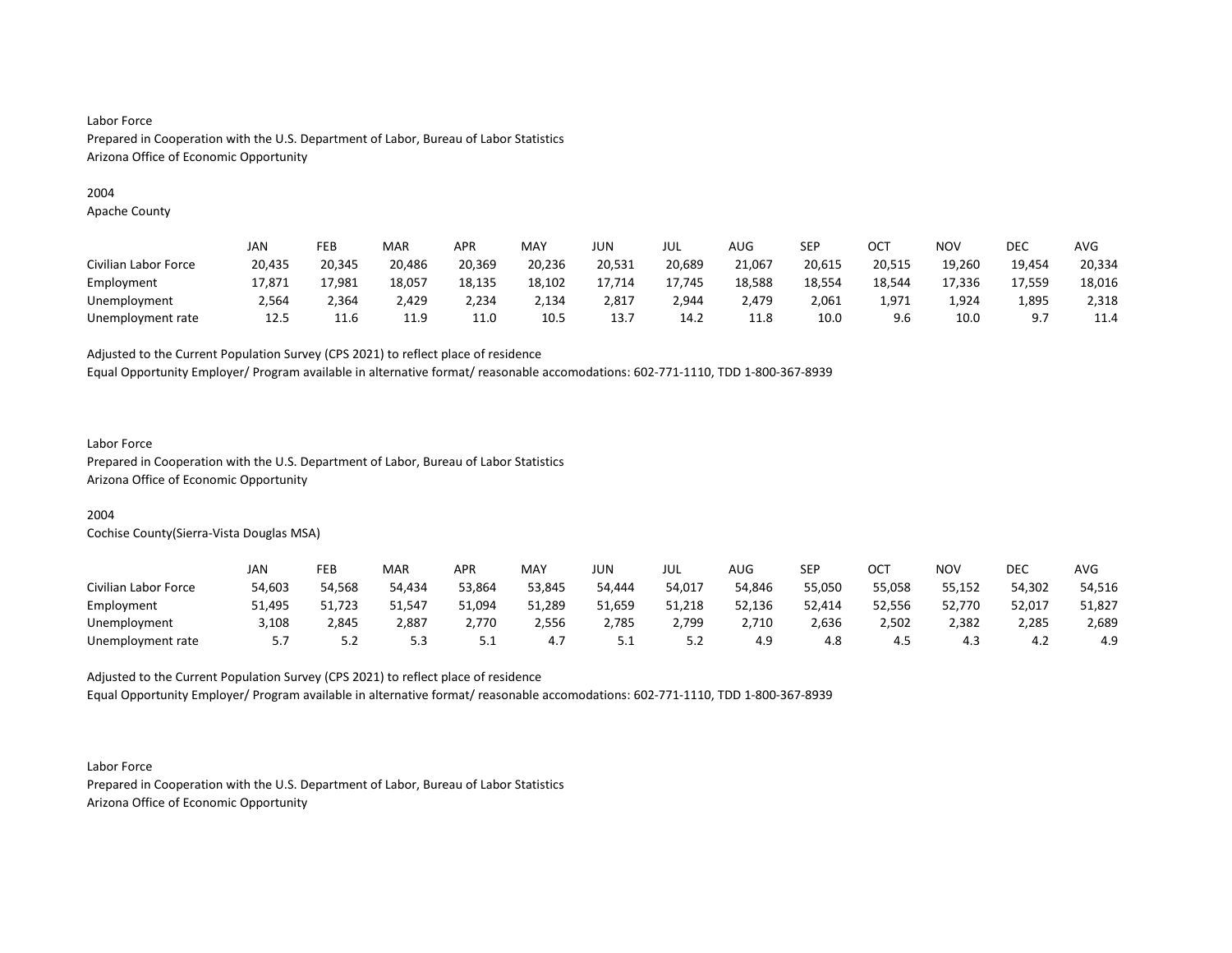# 2004

# Coconino County(Flagstaff MSA)

|                      | JAN    | FEB    | MAR    | <b>APR</b> | MAY    | JUN    | JUL    | AUG    | SEP    | ОСТ    | NOV    | DEC    | AVG    |
|----------------------|--------|--------|--------|------------|--------|--------|--------|--------|--------|--------|--------|--------|--------|
| Civilian Labor Force | 64,831 | 65,349 | 65,821 | 65,840     | 66,445 | 68,313 | 69,321 | 68,061 | 67,430 | 67,621 | 66,776 | 65.585 | 66,783 |
| Employment           | 60,628 | 61,615 | 62,123 | 62,359     | 63,151 | 64,427 | 65,292 | 64,490 | 64,242 | 64,580 | 63,641 | 62,352 | 63,242 |
| Unemployment         | 4,203  | 3,734  | 3,698  | 3,481      | 3,294  | 3,886  | 4,029  | 3,571  | 3,188  | 3,041  | 3,135  | 3,233  | 3,541  |
| Unemployment rate    | 6.5    | J.,    | 5.6    | 5.3        | 5.0    | .      | 5.8    | ے . ۔  | 4.,    | 4.5    | 4.,    | 4.9    | 5.3    |

Adjusted to the Current Population Survey (CPS 2021) to reflect place of residence

Equal Opportunity Employer/ Program available in alternative format/ reasonable accomodations: 602-771-1110, TDD 1-800-367-8939

#### Labor Force

Prepared in Cooperation with the U.S. Department of Labor, Bureau of Labor Statistics Arizona Office of Economic Opportunity

## 2004

Gila County

|                      | JAN    | FEB    | MAR    | APR    | <b>MAY</b> | JUN    | JUL    | AUG    | <b>SED</b><br>ᅴ | ост    | <b>NOV</b> | DEC    | <b>AVG</b> |
|----------------------|--------|--------|--------|--------|------------|--------|--------|--------|-----------------|--------|------------|--------|------------|
| Civilian Labor Force | 20,842 | 20,669 | 20,710 | 20,539 | 20,766     | 20,889 | 20,793 | 21,271 | 20,844          | 20,529 | 20,402     | 20,076 | 20,694     |
| Employment           | 19,294 | 19,284 | 19,287 | 19,204 | 19,502     | 19,483 | 19,435 | 19,969 | 19,557          | 19,295 | 19,250     | 18,938 | 19,375     |
| Unemployment         | 1,548  | 1,385  | 1,423  | 1,335  | 1,264      | 1,406  | 1,358  | 1,302  | 1,287           | 1,234  | 1,152      | 1,138  | 1,319      |
| Unemployment rate    | .4     | 6.7    | 6.9    | 6.5    | 6.1        | b.,    | 6.5    | 0.1    | 6.2             |        | 5.b        |        | 6.4        |

# Adjusted to the Current Population Survey (CPS 2021) to reflect place of residence

Equal Opportunity Employer/ Program available in alternative format/ reasonable accomodations: 602-771-1110, TDD 1-800-367-8939

# Labor Force

Prepared in Cooperation with the U.S. Department of Labor, Bureau of Labor Statistics Arizona Office of Economic Opportunity

# 2004

Graham County

| JAN<br><b>FEB</b><br><b>OCT</b><br>MAR<br>MAY<br><b>APR</b><br><b>NOV</b><br>JUN<br><b>SEP</b><br>AUG<br>jul |  |  |  |  |  |  |  |  |  |  |  | DEC | <b>AVG</b> |
|--------------------------------------------------------------------------------------------------------------|--|--|--|--|--|--|--|--|--|--|--|-----|------------|
|--------------------------------------------------------------------------------------------------------------|--|--|--|--|--|--|--|--|--|--|--|-----|------------|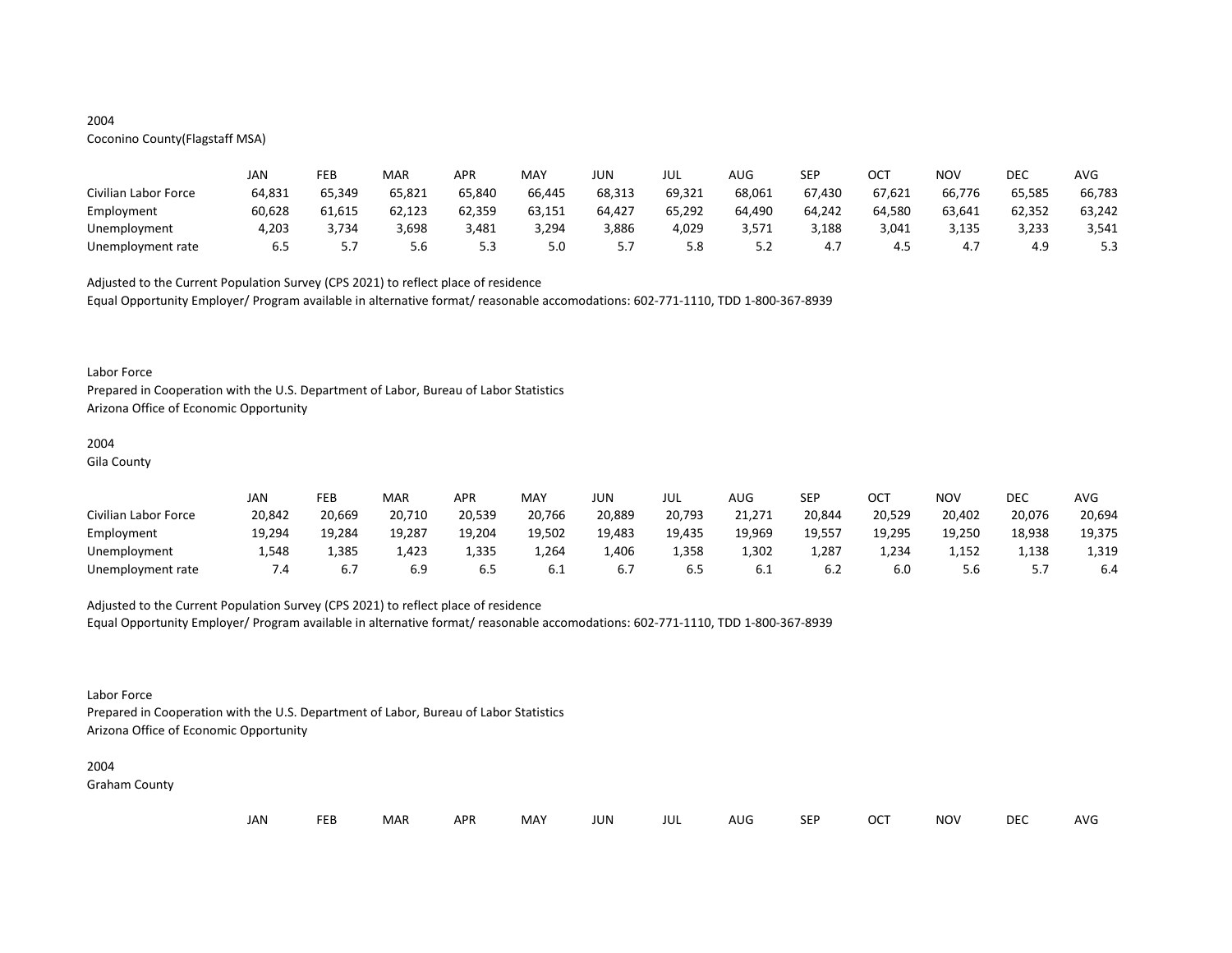| Civilian Labor Force | 12,324 | 12,330 | 12,237 | 11,928 | 11,736 | 12,296 | 11,797       | 11,943 | 11,985 | 12,010 | 11,999 | 11,969 | 12,047 |
|----------------------|--------|--------|--------|--------|--------|--------|--------------|--------|--------|--------|--------|--------|--------|
| Employment           | 11.428 | 11,506 | 11.382 | 11.152 | 10.977 | 11,426 | 10.951       | 11.148 | 11,195 | 11.266 | 11.273 | 11.279 | 11,249 |
| Unemployment         | 896    | 824    | 855    | 776    | 759    | 870    | 846          | 795    | 790    | 744    | 726    | 690    | 798    |
| Unemployment rate    |        |        | 7.0    | 6.5    | .b 5   |        | . . <u>.</u> |        | b.b    | .∠     | 6.1    |        | 6.6    |

Equal Opportunity Employer/ Program available in alternative format/ reasonable accomodations: 602-771-1110, TDD 1-800-367-8939

Labor Force Prepared in Cooperation with the U.S. Department of Labor, Bureau of Labor Statistics Arizona Office of Economic Opportunity

#### 2004

Greenlee County

|                      | JAN   | FEB   | <b>MAR</b> | APR   | MAY   | JUN   | JUL   | AUG   | <b>SEP</b> | OCT   | <b>NOV</b> | DEC   | AVG   |
|----------------------|-------|-------|------------|-------|-------|-------|-------|-------|------------|-------|------------|-------|-------|
| Civilian Labor Force | 3,519 | 3,532 | 3,489      | 3,417 | 3,353 | 3,483 | 3,359 | 3,403 | 3,418      | 3,429 | 3,408      | 3,410 | 3,435 |
| Employment           | 3,312 | 3,334 | 3,299      | 3,232 | 3,181 | 3,311 | 3,172 | 3,230 | 3,244      | 3,265 | 3,267      | 3,268 | 3,260 |
| Unemployment         | 207   | 198   | 190        | 185   | 172   | 172   | 187   | 173   | 174        | 164   | 141        | 142   | 175   |
| Unemployment rate    | 5.9   | 5.6   | 5.4        | 5.4   | ـ . ـ | 4.9   | 5.6   | ـ . ـ | ـ . ـ      | 4.8   | 4.⊥        | 4.∠   | ـ     |

Adjusted to the Current Population Survey (CPS 2021) to reflect place of residence

Equal Opportunity Employer/ Program available in alternative format/ reasonable accomodations: 602-771-1110, TDD 1-800-367-8939

Labor Force Prepared in Cooperation with the U.S. Department of Labor, Bureau of Labor Statistics Arizona Office of Economic Opportunity

# 2004

La Paz County

|                      | JAN   | FEB   | MAR   | APR   | MAY   | <b>JUN</b> | JUL  | AUG   | SEP               | ∩∩⊤<br>◡◡ | <b>NOV</b> | DEC   | AVG   |
|----------------------|-------|-------|-------|-------|-------|------------|------|-------|-------------------|-----------|------------|-------|-------|
| Civilian Labor Force | 7,880 | 7,684 | 7,697 | ,428  | ,485  | 7,724      | ,618 | 7,537 | $- - - -$<br>ל7לי | 412,      | 7,545      | 7,644 | 7,599 |
| Employment           | 7,293 | ,159  | 7,160 | 6,924 | 6,997 | ,189       | ,103 | 7,027 | 7,021             | 6,926     | 7,106      | 7,182 | 7,091 |
| Unemployment         | 587   | 525   | 537   | 504   | 488   | 535        | 515  | 510   | 504               | 486       | 439        | 462   | 508   |
| Unemployment rate    | .4    | 6.8   | 7.0   | 6.8   | ხ.5   | 6.9        | 6.8  | 6.8   | 6.7               | b.b       | 5.8        | 6.0   | 6.7   |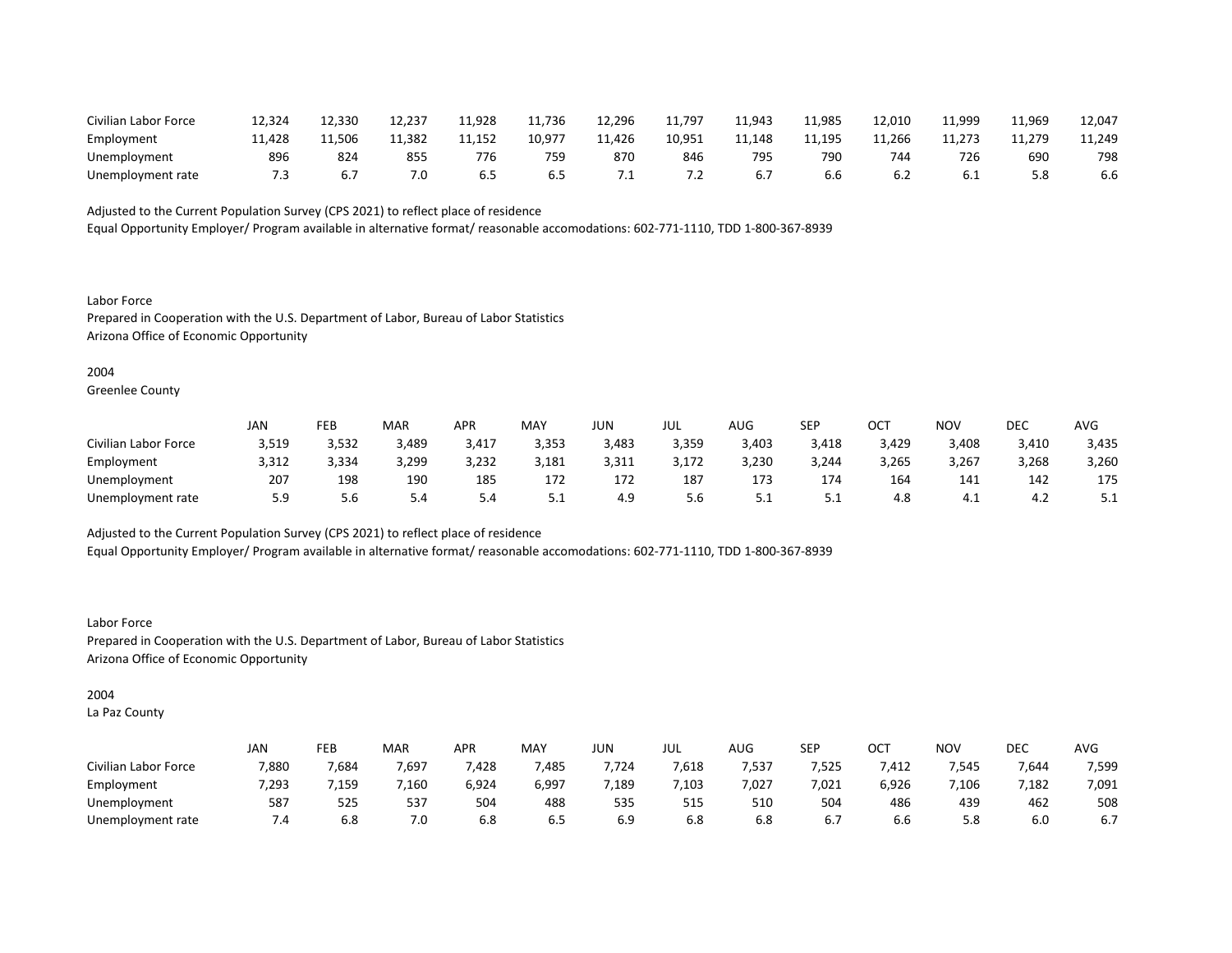Equal Opportunity Employer/ Program available in alternative format/ reasonable accomodations: 602-771-1110, TDD 1-800-367-8939

#### Labor Force

Prepared in Cooperation with the U.S. Department of Labor, Bureau of Labor Statistics Arizona Office of Economic Opportunity

#### 2004

Maricopa County

|                      | JAN       | FEB       | MAR       | APR       | MAY       | JUN       | JUL       | AUG       | SEP       |           | ΝΟν       | <b>DEC</b> | AVG       |
|----------------------|-----------|-----------|-----------|-----------|-----------|-----------|-----------|-----------|-----------|-----------|-----------|------------|-----------|
| Civilian Labor Force | 1.764.846 | 1,765,632 | 1.771.095 | 1,771,788 | 1,768,818 | 1,786,030 | 1,795,529 | 1,789,318 | 1,789,343 | 1,804,254 | 1,807,565 | 1.805.307  | 1.784.961 |
| Employment           | 1.673.540 | 1.681.803 | 1.687.263 | 1.692.268 | 1.694.400 | 1,703,127 | 1.716.148 | 1,710,718 | 1,712,387 | 1.729.666 | 1.737.005 | 1.738.231  | 1.706.380 |
| Unemployment         | 91.306    | 83.829    | 83.832    | 79.520    | 74.418    | 82.903    | 79.381    | 78.600    | 76.956    | 74.588    | 70.560    | 67.076     | 78.581    |
| Unemployment rate    | 5.2       |           |           | 4.5       | 4.2       | 4.6       |           | 4.4       | 4.3       |           | 3.9       |            | 4.4       |

Adjusted to the Current Population Survey (CPS 2021) to reflect place of residence

Equal Opportunity Employer/ Program available in alternative format/ reasonable accomodations: 602-771-1110, TDD 1-800-367-8939

#### Labor Force

Prepared in Cooperation with the U.S. Department of Labor, Bureau of Labor Statistics Arizona Office of Economic Opportunity

## 2004

Mohave County(Lake Havasu City-Kingman MSA)

|                      | JAN    | FEB    | MAR    | APR    | <b>MAY</b> | JUN    | JUL    | AUG    | <b>SEP</b> | OCT    | NOV       | DEC        | AVG    |
|----------------------|--------|--------|--------|--------|------------|--------|--------|--------|------------|--------|-----------|------------|--------|
| Civilian Labor Force | 83,839 | 83,689 | 84,313 | 84,236 | 83,452     | 84,513 | 84,285 | 85.108 | 85,355     | 84,936 | 84.824    | 84,342     | 84,407 |
| Employment           | 79,332 | 79,672 | 80,316 | 80,379 | 79,908     | 80,628 | 80,638 | 81,465 | 81,761     | 81.476 | 81,657    | 81,209     | 80,703 |
| Unemployment         | 4,507  | 4,017  | 3,997  | 3,857  | 3,544      | 3,885  | 3,647  | 3,643  | 3,594      | 460,8  | 3,167     | 3,133      | 3,704  |
| Unemployment rate    | 5.4    | 4.8    | 4.7    | 4.6    | 4.Z        | 4.6    | 4.3    | 4.3    | 4.∠        | 4. 1   | <u>.,</u> | <u>. .</u> | 4.4    |

Adjusted to the Current Population Survey (CPS 2021) to reflect place of residence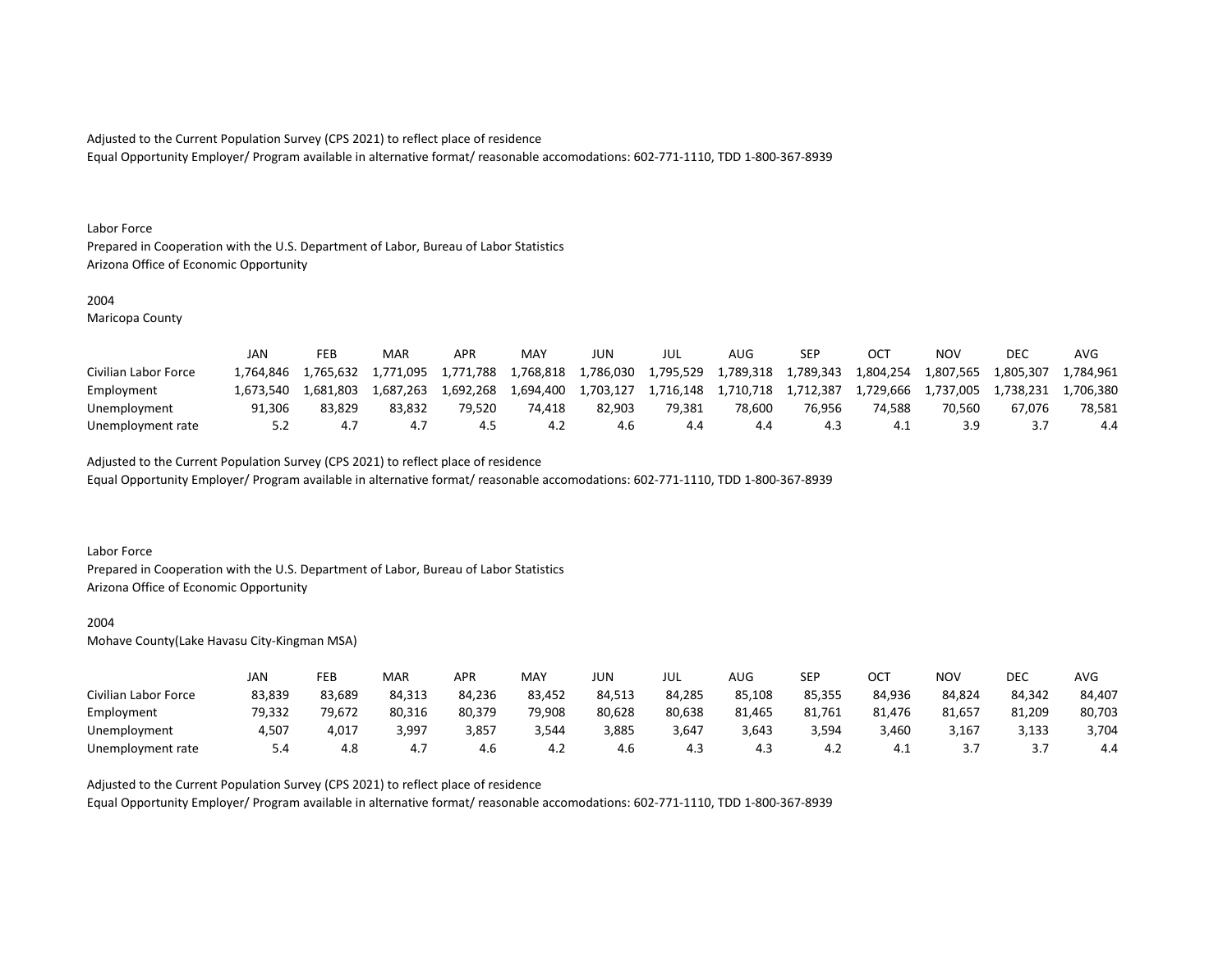# 2004

Navajo County

|                      | JAN    | FEB    | MAR    | <b>APR</b> | MAY    | JUN    | JUL    | AUG    | <b>SEP</b> | <b>OCT</b> | <b>NOV</b> | DEC    | AVG    |
|----------------------|--------|--------|--------|------------|--------|--------|--------|--------|------------|------------|------------|--------|--------|
| Civilian Labor Force | 38,102 | 37,809 | 38,028 | 37,522     | 37,711 | 38,179 | 37,989 | 38,856 | 37,948     | 37,399     | 36,948     | 36,859 | 37,779 |
| Employment           | 34,528 | 34,534 | 34,661 | 34,403     | 34,814 | 34,526 | 34,169 | 35,468 | 34,969     | 34,580     | 34,200     | 34,097 | 34,579 |
| Unemployment         | 3.574  | 3,275  | 3,367  | 3,119      | 2,897  | 3,653  | 3,820  | 3,388  | 2.979      | 2,819      | 2,748      | 2.762  | 3,200  |
| Unemployment rate    | 9.4    | 8.7    | 8.9    | 8.3        | , , ,  | 9.6    | 10.1   |        | 7.9        |            | . .4       | -      | 8.5    |

Adjusted to the Current Population Survey (CPS 2021) to reflect place of residence

Equal Opportunity Employer/ Program available in alternative format/ reasonable accomodations: 602-771-1110, TDD 1-800-367-8939

Labor Force Prepared in Cooperation with the U.S. Department of Labor, Bureau of Labor Statistics Arizona Office of Economic Opportunity

# 2004

Pima County(Tucson MSA)

|                      | JAN     | FEB     | MAR     | APR     | MAY     | JUN     | JUL     | AUG.    | <b>SEP</b> | ост     | NOV     | DEC     | AVG     |
|----------------------|---------|---------|---------|---------|---------|---------|---------|---------|------------|---------|---------|---------|---------|
| Civilian Labor Force | 436,642 | 438,013 | 438,209 | 438,141 | 436,110 | 434,549 | 432,738 | 435,572 | 437,927    | 441.026 | 443,140 | 440,029 | 437,675 |
| Employment           | 413.411 | 416,828 | 416,499 | 417,621 | 416,809 | 413,092 | 411,695 | 415,263 | 417,894    | 421,629 | 424,838 | 422.544 | 417,344 |
| Unemployment         | 23,231  | 21,185  | .710    | 20,520  | 19,301  | 21,457  | 21.043  | 20,309  | 20,033     | 19,397  | 18,302  | 17.485  | 20,331  |
| Unemployment rate    | 5.3     | 4.8     | 5.0     | 4.,     | 4.4     | 4.9     | 4.9     | 4.,     | 4.6        | 4.4     | 4.1     | 4.0     | 4.6     |

Adjusted to the Current Population Survey (CPS 2021) to reflect place of residence

Equal Opportunity Employer/ Program available in alternative format/ reasonable accomodations: 602-771-1110, TDD 1-800-367-8939

Labor Force Prepared in Cooperation with the U.S. Department of Labor, Bureau of Labor Statistics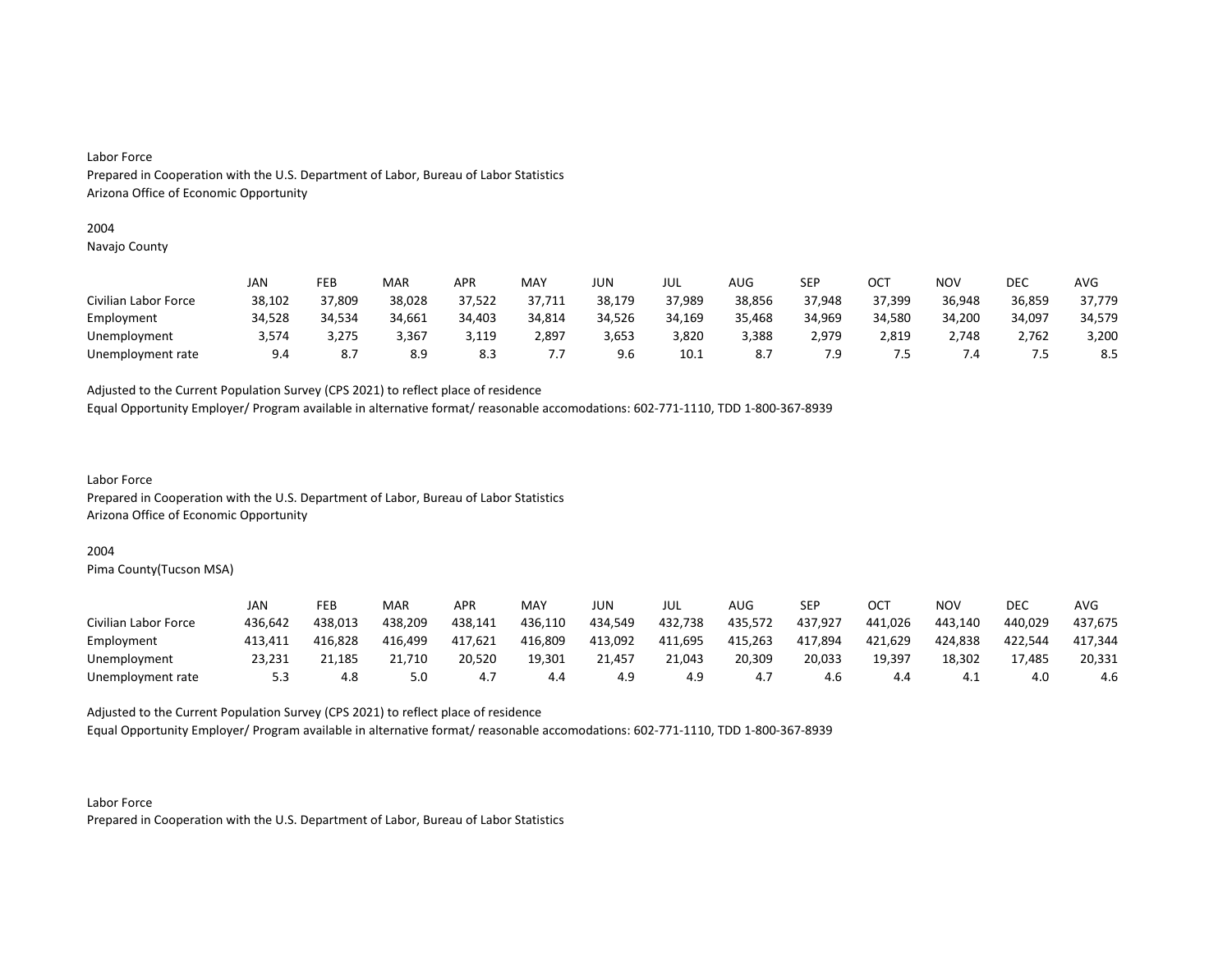# Arizona Office of Economic Opportunity

# 2004

Pinal County

|                      | JAN    | FEB    | MAR    | APR    | MAY    | JUN    | JUL    | AUG    | SEP    | ост    | <b>NOV</b> | DEC    | <b>AVG</b> |
|----------------------|--------|--------|--------|--------|--------|--------|--------|--------|--------|--------|------------|--------|------------|
| Civilian Labor Force | 81,078 | 80,965 | 81,343 | 81,222 | 81,108 | 82,065 | 82,475 | 81,902 | 81,821 | 82,274 | 82,386     | 82,367 | 81,751     |
| Employment           | 75,387 | 75,760 | 76,005 | 76,231 | 76,327 | 76,720 | 77,307 | 77,062 | 77,138 | 77,915 | 78,246     | 78,302 | 76,867     |
| Unemployment         | 5,691  | 5,205  | 5,338  | 4,991  | 4,781  | 5,345  | 5,168  | 4,840  | 4,683  | 4,359  | 4,140      | 4,065  | 4,884      |
| Unemployment rate    | 7.0    | 6.4    | 6.6    | 6.1    | 5.9    | 6.5    | 6.3    | 5.9    | .      | 5.3    | 5.0        | 4.9    | 6.0        |

Adjusted to the Current Population Survey (CPS 2021) to reflect place of residence Equal Opportunity Employer/ Program available in alternative format/ reasonable accomodations: 602-771-1110, TDD 1-800-367-8939

#### Labor Force

Prepared in Cooperation with the U.S. Department of Labor, Bureau of Labor Statistics Arizona Office of Economic Opportunity

#### 2004

Santa Cruz County

|                      | JAN    | FEB    | <b>MAR</b> | APR    | MAY    | JUN    | JUL    | <b>AUG</b> | <b>SEP</b> | ОСТ    | <b>NOV</b> | <b>DEC</b> | <b>AVG</b> |
|----------------------|--------|--------|------------|--------|--------|--------|--------|------------|------------|--------|------------|------------|------------|
| Civilian Labor Force | 15,603 | 15,513 | 15,582     | 15,430 | 15,381 | 15,385 | 15,343 | 15,646     | 15,526     | 15,750 | 15,844     | 15,768     | 15,564     |
| Employment           | 14,239 | 14,259 | 14,284     | 14,209 | 14,185 | 13,932 | 13,436 | 13,812     | 13,704     | 13,996 | 14,465     | 14,598     | 14,093     |
| Unemployment         | 364,ء  | 4,254  | 1,298      | 1,221  | 1,196  | 1,453  | 1,907  | 334.ء      | 1,822      | 754ء   | 1,379      | 1,170      | 1,471      |
| Unemployment rate    | 8.7    | -8.1   | 8.3        | 7.9    | 7.8    | 9.4    | 12.4   | 11.7       | 11.7       | 11.1   | <b>ه.</b>  |            | 9.5        |

# Adjusted to the Current Population Survey (CPS 2021) to reflect place of residence Equal Opportunity Employer/ Program available in alternative format/ reasonable accomodations: 602-771-1110, TDD 1-800-367-8939

Labor Force

Prepared in Cooperation with the U.S. Department of Labor, Bureau of Labor Statistics Arizona Office of Economic Opportunity

2004 Yavapai County(Prescott MSA)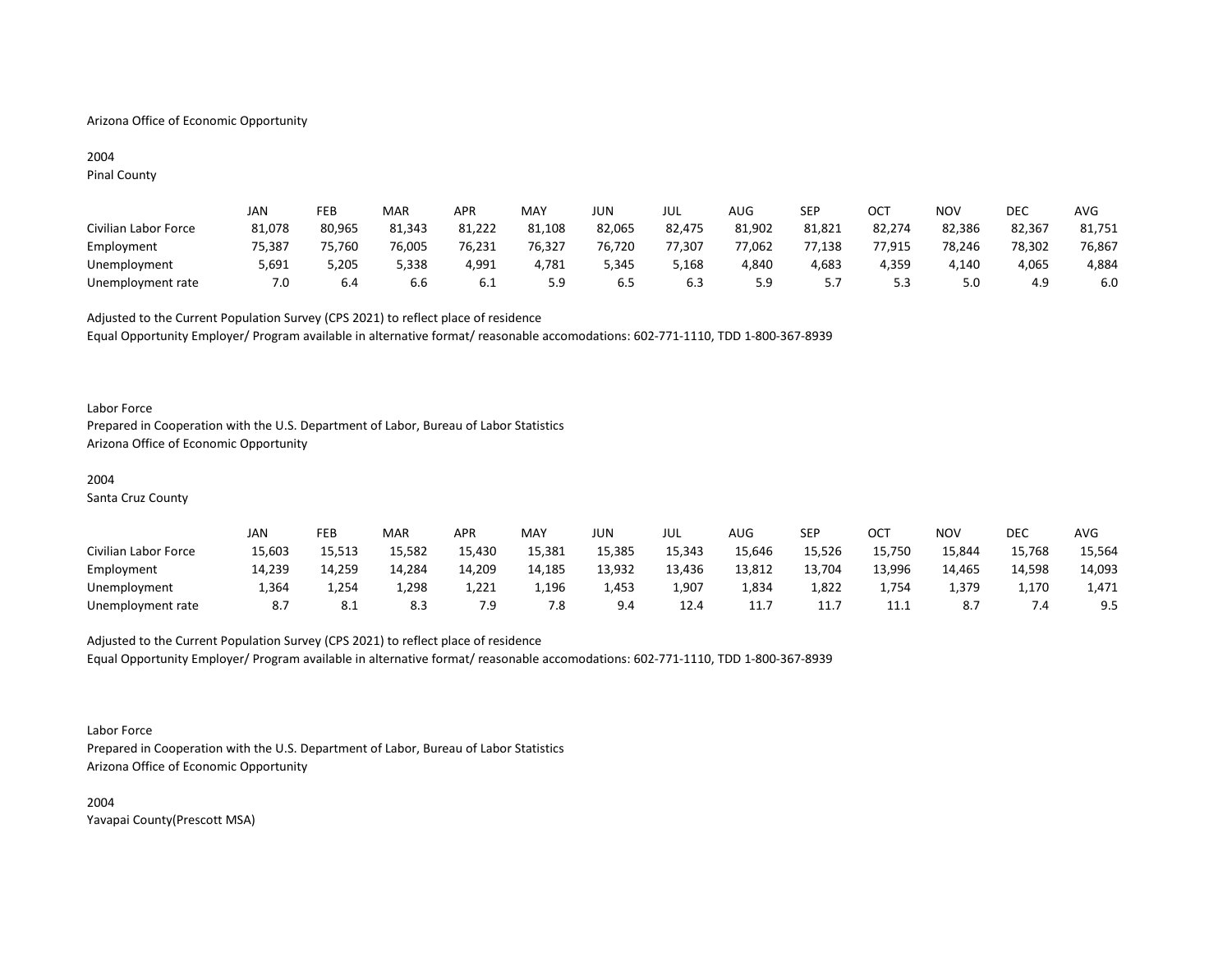|                      | JAN    | FEB    | MAR    | APR    | MAY    | <b>JUN</b> | JUL    | AUG    | SEP    | ∩∩⊤<br>UC. | NOV    | DEC    | <b>AVG</b> |
|----------------------|--------|--------|--------|--------|--------|------------|--------|--------|--------|------------|--------|--------|------------|
| Civilian Labor Force | 84,789 | 85.579 | 86,336 | 86,678 | 86,565 | 88,158     | 87,898 | 89,790 | 89,676 | 89,116     | 88,927 | 87,641 | 87,596     |
| Employment           | 79,973 | 81,255 | 81,921 | 82,581 | 82,796 | 83,994     | 83,901 | 85,795 | 85,702 | 85,305     | 85,379 | 84,174 | 83,565     |
| Unemployment         | 4,816  | 4,324  | 4,415  | 4,097  | 3,769  | 4,164      | 3,997  | 3,995  | 3,974  | 3,811      | 3,548  | 3,467  | 4,031      |
| Unemployment rate    | 5.7    | ـ . ـ  | ـ . ـ  | 4.7    | 4.4    | 4.1        | 4.5    | 4.4    | 4.4    | 4.3        | 4.0    | 4.0    | 4.6        |

Equal Opportunity Employer/ Program available in alternative format/ reasonable accomodations: 602-771-1110, TDD 1-800-367-8939

Labor Force

Prepared in Cooperation with the U.S. Department of Labor, Bureau of Labor Statistics Arizona Office of Economic Opportunity

#### 2004

Yuma County(Yuma MSA)

|                      | Jan    | FEB    | <b>MAR</b> | APR    | MAY    | JUN    | JUL    | AUG    | SEP    | OCT    | <b>NOV</b> | <b>DEC</b> | AVG    |
|----------------------|--------|--------|------------|--------|--------|--------|--------|--------|--------|--------|------------|------------|--------|
| Civilian Labor Force | 73,951 | 72,600 | 72,158     | 71,265 | 73,308 | 76,504 | 75,976 | 74,743 | 73,775 | 72,182 | 72,324     | 73,002     | 73,482 |
| Employment           | 65,420 | 65,092 | 64,200     | 59,637 | 59,470 | 61,821 | 59,242 | 59,822 | 61,168 | 60,908 | 62,349     | 64,606     | 61,978 |
| Unemployment         | 8,531  | 7,508  | 7,958      | 11,628 | 13,838 | 14,683 | 16,734 | 14,921 | 12,607 | 11.274 | 9,975      | 8,396      | 11,504 |
| Unemployment rate    | 11.5   | 10.3   | 11.0       | 16.3   | 18.9   | 19.2   | 22.0   | 20.0   | 17.1   | 15.6   | 13.8       | 11.5       | 15.7   |

Adjusted to the Current Population Survey (CPS 2021) to reflect place of residence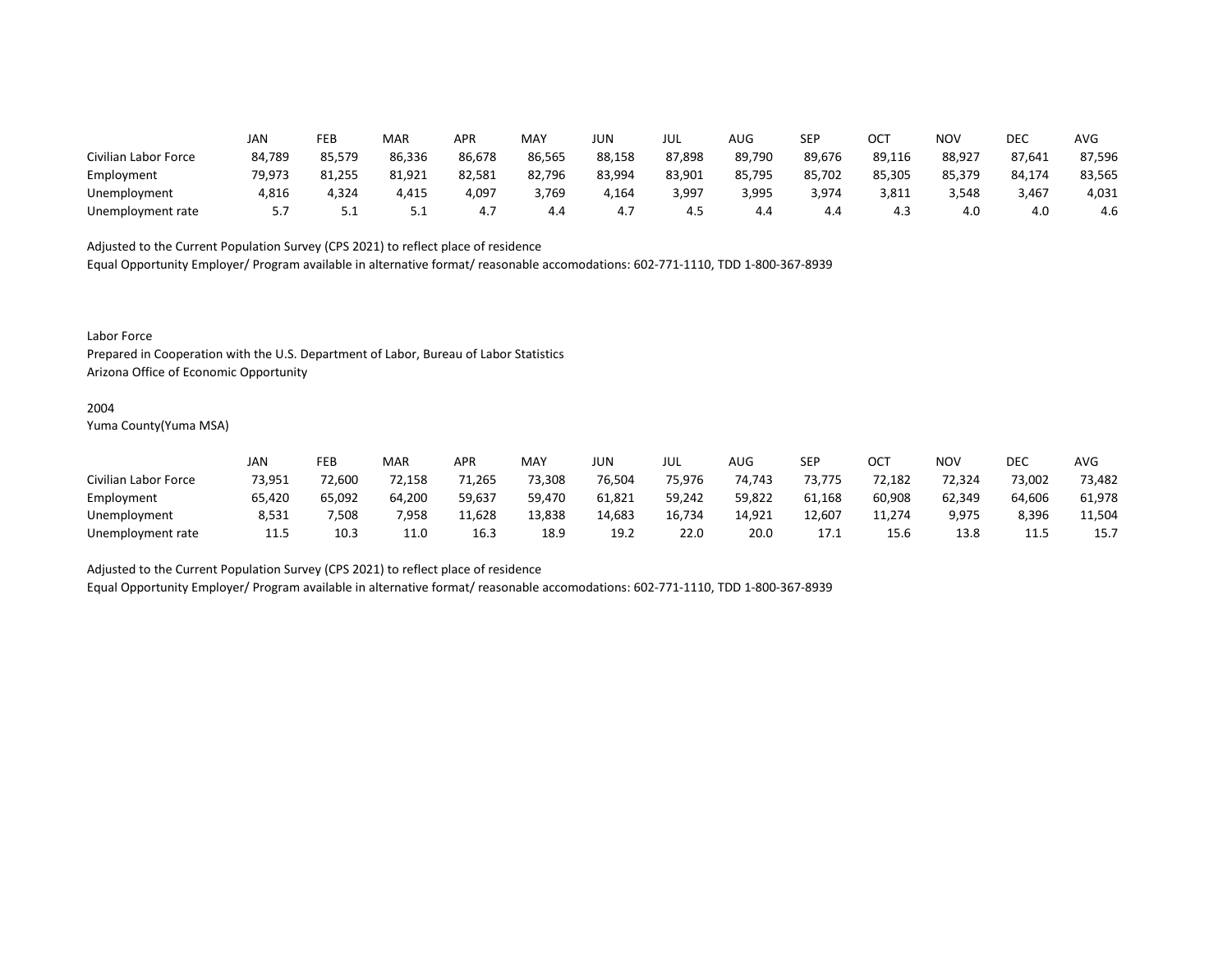# 2003

Apache County

|                      | JAN    | FEB    | <b>MAR</b> | APR    | <b>MAY</b> | JUN    | JUL    | <b>AUG</b> | SEP    | ОСТ    | NOV    | DEC    | <b>AVG</b> |
|----------------------|--------|--------|------------|--------|------------|--------|--------|------------|--------|--------|--------|--------|------------|
| Civilian Labor Force | 20,505 | 20,475 | 20,438     | 20,437 | 20,264     | 20,881 | 20,759 | 20,900     | 20,920 | 20,906 | 20,406 | 20,199 | 20,591     |
| Employment           | 18,014 | 18,124 | 18,081     | 18,138 | 18,139     | 17,845 | 17,599 | 18,205     | 18,673 | 18,710 | 18,214 | 17,975 | 18,143     |
| Unemployment         | 2.491  | 2.351  | 2.357      | 2,299  | 2,125      | 3,036  | 3.160  | 2.695      | 2.247  | 2,196  | 2,192  | 2.224  | 2,448      |
| Unemployment rate    | 12.1   | 11.5   | 11.5       | 11.2   | 10.5       | 14.5   | 15.2   | 12.9       | 10.7   | 10.5   | 10.7   | 11.0   | 11.9       |

Adjusted to the Current Population Survey (CPS 2021) to reflect place of residence

Equal Opportunity Employer/ Program available in alternative format/ reasonable accomodations: 602-771-1110, TDD 1-800-367-8939

# Labor Force

Prepared in Cooperation with the U.S. Department of Labor, Bureau of Labor Statistics Arizona Office of Economic Opportunity

# 2003

Cochise County(Sierra-Vista Douglas MSA)

|                      | JAN    | FEB    | <b>MAR</b> | APR    | MAY    | JUN    | JUL    | AUG    | SEP    | ост      | NOV    | DEC    | AVG    |
|----------------------|--------|--------|------------|--------|--------|--------|--------|--------|--------|----------|--------|--------|--------|
| Civilian Labor Force | 54,143 | 53,644 | 53,497     | 53,250 | 53,024 | 53,857 | 53,205 | 54,084 | 54.587 | 54,539   | 54,618 | 54,399 | 53,904 |
| Employment           | 50,874 | 50,399 | 50,258     | 50,163 | 50,040 | 50,382 | 49,873 | 50,856 | 51,684 | 51,783   | 51,924 | 51,743 | 50,832 |
| Unemployment         | 3,269  | 3,245  | 3,239      | 3,087  | 2,984  | 3,475  | 3,332  | 3,228  | 2,903  | 2,756    | 2,694  | 2,656  | 3,072  |
| Unemployment rate    | 6.0    | 6.0    | 6.1        | 5.8    | 5.6    | 6.5    | 6.3    | 6.C    | 5.3    | <u>.</u> | 4.9    | 4.9    | J.I    |

Adjusted to the Current Population Survey (CPS 2021) to reflect place of residence Equal Opportunity Employer/ Program available in alternative format/ reasonable accomodations: 602-771-1110, TDD 1-800-367-8939

Labor Force Prepared in Cooperation with the U.S. Department of Labor, Bureau of Labor Statistics Arizona Office of Economic Opportunity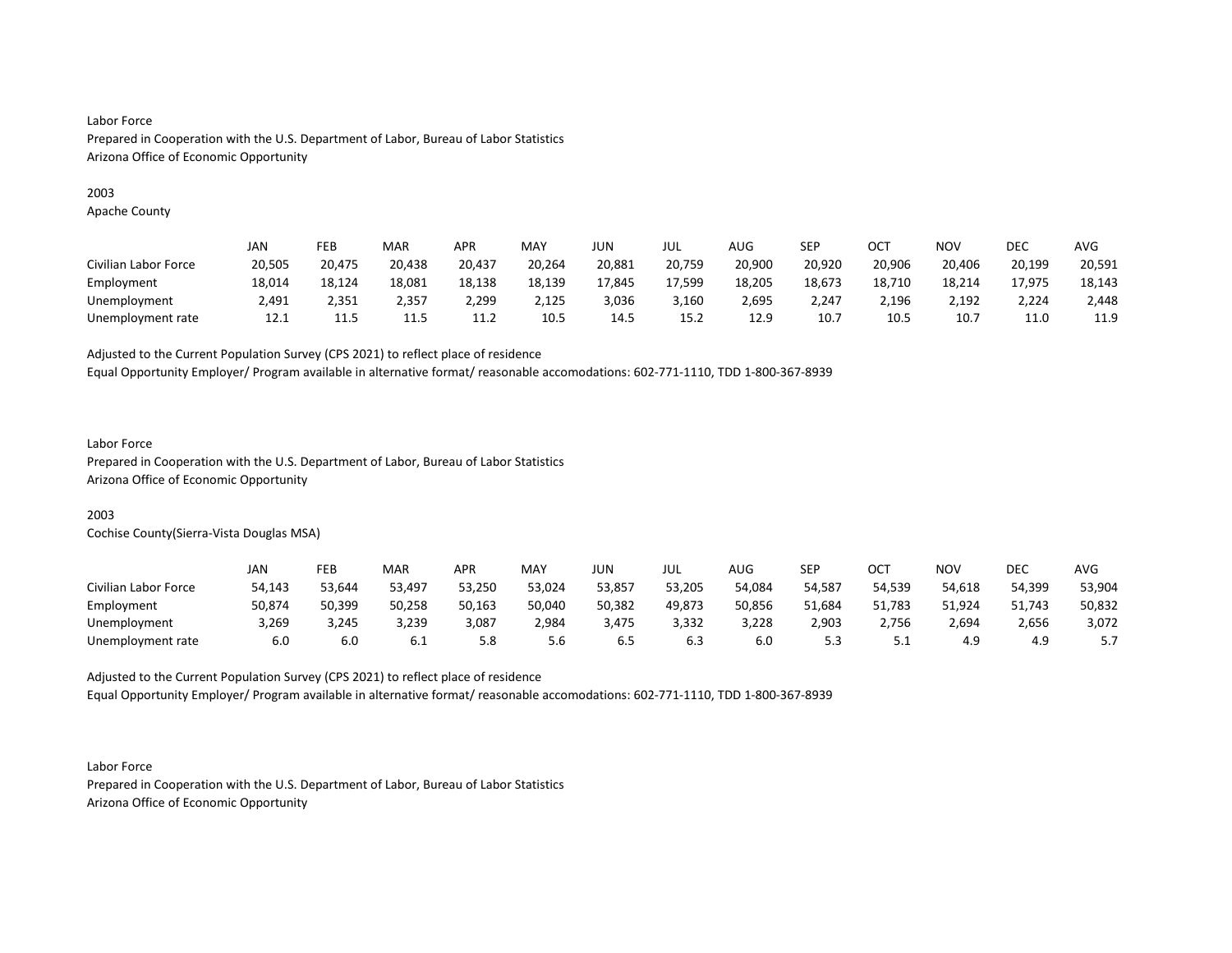# 2003

# Coconino County(Flagstaff MSA)

|                      | JAN    | FEB    | MAR    | <b>APR</b> | MAY    | JUN    | JUL    | AUG    | SEP    | ОСТ    | NOV    | DEC    | AVG    |
|----------------------|--------|--------|--------|------------|--------|--------|--------|--------|--------|--------|--------|--------|--------|
| Civilian Labor Force | 63,860 | 63,926 | 64,088 | 64,353     | 64,412 | 67,553 | 68,339 | 67,037 | 66,831 | 66,347 | 65,450 | 64,563 | 65,564 |
| Employment           | 59,760 | 60,024 | 60,356 | 61,030     | 61,105 | 63,154 | 63,909 | 63,069 | 63,299 | 62,995 | 61,975 | 60,894 | 61,798 |
| Unemployment         | 4,100  | 3,902  | 3,732  | 3,323      | 3,307  | 4,399  | 4,430  | 3,968  | 3,532  | 3,352  | 3,475  | 3,669  | 3,766  |
| Unemployment rate    | 6.4    | b.l    | 5.8    | ے . د      | ـ . ـ  | ხ.5    | 6.5    | 5.9    | 5.3    | ـ . ـ  |        |        |        |

Adjusted to the Current Population Survey (CPS 2021) to reflect place of residence

Equal Opportunity Employer/ Program available in alternative format/ reasonable accomodations: 602-771-1110, TDD 1-800-367-8939

#### Labor Force

Prepared in Cooperation with the U.S. Department of Labor, Bureau of Labor Statistics Arizona Office of Economic Opportunity

# 2003

Gila County

|                      | JAN    | FEB    | MAR    | APR    | <b>MAY</b> | JUN    | JUL    | AUG    | <b>SFP</b><br>ᅴ | ост    | <b>NOV</b> | <b>DEC</b> | <b>AVG</b> |
|----------------------|--------|--------|--------|--------|------------|--------|--------|--------|-----------------|--------|------------|------------|------------|
| Civilian Labor Force | 21,011 | 20,832 | 20,757 | 20,904 | 20,879     | 21,076 | 21,057 | 21,518 | 21,236          | 21,001 | 20,884     | 20,662     | 20,985     |
| Employment           | 19,358 | 19,193 | 19,124 | 19,405 | 19,421     | 19,417 | 19,472 | 19,948 | 19,735          | 19,555 | 19,504     | 19,301     | 19,453     |
| Unemployment         | 1,653  | 1,639  | 1,633  | 1,499  | 1,458      | 659,ء  | 1,585  | 1,570  | 1,501           | 1,446  | 1,380      | 1,361      | 1,532      |
| Unemployment rate    | 7.9    | 7.9    | 7.9    |        | 7.0        | 7.9    | כ. י   | 7.3    | . . L           |        | 6.6        | b.b        | 1.3        |

# Adjusted to the Current Population Survey (CPS 2021) to reflect place of residence

Equal Opportunity Employer/ Program available in alternative format/ reasonable accomodations: 602-771-1110, TDD 1-800-367-8939

#### Labor Force

Prepared in Cooperation with the U.S. Department of Labor, Bureau of Labor Statistics Arizona Office of Economic Opportunity

#### 2003

Graham County

| JAN<br>UC |  | ᄄᄄ | MAR | <b>APP</b> | MAY | JUN | JUL | AUC | SEP | $\sim$ | NOV | DEC | AVG |
|-----------|--|----|-----|------------|-----|-----|-----|-----|-----|--------|-----|-----|-----|
|-----------|--|----|-----|------------|-----|-----|-----|-----|-----|--------|-----|-----|-----|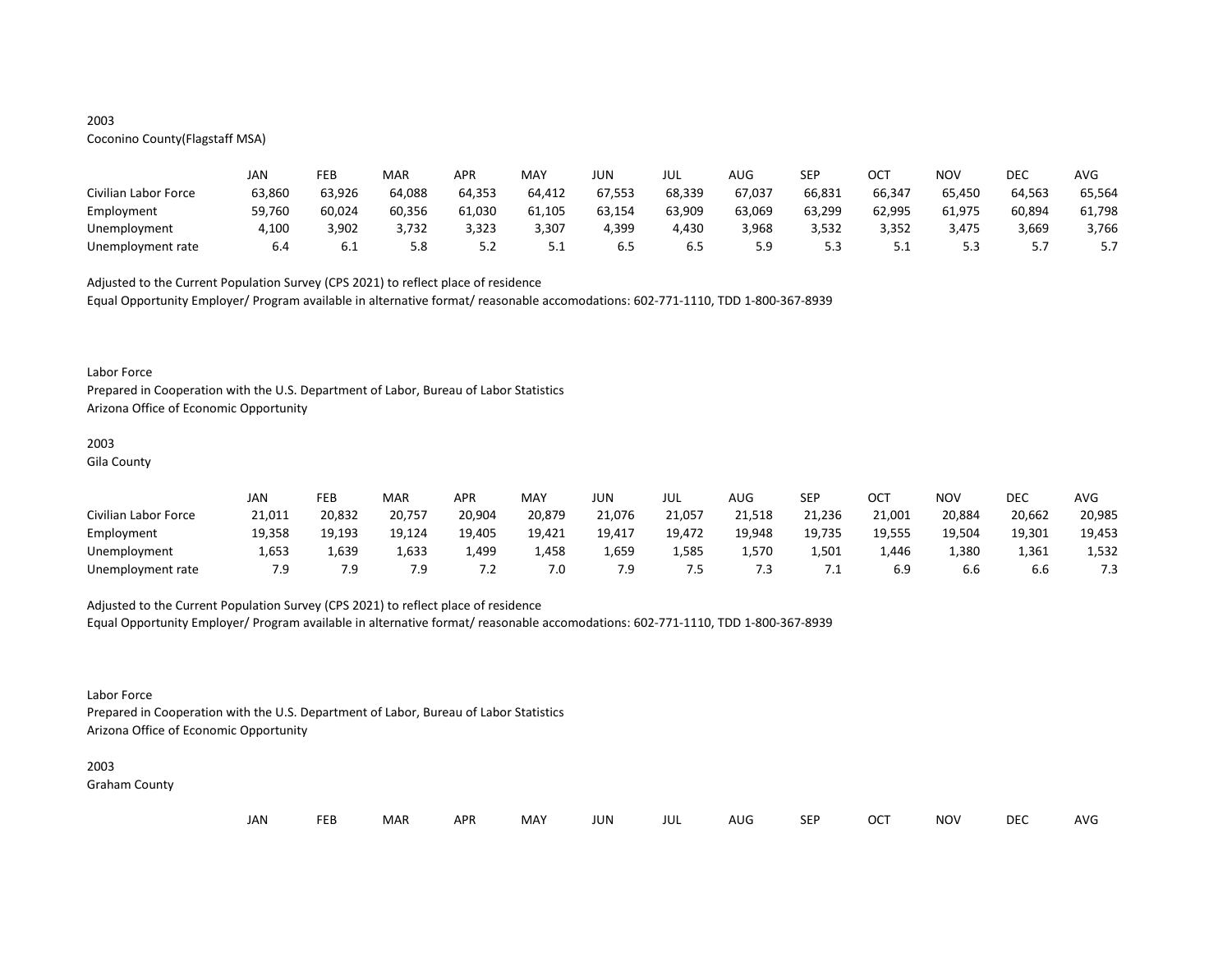| Civilian Labor Force | 12,052 | 12.074 | 12,055                   | 11,993 | 11,939 | 11,976 | 12,068 | 12,188 | 12,334 | 12,352 | 12,308 | 12,323 | 12,138 |
|----------------------|--------|--------|--------------------------|--------|--------|--------|--------|--------|--------|--------|--------|--------|--------|
| Employment           | 11.166 | 11.193 | 11.188                   | 1,194  | 11.142 | 11,019 | 11,095 | 11.260 | 11,503 | 11.548 | 11.553 | 11.572 | 11,286 |
| Unemployment         | 886    | 881    | 867                      | 799    | 797    | 95     | 973    | 928    | 831    | 804    | 755    | 75⊥    | 852    |
| Unemployment rate    | . 4    | د.     | $\overline{\phantom{a}}$ |        |        | 8.0    | 8.1    | ס. י   |        |        | 6.1    | 0.1    | 7.0    |

Equal Opportunity Employer/ Program available in alternative format/ reasonable accomodations: 602-771-1110, TDD 1-800-367-8939

Labor Force Prepared in Cooperation with the U.S. Department of Labor, Bureau of Labor Statistics Arizona Office of Economic Opportunity

2003

Greenlee County

|                      | JAN   | FEB   | <b>MAR</b> | APR   | <b>MAY</b> | JUN   | JUL   | AUG   | SEP   | ∩∩⊤<br>UC. | <b>NOV</b> | DEC   | <b>AVG</b> |
|----------------------|-------|-------|------------|-------|------------|-------|-------|-------|-------|------------|------------|-------|------------|
| Civilian Labor Force | 3,490 | 3,486 | 3,503      | 3,512 | 3,461      | 3,472 | 3,488 | 3,537 | 3,587 | 3,565      | 3,581      | 3,578 | 3,522      |
| Employment           | 3,241 | 3,248 | 3,246      | 3,248 | 3,233      | 3,198 | 3,220 | 3,268 | 3,339 | 3,351      | 3,352      | 3,358 | 3,275      |
| Unemployment         | 249   | 238   | 257        | 264   | 228        | 274   | 268   | 269   | 248   | 214        | 229        | 220   | 247        |
| Unemployment rate    | . .   | 6.8   | 7.3        | ر.    | 6.6        | 7.9   | , , , | ٥.    | 6.9   | 6.0        | 6.4        | b.l   | 7.0        |

Adjusted to the Current Population Survey (CPS 2021) to reflect place of residence

Equal Opportunity Employer/ Program available in alternative format/ reasonable accomodations: 602-771-1110, TDD 1-800-367-8939

Labor Force Prepared in Cooperation with the U.S. Department of Labor, Bureau of Labor Statistics Arizona Office of Economic Opportunity

2003

La Paz County

|                      | JAN   | FEB   | MAR   | <b>APR</b> | <b>MAY</b> | JUN   | JUL   | $\sim$ $\sim$<br>AUG | <b>SEP</b>   | ⌒⌒⊤<br>UC. | <b>NOV</b> | DEC   | <b>AVG</b> |
|----------------------|-------|-------|-------|------------|------------|-------|-------|----------------------|--------------|------------|------------|-------|------------|
| Civilian Labor Force | 7,192 | 7,158 | 7,248 | 1,151      | 1,155      | 7,690 | 7,558 | 7,508                | 470,'        | 7,680      | 7,649      | 7,716 | 7,431      |
| Employment           | 6,624 | 6,625 | 6,725 | 6,661      | 6,661      | ,101  | 6,978 | 6,952                | 6,938        | ,179       | 7,184      | 7,220 | 6,904      |
| Unemployment         | 568   | 533   | 523   | 490        | 494        | 589   | 580   | 556                  | 532          | 501        | 465        | 496   | 527        |
| Unemployment rate    | 7.9   | 4. ا  | ے. '  | 6.9        | 6.9        | , , , | , , , | 7.4                  | , <u>. .</u> | 6.5        | b.l        | b.4   | .          |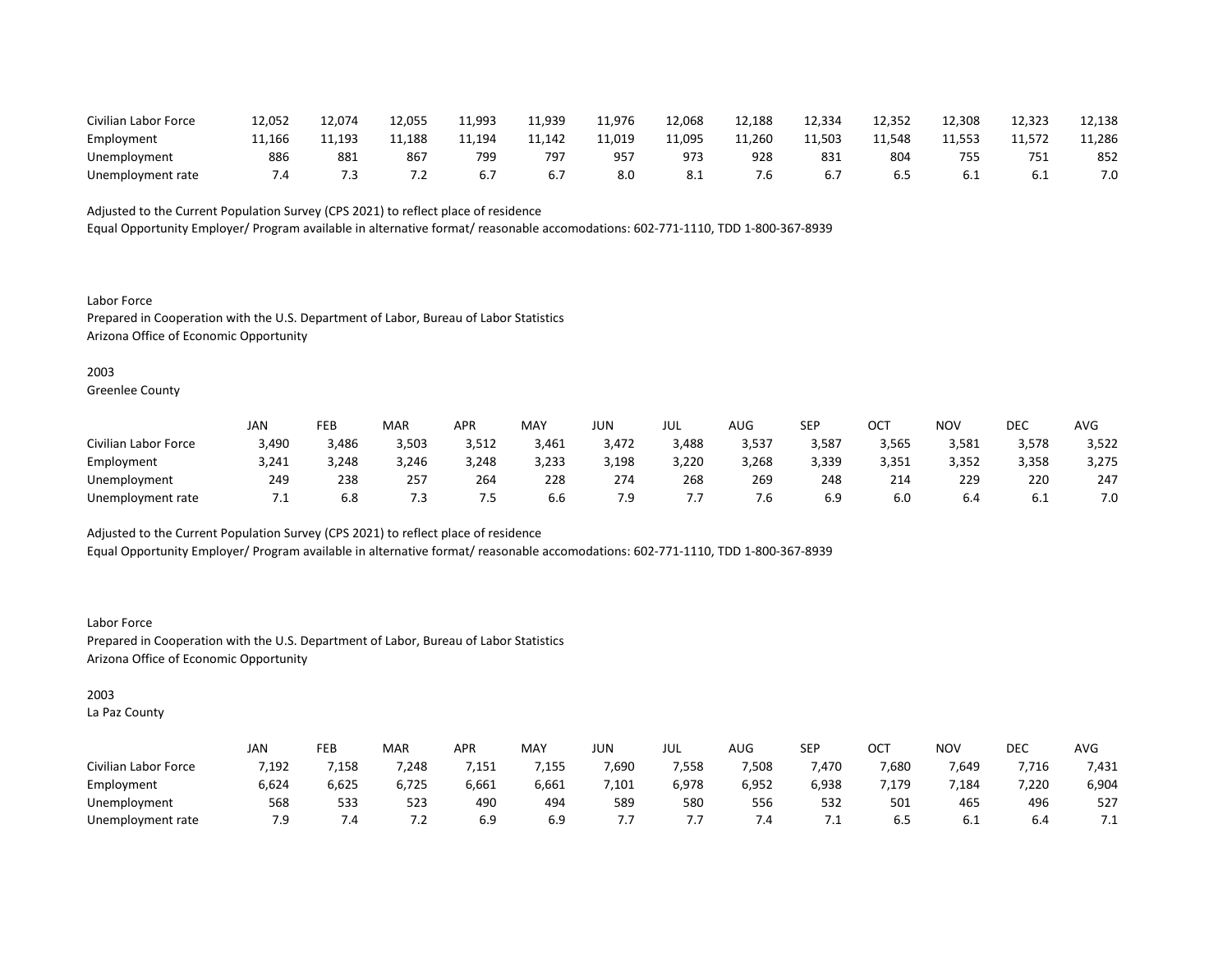Equal Opportunity Employer/ Program available in alternative format/ reasonable accomodations: 602-771-1110, TDD 1-800-367-8939

#### Labor Force

Prepared in Cooperation with the U.S. Department of Labor, Bureau of Labor Statistics Arizona Office of Economic Opportunity

## 2003

Maricopa County

|                      | JAN       | FEB       | MAR       | <b>APR</b> | <b>MAY</b> | JUN       | JUL       | AUG.      | SEP       |           | NOV       | DEC       | AVG       |
|----------------------|-----------|-----------|-----------|------------|------------|-----------|-----------|-----------|-----------|-----------|-----------|-----------|-----------|
| Civilian Labor Force | 1.723.966 | 1,726,246 | 1,728,503 | 1,736,298  | 1,735,936  | 1,754,333 | 1.743.173 | 1,750,751 | 1,749,221 | 1,756,015 | 1,762,851 | 1,765,839 | 1.744.428 |
| Employment           | 1.625.367 | 1.633.092 | 1.635.895 | 1.646.434  | 1.647.999  | 1,654,635 | 1.647.278 | 1,654,632 | 1.657.747 | 1.670.367 | 1.681.221 | 1.685.315 | 1.653.332 |
| Unemployment         | 98.599    | 93.154    | 92.608    | 89.864     | 87.937     | 99.698    | 95.895    | 96.119    | 91.474    | 85.648    | 81.630    | 80.524    | 91.096    |
| Unemployment rate    | 57        |           | 5.4       |            | ـ . ـ      |           | 5.5       |           |           |           | 4.6       | 4.6       |           |

Adjusted to the Current Population Survey (CPS 2021) to reflect place of residence

Equal Opportunity Employer/ Program available in alternative format/ reasonable accomodations: 602-771-1110, TDD 1-800-367-8939

#### Labor Force

Prepared in Cooperation with the U.S. Department of Labor, Bureau of Labor Statistics Arizona Office of Economic Opportunity

## 2003

Mohave County(Lake Havasu City-Kingman MSA)

|                      | JAN    | FEB    | MAR    | <b>APR</b> | MAY    | JUN    | JUL    | AUG    | <b>SEP</b> | ост    | NOV    | DEC    | <b>AVG</b> |
|----------------------|--------|--------|--------|------------|--------|--------|--------|--------|------------|--------|--------|--------|------------|
| Civilian Labor Force | 79,741 | 79,702 | 81,518 | 81,815     | 82,056 | 82,166 | 83,022 | 82,713 | 82,294     | 82,795 | 82,822 | 81,965 | 81,884     |
| Employment           | 75,319 | 75.470 | 77,417 | 78,024     | 78,356 | 77,752 | 78,837 | 78,514 | 78,285     | 78,856 | 79,032 | 78,184 | 77,837     |
| Unemployment         | 4,422  | 4,232  | 4,101  | 3,791      | 3,700  | 4,414  | 4,185  | 4,199  | 4,009      | 3,939  | 3,790  | 3,781  | 4,047      |
| Unemployment rate    | 5.5    | 5.3    | 5.0    | 4.6        | 4.5    | 5.4    | 5.0    | ـ . ـ  | 4.9        | 4.8    | 4.6    | 4.6    | 4.9        |

Adjusted to the Current Population Survey (CPS 2021) to reflect place of residence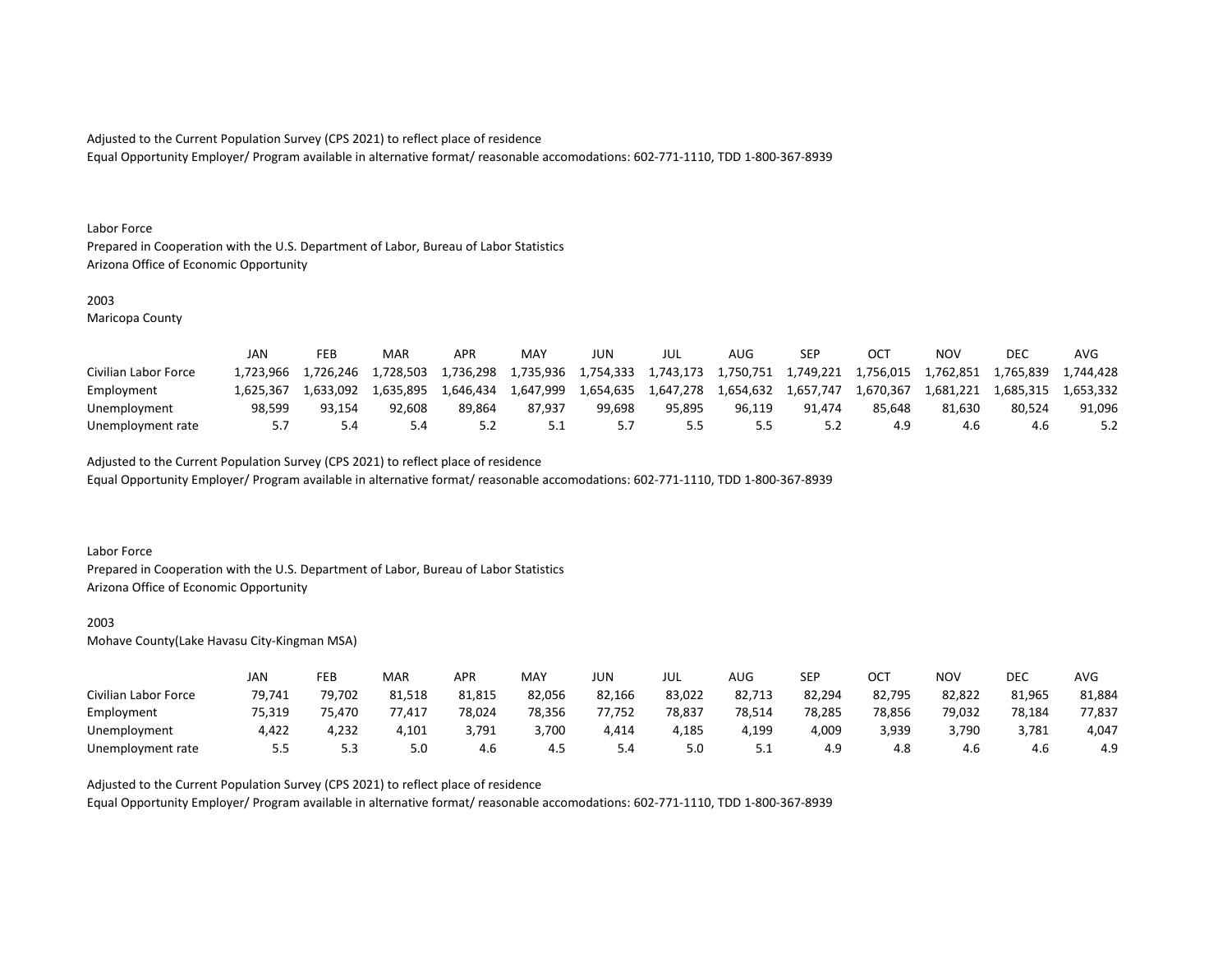#### 2003

Navajo County

|                      | JAN    | FEB    | MAR    | APR    | MAY    | JUN    | JUL    | AUG    | SEP    | OCT    | ΝΟν    | DEC    | AVG    |
|----------------------|--------|--------|--------|--------|--------|--------|--------|--------|--------|--------|--------|--------|--------|
| Civilian Labor Force | 37,778 | 37,549 | 37,595 | 37,655 | 37,524 | 38,492 | 38,732 | 38,950 | 38,512 | 38,945 | 38,083 | 38,074 | 38,157 |
| Employment           | 34,323 | 34.279 | 34,329 | 34,641 | 34,604 | 34,543 | 34,741 | 35,352 | 35,394 | 35,931 | 35,140 | 35,011 | 34,857 |
| Unemployment         | 3,455  | 3,270  | 3,266  | 3,014  | 2,920  | 3,949  | 3,991  | 3,598  | 3,118  | 3,014  | 2,943  | 3,063  | 3,300  |
| Unemployment rate    | 9.1    | 8.7    | 8.7    | 8.0    | 7.8    | 10.3   | 10.3   |        | -8.1   |        |        | 8.0    | 8.6    |

Adjusted to the Current Population Survey (CPS 2021) to reflect place of residence

Equal Opportunity Employer/ Program available in alternative format/ reasonable accomodations: 602-771-1110, TDD 1-800-367-8939

Labor Force Prepared in Cooperation with the U.S. Department of Labor, Bureau of Labor Statistics Arizona Office of Economic Opportunity

#### 2003

Pima County(Tucson MSA)

|                      | JAN     | FEB     | MAR     | <b>APR</b> | MAY     | JUN     | JUL     | AUG     | SEP     | ост     | <b>NOV</b> | DEC     | AVG     |
|----------------------|---------|---------|---------|------------|---------|---------|---------|---------|---------|---------|------------|---------|---------|
| Civilian Labor Force | 428.159 | 427,882 | 428,207 | 427,717    | 425,910 | 425,123 | 421,960 | 426,461 | 429,556 | 430.628 | 432,758    | 433.884 | 428,187 |
| Employment           | 403.662 | 404.484 | 404.828 | 405.778    | 404.175 | 399,640 | 397,226 | 402.166 | 406,906 | 408.931 | 411.906    | 413.433 | 405.261 |
| Unemployment         | 24,497  | 23,398  | 23,379  | 21,939     | 21,735  | 25,483  | 24,734  | 24,295  | 22,650  | 21,697  | 20,852     | 20,451  | 22,926  |
| Unemployment rate    |         | ر.ر     | 5.5     | ـ . ـ      | ــ.     | 6.0     | 5.9     |         |         |         | 4.O        | 4.,     | 5.4     |

Adjusted to the Current Population Survey (CPS 2021) to reflect place of residence

Equal Opportunity Employer/ Program available in alternative format/ reasonable accomodations: 602-771-1110, TDD 1-800-367-8939

Labor Force Prepared in Cooperation with the U.S. Department of Labor, Bureau of Labor Statistics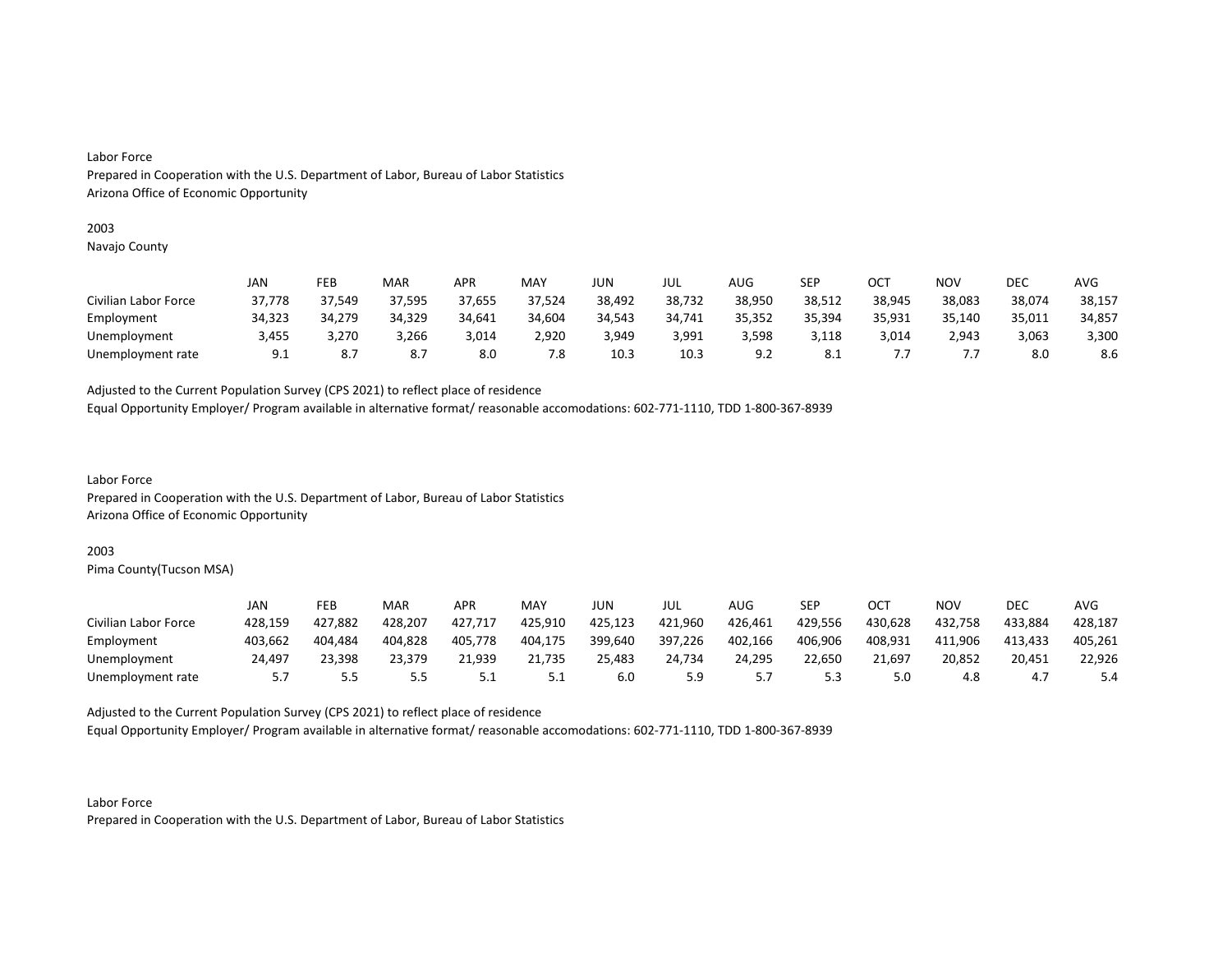# Arizona Office of Economic Opportunity

# 2003 Pinal County

|                      | JAN    | FEB    | MAR          | APR    | MAY    | JUN    | JUL    | AUG    | <b>SEP</b> | ОСТ    | NOV    | DEC    | AVG    |
|----------------------|--------|--------|--------------|--------|--------|--------|--------|--------|------------|--------|--------|--------|--------|
| Civilian Labor Force | 77,867 | 77,998 | 78,014       | 78,156 | 78,165 | 79,447 | 78,897 | 78,933 | 78,738     | 79,098 | 79,440 | 79,471 | 78,685 |
| Employment           | 71,917 | 72,258 | 72,382       | 72,849 | 72,919 | 73,211 | 72,886 | 73,212 | 73,350     | 73,908 | 74,388 | 74,569 | 73,154 |
| Unemployment         | 5,950  | 5,740  | 5,632        | 5,307  | 5,246  | 6,236  | 6,011  | 5,721  | 5,388      | 5,190  | 5,052  | 4,902  | 5,531  |
| Unemployment rate    | '.ხ    | . 4    | . . <u>.</u> | ხ.შ    | 6.7    | 7.8    | '.ხ    | .      | 6.8        | b.b    | 6.4    | 6.Z    |        |

Adjusted to the Current Population Survey (CPS 2021) to reflect place of residence Equal Opportunity Employer/ Program available in alternative format/ reasonable accomodations: 602-771-1110, TDD 1-800-367-8939

#### Labor Force

Prepared in Cooperation with the U.S. Department of Labor, Bureau of Labor Statistics Arizona Office of Economic Opportunity

# 2003

Santa Cruz County

|                      | JAN    | FEB    | MAR    | <b>APR</b> | MAY    | JUN    | JUL    | AUG    | SEP    | ост    | <b>NOV</b> | <b>DEC</b> | <b>AVG</b> |
|----------------------|--------|--------|--------|------------|--------|--------|--------|--------|--------|--------|------------|------------|------------|
| Civilian Labor Force | 16,191 | 16,005 | 15,814 | 15,664     | 15,336 | 15,864 | 15,306 | 15,542 | 15,480 | 15,555 | 15,663     | 15,593     | 15,667     |
| Employment           | 14,843 | 14,778 | 14.604 | 14,469     | 14.144 | 14,284 | 13,480 | 13,625 | 13,490 | 13,761 | 14.195     | 14,311     | 14,165     |
| Unemployment         | 1,348  | 227,⊾  | 1,210  | 1,195      | 1,192  | 1,580  | 1,826  | 1,917  | 1,990  | 4,794  | 1,468      | 1,282      | 1,502      |
| Unemployment rate    | 8.3    |        |        | / .ხ       | 7.8    | 10.0   | 11.9   | 12.3   | 12.9   | 11.5   | 9.4        | 8.Z        | 9.6        |

# Adjusted to the Current Population Survey (CPS 2021) to reflect place of residence Equal Opportunity Employer/ Program available in alternative format/ reasonable accomodations: 602-771-1110, TDD 1-800-367-8939

Labor Force

Prepared in Cooperation with the U.S. Department of Labor, Bureau of Labor Statistics Arizona Office of Economic Opportunity

2003 Yavapai County(Prescott MSA)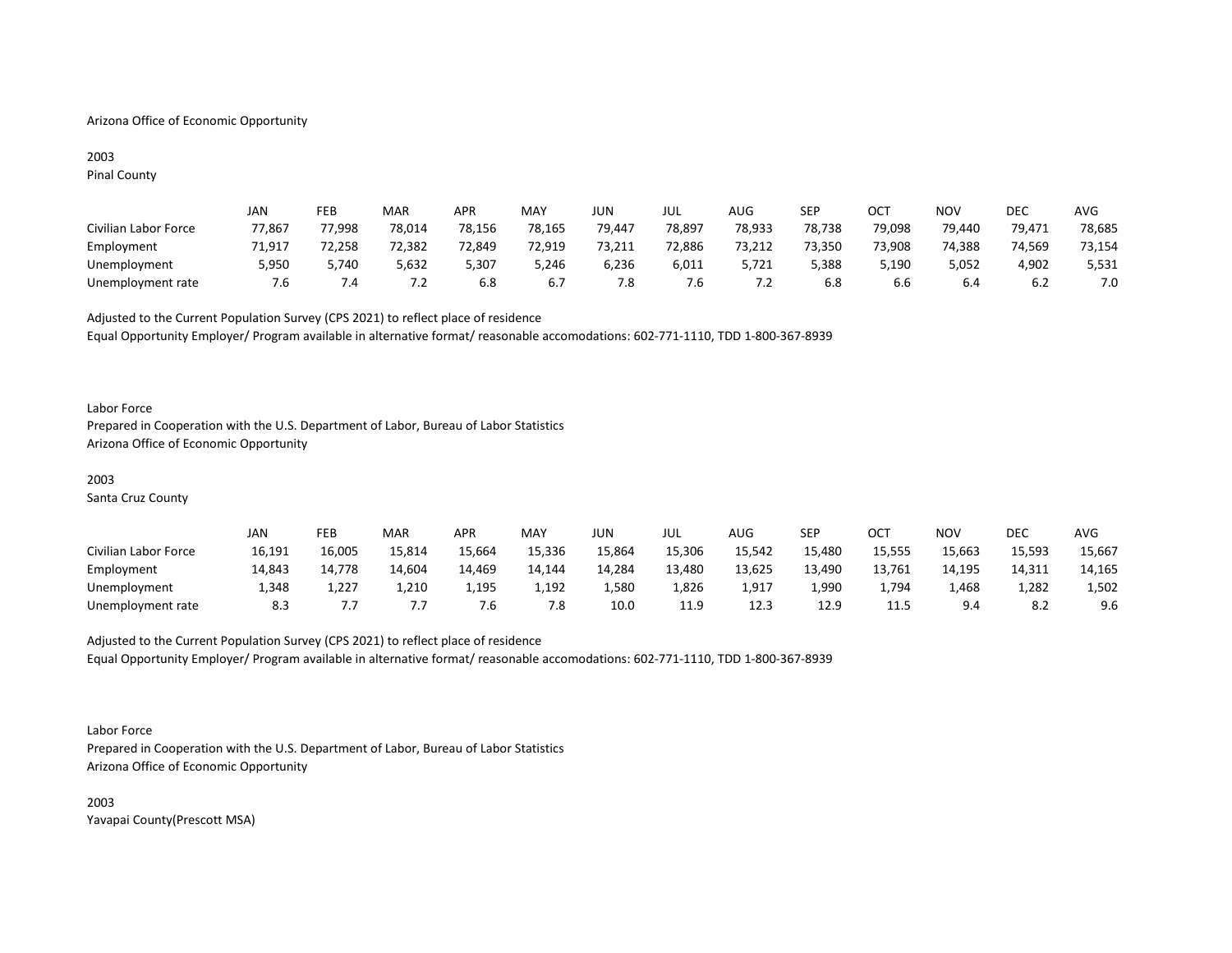|                      | JAN    | FEB    | MAR    | APR    | MAY    | <b>JUN</b> | JUL    | AUG    | <b>SEP</b> | OCT    | <b>NOV</b> | DEC    | <b>AVG</b> |
|----------------------|--------|--------|--------|--------|--------|------------|--------|--------|------------|--------|------------|--------|------------|
| Civilian Labor Force | 83,543 | 83,697 | 84,016 | 84,103 | 83,637 | 85,604     | 84,555 | 85,914 | 86,044     | 86,171 | 85,468     | 84,551 | 84,775     |
| Employment           | 78,744 | 79,152 | 79,617 | 79,948 | 79,565 | 80,832     | 80,079 | 81,447 | 81,767     | 81,951 | 81,430     | 80,518 | 80,421     |
| Unemployment         | 4,799  | 4,545  | 4,399  | 4,155  | 4,072  | 4,772      | 4,476  | 4,467  | 4,277      | 4,220  | 4,038      | 4,033  | 4,354      |
| Unemployment rate    | 5.7    | 5.4    | 5.2    | 4.9    | 4.9    | 5.6        | 5.3    | ے . ۔  | 5.0        | 4.9    | ר ו<br>4., | 4.8    | ـ . ـ      |

Equal Opportunity Employer/ Program available in alternative format/ reasonable accomodations: 602-771-1110, TDD 1-800-367-8939

Labor Force

Prepared in Cooperation with the U.S. Department of Labor, Bureau of Labor Statistics Arizona Office of Economic Opportunity

#### 2003

Yuma County(Yuma MSA)

|                      | JAN    | FEB    | <b>MAR</b> | APR    | MAY    | JUN    | JUL    | AUG    | SEP    | ОСТ    | NOV    | DEC    | <b>AVG</b> |
|----------------------|--------|--------|------------|--------|--------|--------|--------|--------|--------|--------|--------|--------|------------|
| Civilian Labor Force | 70,115 | 69.214 | 69,617     | 68,779 | 72,281 | 74.641 | 74,299 | 74,780 | 75.648 | 74.321 | 74.307 | 74,746 | 72,729     |
| Employment           | 61.675 | 61.572 | 61.434     | 57,681 | 56,657 | 57,991 | 57.236 | 58,087 | 60,274 | 62,397 | 63.580 | 65,957 | 60,378     |
| Unemployment         | 8,440  | 7,642  | 8,183      | 11,098 | 15,624 | 16,650 | 17,063 | 16,693 | 15.374 | 11,924 | 10,727 | 8,789  | 12,351     |
| Unemployment rate    | 12.0   | 11.0   | 11.8       | 16.1   | 21.6   | 22.3   | 23.0   | 22.3   | 20.3   | 16.0   | 14.4   | 11.8   | 17.0       |

Adjusted to the Current Population Survey (CPS 2021) to reflect place of residence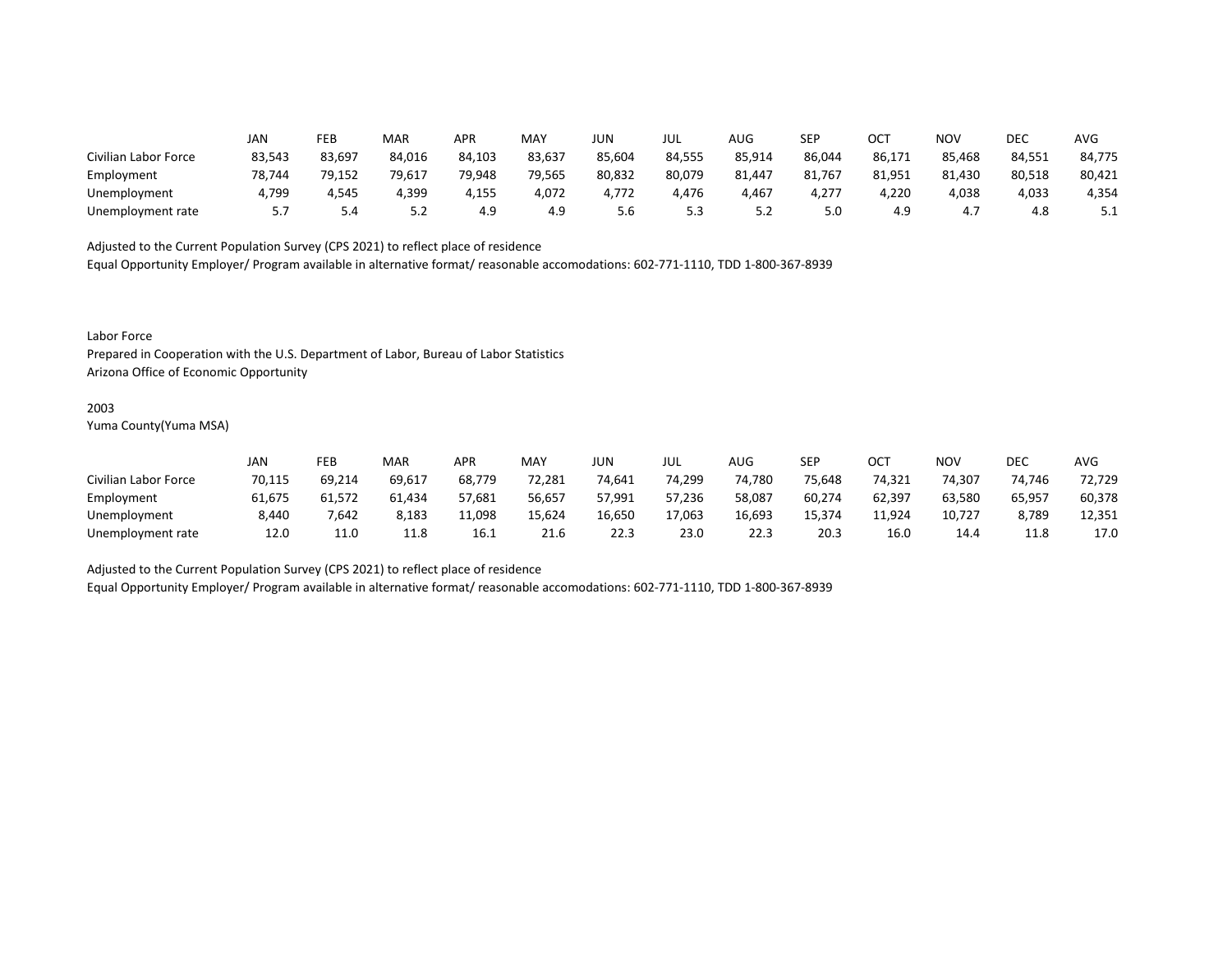# 2002

Apache County

|                      | JAN    | FEB    | <b>MAR</b> | APR    | MAY    | JUN    | JUL    | AUG    | SEP    | ОСТ    | <b>NOV</b> | DEC    | AVG    |
|----------------------|--------|--------|------------|--------|--------|--------|--------|--------|--------|--------|------------|--------|--------|
| Civilian Labor Force | 19,376 | 19,736 | 19,962     | 19,789 | 20,175 | 20,733 | 20,799 | 21,407 | 21,316 | 21,123 | 20,618     | 20,318 | 20,446 |
| Employment           | 17,167 | 17,581 | 17,838     | 17,724 | 18,239 | 17,929 | 17,726 | 19,059 | 19,266 | 19,067 | 18,367     | 18,113 | 18,173 |
| Unemployment         | 2,209  | 2,155  | 2.124      | 2,065  | 1,936  | 2.804  | 3,073  | 2,348  | 2,050  | 2,056  | 2.251      | 2,205  | 2,273  |
| Unemployment rate    | 11.4   | 10.9   | 10.6       | 10.4   | 9.6    | 13.5   | 14.8   | 11.0   | 9.6    | Q      | 10.9       | 10.9   | 11.1   |

Adjusted to the Current Population Survey (CPS 2021) to reflect place of residence

Equal Opportunity Employer/ Program available in alternative format/ reasonable accomodations: 602-771-1110, TDD 1-800-367-8939

# Labor Force

Prepared in Cooperation with the U.S. Department of Labor, Bureau of Labor Statistics Arizona Office of Economic Opportunity

# 2002

Cochise County(Sierra-Vista Douglas MSA)

|                      | JAN    | FEB    | <b>MAR</b> | APR    | MAY    | JUN    | JUL    | AUG    | SEP    | ост    | NOV    | DEC    | AVG    |
|----------------------|--------|--------|------------|--------|--------|--------|--------|--------|--------|--------|--------|--------|--------|
| Civilian Labor Force | 51,270 | 52,192 | 52,373     | 52,067 | 52,552 | 53,064 | 52,751 | 53,267 | 53,077 | 53,296 | 52,722 | 52,804 | 52,619 |
| Employment           | 48,051 | 49,041 | 49,249     | 49,051 | 49,625 | 49,673 | 49,383 | 49,911 | 50,074 | 50,215 | 49,669 | 49,823 | 49,480 |
| Unemployment         | 3,219  | 3,151  | 3,124      | 3,016  | 2,927  | 3,391  | 3,368  | 3,356  | 3,003  | 3,081  | 3,053  | 2,981  | 3,139  |
| Unemployment rate    | 6.3    | 6.0    | 6.0        | 5.8    | 5.6    | 6.4    | 6.4    | b.3    | J.I    | 5.8    | 5.8    | 5.6    | 6.0    |

Adjusted to the Current Population Survey (CPS 2021) to reflect place of residence Equal Opportunity Employer/ Program available in alternative format/ reasonable accomodations: 602-771-1110, TDD 1-800-367-8939

Labor Force Prepared in Cooperation with the U.S. Department of Labor, Bureau of Labor Statistics Arizona Office of Economic Opportunity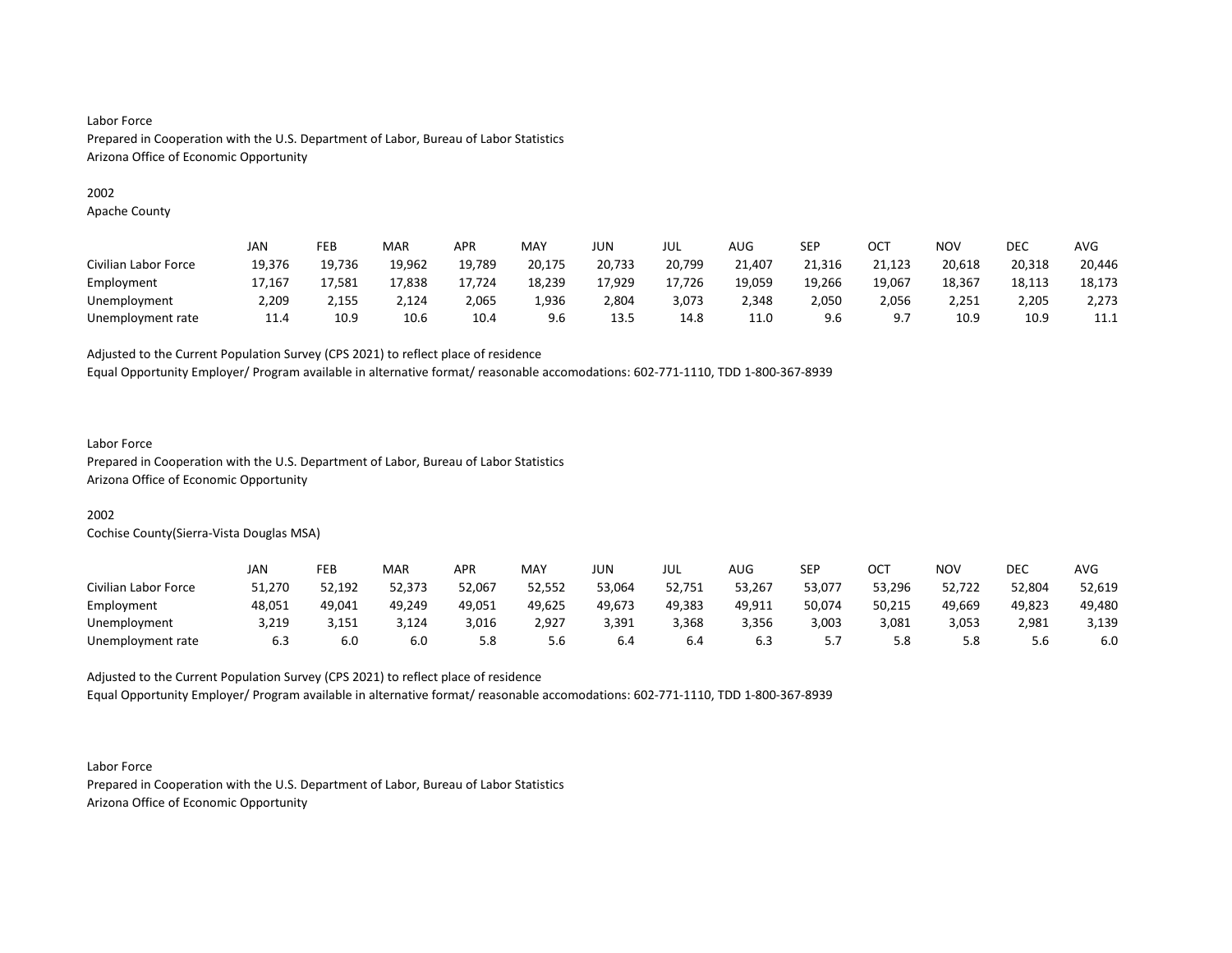# 2002

# Coconino County(Flagstaff MSA)

|                      | JAN    | FEB    | MAR    | <b>APR</b> | MAY    | JUN    | JUL    | AUG    | SEP    | ОСТ    | NOV    | DEC    | AVG    |
|----------------------|--------|--------|--------|------------|--------|--------|--------|--------|--------|--------|--------|--------|--------|
| Civilian Labor Force | 63,702 | 64,119 | 64,103 | 65,259     | 65,726 | 68,736 | 69,364 | 66,503 | 67,003 | 66,206 | 64,981 | 64,469 | 65,848 |
| Employment           | 59,735 | 60,390 | 60,381 | 61,879     | 62,591 | 64,606 | 65,170 | 62,805 | 63,720 | 62,889 | 61,429 | 60,876 | 62,206 |
| Unemployment         | 3,967  | 3,729  | 3,722  | 3,380      | 3,135  | 4,130  | 4,194  | 3,698  | 3,283  | 3,317  | 3,552  | 3,593  | 3,642  |
| Unemployment rate    | 6.2    | 5.8    | 5.8    | ے. ب       | 4.8    | 6.0    | 6.0    | 5.6    | 4.9    | 5.0    |        | 5.6    | 5.5    |

Adjusted to the Current Population Survey (CPS 2021) to reflect place of residence

Equal Opportunity Employer/ Program available in alternative format/ reasonable accomodations: 602-771-1110, TDD 1-800-367-8939

#### Labor Force

Prepared in Cooperation with the U.S. Department of Labor, Bureau of Labor Statistics Arizona Office of Economic Opportunity

# 2002

Gila County

|                      | JAN    | FEB    | MAR    | APR    | MAY    | JUN    | JUL    | AUG    | <b>SEP</b> | OCT    | <b>NOV</b> | DEC    | <b>AVG</b> |
|----------------------|--------|--------|--------|--------|--------|--------|--------|--------|------------|--------|------------|--------|------------|
| Civilian Labor Force | 20,677 | 20,970 | 21,196 | 21,027 | 21,024 | 21,007 | 21,006 | 21,044 | 21,120     | 21,204 | 21,159     | 21,064 | 21,042     |
| Employment           | 19,090 | 19,293 | 19,530 | 19,435 | 19,514 | 19,324 | 19,291 | 19,406 | 19,564     | 19,709 | 19,649     | 19,577 | 19,449     |
| Unemployment         | 1,587  | 1,677  | 1,666  | 1,592  | 1,510  | 1,683  | 1,715  | 1,638  | 1,556      | 1,495  | 1,510      | 487ء   | 1,593      |
| Unemployment rate    |        | 8.0    | 7.9    | ∵.ხ    | 7.2    | 8.0    | 8.2    | 7.8    | $\cdot$ .4 |        |            |        | 7.6        |

# Adjusted to the Current Population Survey (CPS 2021) to reflect place of residence

Equal Opportunity Employer/ Program available in alternative format/ reasonable accomodations: 602-771-1110, TDD 1-800-367-8939

# Labor Force

Prepared in Cooperation with the U.S. Department of Labor, Bureau of Labor Statistics Arizona Office of Economic Opportunity

#### 2002

Graham County

| JAN<br><b>FEB</b><br><b>OCT</b><br>MAR<br>MAY<br><b>APR</b><br><b>NOV</b><br>JUN<br><b>SEP</b><br>AUG<br>jul |  |  |  |  |  |  |  |  |  |  |  | DEC | <b>AVG</b> |
|--------------------------------------------------------------------------------------------------------------|--|--|--|--|--|--|--|--|--|--|--|-----|------------|
|--------------------------------------------------------------------------------------------------------------|--|--|--|--|--|--|--|--|--|--|--|-----|------------|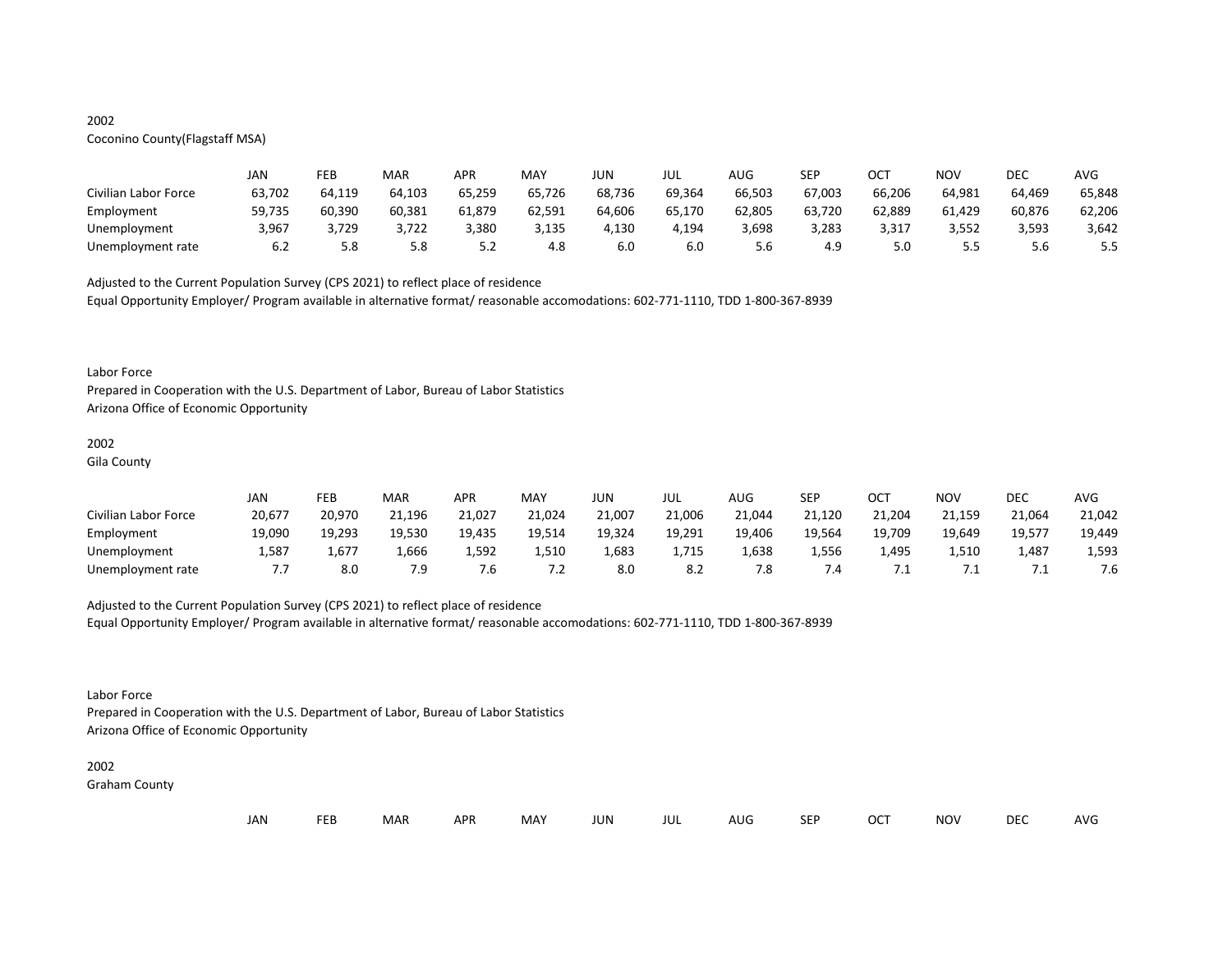| Civilian Labor Force | 12,124 | 12,176 | 12,378 | 12,327    | 12,207 | 12,060 | 12,003 | 12,173 | 12,180 | 12,095 | 11.862 | 11,894 | 12,123 |
|----------------------|--------|--------|--------|-----------|--------|--------|--------|--------|--------|--------|--------|--------|--------|
| Employment           | 11.209 | 11,285 | 11.458 | 11.443    | 11,369 | 11,066 | 10.924 | 11,101 | 11.233 | 11.148 | 10.954 | 11.010 | 11,183 |
| Unemployment         | 91!    | 891    | 920    | 884       | 838    | 994    | 070.ء  | 1.072  | 947    | 947    | 908    | 884    | 940    |
| Unemployment rate    |        |        | .4     | $\cdot$ . | 6.9    | o.z    | 9.0    |        | ه.     |        |        |        | 7.8    |

Equal Opportunity Employer/ Program available in alternative format/ reasonable accomodations: 602-771-1110, TDD 1-800-367-8939

Labor Force Prepared in Cooperation with the U.S. Department of Labor, Bureau of Labor Statistics Arizona Office of Economic Opportunity

#### 2002

Greenlee County

|                      | <b>JAN</b> | FEB                             | <b>MAR</b> | APR   | MAY   | JUN   | JUL   | AUG   | <b>SEP</b> | ост   | NOV   | DEC   | AVG   |
|----------------------|------------|---------------------------------|------------|-------|-------|-------|-------|-------|------------|-------|-------|-------|-------|
| Civilian Labor Force | 3,704      | 3,707                           | 3,711      | 3,701 | 3,677 | 3,593 | 3,554 | 3,590 | 3,623      | 3,584 | 3,543 | 3,551 | 3,628 |
| Employment           | 3,359      | 3,383                           | 3,435      | 3,430 | 3,408 | 3,316 | 3,274 | 3,327 | 3,367      | 3,342 | 3,284 | 3,299 | 3,352 |
| Unemployment         | 345        | 324                             | 276        | 271   | 269   | 277   | 280   | 263   | 256        | 242   | 259   | 252   | 276   |
| Unemployment rate    | 9.3        | $\circ$ -<br>$\mathbf{o} \cdot$ | 4٠. /      | .     | 7.3   |       | 7.9   | 7.3   | .          | 6.8   | 7.3   | . .   | 7.6   |

Adjusted to the Current Population Survey (CPS 2021) to reflect place of residence

Equal Opportunity Employer/ Program available in alternative format/ reasonable accomodations: 602-771-1110, TDD 1-800-367-8939

Labor Force Prepared in Cooperation with the U.S. Department of Labor, Bureau of Labor Statistics Arizona Office of Economic Opportunity

# 2002

La Paz County

|                      | JAN   | FEB   | MAR   | APR   | MAY   | JUN   | JUL          | AUG.  | SEP   | ∩∩⊤<br>◡◡ | <b>NOV</b> | DEC     | AVG   |
|----------------------|-------|-------|-------|-------|-------|-------|--------------|-------|-------|-----------|------------|---------|-------|
| Civilian Labor Force | 7,238 | /334  | /377  | ,127  | 1,156 | 7,510 | ',380        | 7,303 | ,183  | 7,306     | ,171       | 7,252   | 7,278 |
| Employment           | 6,693 | 6,833 | 6,884 | 6,673 | 6,720 | 7,007 | 6,859        | 6,763 | 6,681 | 6,789     | 6,659      | 6,717   | 6,773 |
| Unemployment         | 545   | 501   | 493   | 454   | 436   | 503   | 521          | 540   | 502   | 517       | 512        | 535     | 505   |
| Unemployment rate    | 7.5   | 6.8   | 6.7   | 6.4   | 6.1   |       | , <u>. .</u> | 7.4   | 7.0   | .         | . .        | $\cdot$ | 6.9   |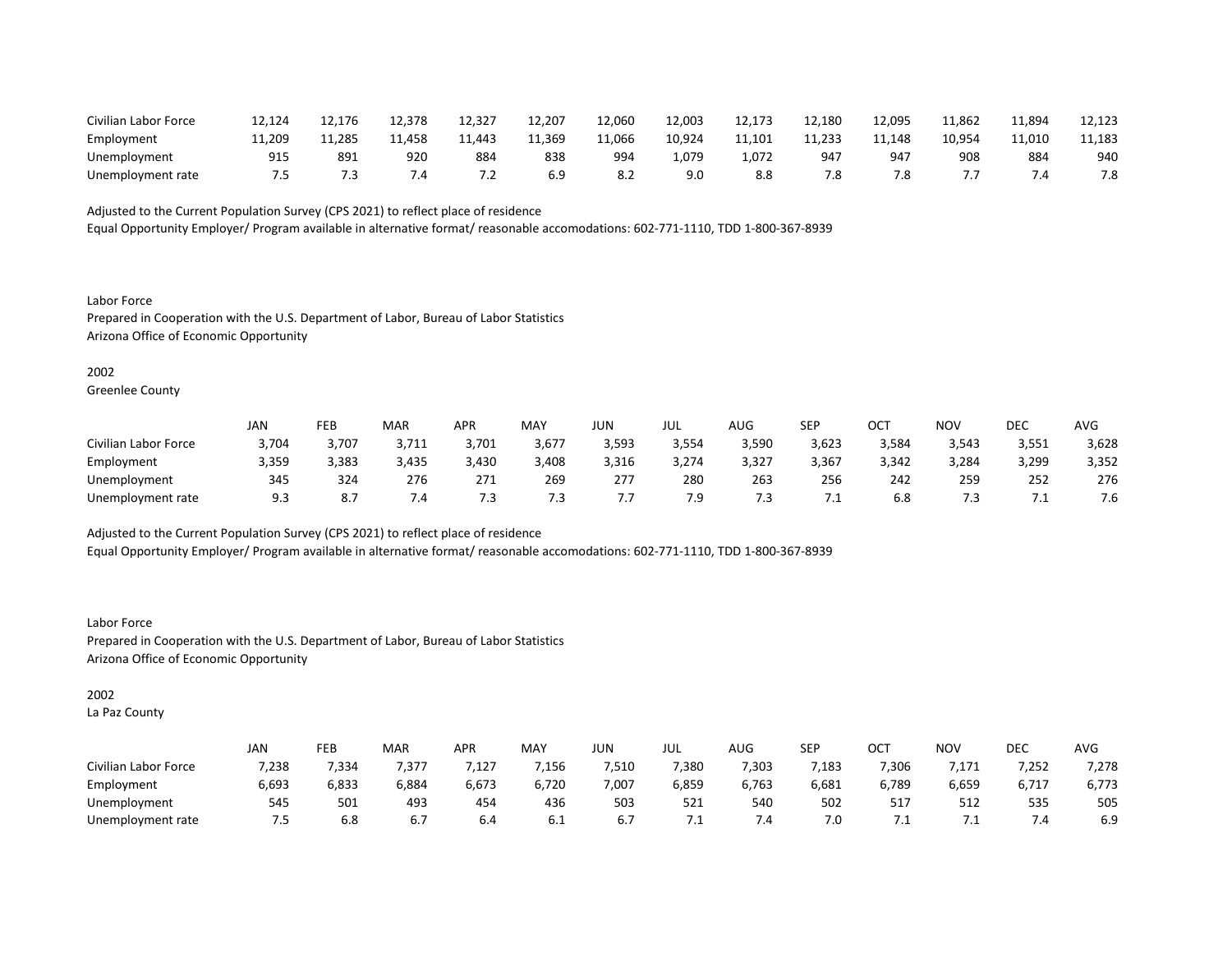Equal Opportunity Employer/ Program available in alternative format/ reasonable accomodations: 602-771-1110, TDD 1-800-367-8939

#### Labor Force

Prepared in Cooperation with the U.S. Department of Labor, Bureau of Labor Statistics Arizona Office of Economic Opportunity

## 2002

Maricopa County

|                      | JAN       | FEB        | MAR       | <b>APR</b> | <b>MAY</b> | JUN       | JUL       | AUG.      | SEP       |           | NOV       | DEC       | AVG       |
|----------------------|-----------|------------|-----------|------------|------------|-----------|-----------|-----------|-----------|-----------|-----------|-----------|-----------|
| Civilian Labor Force | 1.688.467 | 94,702,429 | 1,706,002 | 1,707,016  | 1,705,772  | 1,722,662 | 1,719,903 | 1,733,055 | 1,731,107 | 1.731.337 | 1,732,703 | 1,732,896 | 1.717.779 |
| Employment           | .588.059  | 1.606.666  | 1.608.561 | 1.611.219  | 1.613.107  | 1,619,331 | 1,618,879 | 1,631,467 | 1.634.560 | 1.635.063 | 1.637.740 | 1.640.327 | 1.620.415 |
| Unemployment         | 100.408   | 95.763     | 97.441    | 95.797     | 92.665     | 103.331   | 101.024   | 101.588   | 96.547    | 96.274    | 94.963    | 92.569    | 97.364    |
| Unemployment rate    | 5.9       | 5.6        |           | 5.6        |            | 6.U       | 5.9       |           | 5.6       |           | 5.5       |           |           |

Adjusted to the Current Population Survey (CPS 2021) to reflect place of residence

Equal Opportunity Employer/ Program available in alternative format/ reasonable accomodations: 602-771-1110, TDD 1-800-367-8939

#### Labor Force

Prepared in Cooperation with the U.S. Department of Labor, Bureau of Labor Statistics Arizona Office of Economic Opportunity

#### 2002

Mohave County(Lake Havasu City-Kingman MSA)

|                      | JAN    | FEB    | MAR    | APR    | <b>MAY</b> | JUN    | JUL    | AUG    | SEP    | ост    | NOV    | DEC    | AVG    |
|----------------------|--------|--------|--------|--------|------------|--------|--------|--------|--------|--------|--------|--------|--------|
| Civilian Labor Force | 75,763 | 76,664 | 77,529 | 76,833 | 77.340     | 77,337 | 78,270 | 78,705 | 78,465 | 78,705 | 77,983 | 78,541 | 77,678 |
| Employment           | 71,015 | 72,211 | 73,145 | 72,598 | 73,105     | 72,571 | 73,741 | 74,170 | 74,116 | 74,324 | 73,687 | 74,258 | 73,245 |
| Unemployment         | 4,748  | 4,453  | 4,384  | 4,235  | 4,235      | 4,766  | 4,529  | 4,535  | 4,349  | 4,381  | 4,296  | 4,283  | 4,433  |
| Unemployment rate    | 6.3    | 5.8    | J.I    | ر.ر    | 5.5        | 6.2    | 5.8    | 5.8    | כ.כ    | ס.כ    | 5.5    | -      | 5.7    |

#### Adjusted to the Current Population Survey (CPS 2021) to reflect place of residence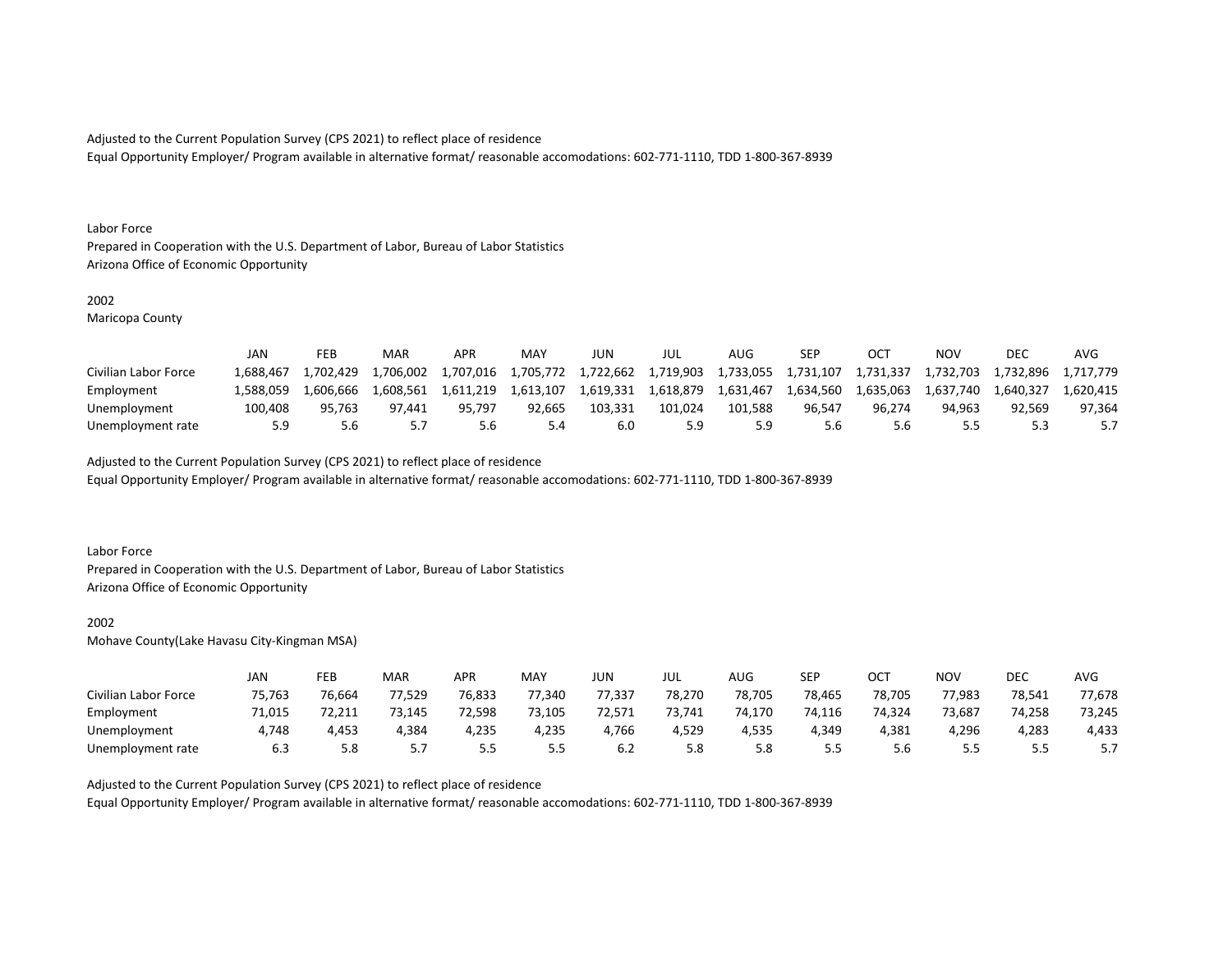# 2002

Navajo County

|                      | JAN    | FEB    | MAR    | APR    | MAY    | JUN    | JUL    | AUG    | SEP    | OCT    | NOV    | DEC    | <b>AVG</b> |
|----------------------|--------|--------|--------|--------|--------|--------|--------|--------|--------|--------|--------|--------|------------|
| Civilian Labor Force | 35,656 | 36,054 | 36,531 | 36,295 | 36,578 | 36,995 | 38,017 | 37,971 | 38,194 | 37,338 | 36,746 | 37,089 | 36,955     |
| Employment           | 32,438 | 32,831 | 33,377 | 33,417 | 33,938 | 33,356 | 33,850 | 34,511 | 35,280 | 34.495 | 33,718 | 34,046 | 33,771     |
| Unemployment         | 3,218  | 3,223  | 3,154  | 2,878  | 2,640  | 3,639  | 4,167  | 3,460  | 2,914  | 2,843  | 3,028  | 3,043  | 3,184      |
| Unemployment rate    | 9.0    | 8.9    | 8.6    | 7.9    | 7.2    | 9.8    | 11.0   | 9.1    | ۰b.    | ۰b.    | 8.2    | 8.2    | 8.6        |

Adjusted to the Current Population Survey (CPS 2021) to reflect place of residence

Equal Opportunity Employer/ Program available in alternative format/ reasonable accomodations: 602-771-1110, TDD 1-800-367-8939

Labor Force Prepared in Cooperation with the U.S. Department of Labor, Bureau of Labor Statistics Arizona Office of Economic Opportunity

# 2002

Pima County(Tucson MSA)

|                      | JAN     | FEB     | MAR     | APR     | MAY     | JUN     | JUL     | AUG.    | <b>SEP</b> | ост     | NOV     | DEC     | AVG     |
|----------------------|---------|---------|---------|---------|---------|---------|---------|---------|------------|---------|---------|---------|---------|
| Civilian Labor Force | 422,464 | 425,905 | 424,747 | 424,389 | 423,512 | 422,364 | 417,233 | 422,168 | 425,330    | 427,142 | 427,604 | 429,369 | 424,352 |
| Employment           | 397,358 | 401.401 | 400,299 | 400,528 | 400,394 | 396,152 | 391,583 | 396,413 | 401,483    | 403,260 | 403,577 | 405,943 | 399,866 |
| Unemployment         | 25.106  | 24.504  | 24.448  | 23,861  | 23,118  | 26,212  | 25,650  | 25,755  | 23,847     | 23,882  | 24.027  | 23,426  | 24,486  |
| Unemployment rate    | 5.9     | 5.8     | 5.8     | 5.6     | ל.ל     | b.2     | 6.1     | b.l     | 5.6        | 5.6     | 5.6     |         | 5.8     |

Adjusted to the Current Population Survey (CPS 2021) to reflect place of residence

Equal Opportunity Employer/ Program available in alternative format/ reasonable accomodations: 602-771-1110, TDD 1-800-367-8939

Labor Force Prepared in Cooperation with the U.S. Department of Labor, Bureau of Labor Statistics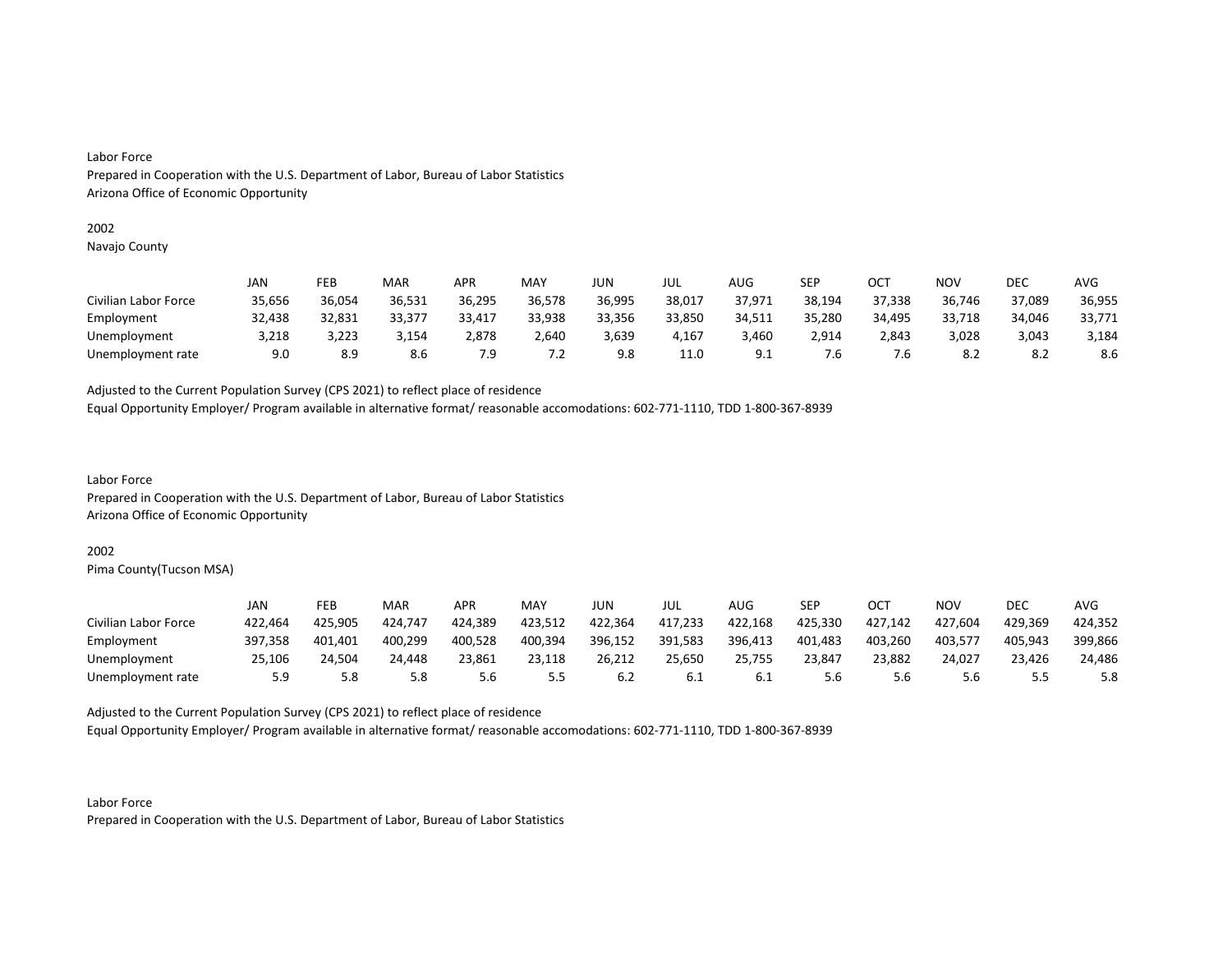# Arizona Office of Economic Opportunity

# 2002 Pinal County

|                      | <b>JAN</b> | FEB    | MAR    | <b>APR</b>               | MAY    | JUN    | JUL    | AUG.   | <b>SEP</b> | ост    | <b>NOV</b> | <b>DEC</b> | AVG    |
|----------------------|------------|--------|--------|--------------------------|--------|--------|--------|--------|------------|--------|------------|------------|--------|
| Civilian Labor Force | 74,537     | 75,188 | 75,313 | 75,343                   | 75,279 | 76,360 | 76,218 | 76,815 | 76,530     | 76,560 | 76,597     | 76,679     | 75,952 |
| Employment           | 68,906     | 69,713 | 69,795 | 69,911                   | 69,993 | 70,262 | 70,243 | 70,789 | 70,923     | 70,946 | 71,062     | 71,173     | 70,310 |
| Unemployment         | 5,631      | 5.475  | 5,518  | 5,432                    | 5,286  | 6,098  | 5,975  | 6,026  | 5,607      | 5,614  | 5,535      | 5,506      | 5,642  |
| Unemployment rate    | /.ხ        |        |        | $\overline{\phantom{a}}$ | 7.0    | 8.0    | 7.8    | ن. '   | ا          |        | $\cdot$    | $\cdot$ .  | 7.4    |

Adjusted to the Current Population Survey (CPS 2021) to reflect place of residence Equal Opportunity Employer/ Program available in alternative format/ reasonable accomodations: 602-771-1110, TDD 1-800-367-8939

#### Labor Force

Prepared in Cooperation with the U.S. Department of Labor, Bureau of Labor Statistics Arizona Office of Economic Opportunity

# 2002

Santa Cruz County

|                      | JAN    | FEB    | MAR    | <b>APR</b> | <b>MAY</b> | JUN    | JUL    | AUG    | SEP    | ост    | <b>NOV</b> | <b>DEC</b> | <b>AVG</b> |
|----------------------|--------|--------|--------|------------|------------|--------|--------|--------|--------|--------|------------|------------|------------|
| Civilian Labor Force | 15,150 | 15,221 | 15,357 | 15,279     | 15,305     | 15,319 | 15,307 | 15,213 | 15,177 | 15,509 | 15,582     | 15,778     | 15,349     |
| Employment           | 13,853 | 14,012 | 14.150 | 14,099     | 14,129     | 13,694 | 13,327 | 13,041 | 13,024 | 13,574 | 14,042     | 14.419     | 13,780     |
| Unemployment         | 1,297  | 209ء   | 1,207  | 1,180      | 1,176      | 1,625  | 1,980  | 2,172  | 2,153  | 1,935  | 1.540      | 1,359      | 1,569      |
| Unemployment rate    | 8.6    | 7.9    | 7.9    |            | .          | 10.6   | 12.9   | 14.3   | 14.2   | 12.5   | 9.9        | 8.6        | 10.2       |

# Adjusted to the Current Population Survey (CPS 2021) to reflect place of residence Equal Opportunity Employer/ Program available in alternative format/ reasonable accomodations: 602-771-1110, TDD 1-800-367-8939

#### Labor Force

Prepared in Cooperation with the U.S. Department of Labor, Bureau of Labor Statistics Arizona Office of Economic Opportunity

2002 Yavapai County(Prescott MSA)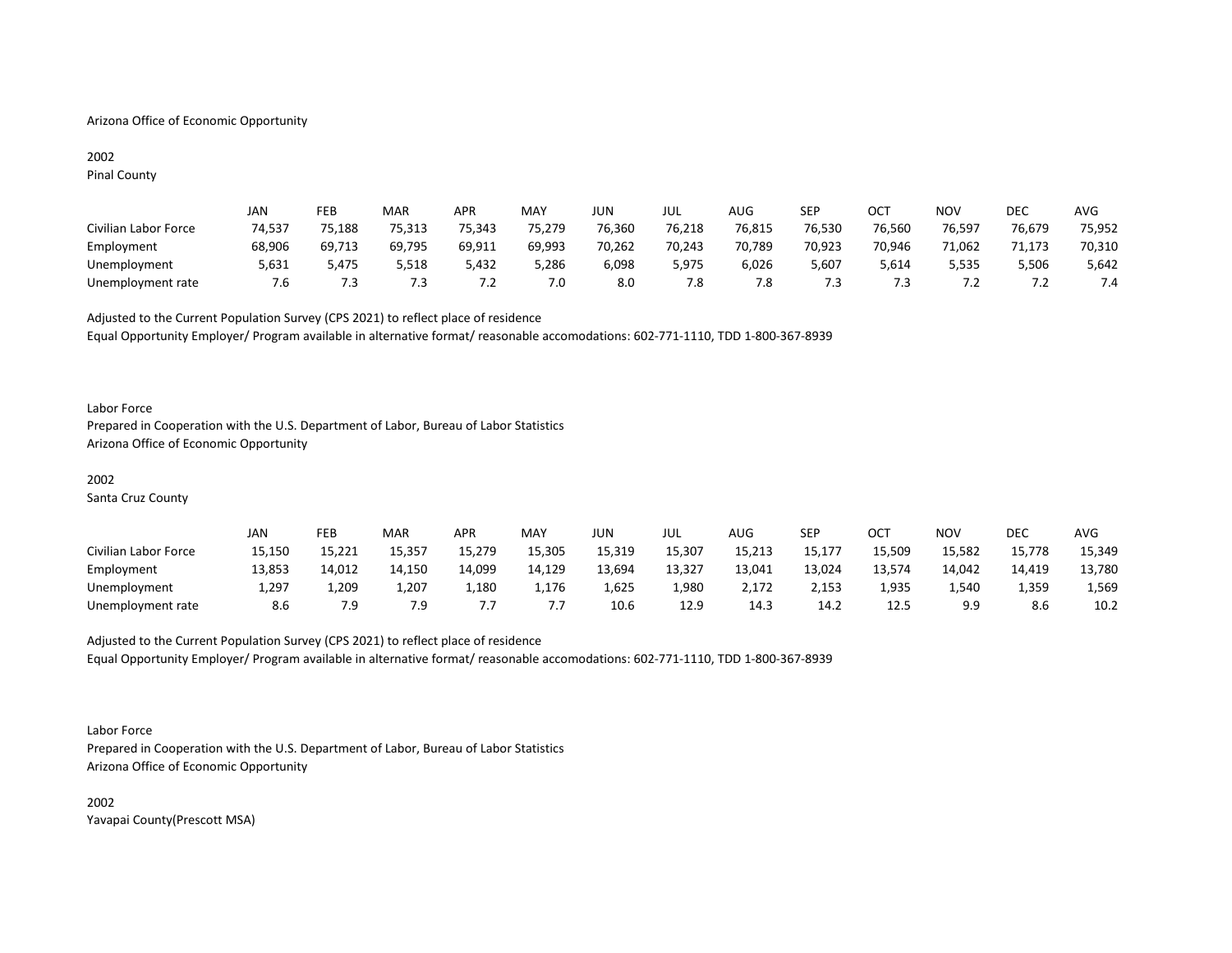|                      | JAN    | FEB    | MAR    | APR    | MAY    | JUN    | JUL    | AUG    | <b>SEP</b> | ОСТ    | NOV    | DEC    | AVG    |
|----------------------|--------|--------|--------|--------|--------|--------|--------|--------|------------|--------|--------|--------|--------|
| Civilian Labor Force | 79,262 | 80,784 | 81,753 | 82,034 | 82,925 | 84,623 | 84,557 | 84,818 | 84,754     | 84,506 | 83,838 | 83,768 | 83,136 |
| Employment           | 74,406 | 76,150 | 77,144 | 77,711 | 78,686 | 79,762 | 79,926 | 80,185 | 80,473     | 80,035 | 79,349 | 79,344 | 78,598 |
| Unemployment         | 4,856  | 4,634  | 4,609  | 4,323  | 4,239  | 4,861  | 4,631  | 4,633  | 4,281      | 4,471  | 4,489  | 4,424  | 4,538  |
| Unemployment rate    | 6.1    | .      | 5.6    | 5.3    | ـ . ـ  | .      | 5.5    |        | <u>.</u>   | ں ۔    | 5.4    |        | 5.5    |

Equal Opportunity Employer/ Program available in alternative format/ reasonable accomodations: 602-771-1110, TDD 1-800-367-8939

Labor Force

Prepared in Cooperation with the U.S. Department of Labor, Bureau of Labor Statistics Arizona Office of Economic Opportunity

#### 2002

Yuma County(Yuma MSA)

|                      | Jan    | FEB    | <b>MAR</b> | APR    | MAY    | JUN    | JUL    | AUG    | SEP    | ОСТ    | NOV    | DEC    | AVG    |
|----------------------|--------|--------|------------|--------|--------|--------|--------|--------|--------|--------|--------|--------|--------|
| Civilian Labor Force | 65,022 | 65,197 | 66,135     | 65,396 | 70,605 | 71,686 | 71,619 | 72,142 | 72,047 | 71,296 | 69,744 | 70,935 | 69,319 |
| Employment           | 57,731 | 58,693 | 58,981     | 55,834 | 55,585 | 56,284 | 54,243 | 55,435 | 56,454 | 59,162 | 59,189 | 61,818 | 57,451 |
| Unemployment         | 7,291  | 6,504  | 7.154      | 9,562  | 15,020 | 15.402 | 17.376 | 16,707 | 15.593 | 12.134 | 10,555 | 9,117  | 11,868 |
| Unemployment rate    | 11.2   | 10.0   | 10.8       | 14.6   | 21.3   | 21.5   | 24.3   | 23.2   | 21.6   | 17.0   | 15.1   | 12.9   | 17.1   |

Adjusted to the Current Population Survey (CPS 2021) to reflect place of residence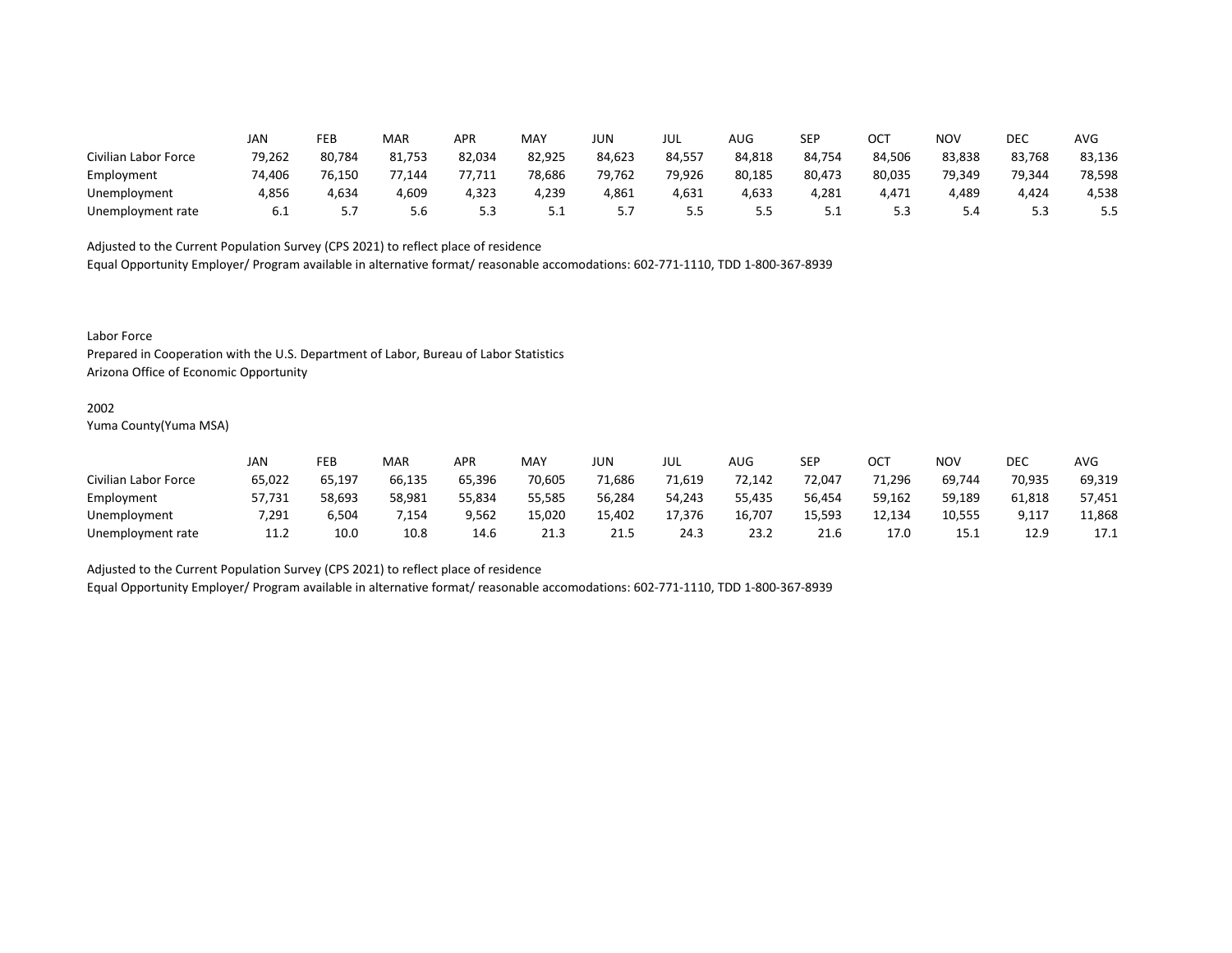# 2001

Apache County

|                      | JAN    | FEB    | <b>MAR</b> | APR    | MAY    | JUN    | JUL    | AUG                     | SEP    | OCT    | <b>NOV</b>                 | DEC    | AVG    |
|----------------------|--------|--------|------------|--------|--------|--------|--------|-------------------------|--------|--------|----------------------------|--------|--------|
| Civilian Labor Force | 19,205 | 18,752 | 18,823     | 19,175 | 19,107 | 19,456 | 19,786 | 19,795                  | 19,494 | 19,006 | 19,079                     | 19,199 | 19,240 |
| Employment           | 17,101 | 16,946 | 17,073     | 17,566 | 17,768 | 17,304 | 17,595 | 17,994                  | 17,833 | 17,263 | 17,346                     | 17,342 | 17,428 |
| Unemployment         | 2.104  | L.806  | 1.750      | 1,609  | 1,339  | 2,152  | 2,191  | 1,801                   | 1,661  | 1.743  | 1.733                      | 1,857  | 1,812  |
| Unemployment rate    | 11.0   | 9.6    | 9.3        | 8.4    | 7.0    | 11.1   | 11.1   | Q <sub>1</sub><br>ـ . ـ | 8.5    | Q      | Q <sub>1</sub><br><u>.</u> | q      | 9.4    |

Adjusted to the Current Population Survey (CPS 2021) to reflect place of residence

Equal Opportunity Employer/ Program available in alternative format/ reasonable accomodations: 602-771-1110, TDD 1-800-367-8939

# Labor Force

Prepared in Cooperation with the U.S. Department of Labor, Bureau of Labor Statistics Arizona Office of Economic Opportunity

# 2001

Cochise County(Sierra-Vista Douglas MSA)

|                      | JAN        | FEB    | <b>MAR</b> | APR           | MAY    | JUN    | JUL    | AUG      | SEP    | ост    | NOV     | DEC    | AVG    |
|----------------------|------------|--------|------------|---------------|--------|--------|--------|----------|--------|--------|---------|--------|--------|
| Civilian Labor Force | 50,714     | 50,245 | 50,761     | 49,998        | 49,842 | 49,833 | 49,893 | 50,296   | 50,342 | 51,138 | 51,180  | 51,238 | 50,457 |
| Employment           | 48,139     | 47,878 | 48,364     | 47,824        | 47,835 | 47.445 | 47,563 | 47,741   | 47,869 | 48,451 | 48,540  | 48,478 | 48,011 |
| Unemployment         | 2,575      | 2,367  | 2,397      | $\angle$ ,174 | 2,007  | 2,388  | 2,330  | 2,555    | 2,473  | 2,687  | 2,640   | 2,760  | 2,446  |
| Unemployment rate    | <b>J.L</b> | 4.7    | 4.7        | 4.3           | 4.0    | 4.8    | 4.7    | <u>.</u> | 4.9    |        | <u></u> | 5.4    | 4.8    |

Adjusted to the Current Population Survey (CPS 2021) to reflect place of residence Equal Opportunity Employer/ Program available in alternative format/ reasonable accomodations: 602-771-1110, TDD 1-800-367-8939

Labor Force Prepared in Cooperation with the U.S. Department of Labor, Bureau of Labor Statistics Arizona Office of Economic Opportunity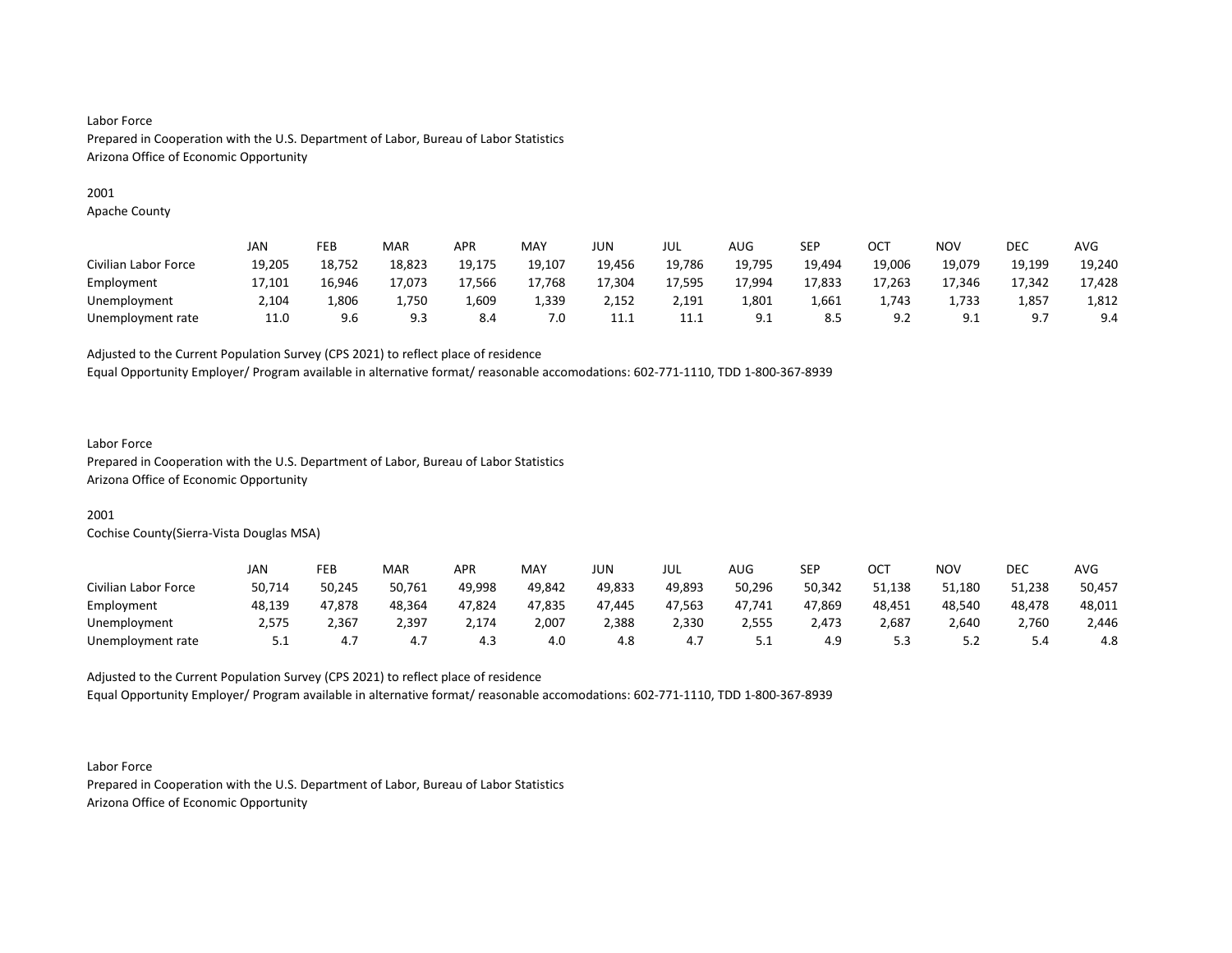# 2001

# Coconino County(Flagstaff MSA)

|                      | JAN     | FEB      | MAR    | APR    | MAY    | JUN    | JUL    | AUG    | <b>SEP</b> | ост    | NOV    | DEC    | AVG    |
|----------------------|---------|----------|--------|--------|--------|--------|--------|--------|------------|--------|--------|--------|--------|
| Civilian Labor Force | 61,390  | 61,977   | 61,912 | 62,360 | 62,329 | 65,806 | 65,695 | 63,974 | 65,801     | 65,266 | 64.650 | 64,210 | 63,780 |
| Employment           | 57,909  | 58,803   | 58,854 | 59,749 | 60,074 | 62,569 | 62,570 | 61,078 | 63,074     | 62,383 | 61,546 | 60,900 | 60,792 |
| Unemployment         | 3,481   | 3,174    | 3,058  | 2,611  | 2,255  | 3,237  | 3,125  | 2,896  | 2,727      | 2,883  | 3,104  | 3,310  | 2,988  |
| Unemployment rate    | 57<br>. | <u>.</u> | 4.9    | 4.2    | 3.6    | 4.9    | 4.8    | 4.5    | 4. L       | 4.4    | 4.8    | ے . د  | 4.7    |

Adjusted to the Current Population Survey (CPS 2021) to reflect place of residence

Equal Opportunity Employer/ Program available in alternative format/ reasonable accomodations: 602-771-1110, TDD 1-800-367-8939

#### Labor Force

Prepared in Cooperation with the U.S. Department of Labor, Bureau of Labor Statistics Arizona Office of Economic Opportunity

# 2001

Gila County

|                      | JAN    | FEB    | MAR    | APR    | MAY    | JUN    | JUL    | AUG    | <b>SEP</b> | ост    | NOV    | DEC    | AVG    |
|----------------------|--------|--------|--------|--------|--------|--------|--------|--------|------------|--------|--------|--------|--------|
| Civilian Labor Force | 20,372 | 20,161 | 20,428 | 20,236 | 20,281 | 20,243 | 20,800 | 20,628 | 20,628     | 20,632 | 20,617 | 20,654 | 20,473 |
| Employment           | 19.151 | 19,027 | 19,218 | 19,121 | 19,328 | 19,081 | 19,654 | 19,384 | 19,516     | 19,360 | 19,330 | 19,286 | 19,288 |
| Unemployment         | L,221  | 1,134  | 1,210  | 1,115  | 953    | 1,162  | 1,146  | 1,244  | 1,112      | 1.272  | 1,287  | 1,368  | 1,185  |
| Unemployment rate    | 6.0    | 5.6    | 5.9    | ر.ر    | 4.7    |        | 5.5    | 6.0    | 5.4        | 6.2    | 6.2    | b.b    | 5.8    |

# Adjusted to the Current Population Survey (CPS 2021) to reflect place of residence

Equal Opportunity Employer/ Program available in alternative format/ reasonable accomodations: 602-771-1110, TDD 1-800-367-8939

# Labor Force

Prepared in Cooperation with the U.S. Department of Labor, Bureau of Labor Statistics Arizona Office of Economic Opportunity

#### 2001

Graham County

| JAN |  | <b>FEB</b> | MAR | <b>APR</b> | MAY | JUN | JUL | AUG | <b>SEP</b> | <b>OCT</b> | <b>NOV</b> | <b>DEC</b> | AVG |
|-----|--|------------|-----|------------|-----|-----|-----|-----|------------|------------|------------|------------|-----|
|-----|--|------------|-----|------------|-----|-----|-----|-----|------------|------------|------------|------------|-----|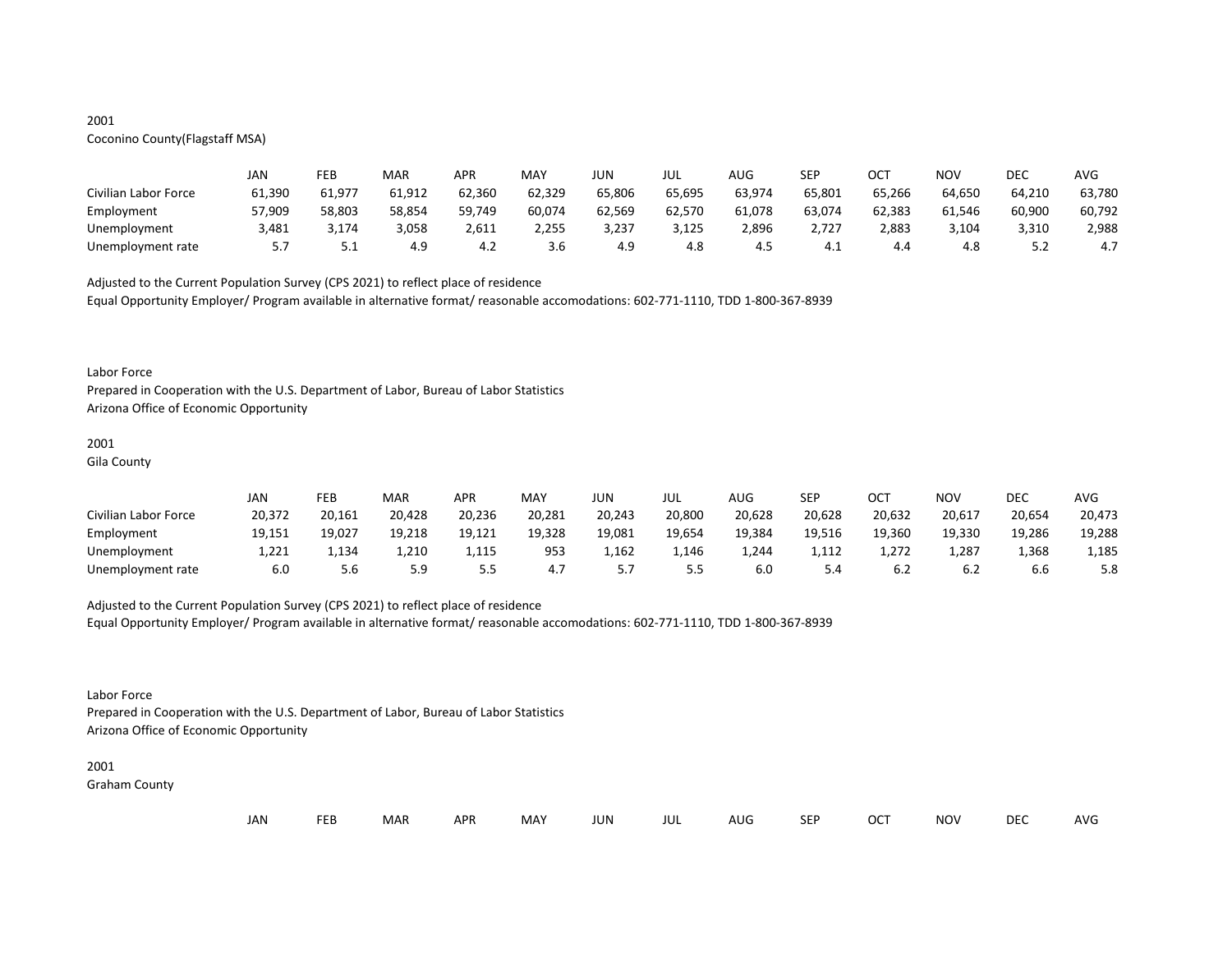| Civilian Labor Force | 12,486 |        | 12,233 | 12,031 | 11,841   | 11,652 | 1,689ء | 11,766 | 11,855 | 11.929 | 11.880 | 11,869 | 11,946 |
|----------------------|--------|--------|--------|--------|----------|--------|--------|--------|--------|--------|--------|--------|--------|
| Employment           | 11.734 | 11.452 |        | 11,303 | 11.240   | 10,866 | 10.924 | 10,989 | 11.103 | 11,132 | 11,091 | 11.040 | 11,199 |
| Unemployment         |        | b/.    | 716    | 728    | 601      | 786    | 765    |        | 752    | 797    | 785    | 829    | 747    |
| Unemployment rate    | b.U    |        |        | b.l    | <u>.</u> | b.,    | b.5    | 6.6    |        |        | 6.6    |        | 6.3    |

Equal Opportunity Employer/ Program available in alternative format/ reasonable accomodations: 602-771-1110, TDD 1-800-367-8939

Labor Force Prepared in Cooperation with the U.S. Department of Labor, Bureau of Labor Statistics Arizona Office of Economic Opportunity

# 2001

Greenlee County

|                      | <b>JAN</b> | FEB   | <b>MAR</b> | APR   | MAY   | JUN   | JUL   | AUG   | <b>SEP</b> | ост   | NOV   | DEC   | AVG                                  |
|----------------------|------------|-------|------------|-------|-------|-------|-------|-------|------------|-------|-------|-------|--------------------------------------|
| Civilian Labor Force | 3,920      | 3,888 | 3,942      | 3,909 | 3,837 | 3,742 | 3,723 | 3,740 | 3,796      | 3,838 | 3,810 | 3,843 | 3,832                                |
| Employment           | 3,727      | 5,639 | 3,659      | 3,590 | 3,571 | 3,452 | 3,471 | 3,491 | 3,527      | 3,537 | 3,523 | 3,508 | 3,558                                |
| Unemployment         | 193        | 249   | 283        | 319   | 266   | 290   | 252   | 249   | 269        | 301   | 287   | 335   | 274                                  |
| Unemployment rate    | 4.9        | b.4   |            | 8.2   | 6.9   |       | 6.8   | o.,   |            | 7.8   | . ت   |       | 7 <sub>2</sub><br>$\sim$ . 4. $\sim$ |

Adjusted to the Current Population Survey (CPS 2021) to reflect place of residence

Equal Opportunity Employer/ Program available in alternative format/ reasonable accomodations: 602-771-1110, TDD 1-800-367-8939

Labor Force Prepared in Cooperation with the U.S. Department of Labor, Bureau of Labor Statistics Arizona Office of Economic Opportunity

# 2001

La Paz County

|                      | JAN   | FEB   | MAR   | APR   | <b>MAY</b> | JUN   | JUL   | AUG   | SEP   | $\sim$ $\sim$<br>◡◡ | NOV   | DEC   | AVG   |
|----------------------|-------|-------|-------|-------|------------|-------|-------|-------|-------|---------------------|-------|-------|-------|
| Civilian Labor Force | 7,721 | ,240  | ,325  | 6,862 | ,035       | ,138  | 7,014 | 6,778 | 6,723 | 6,878               | 6,843 | 7,017 | 7,048 |
| Employment           | 7,162 | 6,739 | 6,824 | 6,431 | 6,640      | 6,673 | 6,578 | 6,296 | 6,276 | 6,413               | 6,389 | 6,526 | 6,579 |
| Unemployment         | 559   | 501   | 501   | 431   | 395        | 465   | 436   | 482   | 447   | 465                 | 454   | 491   | 469   |
| Unemployment rate    | ے ،   | 6.9   | 6.8   | b.3   | 5.6        | 6.5   | 6.2   |       | 6.6   | 6.8                 | b.b   | 7.0   | 6.7   |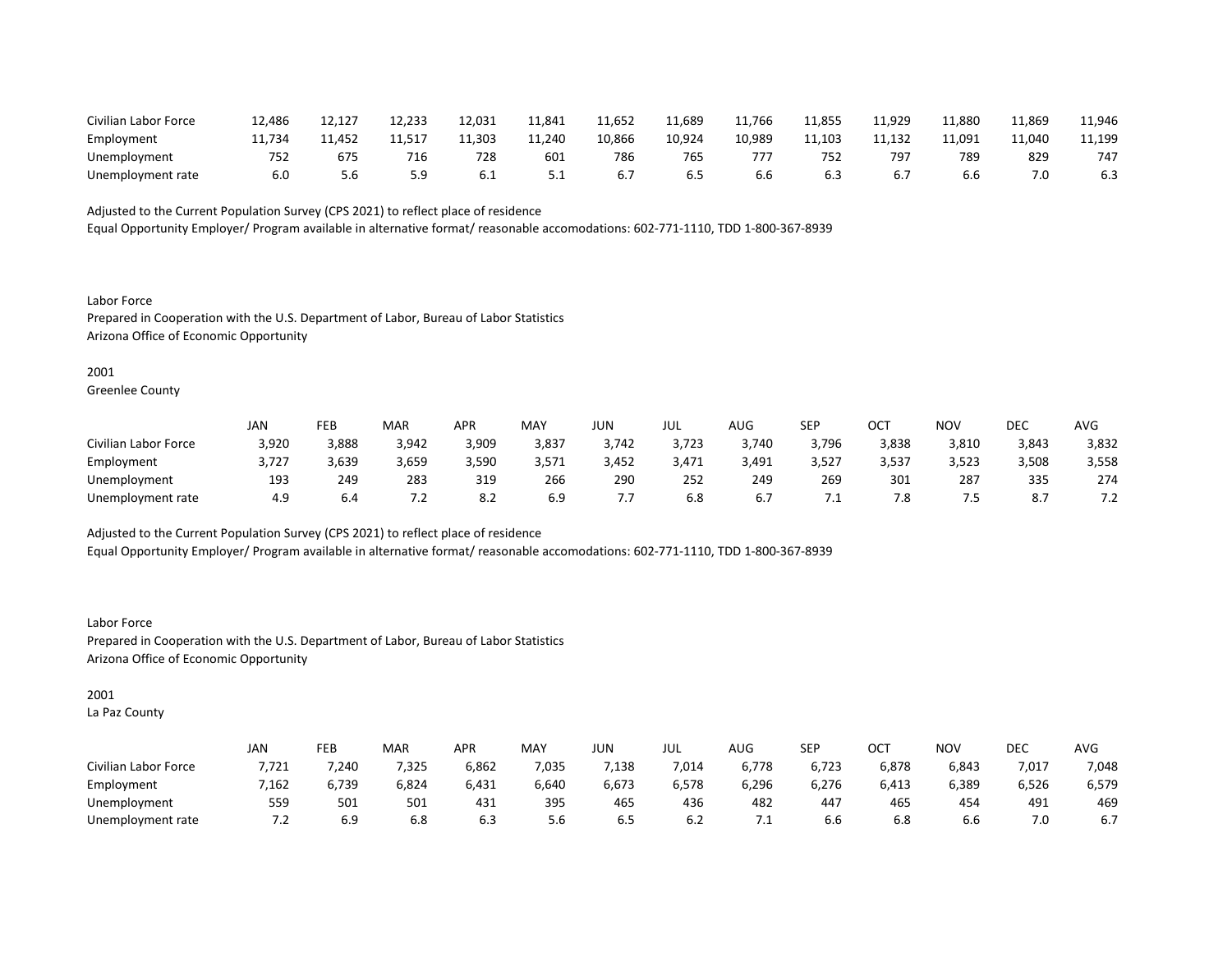Equal Opportunity Employer/ Program available in alternative format/ reasonable accomodations: 602-771-1110, TDD 1-800-367-8939

#### Labor Force

Prepared in Cooperation with the U.S. Department of Labor, Bureau of Labor Statistics Arizona Office of Economic Opportunity

## 2001

Maricopa County

|                      | JAN       | FEB       | MAR       | <b>APR</b> | <b>MAY</b> | JUN       | JUL       | AUG.      | SEP       |           | NOV       | DEC       | AVG       |
|----------------------|-----------|-----------|-----------|------------|------------|-----------|-----------|-----------|-----------|-----------|-----------|-----------|-----------|
| Civilian Labor Force | 1.635.070 | 1.639.795 | 1.650.852 | 1,643,239  | 1,641,299  | 1,657,600 | 1,661,552 | 1,662,937 | 1,676,780 | 1,684,556 | 1,686,853 | 1,695,070 | 1,661,301 |
| Employment           | 1.576.080 | 1.585.421 | 1.591.058 | 1.587.983  | 1.586.847  | 1,590,523 | 1.595.034 | 1.586.100 | 1.598.736 | 1.600.599 | 1,601,782 | 1.605.608 | L.592.148 |
| Unemployment         | 58.990    | 54.374    | 59.794    | 55.256     | 54.452     | 67.077    | 66.518    | 76.837    | 78.044    | 83.957    | 85.071    | 89.462    | 69.153    |
| Unemployment rate    | 3.6       |           | 3.6       |            | 3.3        | 4.0       | 4.0       | 4.6       |           |           | 5.0       |           | 4.2       |

Adjusted to the Current Population Survey (CPS 2021) to reflect place of residence

Equal Opportunity Employer/ Program available in alternative format/ reasonable accomodations: 602-771-1110, TDD 1-800-367-8939

# Labor Force

Prepared in Cooperation with the U.S. Department of Labor, Bureau of Labor Statistics Arizona Office of Economic Opportunity

## 2001

Mohave County(Lake Havasu City-Kingman MSA)

|                      | JAN    | FEB    | MAR    | APR    | MAY    | JUN    | JUL    | AUG    | <b>SEP</b> | ост    | NOV    | DEC    | AVG    |
|----------------------|--------|--------|--------|--------|--------|--------|--------|--------|------------|--------|--------|--------|--------|
| Civilian Labor Force | 71,755 | 1.315  | 72,392 | 71,865 | 72,332 | 73,070 | 73.447 | 73,032 | 73,761     | 73,962 | 74.714 | 75,061 | 73,059 |
| Employment           | 68,212 | 67,992 | 68,978 | 68,819 | 69,461 | 69,715 | 70,163 | 69,344 | 70,197     | 70,078 | 70,748 | 70,965 | 69,556 |
| Unemployment         | 3,543  | 3,323  | 3,414  | 3,046  | 2,871  | 3,355  | 3,284  | 3,688  | 3,564      | 3,884  | 3,966  | 4,096  | 3,503  |
| Unemployment rate    | 4.9    | 4.7    | 4.7    | 4.Z    | 4.0    | 4.6    | 4.5    | 5.0    | 4.8        |        |        | --     | 4.8    |

Adjusted to the Current Population Survey (CPS 2021) to reflect place of residence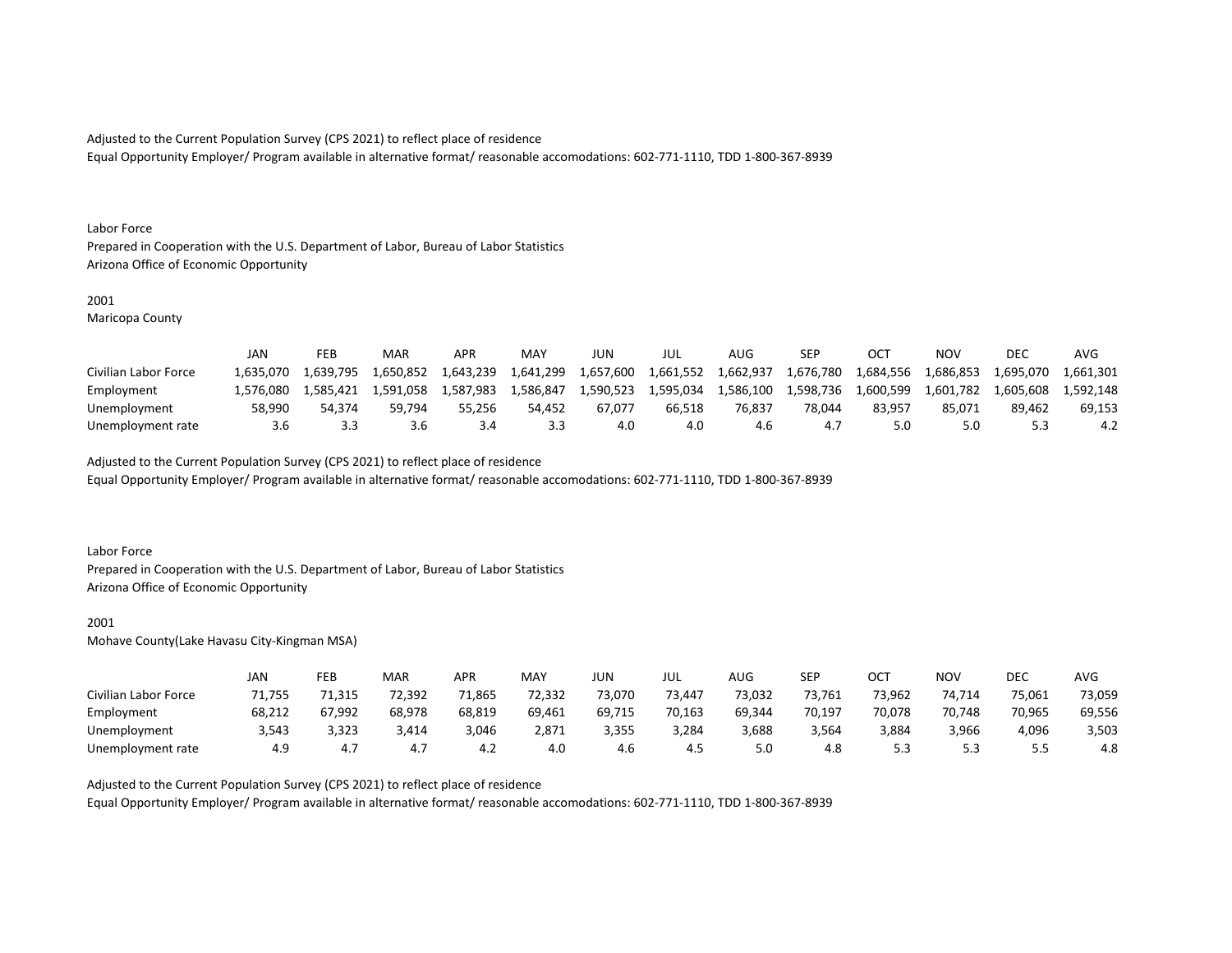# 2001

Navajo County

|                      | JAN    | FEB    | MAR    | APR    | MAY    | JUN    | JUL    | AUG    | SEP    | ОСТ    | NOV    | <b>DEC</b> | AVG    |
|----------------------|--------|--------|--------|--------|--------|--------|--------|--------|--------|--------|--------|------------|--------|
| Civilian Labor Force | 34,751 | 34,544 | 34,874 | 35,113 | 34,922 | 35,688 | 35,699 | 35,416 | 35,800 | 35,437 | 35,287 | 35,381     | 35,243 |
| Employment           | 31,648 | 31,663 | 32,101 | 32,604 | 32,874 | 32,610 | 32,651 | 32,739 | 33,398 | 32,946 | 32,818 | 32,751     | 32,567 |
| Unemployment         | 3,103  | 2,881  | 2,773  | 2,509  | 2,048  | 3,078  | 3,048  | 2,677  | 2.402  | 2.491  | 2,469  | 2,630      | 2,676  |
| Unemployment rate    | 8.9    | 8.3    | 8.0    | .      | 5.9    | 8.6    | 8.5    | ՛.Ե    | 6.7    | 7.0    | 7.0    | .4         | 7.6    |

Adjusted to the Current Population Survey (CPS 2021) to reflect place of residence

Equal Opportunity Employer/ Program available in alternative format/ reasonable accomodations: 602-771-1110, TDD 1-800-367-8939

Labor Force Prepared in Cooperation with the U.S. Department of Labor, Bureau of Labor Statistics Arizona Office of Economic Opportunity

# 2001

Pima County(Tucson MSA)

|                      | JAN     | FEB     | MAR     | APR     | MAY     | JUN     | JUL     | AUG     | SEP     | ост     | <b>NOV</b> | DEC     | AVG     |
|----------------------|---------|---------|---------|---------|---------|---------|---------|---------|---------|---------|------------|---------|---------|
| Civilian Labor Force | 410,854 | 413,749 | 416,378 | 415,377 | 411,639 | 413,478 | 411,094 | 411,910 | 418,764 | 420,371 | 425,402    | 427,081 | 416,341 |
| Employment           | 393,663 | 397,988 | 399,928 | 400,403 | 397,430 | 396,093 | 393,748 | 392,669 | 399,337 | 399,175 | 403,831    | 404.737 | 398,250 |
| Unemployment         | 17.191  | 15,761  | 16,450  | 14,974  | 14,209  | 17,385  | 17,346  | 19,241  | 19,427  | 21.196  | 21.571     | 22,344  | 18,091  |
| Unemployment rate    | 4.2     | 3.8     | 4.0     | 3.6     | 3.5     | 4.Z     | 4.2     | 4.,     | 4.6     |         |            |         | 4.3     |

Adjusted to the Current Population Survey (CPS 2021) to reflect place of residence

Equal Opportunity Employer/ Program available in alternative format/ reasonable accomodations: 602-771-1110, TDD 1-800-367-8939

Labor Force Prepared in Cooperation with the U.S. Department of Labor, Bureau of Labor Statistics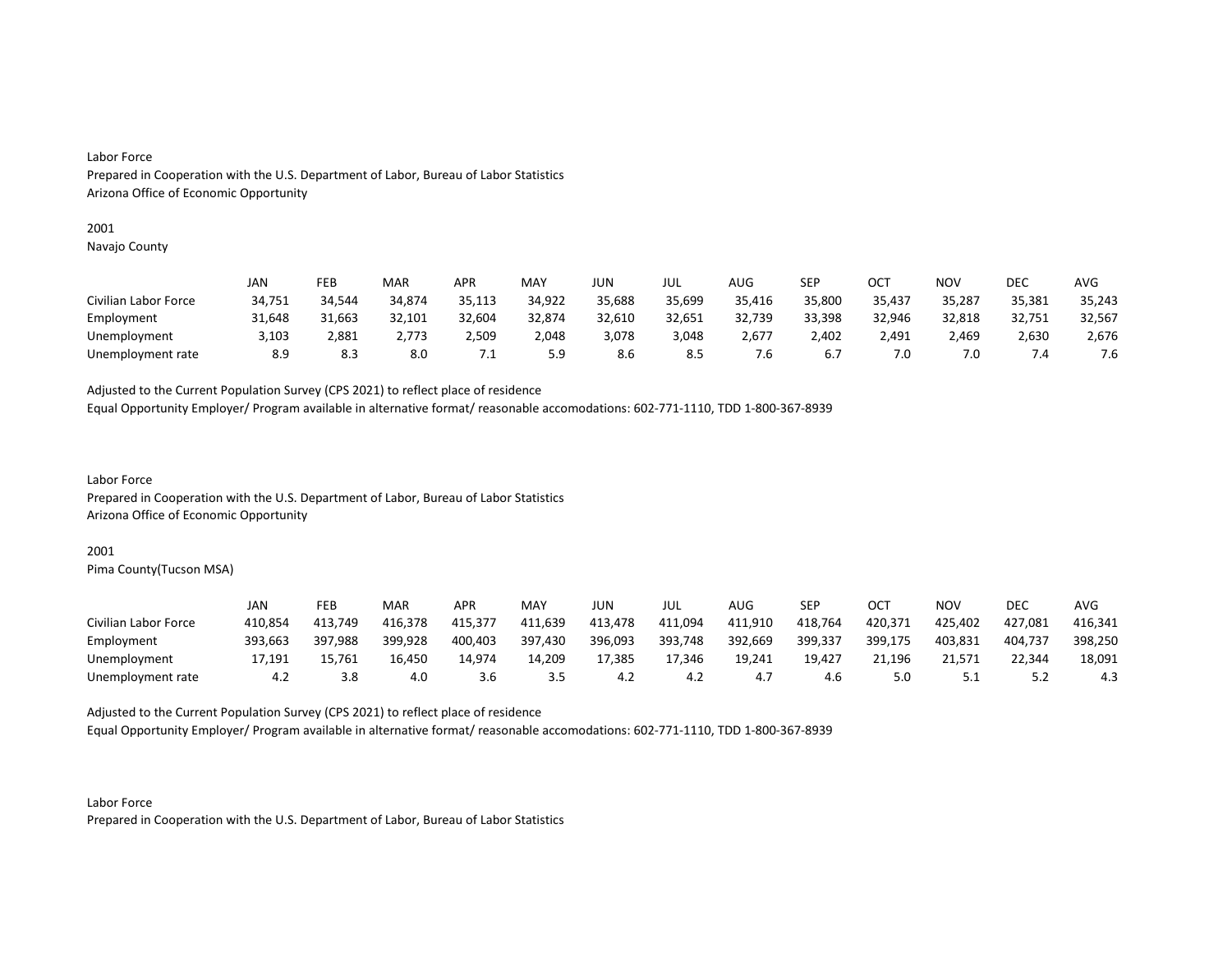# Arizona Office of Economic Opportunity

# 2001 Pinal County

|                      | JAN    | FEB    | MAR    | <b>APR</b> | MAY    | JUN    | JUL    | AUG    | <b>SEP</b> | ост    | <b>NOV</b> | DEC    | AVG    |
|----------------------|--------|--------|--------|------------|--------|--------|--------|--------|------------|--------|------------|--------|--------|
| Civilian Labor Force | 71,039 | 71,223 | 71,720 | 71,424     | 71.327 | 71,974 | 72,162 | 72,143 | 72,608     | 73,074 | 73,357     | 73,751 | 72,150 |
| Employment           | 67,581 | 67,982 | 68,224 | 68,093     | 68,043 | 68,202 | 68,394 | 68,011 | 68,554     | 68,634 | 68,683     | 68,848 | 68,271 |
| Unemployment         | 3,458  | 3,241  | 3,496  | 3,331      | 3,284  | 3,772  | 3,768  | 4,132  | 4,054      | 4,440  | 4,674      | 4,903  | 3,879  |
| Unemployment rate    | 4.9    | 4.6    | 4.9    | 4.,        | 4.6    | ے.د    | ے.د    | J.,    | 5.6        | b.1    | 6.4        | b.b    | 5.4    |

Adjusted to the Current Population Survey (CPS 2021) to reflect place of residence Equal Opportunity Employer/ Program available in alternative format/ reasonable accomodations: 602-771-1110, TDD 1-800-367-8939

#### Labor Force

Prepared in Cooperation with the U.S. Department of Labor, Bureau of Labor Statistics Arizona Office of Economic Opportunity

# 2001

Santa Cruz County

|                      | JAN    | FEB    | <b>MAR</b> | APR     | <b>MAY</b> | JUN    | JUL    | AUG    | SEP    | ост    | <b>NOV</b> | <b>DEC</b> | <b>AVG</b> |
|----------------------|--------|--------|------------|---------|------------|--------|--------|--------|--------|--------|------------|------------|------------|
| Civilian Labor Force | 15,351 | 15,016 | 15,041     | 14,955  | 14,832     | 14,990 | 14,948 | 14,682 | 14,820 | 15,302 | 15,323     | 15,464     | 15,061     |
| Employment           | 14,321 | 14,133 | 14.142     | 14,129  | 14,057     | 13.764 | 13,461 | 12,828 | 12,788 | 13,314 | 13,829     | 14,172     | 13,745     |
| Unemployment         | 1,030  | 883    | 899        | 826     | 775        | 1,226  | 4,487  | 354ء ت | 2,032  | 1,988  | 1,494      | 1,292      | 1,316      |
| Unemployment rate    |        | 5.9    | 6.0        | <u></u> | ے . د      |        | 9.9    | 12.6   | 13.7   | 13.0   | 9.8        | 8.4        | -8.7       |

# Adjusted to the Current Population Survey (CPS 2021) to reflect place of residence Equal Opportunity Employer/ Program available in alternative format/ reasonable accomodations: 602-771-1110, TDD 1-800-367-8939

Labor Force

Prepared in Cooperation with the U.S. Department of Labor, Bureau of Labor Statistics Arizona Office of Economic Opportunity

2001 Yavapai County(Prescott MSA)